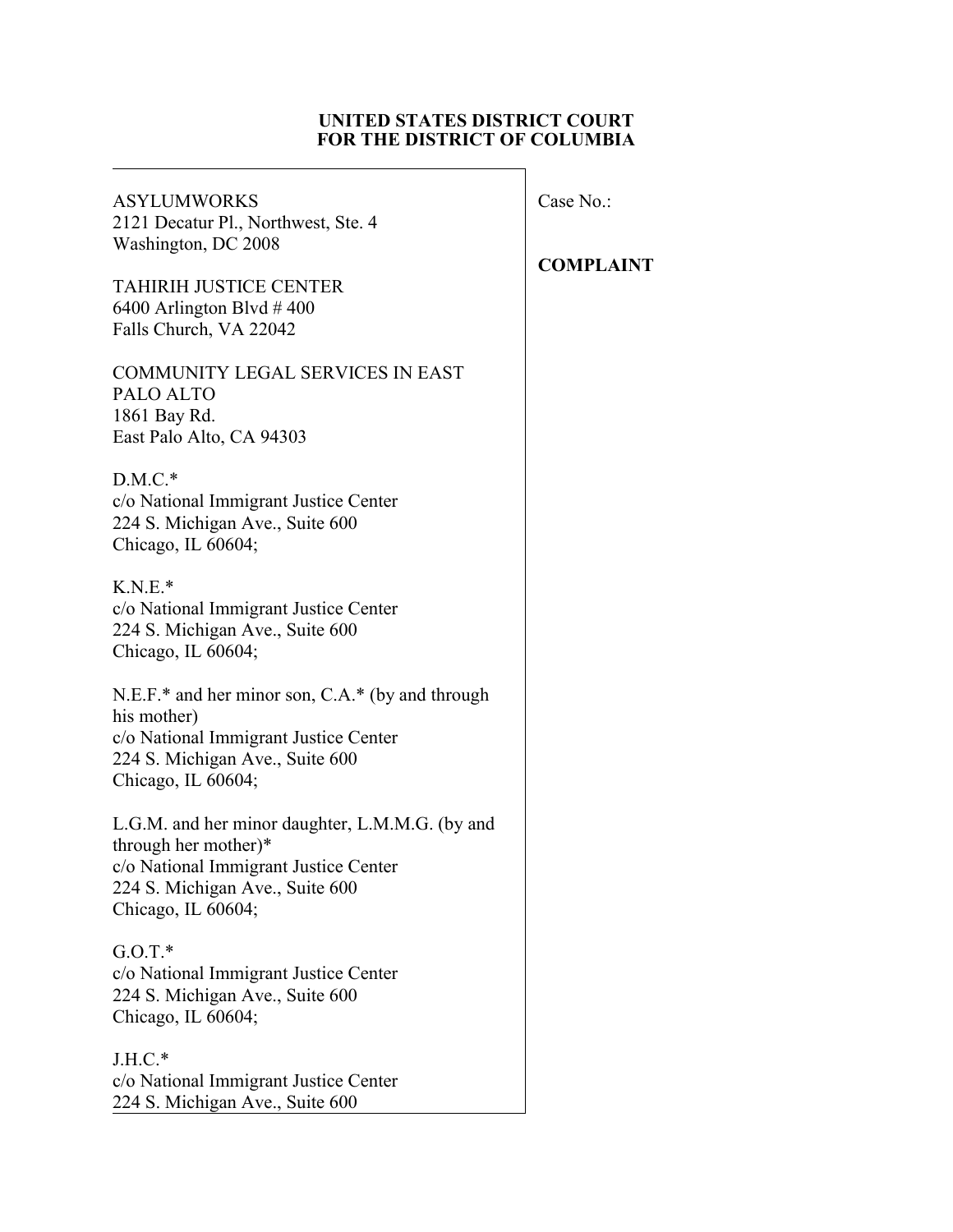Chicago, IL 60604;

H.M.R.\* c/o National Immigrant Justice Center 224 S. Michigan Ave., Suite 600 Chicago, IL 60604;

M.L.V., through his next friend M.V.M.\* c/o National Immigrant Justice Center 224 S. Michigan Ave., Suite 600 Chicago, IL 60604;

M.C.R.\* c/o National Immigrant Justice Center 224 S. Michigan Ave., Suite 600 Chicago, IL 60604;

### G.S.M.\*

c/o National Immigrant Justice Center 224 S. Michigan Ave., Suite 600 Chicago, IL 60604;

V.M.B.\* c/o National Immigrant Justice Center 224 S. Michigan Ave., Suite 600 Chicago, IL 60604;

Plaintiffs,

### v.

CHAD F. WOLF, *in his official capacity as the purported Acting Secretary of Homeland Security*, c/o Office of the General Counsel U.S. Department of Homeland Security 2707 Martin Luther King Jr. Ave, SE Washington, DC 20528–0485;

CHAD MIZELLE, *in his official capacity as the purported Senior Official Performing the Duties of the General Counsel for the Department of Homeland Security*, Office of the General Counsel U.S. Department of Homeland Security 2707 Martin Luther King Jr. Ave, SE Washington, DC 20528–0485; *and*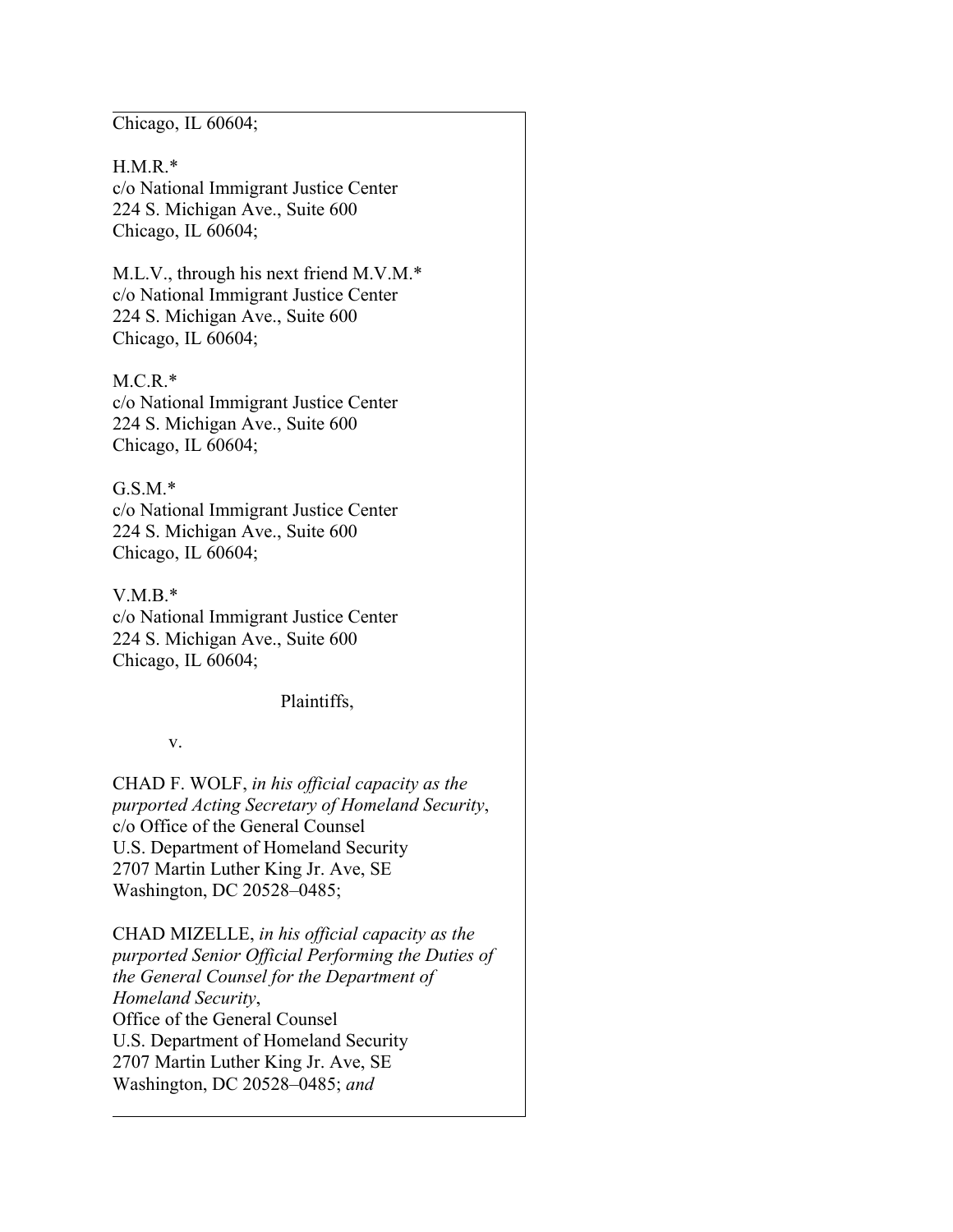U.S. DEPARTMENT OF HOMELAND SECURITY c/o Office of the General Counsel U.S. Department of Homeland Security 2707 Martin Luther King Jr. Ave, SE Washington, DC 20528–0485;

Defendants.

# **COMPLAINT FOR DECLARATORY AND INJUNCTIVE RELIEF**

(Violation of Refugee Act, Immigration and Nationality Act, Administrative Procedure Act, The Federal Vacancies Reform Act, the Homeland Security Act, and the Appointments Clause)

\* Plaintiffs proceeding under pseudonym are indicated with an asterisk.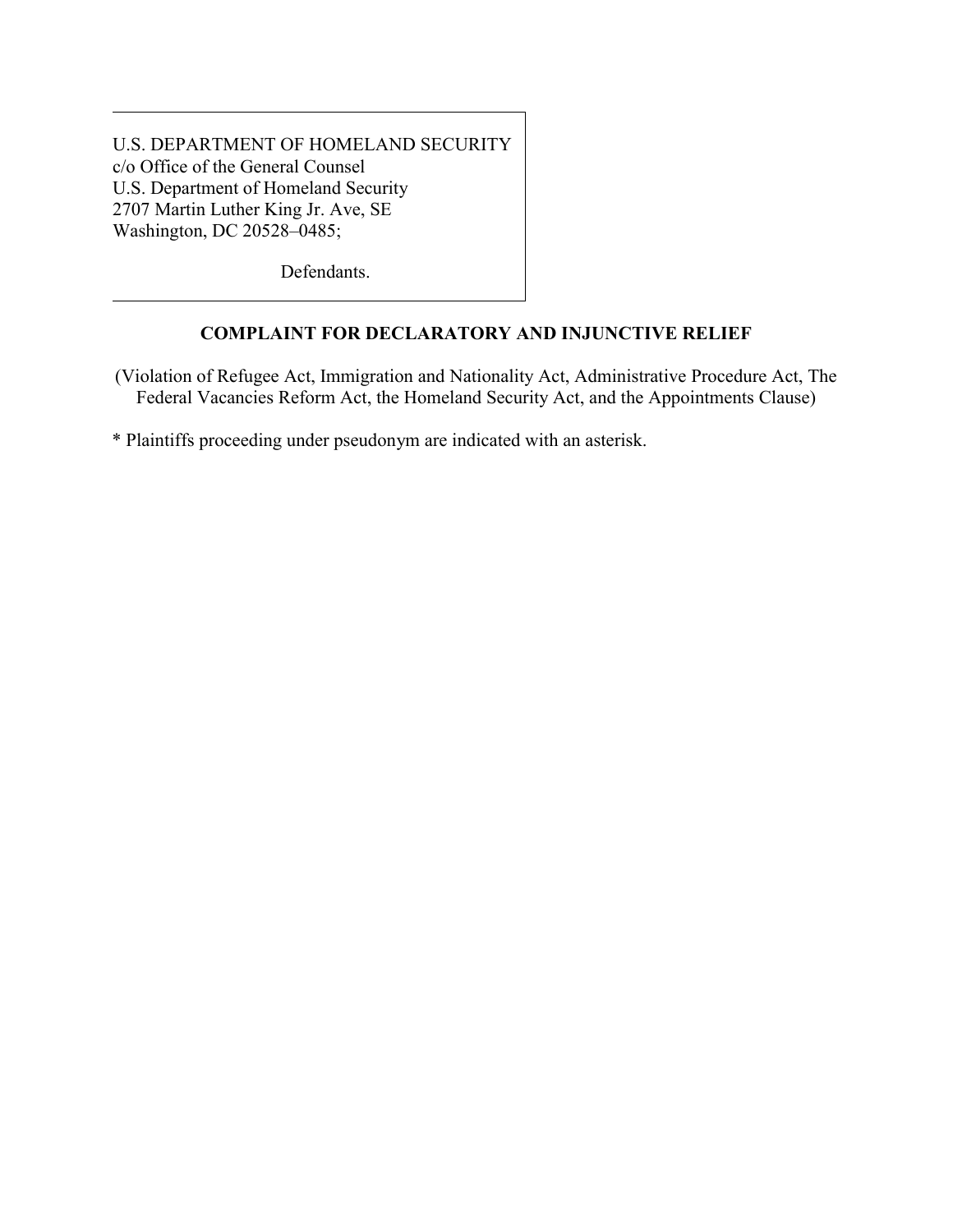| I. | Access to Work Authorization Is Contemplated by Law and Vital to the Survival of             |  |
|----|----------------------------------------------------------------------------------------------|--|
| П. |                                                                                              |  |
| Ш. |                                                                                              |  |
|    | A <sub>1</sub>                                                                               |  |
|    |                                                                                              |  |
|    |                                                                                              |  |
|    |                                                                                              |  |
|    |                                                                                              |  |
|    |                                                                                              |  |
|    | The Rules Are Arbitrary and Capricious Because DHS Failed to Adequately Justify<br><b>B.</b> |  |
|    |                                                                                              |  |
|    |                                                                                              |  |
|    |                                                                                              |  |
|    |                                                                                              |  |
|    |                                                                                              |  |
|    |                                                                                              |  |
|    |                                                                                              |  |
|    |                                                                                              |  |
|    |                                                                                              |  |
|    |                                                                                              |  |
|    |                                                                                              |  |
|    |                                                                                              |  |
|    |                                                                                              |  |
|    | The Rules Are Arbitrary and Capricious Because DHS Did Not Adequately<br>$\mathcal{C}$ .     |  |

# **TABLE OF CONTENTS**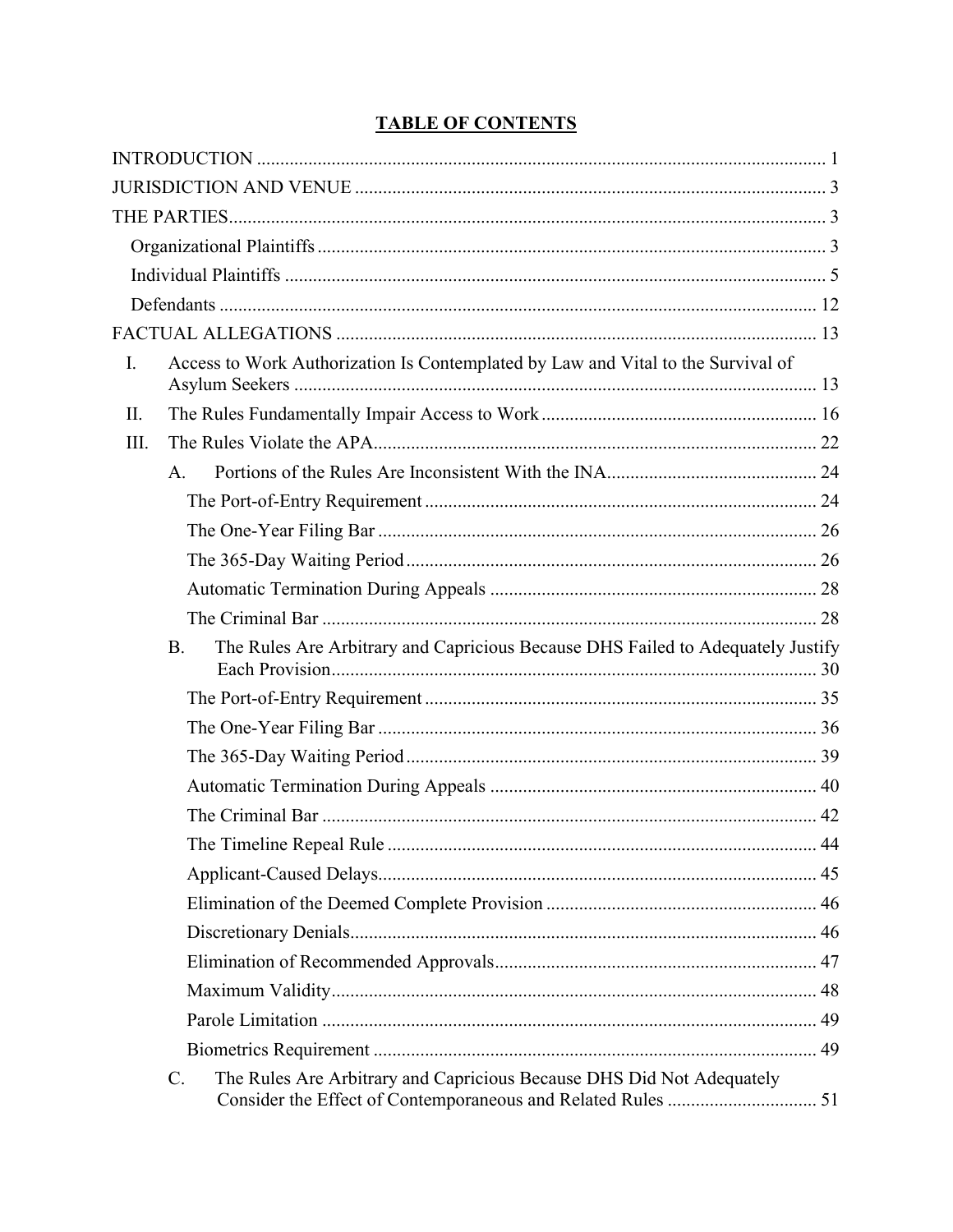|     | D.                                                                                                                                                             | The Rules Are Invalid Because DHS Deprived the Public of a Meaningful<br>Opportunity To Comment on Their Interrelated Impact by Segregating Its              |  |
|-----|----------------------------------------------------------------------------------------------------------------------------------------------------------------|--------------------------------------------------------------------------------------------------------------------------------------------------------------|--|
|     | Ε.                                                                                                                                                             | The Rules are Arbitrary and Capricious Because DHS Failed to Consider the Harm<br>to Asylum Seekers That the Rules Cause and the Humanitarian Purpose of the |  |
| IV. |                                                                                                                                                                | The Changes in the EAD Rules Harm Both Individual and Organizational Plaintiffs 58                                                                           |  |
|     | A.                                                                                                                                                             |                                                                                                                                                              |  |
|     |                                                                                                                                                                |                                                                                                                                                              |  |
|     |                                                                                                                                                                |                                                                                                                                                              |  |
|     |                                                                                                                                                                |                                                                                                                                                              |  |
|     | <b>B.</b>                                                                                                                                                      |                                                                                                                                                              |  |
| V.  | Defendants Wolf and Mizelle Invalidly Served as DHS Secretary and DHS General<br>Counsel Respectively, so They Lacked Authority To Make or Ratify the Rules 69 |                                                                                                                                                              |  |
|     | A.                                                                                                                                                             |                                                                                                                                                              |  |
|     | <b>B.</b>                                                                                                                                                      | McAleenan and Wolf's Service as Acting DHS Secretary Violates the HSA  71                                                                                    |  |
|     | C.                                                                                                                                                             |                                                                                                                                                              |  |
|     | D.                                                                                                                                                             | Defendant Wolf's Service as Acting DHS Secretary Also Violates the FVRA  74                                                                                  |  |
|     | Ε.                                                                                                                                                             | Defendant Mizelle's Service as Acting DHS General Counsel Violates the FVRA                                                                                  |  |
|     | F.                                                                                                                                                             | Defendant Wolf's Issuance of the Rules Is Unlawful, so the Rules Must Be Set                                                                                 |  |
|     | G.                                                                                                                                                             | The Purported Ratification of the Unlawfully Promulgated Rules Is Invalid  79                                                                                |  |
|     | H.                                                                                                                                                             |                                                                                                                                                              |  |
|     | I.                                                                                                                                                             |                                                                                                                                                              |  |
|     |                                                                                                                                                                |                                                                                                                                                              |  |
|     |                                                                                                                                                                |                                                                                                                                                              |  |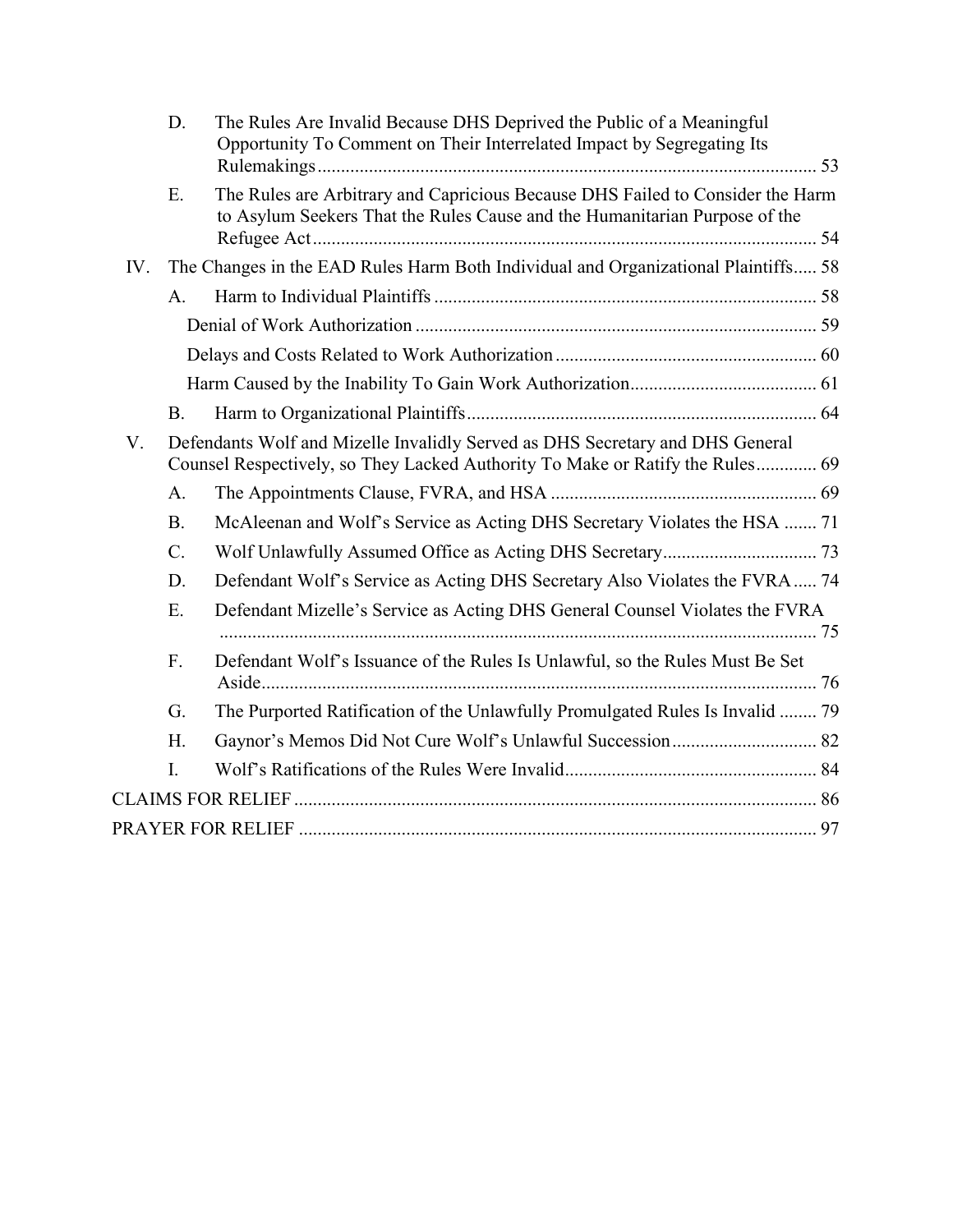#### <span id="page-5-0"></span>**INTRODUCTION**

1. This complaint challenges two related rules (the "Rules") issued by the Department of Homeland Security (the "Department" or "DHS") in June 2020 related to employment authorization documents ("EADs") for asylum seekers. EADs enable asylum seekers to earn income to survive while their asylum application is being adjudicated and are often an applicant's only way of obtaining government identification. The Rules drastically curtail access to an EAD.

2. Congress established a statutory right to apply for asylum, but the U.S. government does not offer economic, social, or legal support to asylum seekers during that process. EADs are thus essential for asylum applicants to earn income to secure housing, food, medical care, legal counsel, and other basic needs as they pursue a safe and permanent life in this country.

3. The Rules eviscerate the system that asylum applicants rely on to obtain work authorization by complicating and delaying access to EADs. For example, one portion of the Rules requires asylum applicants to wait, at minimum, a full year before being granted an EAD, while other provisions impose outright denial of work authorization for the duration of an applicant's asylum case, which is often years.

4. The asylum applicants harmed by these rules are vulnerable to homelessness, hunger, inadequate healthcare, and exploitation. They are less likely to be able to afford an attorney to assist with their asylum process, even though legal representation significantly increases their chance of obtaining asylum. Some may have no choice but to abandon their asylum claims and return home to danger even when they would have ultimately won asylum.

5. The merit of the Individual Plaintiffs' asylum claims is beyond reasonable dispute. Three are transgender women, two of whom have won remand from a circuit court. Two fear harm in their country related to their political activism. Some fled gender-based violence and others fled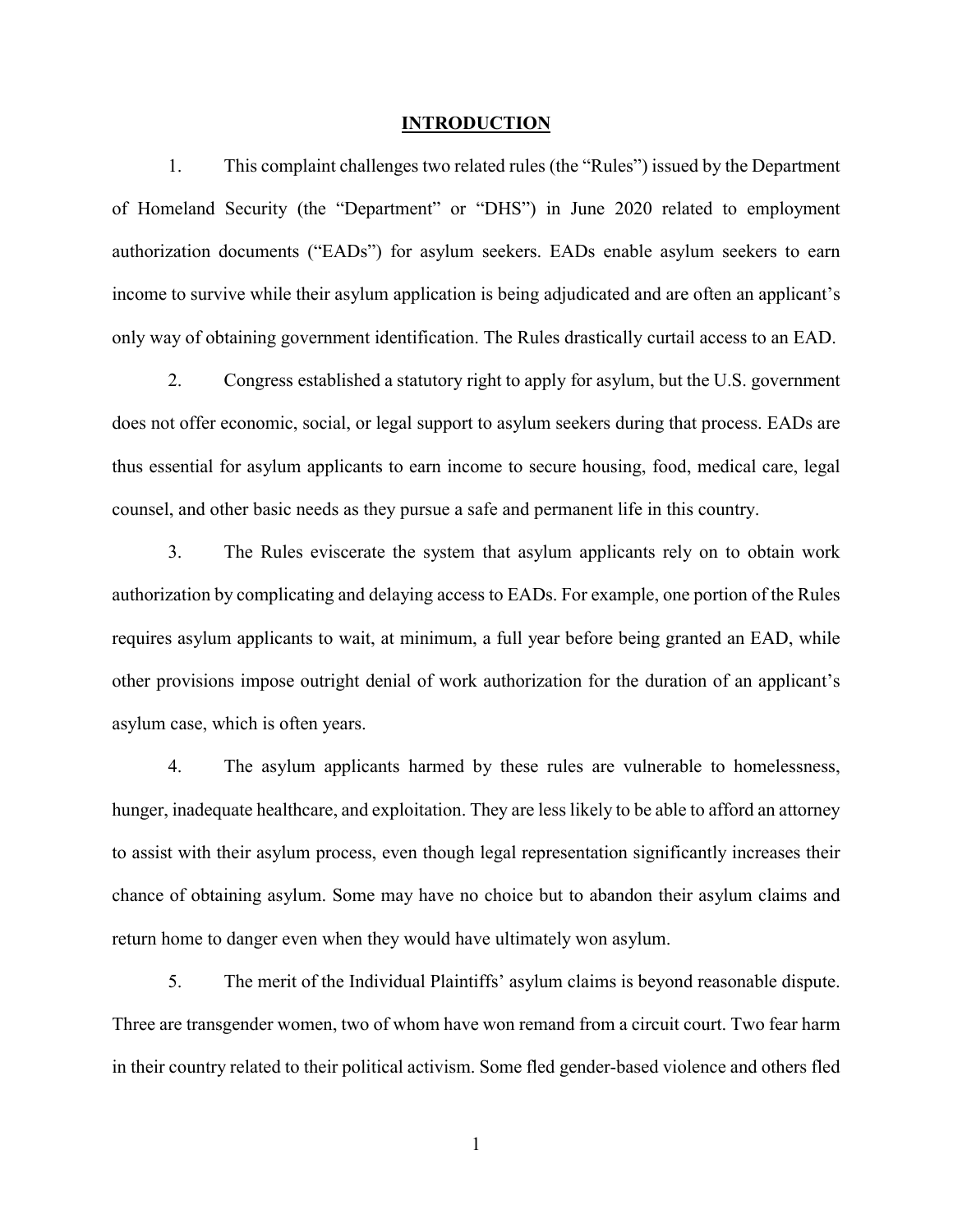serious harm from gangs or cartels. One is a gay man from Nigeria and another is a lesbian from Uganda—countries where it is illegal to have such an identity. Theirs are not the sorts of "frivolous, fraudulent, or otherwise non-meritorious asylum applications" that the Rules purportedly seek to curtail. 85 Fed. Reg. 38,532, 38,533. Yet the harm they face is real and immediate.

6. Defendants' indifference to that harm is summed up by their chilling suggestion that "[a]sylum seekers who are concerned about homelessness during the pendency of their employment authorization waiting period should become familiar with the homelessness resources provided by the state where they intend to reside." *Id.* at 38,591.

7. Defendants' meager justifications for the Rules betray their true purpose: not to deter skeletal or bad-faith asylum applications, but instead to deter *all* asylum applications—even if those applications would ultimately prevail. Indeed, the Rules are one part of the Trump Administration's campaign to dismantle the United States' commitment to provide asylum to migrants fleeing persecution. The administration's explicit strategy has been to "present[] aliens with multiple *unsolvable* dilemmas to impact their calculus for choosing to make the arduous journey to begin with."<sup>1</sup> The Rules do just that by undercutting asylum seekers' ability to support themselves and thus their ability to survive, while their asylum application are pending. And the Department's supposed reasons for adopting these changes cannot bear even minimal scrutiny.

8. Plaintiffs ask this Court to vacate the Rules because they are arbitrary and capricious and contrary to the Immigration and Nationality Act ("INA") in violation of the Administrative Procedure Act ("APA"), and because the Department's purported rationales were woefully inadequate. Vacatur is also necessary for the independent reason that Defendant Chad

 $\overline{a}$ 

<sup>1</sup> *See* Julia Ainsley, *Stephen Miller Wants Border Patrol, Not Asylum Officers, to Determine Migrant Asylum Claims*, NBC News (Jul. 29, 2019), https://nbcnews.to/3mq1Ic5 (quoting a National Security Council official) (emphasis added).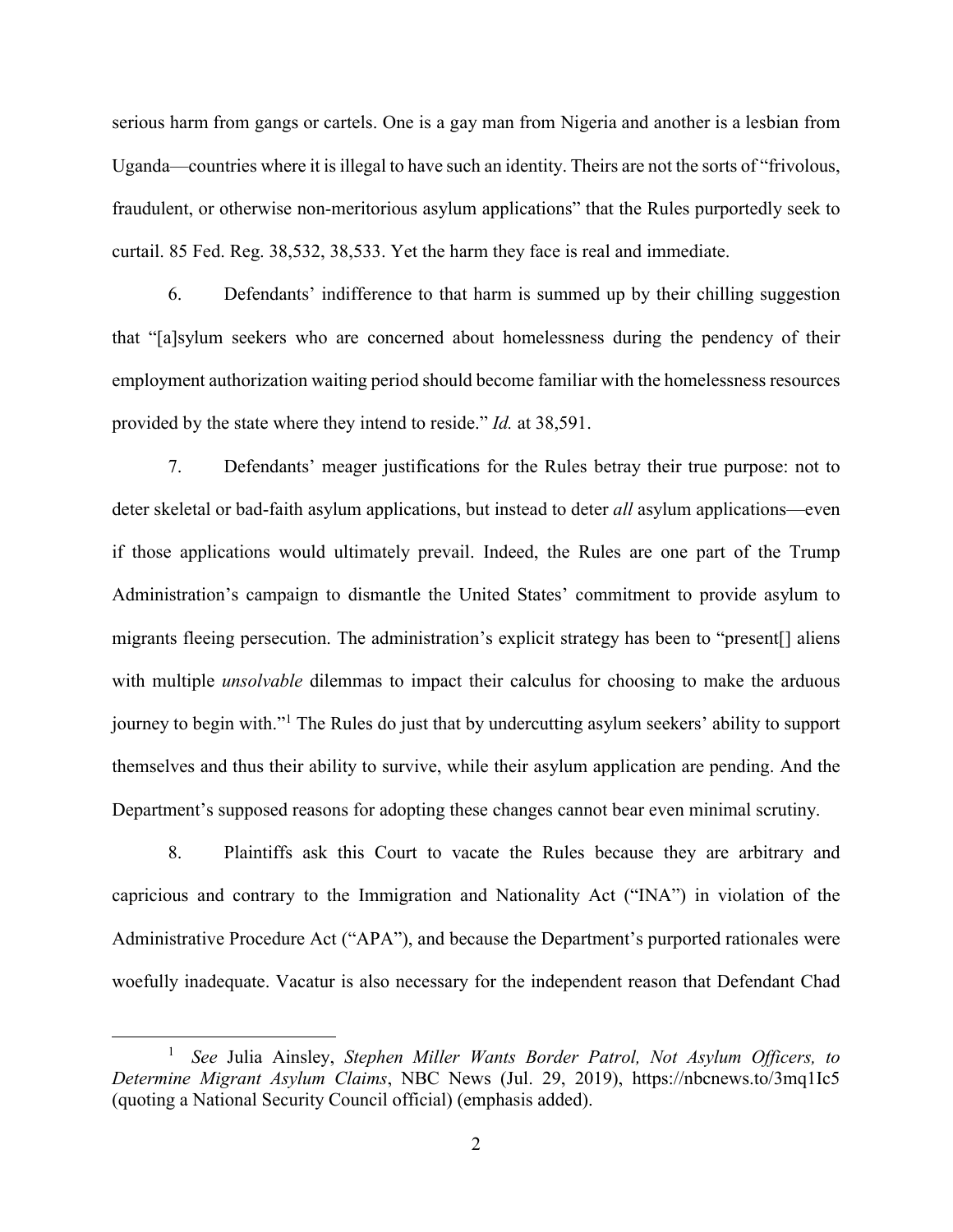Wolf was not validly serving as Acting DHS Secretary under the Homeland Security Act ("HSA"), Federal Vacancies Reform Act ("FVRA"), and the Appointments Clause of the Constitution. He, therefore, lacked the authority to issue the Rules or to delegate that authority to Defendant Chad Mizelle. Moreover, under the FVRA, Defendant Mizelle was no longer validly serving as Acting DHS General Counsel when he signed the Rules. All *post hoc* attempts to ratify Defendant Wolf's installment as Acting Secretary, and all efforts made in attempt to ratify Wolf's various actions have likewise been ineffective, so the Rules remain invalid.

### <span id="page-7-0"></span>**JURISDICTION AND VENUE**

9. This Court has subject matter jurisdiction under 28 U.S.C. § 1331, as this action arises under the laws of the United States, including the APA, 5 U.S.C. §§ 701 *et seq*.

10. Venue is proper in this district under 28 U.S.C. § 1391(e) and in this division because Defendants are agencies and officers of the United States, the action does not involve real property, and Defendants reside in this district.

#### <span id="page-7-1"></span>**THE PARTIES**

### <span id="page-7-2"></span>**Organizational Plaintiffs**

11. Organizational Plaintiffs are legal and social service organizations that serve asylum seekers. Plaintiff AsylumWorks is based in Washington, D.C. and is dedicated to serving the non-legal needs of asylum seekers in the region. Its mission is to empower asylum seekers to rebuild their lives with dignity and purpose through the provision of direct services, education, and community support. Participants in AsylumWorks programming receive social services, assistance connecting to legal services, assistance with entry into the workforce, and community building services. Through its Employment Program, AsylumWorks helps asylum seekers find employment by connecting them to legal services to apply for EADs, conducting resume writing and job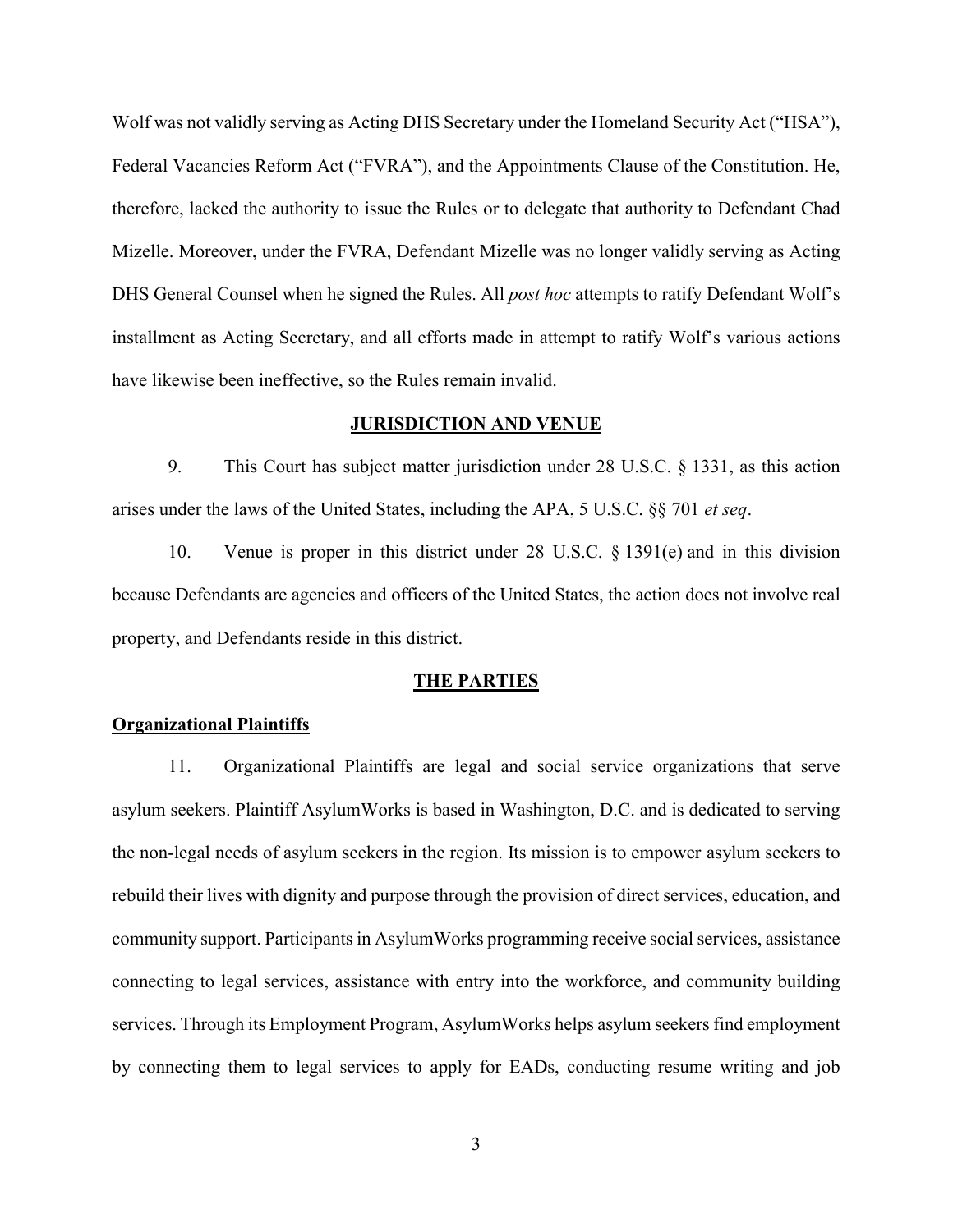interviewing workshops, and by providing training to ensure that asylum seekers are ready to enter the workforce in the United States.

12. Plaintiff Tahirih Justice Center ("Tahirih") is a nonprofit and non-partisan organization that provides free legal immigration services to survivors of gender-based violence. Tahirih's mission is to provide free holistic services to immigrant women and girls fleeing violence such as rape, domestic violence, female genital mutilation/cutting, forced marriage, and human trafficking, and who seek legal immigration status under U.S. law. Tahirih offers legal representation and social services for individuals who seek protection, including asylum, in their immigration proceedings. Tahirih also assists its clients with applications that relate to their request for asylum, including applications for EADs. Tahirih operates from five offices, in Falls Church, Virginia; Baltimore, Maryland; Atlanta, Georgia; Houston, Texas; and San Bruno, California.

13. Plaintiff Community Legal Services in East Palo Alto ("CLSEPA") is a nonprofit organization that provides legal and social services to low-income families in and around East Palo Alto, California. The mission of its immigration program is to provide transformative immigration legal services that enable low-income immigrants to achieve a secure and thriving future. It seeks transformative change by providing high-quality services and assisting as many people as possible who are eligible for immigration relief to apply for and obtain that relief, including asylum and related protection, as well as work authorization. In addition to providing legal representation to asylum seekers, CLSEPA conducts *pro se* clinics to help those without counsel apply for immigration-related relief; CLSEPA offers pro se clinics for asylum seekers to assist with their applications on the merits and has also held such clinics to assist with applications for EADs.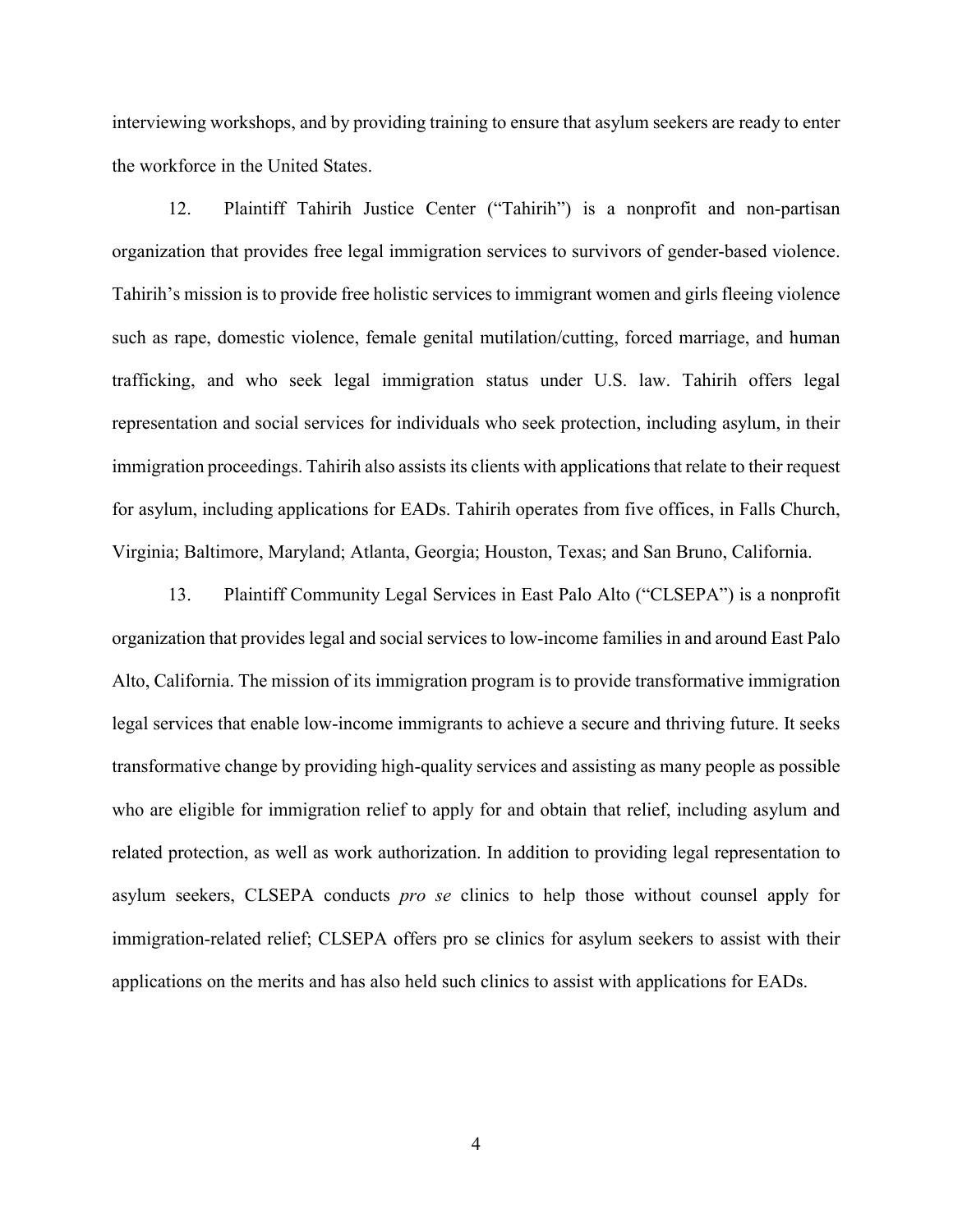### <span id="page-9-0"></span>**Individual Plaintiffs**

 $\overline{a}$ 

14. The Individual Plaintiffs are noncitizens who came to the United States to seek asylum. Each of them has an urgent need for work authorization, and each of their applications is subject to delay or denial because of the Rules

15. D.M.C. is a Honduran woman who is seeking asylum because her family has been targeted by drug cartels. They threatened to kill D.M.C. and kidnap her son, and other members of her family have gone into hiding or otherwise fled for their lives out of fear. D.M.C. lives in Illinois and applied for asylum on October 1, 2020. D.M.C. applied for asylum more than a year after she entered the United States due to confusion about the asylum application process and after mistakenly believing she had taken the necessary steps to seek asylum when she had a credible fear interview at the border. Because D.M.C. did not formally apply for asylum until after August 25, 2020, the Rules preclude her from obtaining work authorization for the duration of her immigration proceedings, unless an immigration judge ("IJ") finds that she qualifies for an exception to the asylum statute's one-year filing deadline. She will not have an opportunity to make such an argument until her next Master Calendar hearing on April 1, 2022. D.M.C. sought to mitigate this harm by joining the Asylum Seeker Advocacy Project ("ASAP") and she plans to apply for an EAD on March 1, 2021, when her I-589 has been pending for 150 days.<sup>2</sup>

16. K.N.E. is a lesbian from Uganda who fled the horrendous violence LGBTQ+ people in her country face. K.N.E. lives in Indiana, and she applied for asylum on June 23, 2020. Because

<sup>&</sup>lt;sup>2</sup> Where possible, Individual Plaintiffs have sought to mitigate the Rules' harm by joining ASAP, an organization whose members are currently able to benefit from a partial preliminary injunction issued in *Casa de Maryland et al. v. Wolf et al.*, No. 20-cv-02118-PX, 2020 WL 5500165, at \*33 (D. Md. Sept. 11, 2020). Both parties have appealed in that case. *See Casa de Maryland v. Wolf*, Nos. 20-2217, 20-2263 (4th Cir.). As such, it is uncertain if and for how long these individuals will be able to benefit from ASAP membership. And in any event, that injunction does not provide permanent relief and is not available to all Individual Plaintiffs.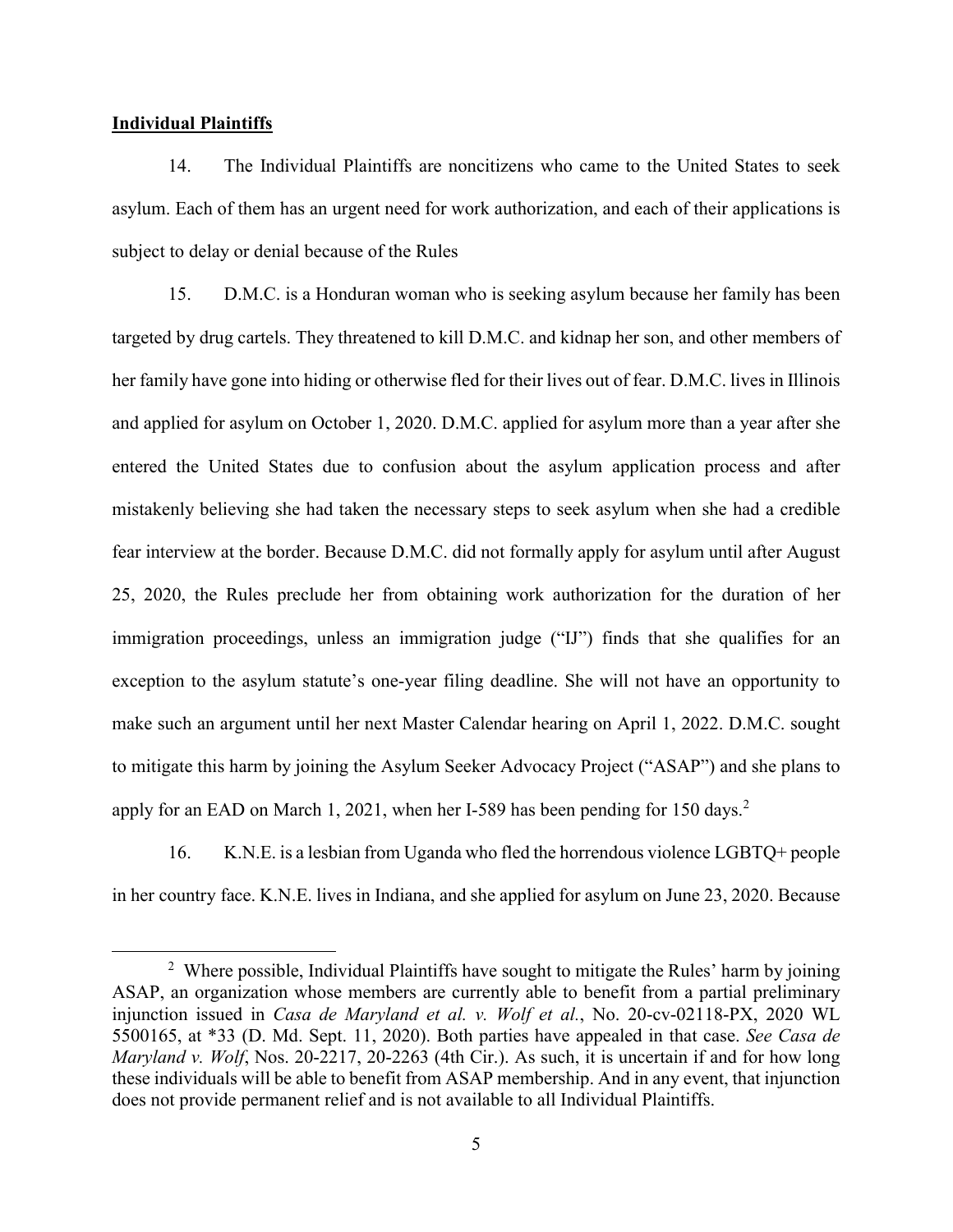K.N.E.'s application for asylum had not been pending for 150 days when the Rules took effect, she was not yet eligible to apply for an EAD. Under the Rules, K.N.E.'s wait to apply for a work permit grew from 150 to 365 days, and she was required to pay an \$85 fee even though her application previously would have been free. In addition, K.N.E. entered the United States without inspection after falling ill and being hospitalized in Mexico. She was convicted of illegal entry under 8 U.S.C. § 1325. She entered prior to August 2020, so she is not subject to the provision in the Rules that bars work authorization for entry without inspection, but she nonetheless fears that her entry and the subsequent conviction could result in the discretionary denial of her application for an EAD. K.N.E. sought to mitigate these harms by joining ASAP and filing her application for work authorization on November 25, 2020, but she has not yet received a work permit.

17. N.E.F. is an asylum seeker who fled gender-based violence in her native Morocco with her son, C.A. They live in Illinois, and they applied for asylum on April 27, 2020. Because N.E.F.'s application for asylum had not been pending for more than 150 days when the Rules took effect, she was not yet eligible to apply for work authorization. Under the Rules, N.E.F.'s wait to apply for a work permit grew from 150 to 365 days, and she was required to pay an \$85 fee even though her application previously would have been free. N.E.F. tried to mitigate these harms by joining ASAP and filing for a work permit, but in November 2020, Defendants denied her application based on a provision of the Rules not covered by that limited injunction. According to Defendants, N.E.F. caused a "delay" in the adjudication of her asylum case because she apparently missed a fingerprinting appointment, even though the notice for the appointment did not arrive until after its scheduled date. Under the Rules, this "delay" renders N.E.F. ineligible for an EAD.

18. C.A. is the minor child of N.E.F. He is a derivative applicant on his mother's asylum claim. Because his mother's application for asylum had not been pending for more than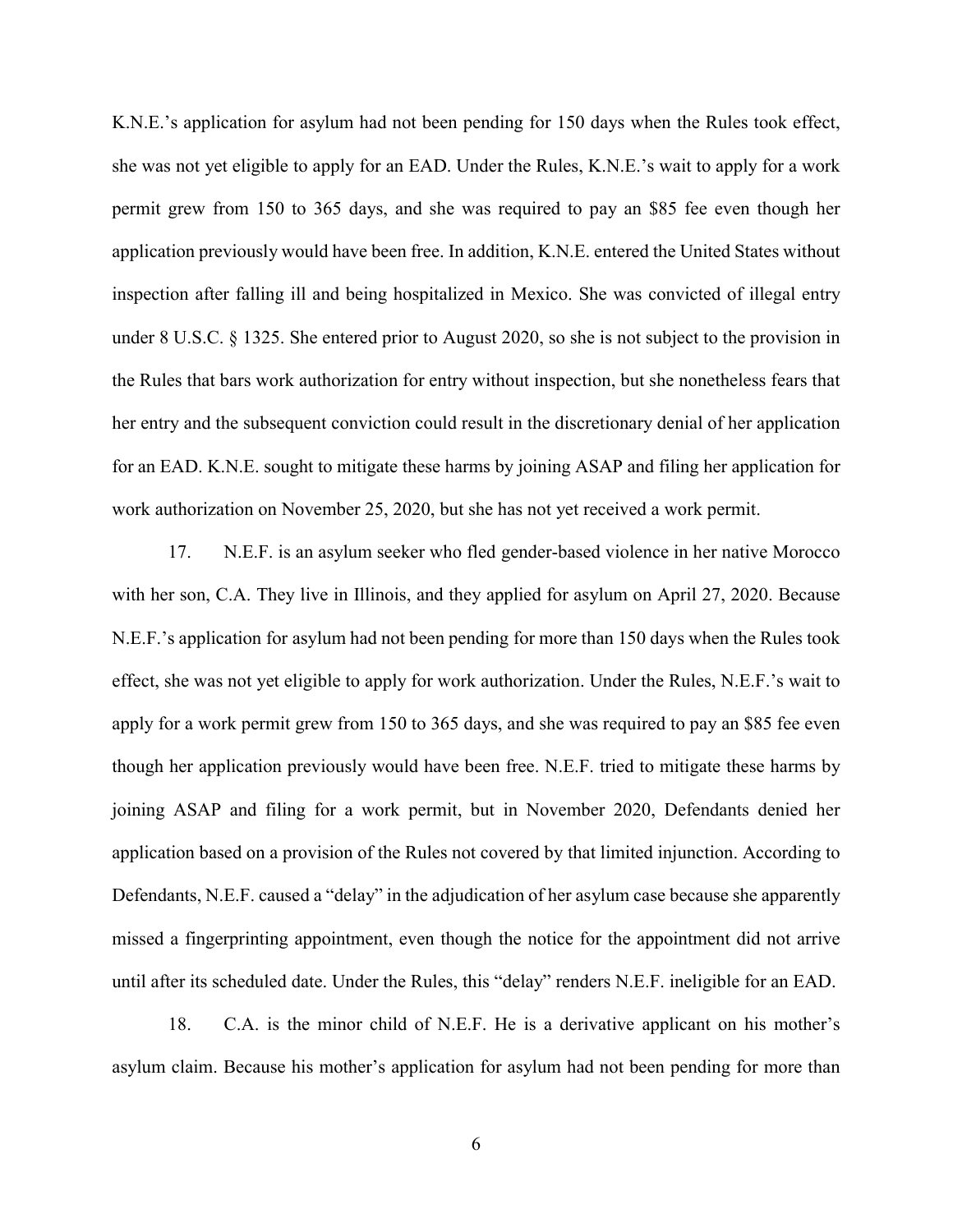150 days when the Rules took effect, he was not yet eligible to apply for an EAD. Under the Rules, C.A.'s wait to apply grew from 150 to 365 days, and he was required to pay an \$85 fee even though his application previously would have been free. C.A. joined his mother's ASAP registration, but he was denied an EAD anyway based on the provision regarding applicant-caused delays.

19. U.O. is a gay man from Nigeria who fled following serious violence directed at him because of his sexual orientation in his country. U.O. applied for asylum in September 2017, and he lives in New York. Because U.O. had been detained at the border, he was required to file his asylum application defensively, in an immigration court. He waited several months for his case to be calendared, but it never was, so he filed affirmatively with DHS. U.O. applied for an EAD after his asylum application was pending for 150 days and received it in April 2018. In June 2019, after his asylum application had been pending with DHS for nearly two years, he received notice that his case would be calendared with the immigration court and that he would have to re-file his asylum application. U.O.'s case was not calendared with the immigration court until October 2020, so U.O. was unable to re-file his asylum application until early December 2020. Because U.O.'s asylum application was not considered filed until December 2, 2020, the Rules preclude him from renewing his work authorization *at all*, until an IJ finds that his application for asylum was timely. And even if an IJ finds that U.O. meets an exceptions to the filing deadline, he will still have to wait until December 2021 to renew his EAD because DHS will not treat the September 2017 filing date as operative. He will also have to pay an additional \$85 biometrics fee under the Rules, even though his biometrics have already been collected.

20. L.G.M. is an asylum seeker from Nicaragua who fled to the United States because of political persecution in her country. She fled with her daughter, L.M.M.G. and they now live in Wisconsin. L.G.M. and her daughter applied for asylum on June 5, 2020. Because L.G.M. and her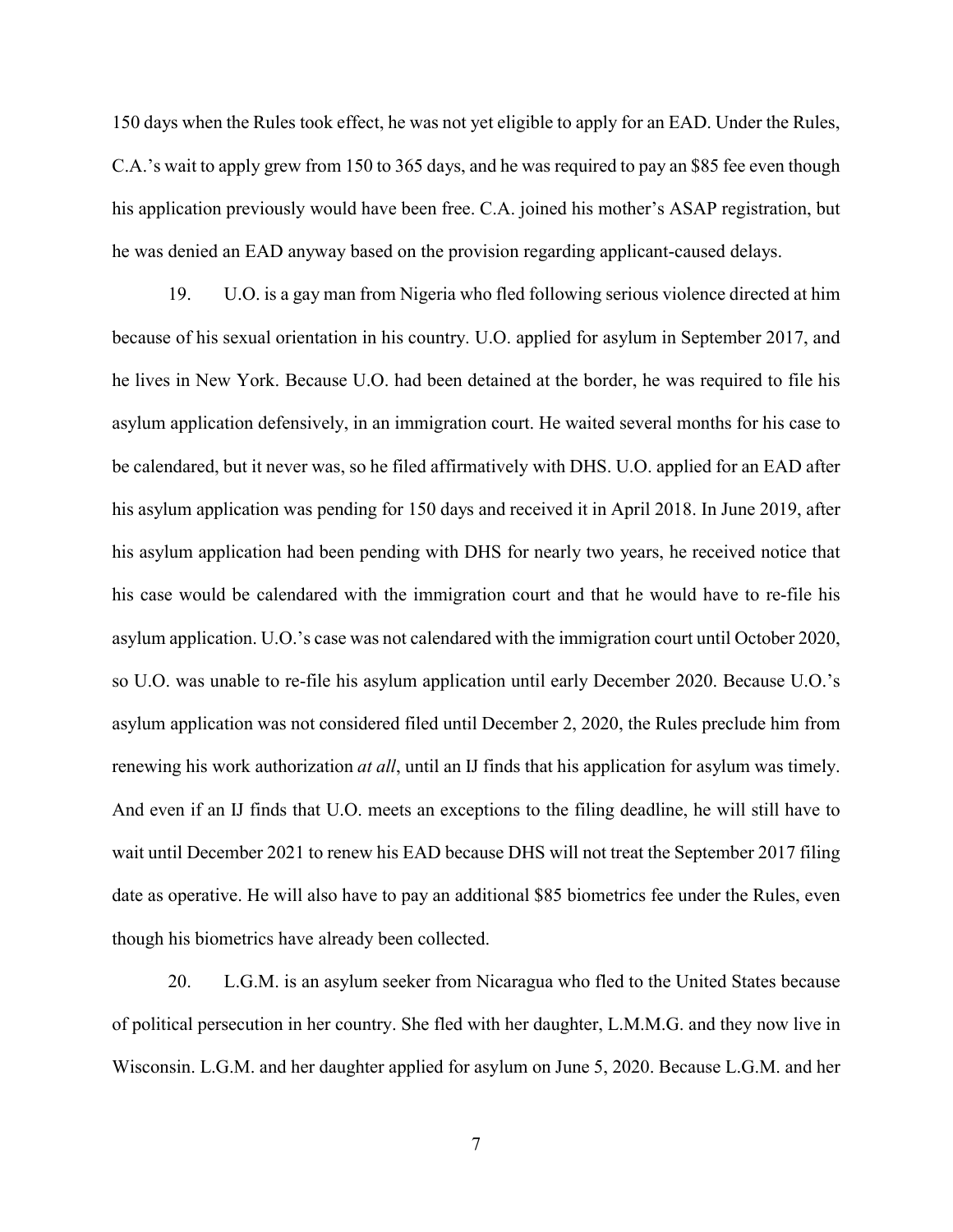daughter had been detained at the border, they were required to file their asylum application defensively, in an immigration court. They waited almost a year for their case to be calendared with the immigration court, but it never was, so they filed affirmatively with DHS to avoid missing the one-year filing deadline. Defendants later transferred L.G.M.'s case to the immigration court. Because of the delay, L.G.M.'s application for asylum had not been pending for more than 150 days when the Rules took effect, so she was not yet eligible to apply for work authorization and the amount of time her application was pending with DHS will not count for the purposes of her EAD application. L.G.M. re-filed her asylum application with the court in December 2020, after her one-year filing deadline. Because of this timing, the Rules preclude her from receiving work authorization at all, until an IJ finds her prior application was timely. Even if an IJ finds that she meets an exception to the filing deadline, she will still have to wait nearly a year to apply for an EAD because DHS will not treat the earlier filing date as operative. L.G.M. will also have to pay an additional \$85 biometrics fee under the Rules, even though her application previously would have been free.

21. L.M.M.G. is the minor child of Plaintiff L.G.M. She is both a derivative applicant on her mother's asylum claim and has her own independent asylum application. Because her and her mother's application for asylum had not been pending for more than 150 days when the Rules took effect, L.M.M.G. was not yet eligible to apply for work authorization. Under the Rules, L.M.M.G. is vulnerable to delay or denial of her work permit for the same reasons as her mother: the operative application was filed after the one year filing deadline; if she overcomes that provision, the wait to apply for a work permit grew from 150 to 365 days and is subject to an \$85 fee. And, because L.M.M.G. missed a fingerprinting appointment related to her asylum application before DHS (an application that DHS has not allowed her to benefit from in any event), she is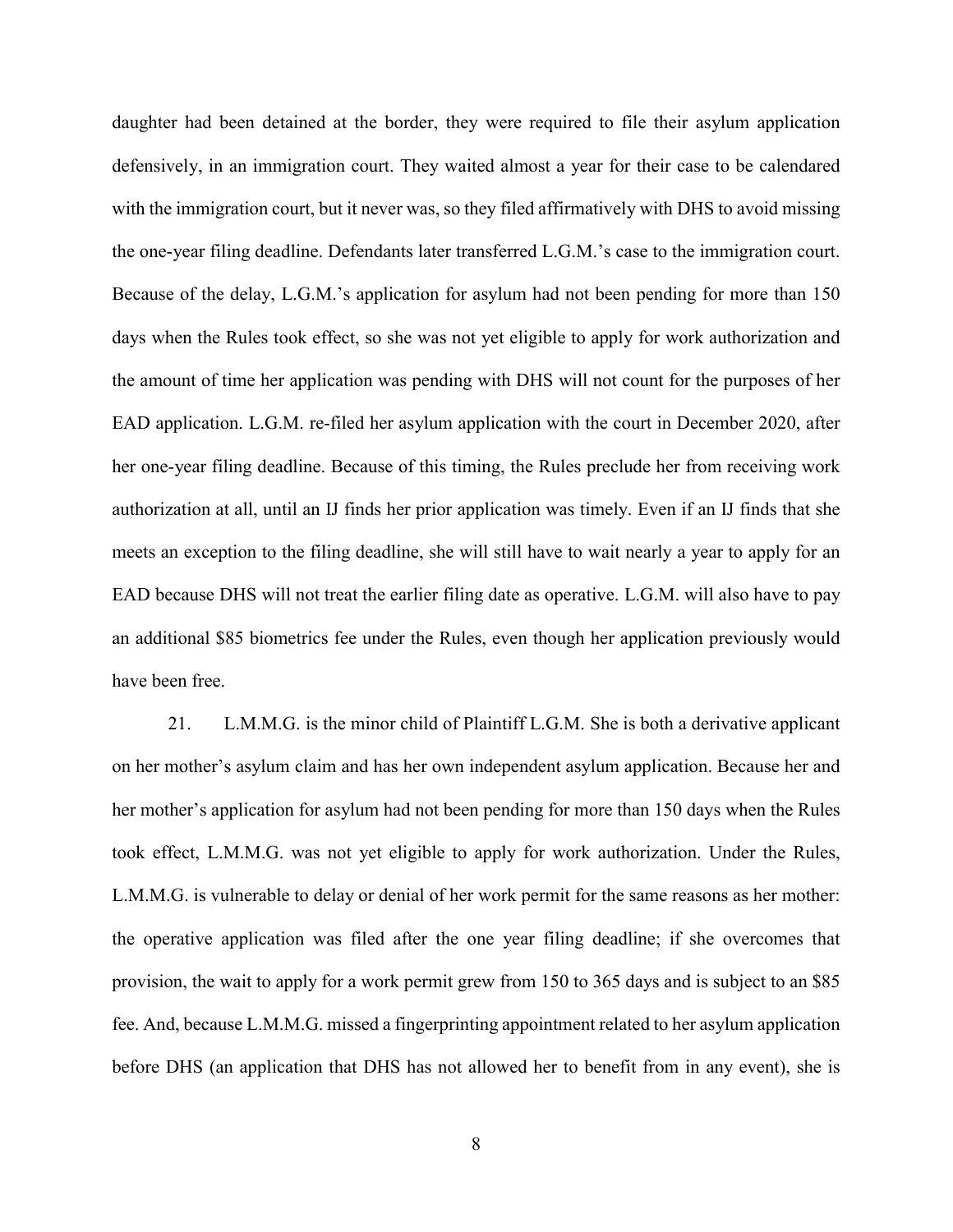vulnerable to the provision of the Rules that calls for denials of work authorization based on applicant-caused delays.

22. G.O.T. is an asylum seeker from Colombia who lives in California. He suffered beatings and death threats and fears returning based on his social activism against violence and corruption and for peace and reconstruction in Colombia. Upon arriving in the United States in December 2019, authorities falsely accused him of being a drug trafficker. G.O.T had brought with him a small container filled with a cream designed to help with joint and muscle pain as a gift for his mother, but authorities apparently believed that it contained a derivative of marijuana. No charges were ever brought against G.O.T., but he was detained by immigration. G.O.T. applied for asylum in April 2020. Because his application had not been pending for 150 days or more when the Rules took effect, he was not yet eligible to apply for an EAD. Under the Rules, G.O.T.'s wait to apply increased from 150 to 365 days, and he was required to pay an \$85 fee. He sought to mitigate these harms by joining ASAP. Although he filed his application for an EAD on October 2, 2020, he is still awaiting a decision. He also fears that his application will be denied in the government's "discretion" because of the cream, even though it was medicinal and he has never been subject to any criminal charges.

23. J.H.C. is an unaccompanied immigrant child who came to the United States from Honduras to seek asylum because of gang-related violence. He lives in Indiana, and he applied for asylum on May 7, 2020. Because J.H.C.'s application for asylum had not been pending for more than 150 days when the Rules took effect, he was not yet eligible to apply for work authorization. Under the Rules, J.H.C.'s wait to apply grew from 150 to 365 days, and he must now pay an \$85 fee even though his application previously would have been free. J.H.C. cannot seek to mitigate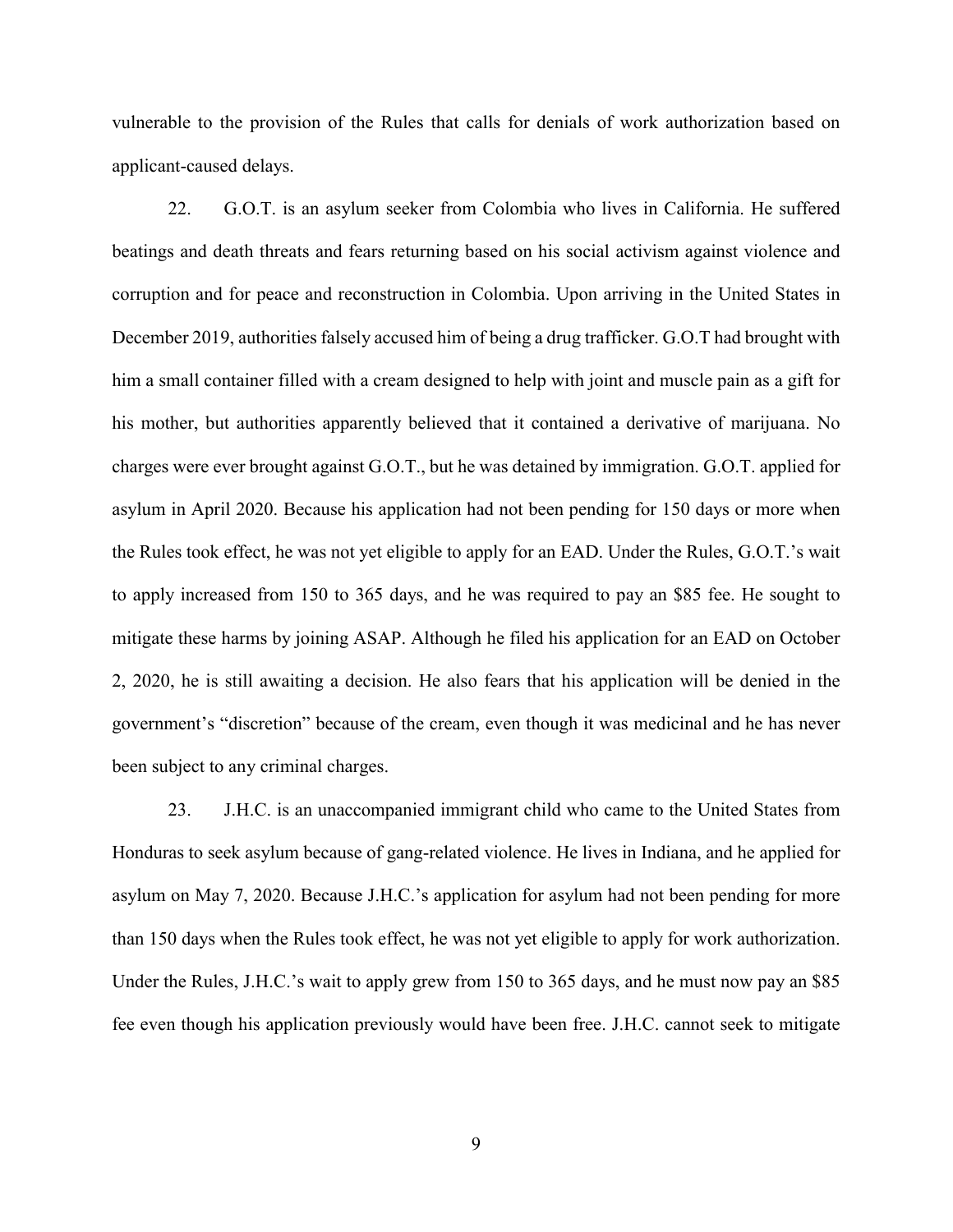the harm caused by the Rules by joining ASAP because he is 15, and ASAP does not accept members who are under the age of 18.

24. H.M.R. is an unaccompanied immigrant child who came to the United States from Honduras to seek asylum because of child abuse he faced in his home country. He lives in Wisconsin, and he applied for asylum on August 14, 2020. Because H.M.R.'s application for asylum had not been pending for more than 150 days when the Rules took effect, he was not yet eligible to apply for an EAD. Under the Rules, H.M.R.'s wait grew from 150 to 365 days, and he must now pay an \$85 fee even though his application previously would have been free. H.M.R. cannot seek to mitigate the harm caused by the Rules by joining ASAP because he is 13, and ASAP does not accept members who are under 18.

25. M.L.V. is eight years old and from Guatemala. Early in life he suffered kidney damage and near-total hearing loss. He now lives in California with his grandmother, who is his legal guardian. His guardian fears for his safety if he were forced to return to Guatemala, where he was targeted based on his disability. M.L.V. applied for asylum in March 2020. Under the Rule, M.L.V.'s wait to apply for an EAD grew from 150 to 365 days, and he must now pay an \$85 fee even though his application previously would have been free. Although M.L.V. does not need a work authorization card to work, he has been living in a homeless shelter and other temporary housing with his grandmother, and he needs an EAD to access stable housing through publicly administrated programs. M.L.V. cannot himself seek to mitigate the harm caused by the Rules by joining ASAP because he is 8, and ASAP does not accept members who are under 18, though his grandmother is attempting to mitigate this harm by joining ASAP.

26. M.C.R. is a transgender woman from Honduras who is seeking asylum in the United States following years of abuse and physical and sexual violence based on her gender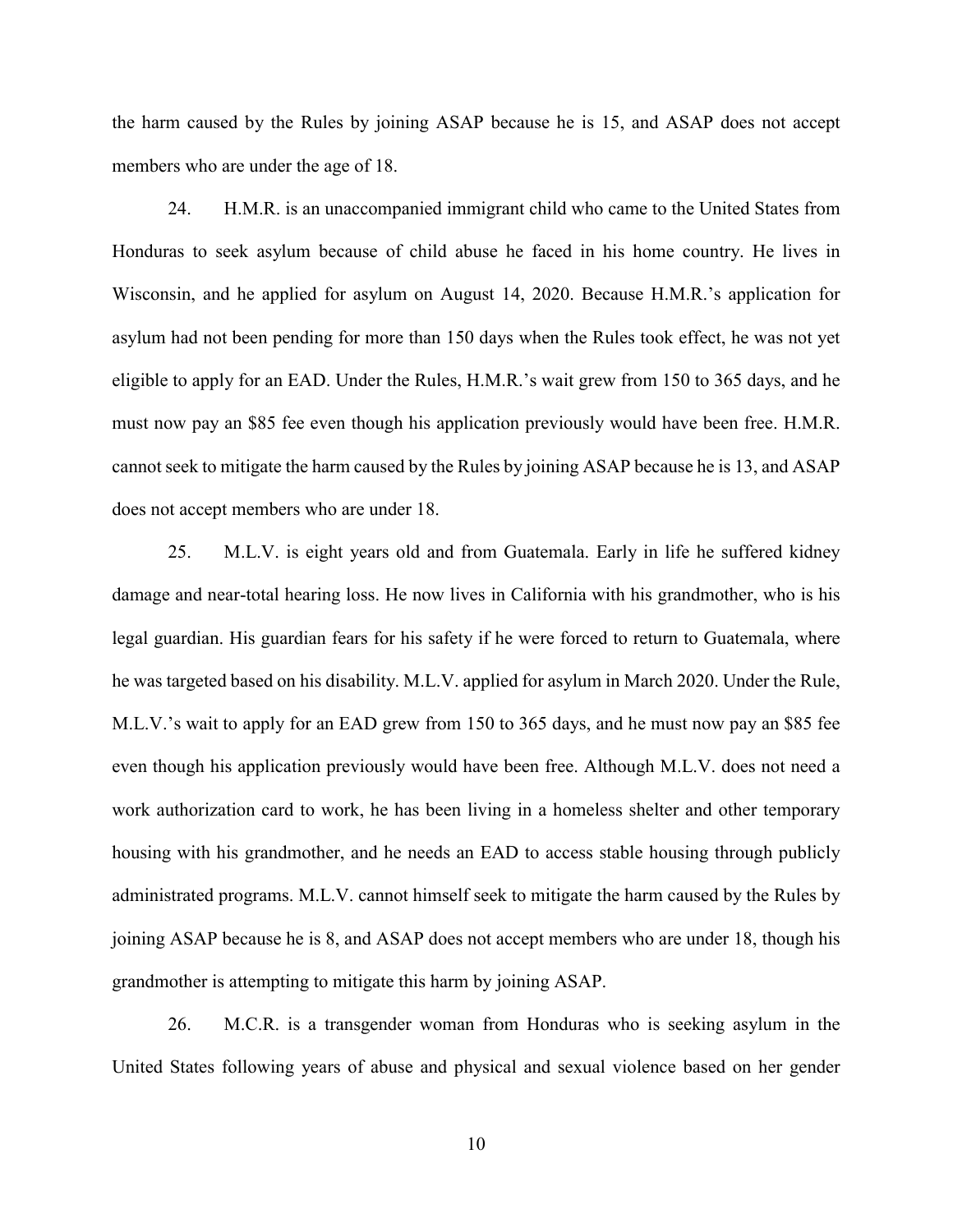identity and sexual orientation. She currently lives in Arkansas, but she applied for and was denied asylum while detained in California. She appealed her case to the Ninth Circuit, and that court remanded her case in March 2020. M.C.R. was detained until August 2020, so she did not apply for an EAD until September 2020. Because her application was subject to the new Rules, she included the newly required \$85 fee. Before her application for work authorization was adjudicated, the immigration court denied her asylum application again, on October 21, 2020. M.C.R. is appealing for a second time. DHS subsequently denied her application for a work permit on November 4, 2020. The notice of denial cited the fact that, notwithstanding M.C.R.'s subsequent successful appeal of the decision, the immigration court had denied her asylum on March 25, 2019, which was within 365 days from when she applied for asylum and before the adjudication of her initial request for employment authorization.

27. G.S.M. is a transgender woman from Mexico who fled to the United States after enduring violence based on her sexuality. She applied for asylum in September 2013 and lives in California. Her case is currently on remand from the Ninth Circuit. G.S.M. recently registered for ASAP membership and applied to renew her EAD, which expires in January 2021. DHS has not yet adjudicated that application. G.S.M. anticipates that her application could be barred by the provision in the Rules that allows for discretionary denials. First, she is seeking her fifth year of working status, which runs contrary to the Rules' intention to curtail so-called "limitless" renewals. In addition, G.S.M. likely faces a discretionary denial because of the Rules' focus on individuals who entered the United States without inspection, filed for asylum more than a year after entry, and who have certain criminal convictions. Though these provisions of the Rules apply only to new asylum seekers and thus not to G.S.M. directly, she fears that Defendants will nonetheless rely on these factors to deny her work permit renewal in the exercise of discretion.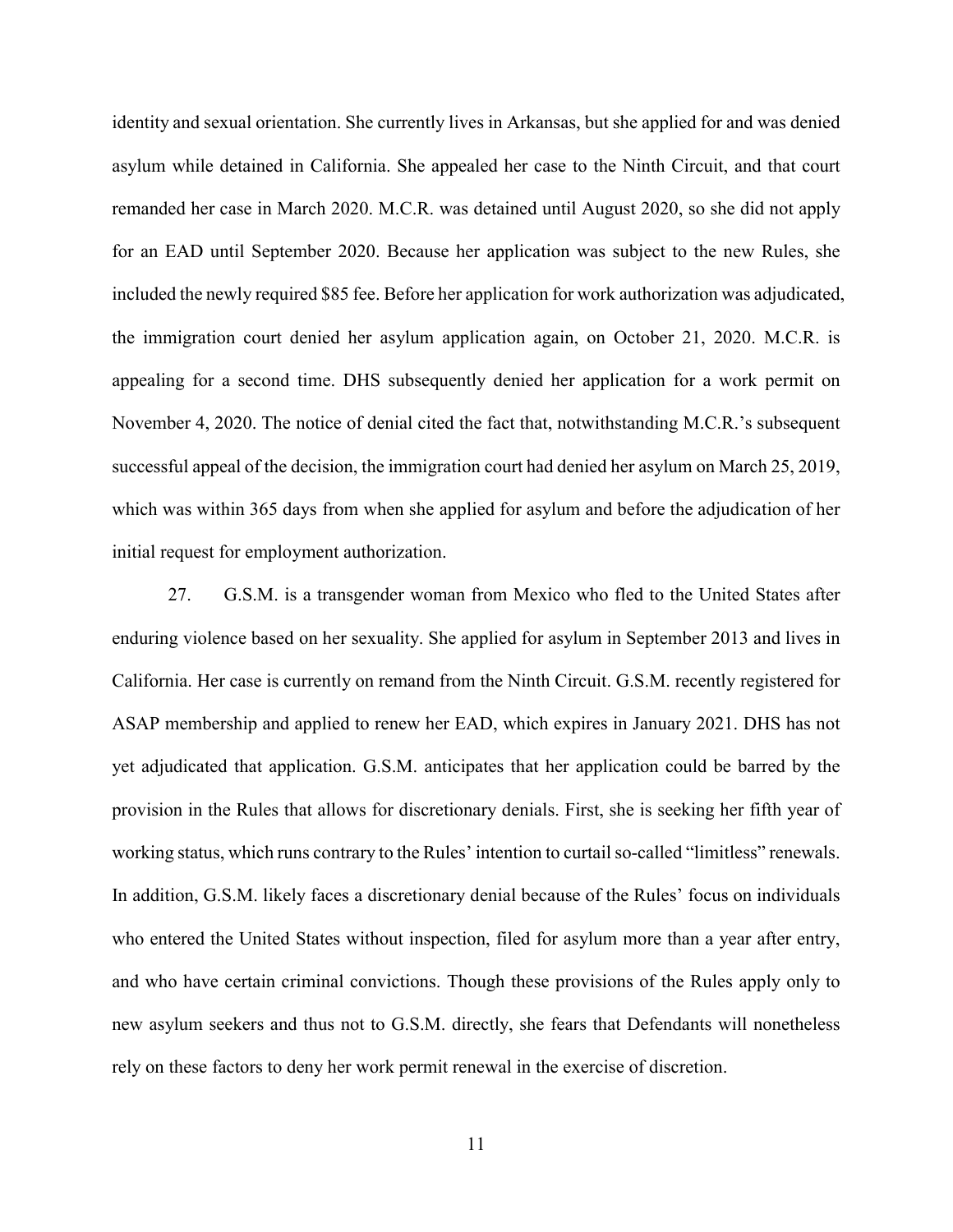28. V.M.B. is a transgender woman from Mexico. She faced harm in her country where she was perceived of as a gay man, and worries that she will face a worse fate if she returns now that she is open about her gender identity. V.M.B. lives in Indiana, and she filed her application for asylum on November 13, 2020. V.M.B applied for asylum more than a year after she entered the United States, but her delay relates partially to her process of coming to terms with and openly identifying as a transgender woman. Because V.M.B. applied for asylum after August 25, 2020, the Rules preclude her from obtaining work authorization for the duration of her immigration proceedings, unless an IJ finds that she qualifies for an exception to the asylum statute's one-year filing deadline. In addition, V.M.B. faces a discretionary denial of her EAD application because of the Rules' focus on individuals who entered the United States without inspection and who have certain criminal convictions. Though these provisions of the Rules should not apply directly to V.M.B., she fears that Defendants will nonetheless rely on the existence of these new bars to deny her work permit in the exercise of discretion.

#### <span id="page-16-0"></span>**Defendants**

29. Defendant U.S. Department of Homeland Security ("DHS") is a cabinet agency of the United States Government. DHS is the agency that proposed and issued both of the Rules and is charged with implementing them. Within DHS, U.S. Citizenship and Immigration Services ("USCIS") is responsible for adjudicating asylum applications and EADs for asylum applicants.

30. Defendant Chad F. Wolf has purportedly held the title of Acting Secretary of the U.S. Department of Homeland Security since November 13, 2019. He issued both of the Rules under that purported authority. He is sued in his official capacity.

31. Defendant Chad Mizelle purported to assume the title of Acting General Counsel of the U.S. Department of Homeland Security on February 12, 2020. He subsequently purported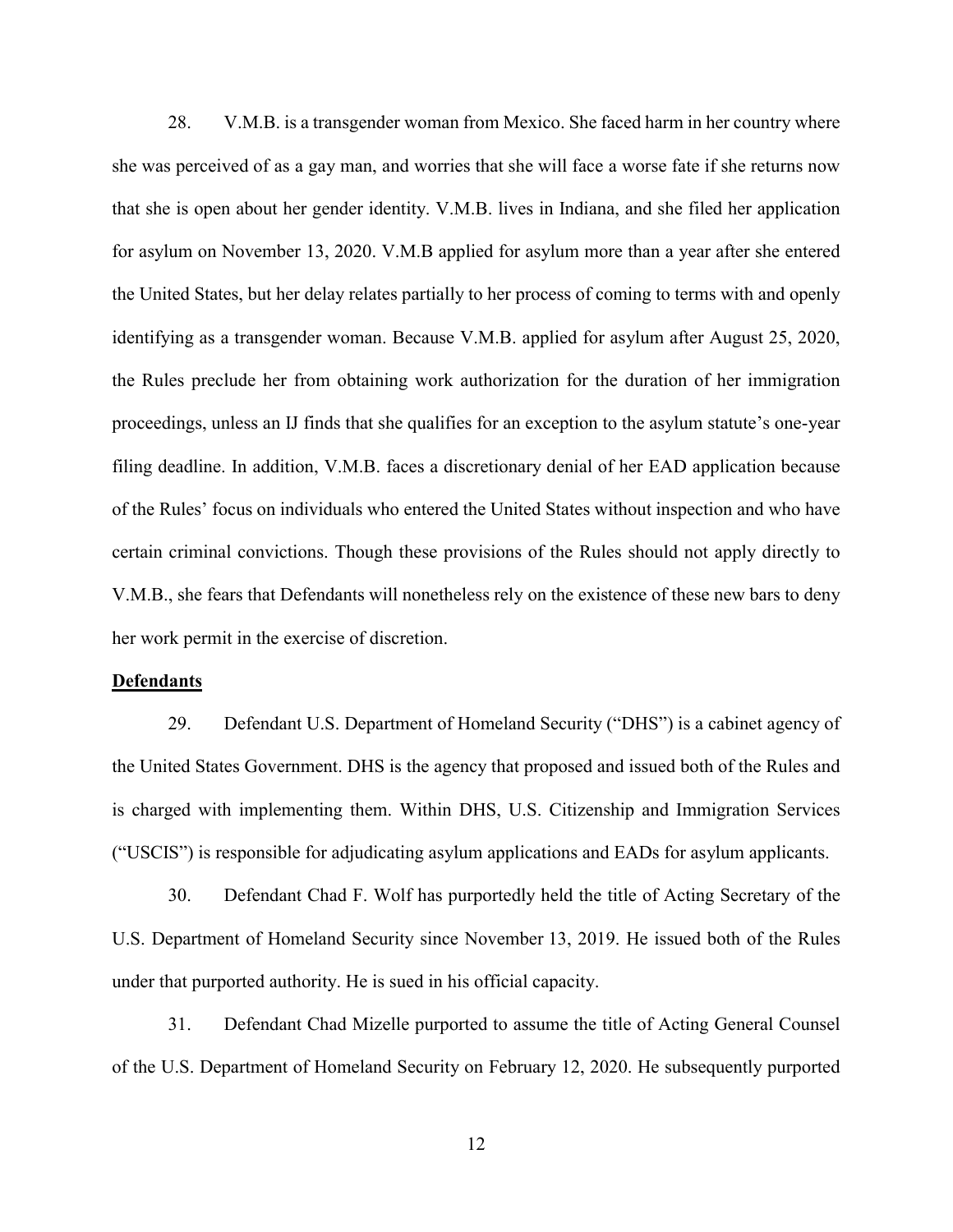to assume the title of "Senior Official Performing the Duties of the General Counsel for DHS" and continues to purportedly exercise the powers of the office of DHS General Counsel. Defendant Wolf allegedly delegated authority to Defendant Mizelle to sign both of the Rules. Defendant Mizelle signed both Rules under that purported authority as "Senior Official Performing the Duties of the General Counsel for DHS."

### <span id="page-17-1"></span><span id="page-17-0"></span>**FACTUAL ALLEGATIONS**

### **I. ACCESS TO WORK AUTHORIZATION IS CONTEMPLATED BY LAW AND VITAL TO THE SURVIVAL OF ASYLUM SEEKERS**

32. The United States' asylum system was codified in the Refugee Act of 1980, which declared that "it is the historic policy of the United States to respond to the urgent needs of persons subject to persecution in their homelands, including, where appropriate, humanitarian assistance for their care and maintenance in asylum areas . . . and transitional assistance to refugees in the United States." Pub. L. No. 96–212, 94 Stat. 102.

33. The Refugee Act sought "to bring United States refugee law into conformance" with the United States' international obligations under the 1967 United Nations Protocol Relating to the Status of Refugees ("UN 1967 Protocol") and the 1951 United Nations Convention Relating to the Status of Refugees ("Refugee Convention"). *See INS v. Cardoza-Fonseca*, 480 U.S. 421, 436 (1987). The Convention and Protocol provide that contracting states "shall accord to refugees lawfully staying in their territory the most favourable treatment accorded to nationals of a foreign country in the same circumstances, as regards the right to engage in wage-earning employment." Refugee Convention, art. 17(1), July 28, 1951, 19 U.S.T. 6259, 189 U.N.T.S. 137 (entered into force Apr. 22, 1954); UN 1967 Protocol, 19 U.S.T. 6223, TIAS No. 6577, 606 U.N.T.S. 267 (entered into force Oct. 4, 1967).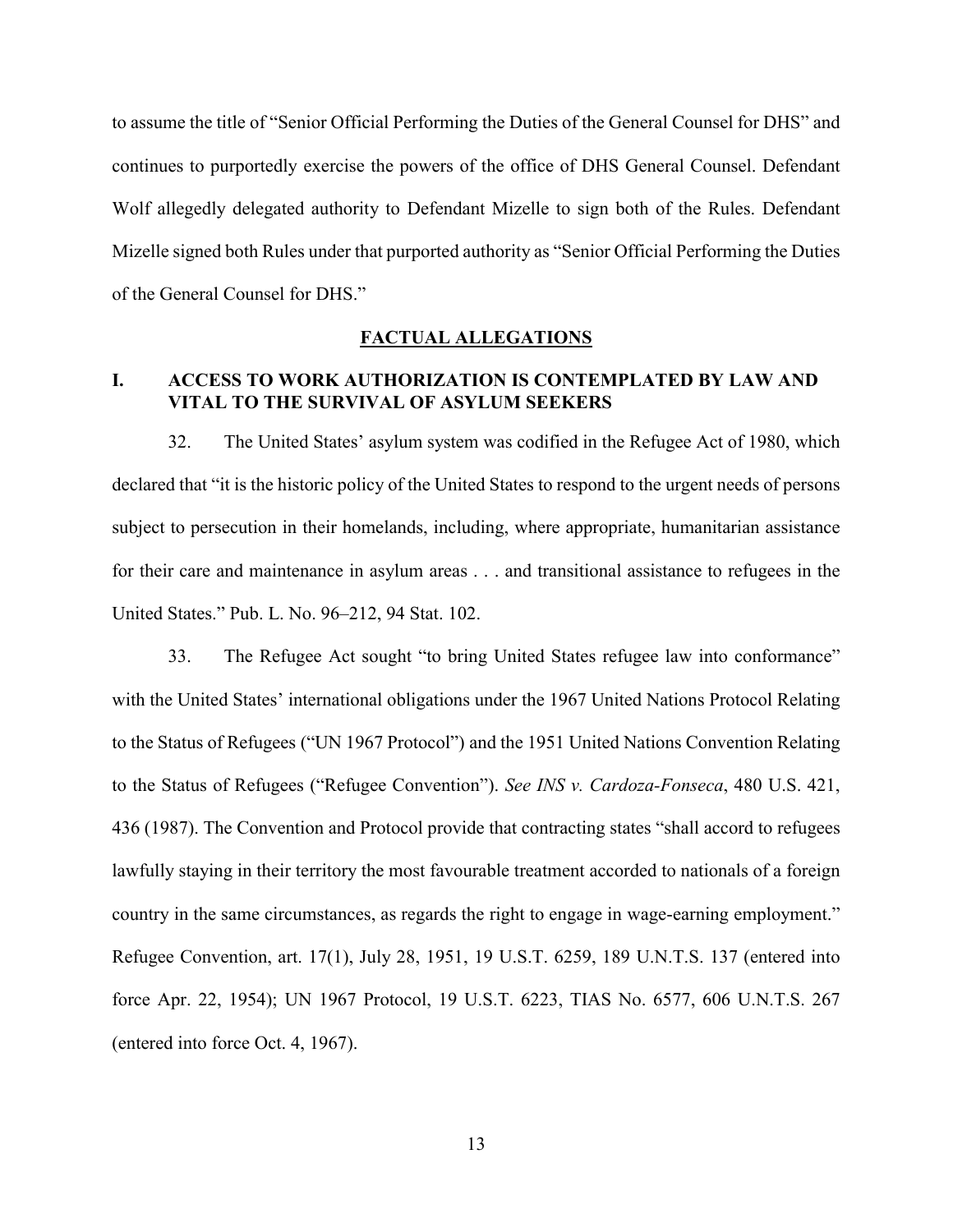34. Asylum can be sought by any person who is not a citizen or national of the United States "who is physically present in the United States or who arrives in the United States (whether or not at a designated port of arrival and including an alien who is brought to the United States after having been interdicted in international or United States waters), irrespective of such alien's status." 8 U.S.C. § 1158(a)(1). Noncitizens are eligible to receive asylum if they meet the definition of a "refugee" and are not subject to specific statutory bars outlined in Section 1158 of the INA.

35. Though the right to seek asylum is clearly protected, the process is complicated, difficult, resource intensive, and it often takes years.<sup>3</sup> It generally involves a written application and a long wait for an interview or hearing, and it may include appeals in the immigration and federal court systems. During this process, work authorization is critical to ensuring that asylum seekers are able to support themselves and pursue relief.

36. Restricting access to an EAD for asylum seekers deprives them of access to critical supports for their survival. An EAD is usually an asylum seeker's first government-issued identification as well as the predicate for obtaining a Social Security Number ("SSN"). Because a government-issued photo ID and an SSN are often prerequisites for accessing public services that are essential to asylum seekers' ability to support themselves, an EAD is critical to enable asylum seekers to rebuild their lives as they pursue a permanent protection in the United States.

37. For example, in addition to barring access to legal work, lack of an EAD can preclude asylum seekers from obtaining a state identity card or driver's license,<sup>4</sup> opening a bank

 $\overline{a}$ 

<sup>&</sup>lt;sup>3</sup> The average processing time for a defensive immigration case (one filed in immigration court) is more than 930 days. *See* American Immigration Council, *Asylum in the United States* (June 11, 2020), https://bit.ly/38iNB3z; *see also* TRAC Immigration, *Immigration Court Processing Time by Outcome*, https://bit.ly/3nxwBwF.

<sup>&</sup>lt;sup>4</sup> States have adopted differing approaches to the federal REAL ID Act, which DHS implements, *see* 6 C.F.R. Part 37, including whether an EAD or SSN is required to obtain a state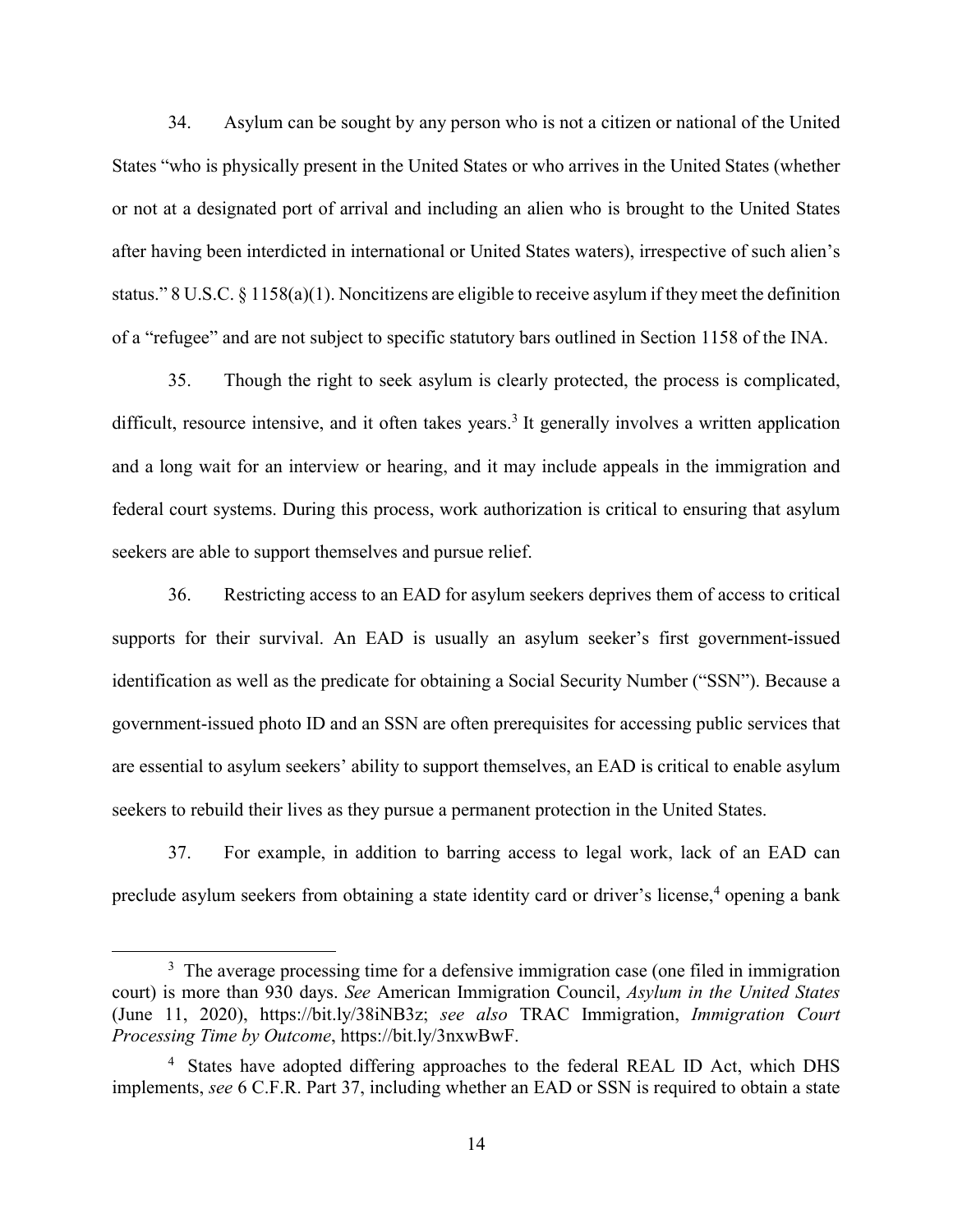account,<sup>5</sup> accessing vocational training programs,<sup>6</sup> and accessing scholarships or in-state tuition.<sup>7</sup> In addition, lack of access to these documents can make it difficult or impossible to obtain housing.

38. Lack of access to work authorization also restricts asylum seekers' access to health care. Asylum seekers who do not have an EAD cannot access employer-sponsored health care; yet asylum seekers are also ineligible for federally-funded Medicaid, *see* 8 U.S.C. § 1641(b), and they often cannot qualify for state-funded health insurance plans.

39. The federal government does not provide any financial or legal support to asylum seekers during the application process, so there is no federal substitute that would provide access to these basic necessities of daily life. Nor is non-state funded support available in many states, including Arkansas, Wisconsin, and Indiana, where some Individual Plaintiffs live.

40. Without an EAD, asylum seekers will be unable to obtain gainful employment in the United States and support themselves as they pursue the pathway to lawful permanent resident status, and, ultimately, U.S. citizenship.

41. Requiring asylum applicants to wait one year before applying for an EAD unreasonably deprives them of the opportunity to work and provide for themselves and their families. Because many asylum seekers are forced to flee their country without time to prepare or

 $\overline{a}$ 

identity card or driver's license. *Compare, e.g.*, Md. MVA, Online Document Guide, https://bit.ly/3fm8bkQ (no SSN required), *with* Ind. BMV, Proving Your Social Security Number Current, https://bit.ly/30lgrNE (SSN required).

<sup>&</sup>lt;sup>5</sup> Opening an account with an IRS-issued taxpayer identification number is possible, but it adds a substantial burden that DHS should have taken into account, particularly for child applicants. *See* Consumer Financial Protection Bureau, *Can I get a checking account without a social security number*, https://bit.ly/3fhx29u.

<sup>6</sup> *E.g.*, YouthCare, YouthBuild, https://bit.ly/31elYEW.

<sup>7</sup> *See, e.g.*, Univ. System of Georgia, Board of Regents Policy Manual § 4.3.2, https://bit.ly/30mUXA6.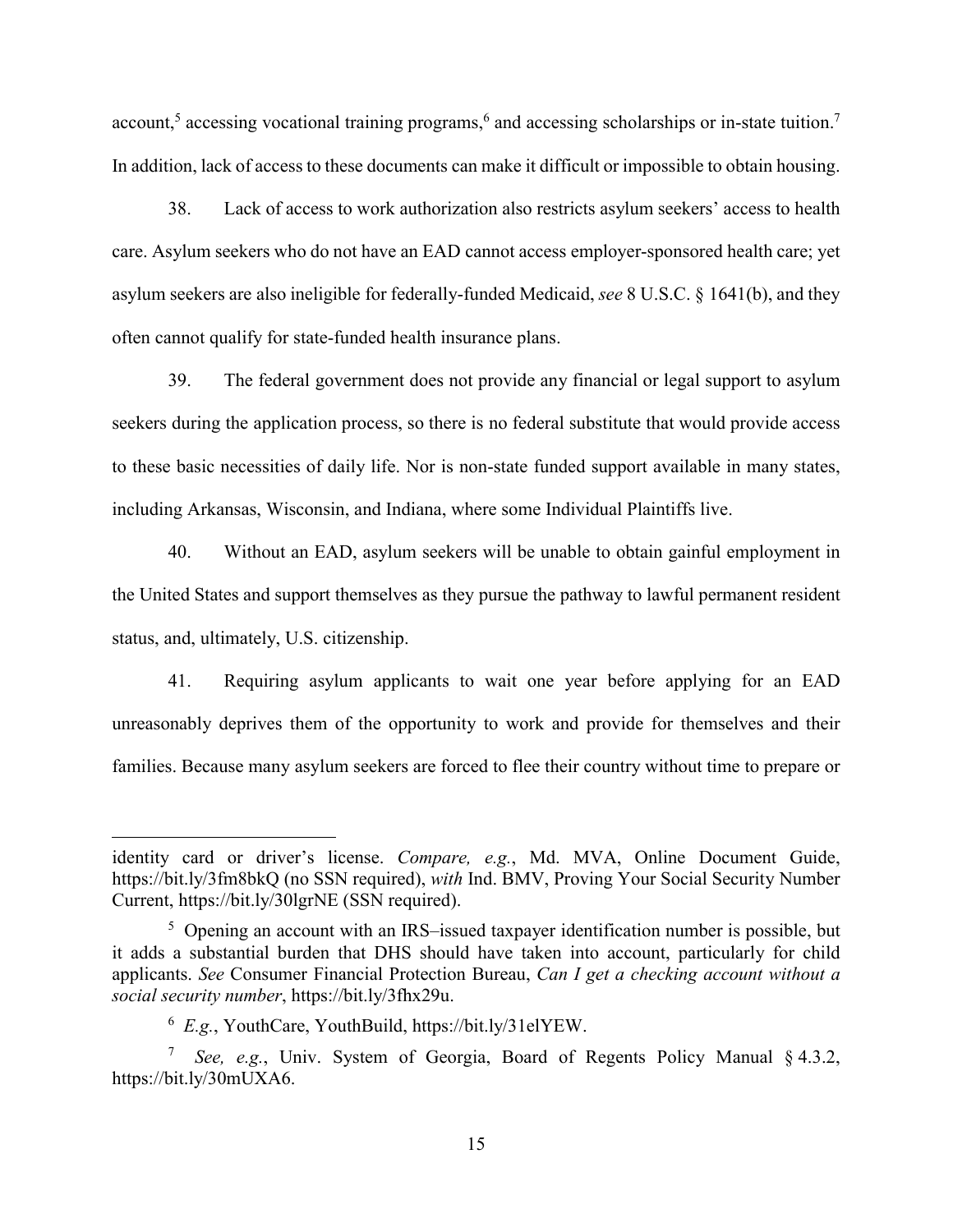save, many come to this country with limited resources. Depriving them of the opportunity to sustain themselves can be tantamount to depriving them of their ability to seek asylum outright.

42. Lack of work authorization makes asylum applicants more vulnerable to domestic violence and other crimes. Asylum seekers without an EAD typically must rely on the goodwill of others—such as family, friends, or charities—to obtain basic necessities like housing, food, and clothing. As a report by Human Rights Watch points out, "[f]orcing asylum seekers to rely on others for subsistence permits, and even encourages, abusive and exploitive relationships." <sup>8</sup> For example, plaintiff G.S.M., who faces the denial of her application for a renewed EAD under the Rule, was sexually abused by a man who had offered her a place to stay in the time period before she had obtained her initial work permit.

43. Asylum seekers who resort to unauthorized work find themselves particularly vulnerable to unpaid wages and substandard working conditions. Fearing retaliation, they are often afraid to lodge complaints or report violations, making it more difficult for other workers to improve their wages and working conditions.

### <span id="page-20-0"></span>**II. THE RULES FUNDAMENTALLY IMPAIR ACCESS TO WORK**

 $\overline{a}$ 

44. During the week of June 22, 2020, DHS introduced two rules that change the existing EAD system to the detriment of asylum applicants.

45. On June 22, 2020, DHS published the "Timeline Repeal Rule," which, in pertinent part, eliminates the then-existing regulation providing for a thirty-day timeframe for USCIS to process initial EAD applications. *See* Final Rule, Removal of 30-Day Processing Provision for

<sup>8</sup> *See* Human Rights Watch, *At Least Let Them Work*, (Nov. 12, 2013), https://bit.ly/38uZ0NQ.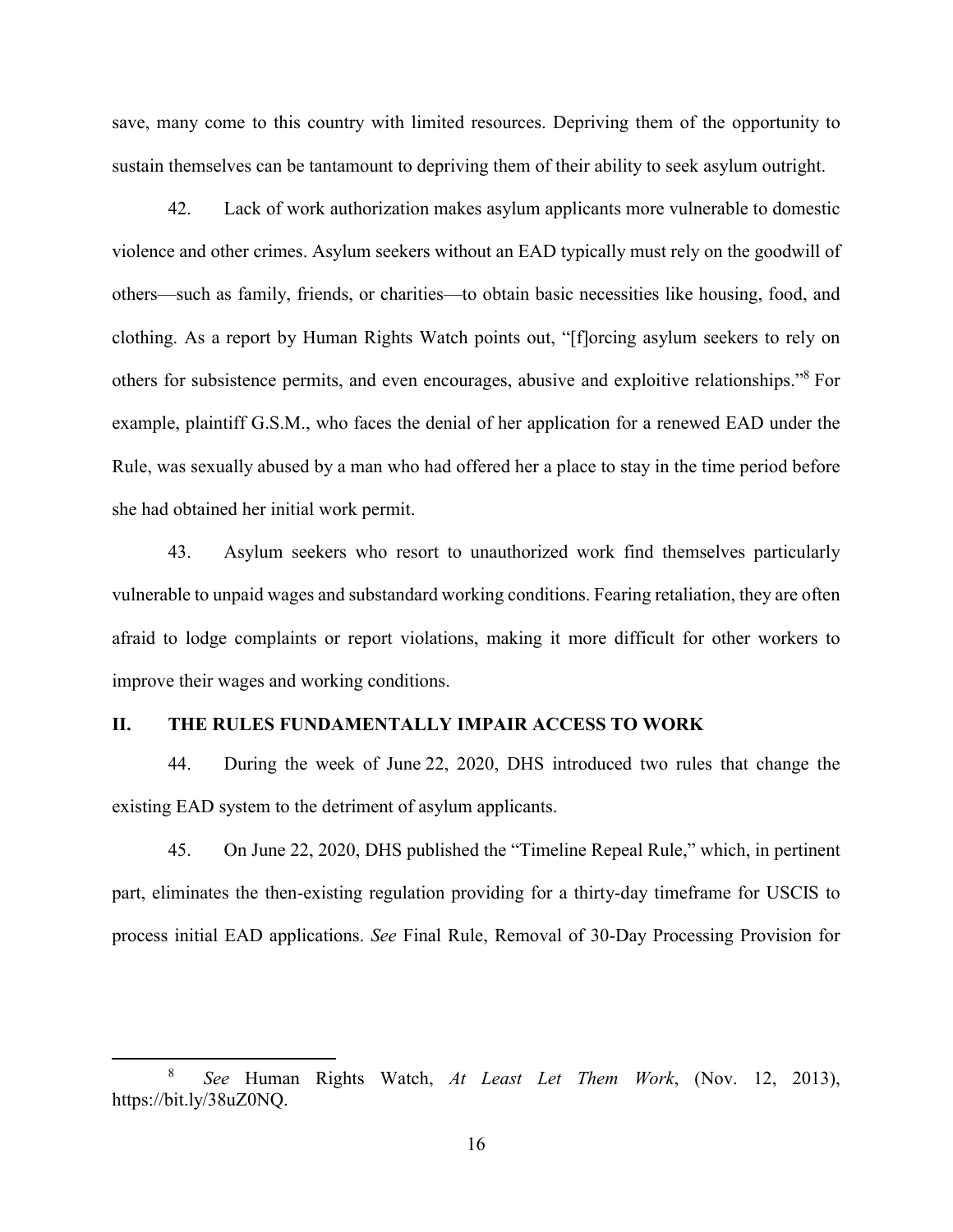Asylum Applicant-Related Form I-765 Employment Authorization Applicants, 85 Fed. Reg. 37,502, *et seq*. The Timeline Repeal Rule became effective on August 21, 2020.

46. On June 26, 2020, USCIS published additional regulations imposing a number of additional barriers to asylum applicants' access to work authorization (the "EAD Bar Rule"). *See*  Final Rule, Asylum Application, Interview, and Employment Authorization for Applicants, 85 Fed. Reg. 38,532, *et seq*. The EAD Bar Rule became effective on August 25, 2020.

47. The EAD Bar Rule and the Timeline Repeal Rule (collectively the "Rules") will devastate the ability of asylum seekers to gain the work authorization necessary to support themselves in this country as they await a decision on their asylum cases.

48. The Rules detailed below substantially change the EAD application process and enact significant barriers to obtain pre-asylum work authorization.

49. *First*, under the Timeline Repeal Rule, USCIS may leave an asylum seeker to wait on a decision on his or her application indefinitely. Previously, USCIS was required to rule on an EAD application within thirty days of its filing. *See* 8 C.F.R. § 208.7(a)(1) (effective until Aug. 21, 2020); *Gonzalez Rosario v. USCIS*, 365 F. Supp. 3d 1156, 1163 (W.D. Wash. 2018). The Timeline Repeal Rule has "eliminate[d] any deadlines previously imposed on the agency to process EAD applications." *Casa de Maryland*, 2020 WL 5500165, at \*3 (citing 85 Fed. Reg. at 37,505).

50. *Second*, the EAD Bar Rule extends the waiting period before an applicant may apply for an EAD from 150 to 365 days (the "365-Day Waiting Period"). *See* 8 C.F.R. § 208.7(a)(1)(ii) (Aug. 25, 2020) ("An applicant for asylum cannot apply for initial employment authorization earlier than 365 calendar days after the date USCIS or the immigration court receives the asylum application."); *id.* § 208.3(c)(3) (Aug. 25, 2020) ("Receipt of a properly filed asylum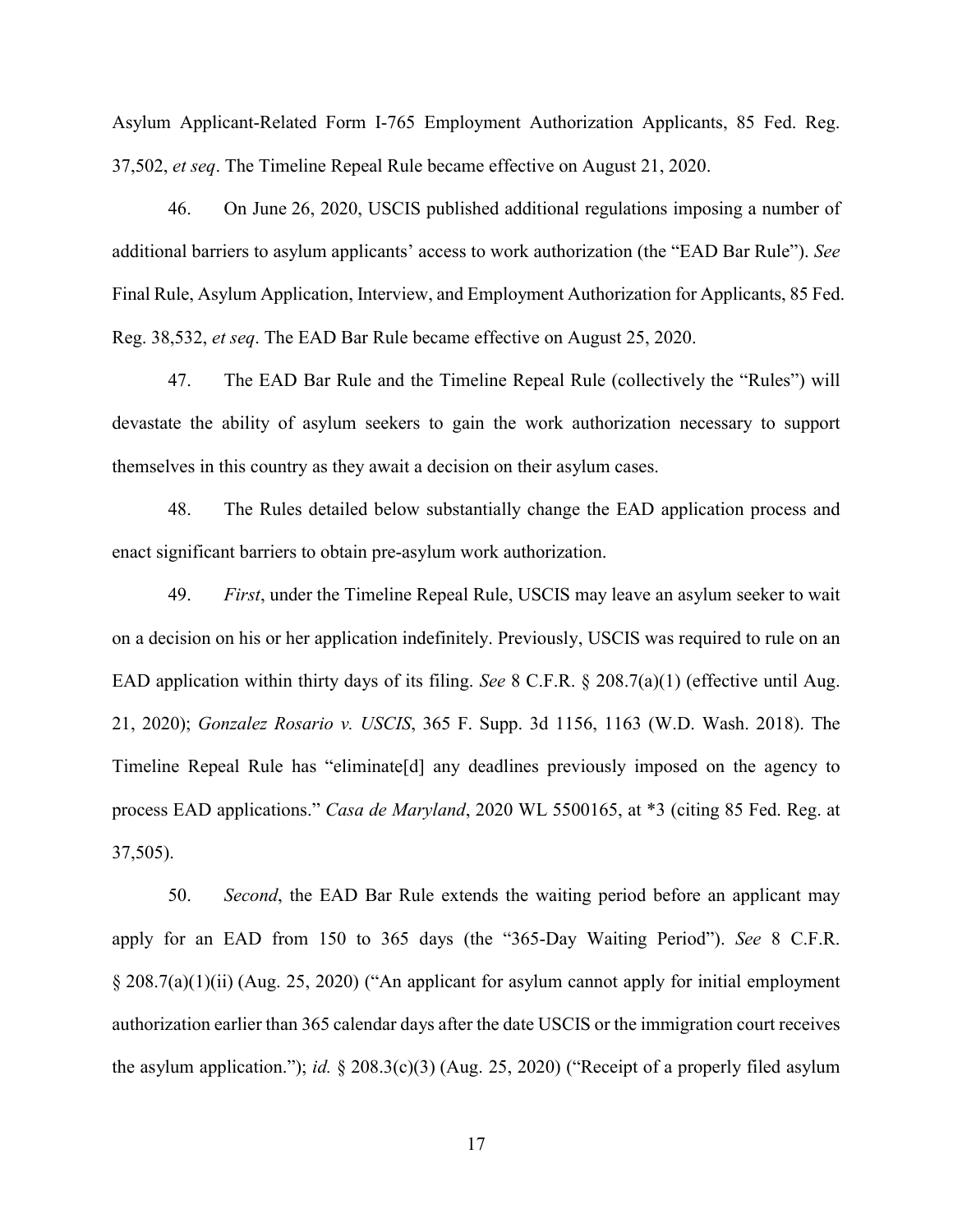application will commence the 365-day period after which the applicant may file an application for employment authorization."); *id.* § 274a.12(c)(8) (Aug. 25, 2020) (discussing eligibility of an alien "who is eligible to apply for employment authorization under 8 C.F.R. § 208.7 because the 365-day period set forth in that section has expired"). Relatedly, an applicant who is denied asylum within 365-days of the application date cannot seek work authorization for the duration of an administrative appeal to the Board of Immigration Appeals.

51. *Third*, the EAD Bar Rule eliminates the "Deemed Complete" provision of the EAD Rules. Previously, if USCIS did not return an incomplete asylum application within 30 days, it was deemed complete and the 150-day waiting period to apply for EAD began. *See id.* § 208.3(c)(3) (effective until August 25, 2020). Now, an asylum applicant must wait for an indefinite waiting period to receive notice from USCIS that his or her asylum application is complete before the EAD waiting period will begin. *See id.* § 208.3(c)(3) (Aug. 25, 2020) ("Receipt of a properly filed asylum application will commence the 365-day period after which the applicant may file an application for employment authorization.").

52. *Fourth*, asylum-seekers' EAD applications may now be denied at the discretion of USCIS (the "Discretionary Denials" provision). *See id.* § 274a.13(a)(1) (Aug. 25, 2020). Previously, EAD applications were subject to automatic authorization if the asylum applicant met preexisting criteria. *See id.* § 274a.13(a)(1) (effective until August 25, 2020) ("The approval of applications filed under  $8$  C.F.R. 274a.12(c), except for  $8$  C.F.R. 274a.12(c)(8) [those who have filed a complete application for asylum or withholding of deportation or removal who have not yet received a decision], are within the discretion of USCIS.").

53. *Fifth*, the EAD Bar Rule imposes greater restrictions with respect to applicantcaused delays in the asylum application process and introduces new types of delays that will result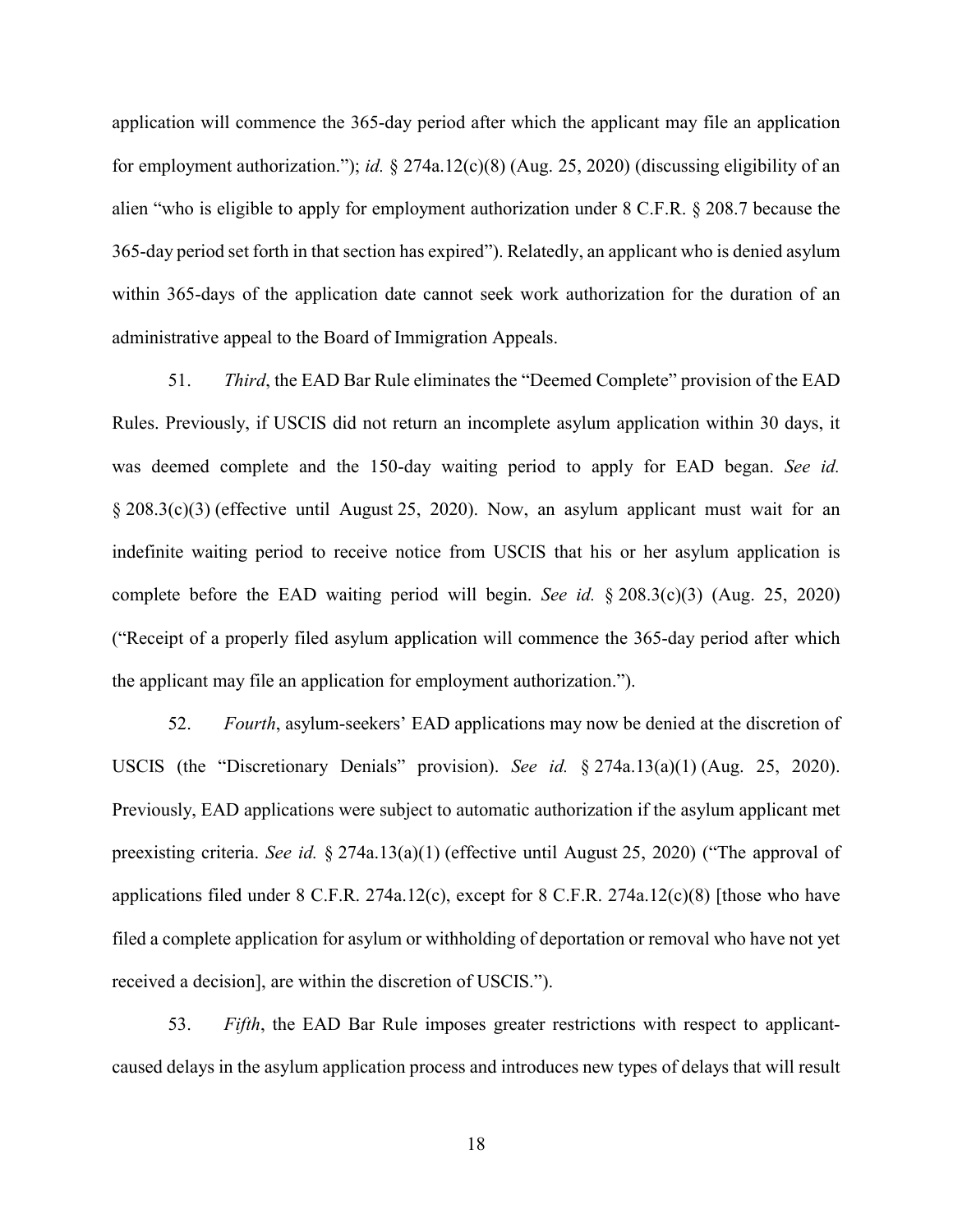in an EAD denial. Any delay requested or caused by the applicant that is still outstanding or has not been remedied when the EAD application is filed will result in a denial of the application (the "Applicant-Caused Delay" provision). *Id.* § 208.7(a)(1)(iv) (Aug. 25, 2020).

54. Previously, any applicant-caused delay was not a basis on which USCIS could deny an EAD application. Instead, applicant-caused delays were relevant only for purposes of calculating whether an asylum application had been pending for the 150 days required to apply for an EAD or the 180 days required to approve an EAD. Once an applicant completed the 180-waiting period, an otherwise approvable EAD application could be granted regardless of a subsequent delay. *See id.* §§ 208.4(c) and 208.9(e) (effective until August 25, 2020). Additionally, previously, applicants could rectify a delay resume accruing time toward EAD eligibility, a process that has been curtailed under this provision.

55. The EAD Bar Rule also imposes new "applicant-caused delays," including a failure to appear for an asylum interview or a biometric services appointment. *Compare id.*  $\S 208.10(a)(1)(iv)$  ("The failure to appear for an interview or biometric services appointment may result in . . . [d]enial of employment authorization."), *with Asylum Application, Interview, and Employment Authorization for Applicants*, 85 Fed. Reg. 38,532, 38,598–99 (June 26, 2020) (explaining no such penalties in the prior rule).

56. Under the EAD Bar Rule, applicant-caused delays now encompass, as set forth in 8 C.F.R. § 208.7(a)(iv): (a) A request to amend or supplement an asylum application that causes a delay, (b) Failure to appear to receive and acknowledge a decision, (c) certain extension requests for purposes of evidentiary submissions, (d) most failures to appear at interviews or biometrics appointments, (e) requests to reschedule asylum interviews, (f) requests to transfer the case to a new asylum office, (g) failure to provide an interpreter at an interview, (h) a request to provide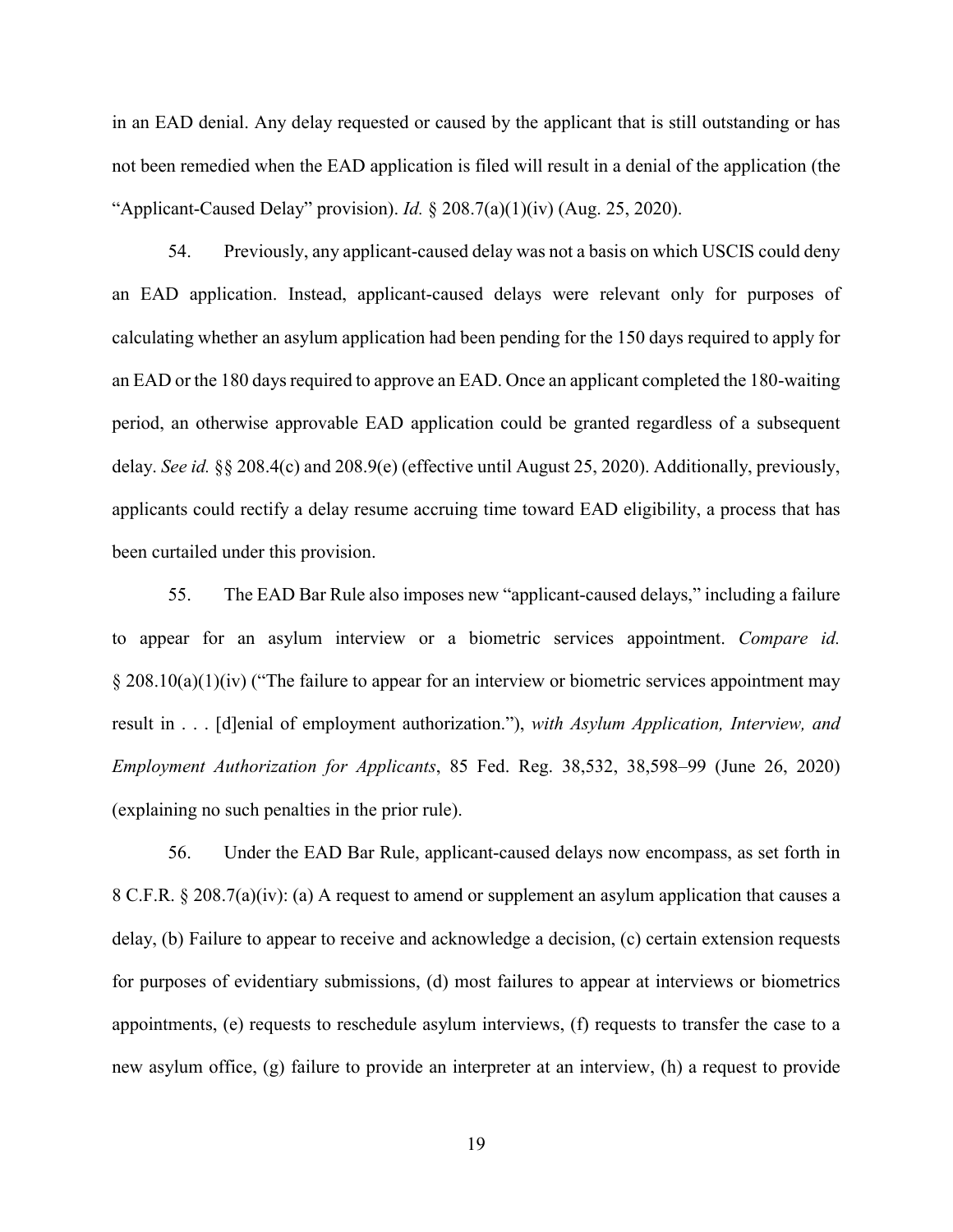additional evidence for an interview, and (i) "[f]ailure to comply with any other request needed to determine asylum eligibility."

57. *Sixth*, the EAD Bar Rule eliminates USCIS's process whereby an applicant who received a "notice of recommended approval" could apply for an EAD before the waiting period expired (the "Elimination of Recommended Approvals"). *Compare id.* § 208.7(a)(1) (effective until August 25, 2020) ("In the case of an applicant whose asylum application has been recommended for approval, the applicant may apply for employment authorization when he or she receives notice of the recommended approval.") *and id.* § 274a.12(c)(8)(ii) (effective until August 25, 2020) (allowing EAD applications based on recommended approval for asylum) *with id.*  § 208.7(a)(1) (Aug. 25, 2020) (omitting reference to notice of recommended approval) *and id.* § 274a.12(c)(8) (Aug. 25, 2020) (same and imposing 365-day wait period).

58. *Seventh*, even though the INA provides that asylum seekers can receive asylum despite missing the one-year statutory filing deadline if they demonstrate changed or extraordinary circumstances, *see* 8 U.S.C. § 1158(a)(2)(D), the EAD Bar Rule requires denial of an EAD for failing to file the asylum application within one year of entering the United States (the "One-Year Filing Bar"), unless and until an asylum officer or IJ determines that the applicant meets a statutory exception. *See* 8 C.F.R. § 208.7(a)(1)(iii)(F) (Aug. 25, 2020).

59. *Eighth*, although U.S. asylum law expressly permits asylum applications by people who entered the U.S. without inspection, *see* 8 U.S.C. § 1158(a)(1), the EAD Bar Rule renders these asylum seekers ineligible for EAD authorization, unless they meet limited exceptions (the "Port-of-Entry Requirement"). *See id.* § 208.7(A)(1)(iii)(G) (Aug. 25, 2020).

60. *Ninth*, the EAD Bar Rule creates a new EAD eligibility bar against applicants who have been convicted of a "particularly serious crime," or if there are "serious reasons for believing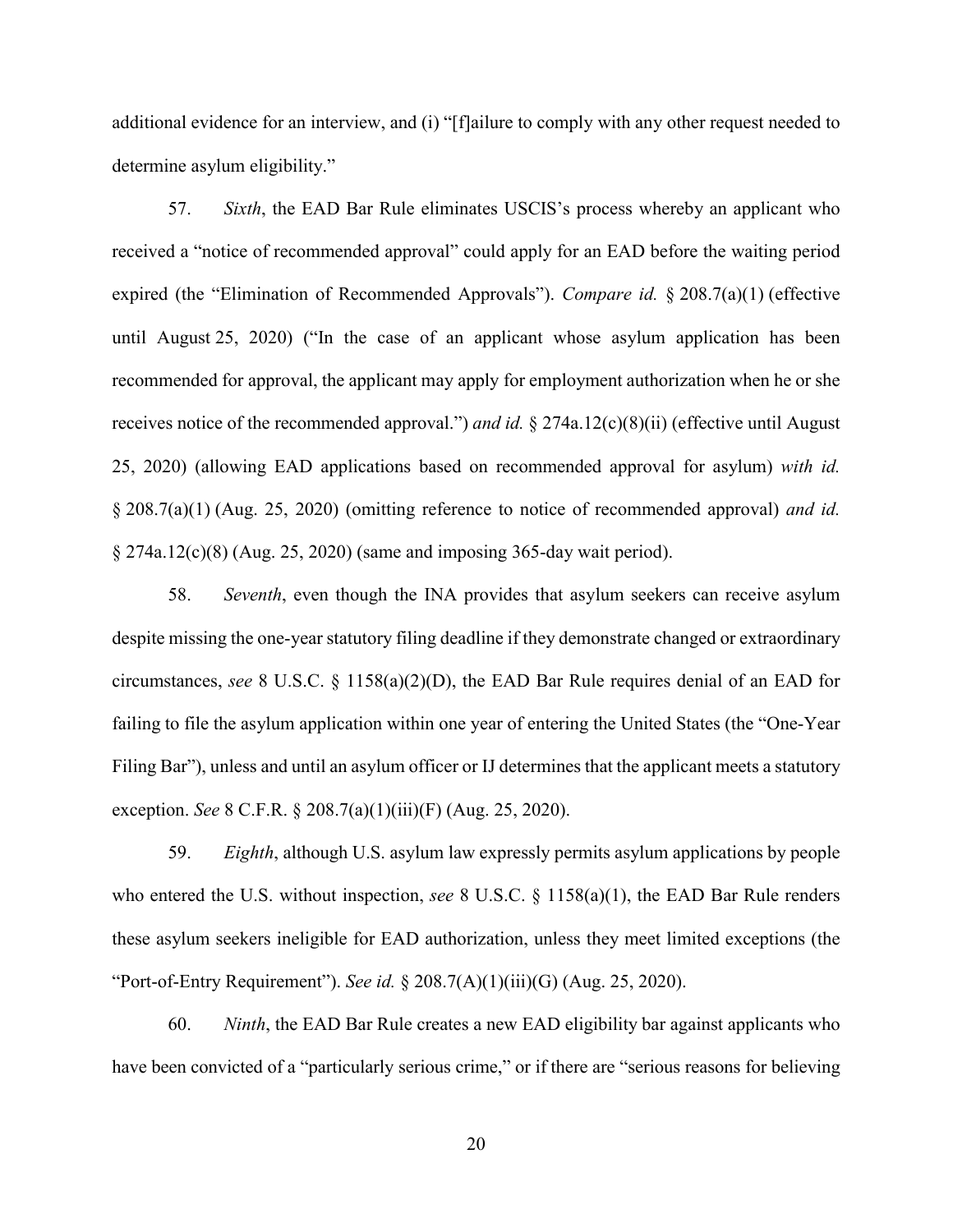that the applicant . . . has committed a serious non-political crime outside the United States" (the "Criminal Bar"). *Id.* § 208.7(a)(1)(iii)(B)–(C) (Aug. 25, 2020). This new bar does not provide any definition of "particularly serious crime" or "serious non-political crime" and gives USCIS unlimited discretion as to its application, despite ample case law defining both terms. *See, e.g.*, *Matter of N-A-M-*, 24 I. & N. Dec. 336 (BIA 2007) (addressing the particularly serious crime bar); *Matter of E-A-*, 26 I. & N. Dec. 1 (BIA 2012) (addressing the serious nonpolitical crime bar).

61. *Tenth*, the EAD Bar Rule provides that an EAD will automatically terminate on the date that an asylum officer denies the asylum application, thirty days after an IJ denies the asylum application unless timely appealed to the Board of Immigration Appeals, or the Board of Immigration Appeals affirms or upholds a denial (the "Automatic Termination" provision). 8 C.F.R. § 208.7(b)(2) (Aug. 25, 2020). Previously, if an asylum applicant received an EAD based on a pending asylum application, that EAD would remain valid throughout the review process, including federal court review, subject only to its expiration date. The EAD Bar Rule prohibits access to a work permit during a federal court appeal process. *See id.*  $\S$  208.7(a)(1)(i), (b)(1). Such an applicant can reapply for an EAD only after a federal court remand. *See id*.

62. *Eleventh*, under the EAD Bar Rule, an EAD may be granted for a maximum term of two years the ("Maximum Validity" provision). *See id.* § 208.7(b)(1) (Aug. 25, 2020) ("USCIS may renew employment authorization under 8 C.F.R. § 274a.12(c)(8) in increments determined by USCIS in its discretion, but not to exceed increments of two years."). Previously, no such restriction existed.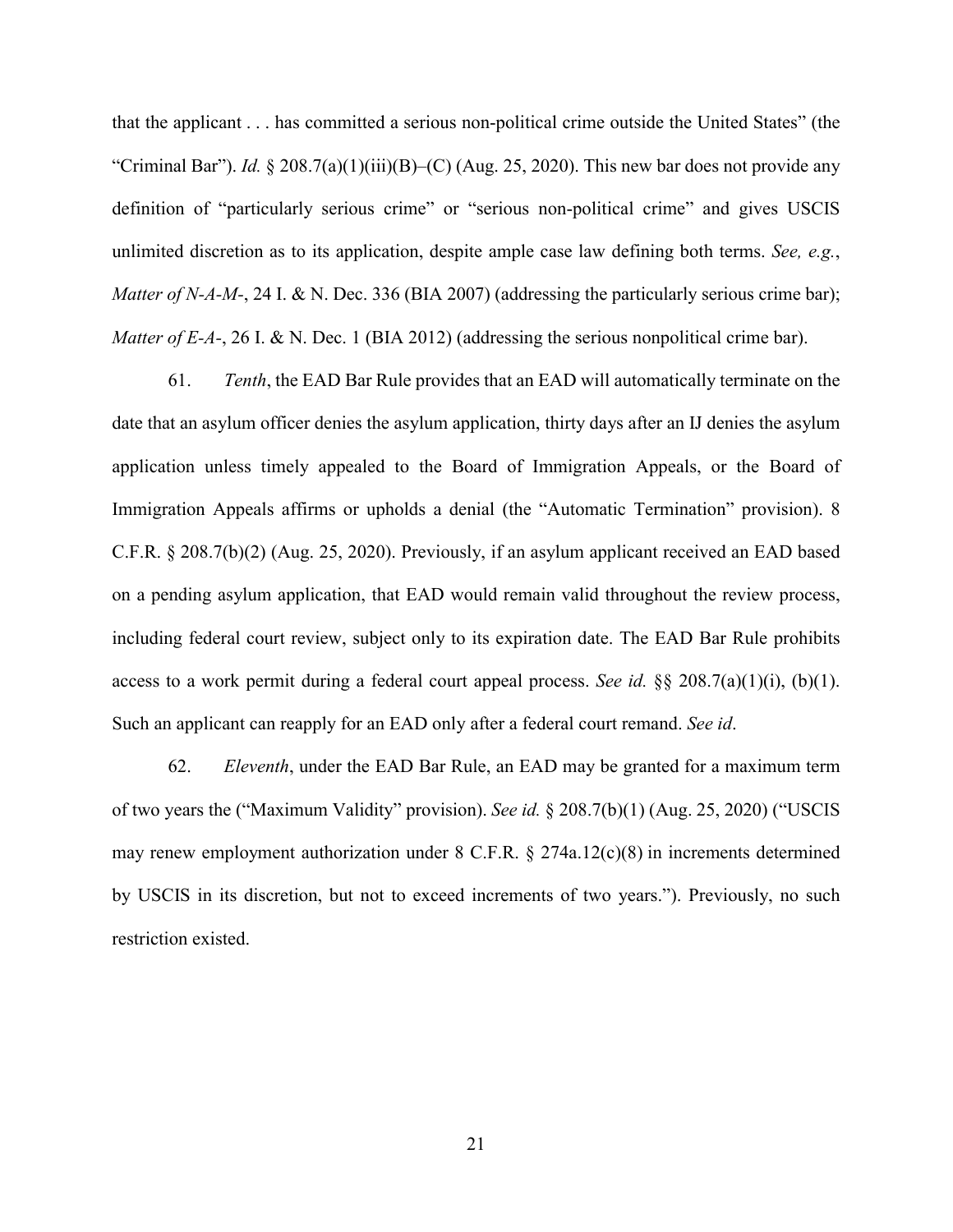63. *Twelfth*, the EAD Bar Rule eliminates USCIS's prior discretion to adjudicate parole-based employment authorization on a case-by-case basis.<sup>9</sup> Now, applicants who have been paroled into the United States may not apply for an EAD, unless their asylum application has been pending for more than 365 days and they meet the other eligibility requirements (the "Parole Limitation" provision). *See id.* § 274a.12(c)(11) (Aug. 25, 2020).

64. *Thirteenth*, the EAD Bar Rule imposes a new and redundant biometrics requirement and an accompanying new fee. *See id.* § 208.7(a)(1)(i) (Aug. 25, 2020) (the "Biometrics Requirement"). Previously, asylum applicants were required to submit to fingerprinting and other biometrics collection in connection with their asylum application, but there was no fee for the collection and asylum applicants were not required to resubmit the same information separately to support their EAD application. The EAD Bar Rule requires asylum applicants to attend another biometric appointment, to pay a fee, and to re-submit to the same biometric collection that was required for their asylum application to have their EAD application processed.

65. These rule changes will significantly impair the ability of asylum seekers to fully exercise their right to asylum in the United States.<sup>10</sup>

### <span id="page-26-0"></span>**III. THE RULES VIOLATE THE APA**

 $\overline{a}$ 

66. The Rules are final agency actions because they represent the consummation of the agency's decisionmaking processes and because they have direct consequences for hundreds of thousands of asylum applicants and for the plaintiff organizations and others that serve them.

<sup>&</sup>lt;sup>9</sup> See USCIS Policy Manual, Volume 10: Employment Authorization, Part B, Specific Categories, Chapter 2, Parolees [10 USCIS-PM B.2], https://bit.ly/3msYkx7.

<sup>&</sup>lt;sup>10</sup> Some of these changes apply only to initial EAD applications; others apply to both initial and renewal requests. The changes that apply only to initial applications are: the Timeline Repeal Rule, the 180-day waiting period, the elimination of the "Deemed Complete" rule, the elimination of recommended approvals, and the applicability of applicant-caused delays as a basis for denial of the application. All other challenged provisions apply to both initial and renewal applications.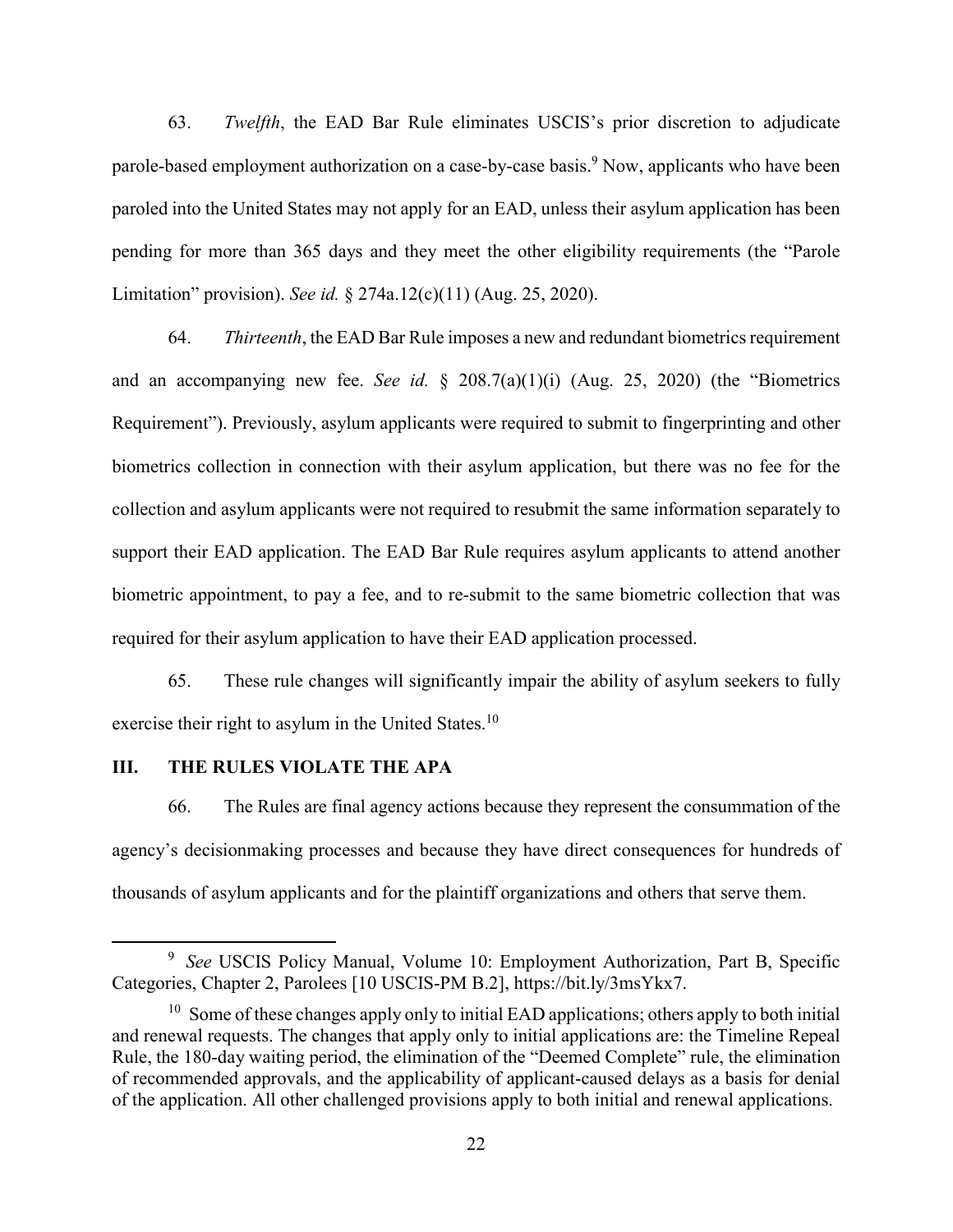67. DHS knew or should have known during the rulemaking process and from the comments it received that the Rules are unlawful, yet it did not cure the relevant defects.

68. The Rules were part of a larger push by the Trump Administration to punish and deter asylum seekers, leaving the asylum system virtually "unrecognizable." *See* Nicole Narea, *The Demise of America's Asylum System Under Trump, Explained*, Vox (Nov. 5, 2019), https://bit.ly/34nx8tp. "The administration has built up, layer by layer, a series of impediments ... that have made obtaining asylum nearly impossible." *Id.*

69. For example, the government adopted a policy of prosecuting all asylum seekers and separating those who enter with children from those children. It has required some asylum seekers to wait in Mexico for their cases to be heard, while forcing others to seek asylum in unsafe third countries. It has barred asylum to individuals who enter outside of a port of entry, who fail to seek asylum in a country through which they transit, and who have even minor exposure to portions of the criminal justice system. *See* National Immigrant Justice Center, *A Timeline of the Trump Administration's Efforts to End Asylum* (Nov. 2020), <https://bit.ly/3narjH6> (describing these and other policies). These changes reflect a calculated and systematic attempt to punish asylum seekers and make it more difficult for migrants to apply for asylum.

70. This context helps illustrate that DHS's purpose in promulgating the Rules was to deter migrants from seeking asylum without regard to their reasons for doing so. In other words, in promulgating the Rules to diminish asylum applicants' access to work authorization, DHS sought to deter asylum seekers from seeking asylum in the first place. Such punitive measures to deter lawful access to asylum are unlawful. *See generally Aracely, R. v. Nielsen*, 319 F. Supp. 3d 110 (D.D.C. 2018) (agency cannot consider deterrence in evaluating parole requests); *R.I.L-R v. Johnson*, 80 F. Supp. 3d 164 (D.D.C. 2015) (agency cannot deny bond to deter others).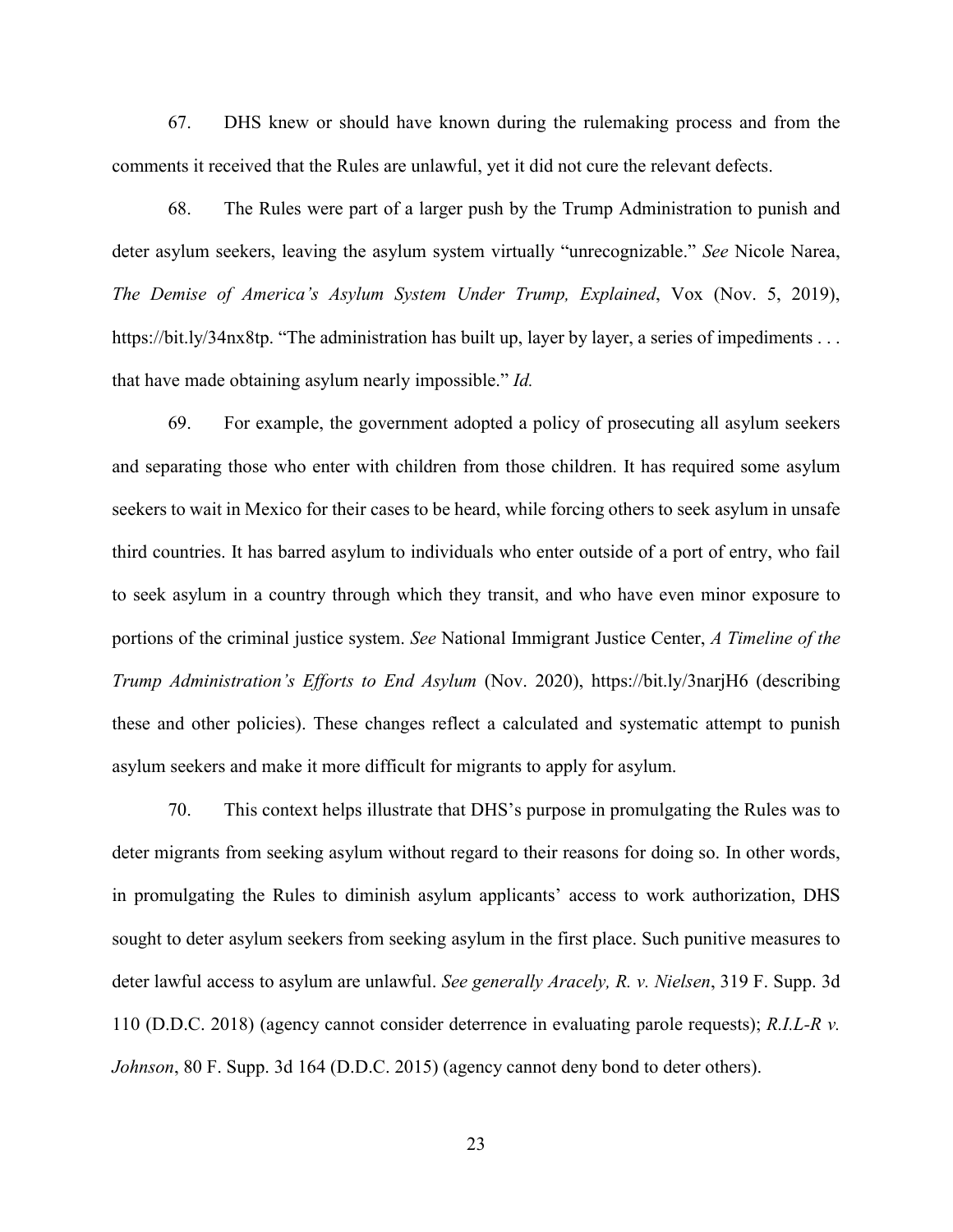71. The Rules, with these other changes, seek to inflict suffering on some asylum seekers to send a message to future asylum seekers that they should not attempt to make the journey in the first place. Indeed, the administration's mantra has been to "present[] aliens with multiple unsolvable dilemmas to impact their calculus for choosing to make the arduous journey to begin with." *See* Ainsley, *supra* n.1.

72. DHS's callousness is encapsulated in its response to comments recognizing that the Final Rule will have an adverse impact on asylum seekers' ability to obtain housing. DHS glibly responded that applicants should "become familiar with the homelessness resources provided by the state where they intend to reside." 85 Fed. Reg. at 38,591.

73. As described below, the Rules violate the APA because they are contrary to the INA and inconsistent with DHS's stated justifications for its action. One court has already issued a preliminary injunction enjoining the Timeline Repeal Rule in full and every portion of the EAD Bar Rule that it reached on the basis that the plaintiffs in that case were likely to succeed in showing that these actions were arbitrary and capricious. *See Casa de Maryland*, 2020 WL 5500165, at \*34.

#### <span id="page-28-0"></span>**A. Portions of the Rules Are Inconsistent With the INA.**

74. Numerous provisions in the Rules run afoul of the INA.

### <span id="page-28-1"></span>**The Port-of-Entry Requirement**

75. The INA provides that "[a]ny alien who is physically present in the United States or who arrives in the United States (whether or not at a designated port of arrival[)] . . . may apply for asylum." 8 U.S.C. § 1158(a)(1). As the Ninth Circuit has explained, "[t]his provision reflects our understanding of our treaty obligation to not 'impose penalties [on refugees] on account of their illegal entry or presence.'" *E. Bay Sanctuary Covenant v. Trump*, 932 F.3d 742, 772 (9th Cir. 2018) (quoting Convention, art. XXXI, § 1, 189 U.N.T.S. at 174).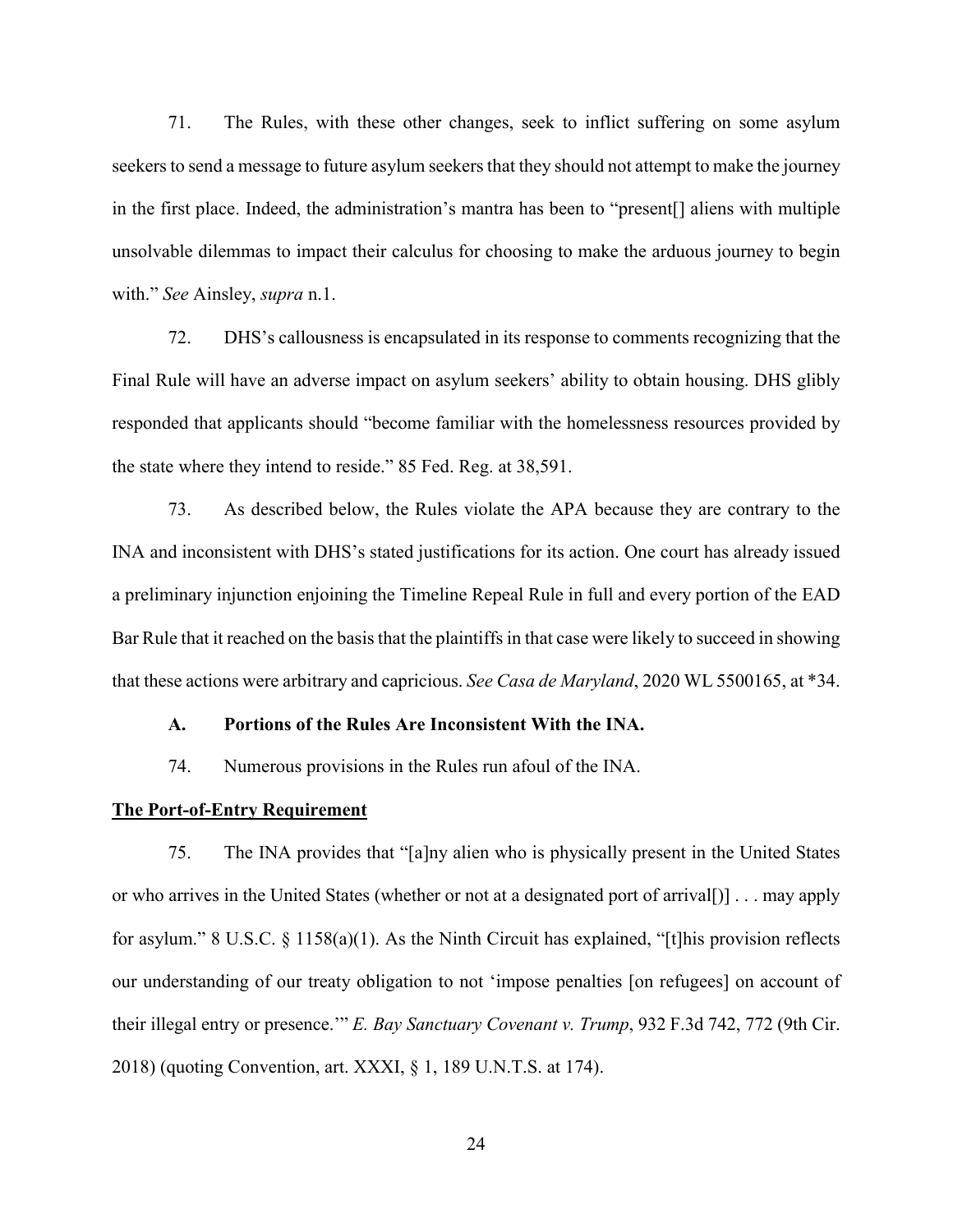76. But under the EAD Bar Rule, asylum seekers who entered the other than through a port of entry are penalized because they are rendered ineligible for EAD authorization unless they meet certain extremely limited exceptions. *See* 8 C.F.R. § 208.7(a)(1)(iii)(G) (Aug. 25, 2020).

77. Indeed, DHS admits that penalizing asylum seekers is the point, when it emphasizes that this requirement "will *incentivize* aliens to comply with the law." Notice of Proposed Rulemaking, *Asylum Application, Interview, and Employment Authorization for Applications*, 84 Fed. Reg. at 62,374, 62,392 (emphasis added). DHS also stated its "belieff] that the good cause exception [to this bar] is consistent with U.S. obligations under the 1967 Protocol because it exempts aliens from the bar to eligibility for employment authorization if they establish good cause for entering or attempting to enter the United States at a place and time other than lawfully through a U.S. port of entry." 85 Fed. Reg. at 38,553.

78. That does not cure the problem, however, because the EAD Bar Rule defines "good cause" far more narrowly than is required by our international treaties. The EAD Bar Rule provides that "good cause does not include the evasion of U.S. immigration officers, convenience, or for the purpose of circumvention of the orderly processing of asylum seekers at a U.S. port of entry." *Id.* at 38,626. Nor does the Rule account for the fact that, for years now, Defendants have been it more and more difficult to enter the United States at a port of entry. *See e.g. Al Otro Lado, Inc. v. Wolf*, No. 3:17-cv-02366-BAS-KSC (S.D. Cal.) (challenging the "metering" of asylum seekers in Mexico). For example, Plaintiff K.N.E. tried to wait her turn to enter the United States but entered without inspection after waiting several months in Mexico and falling ill while there. K.N.E.'s entry predates the EAD BAR Rule, but her circumstances would not be covered by the limited exceptions that the Rule contemplates.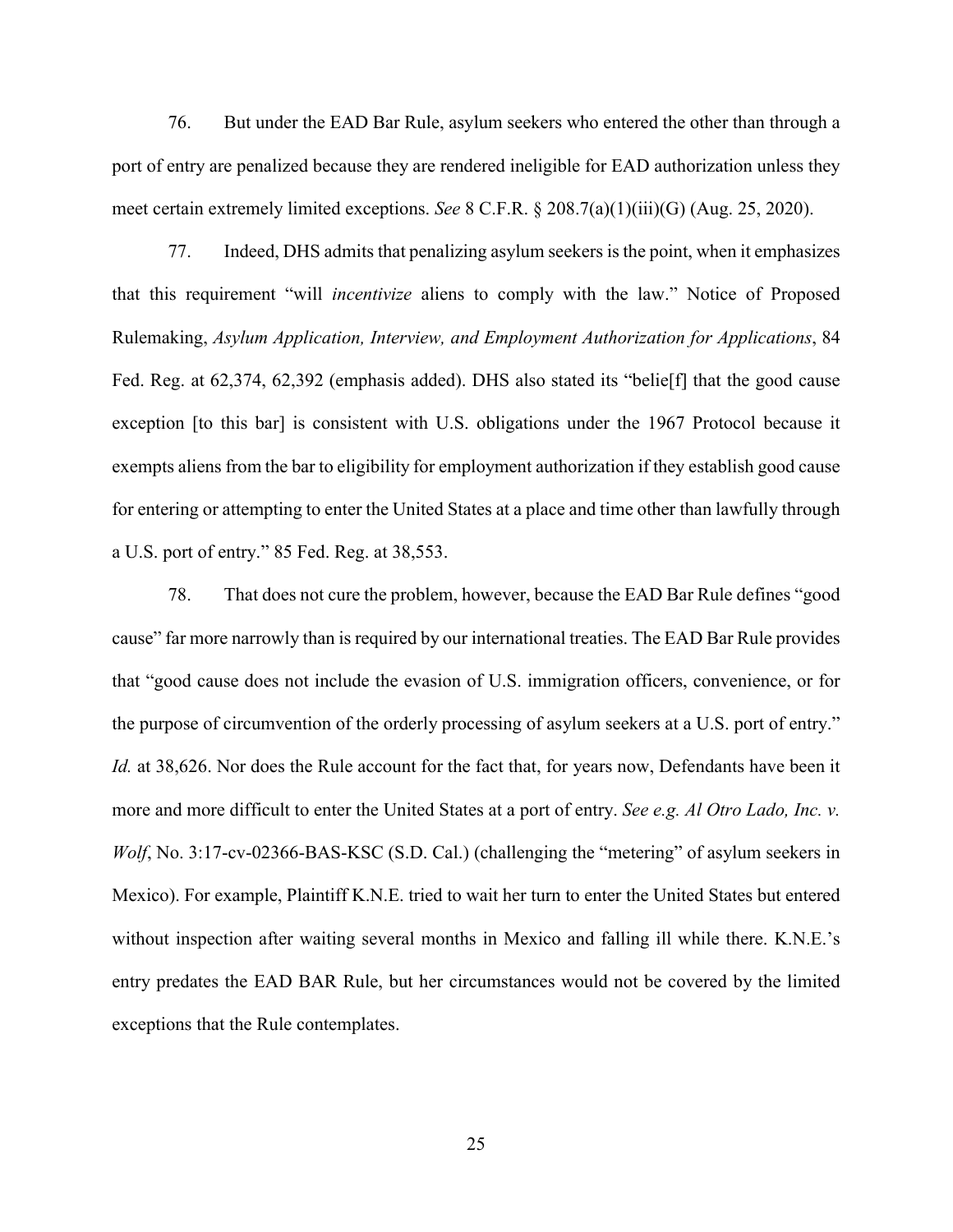79. The EAD Bar Rule's narrow definition of good cause is inconsistent with the United States' treaty obligations. *See E. Bay Sanctuary Covenant*, 932 F.3d at 771–72 (enjoining the Trump administration's ban on asylum for any applicant who had not entered through a port of entry as contrary to the INA). As such, the Port-of-Entry Requirement is irreconcilable with the INA.

### <span id="page-30-0"></span>**The One-Year Filing Bar**

80. The INA exempts asylum seekers from the statutory one-year filing deadline if they can demonstrate either "changed circumstances which materially affect the applicant's eligibility for asylum or extraordinary circumstances relating to the delay."  $8 \text{ U.S.C. } 8 \text{ 1158(a)(2)(D)}$ .

81. Yet under the EAD Bar Rule, an EAD application will be denied for an asylum applicant who fails to file the asylum application within one year of entering the United States, unless and until an asylum officer or IJ determines that the applicant meets a statutory exception to the one-year filing bar. *See* 8 C.F.R. § 208.7(a)(1)(iii)(F). Plaintiffs D.M.C. and V.M.B. are both harmed by this provision, for which there are no exceptions. Plaintiffs U.O, L.M.G., and L.M.M.G. also stand to be harmed by this rule because, though they applied for asylum on time in an affirmative posture, USCIS refuses to recognize those applications.

82. By permanently barring access to work authorization to asylum seekers even when they have a clear changed or exceptional circumstance to justify the delay in their application process and thus remain statutorily eligible to pursue asylum, the EAD Rule's One-Year Filing Bar enacts a penalty against asylum seekers that cannot be reconciled with the INA.

#### <span id="page-30-1"></span>**The 365-Day Waiting Period**

83. The INA provides that an "applicant who is not otherwise eligible for employment authorization shall not be granted such authorization prior to *180 days* after the date of filing of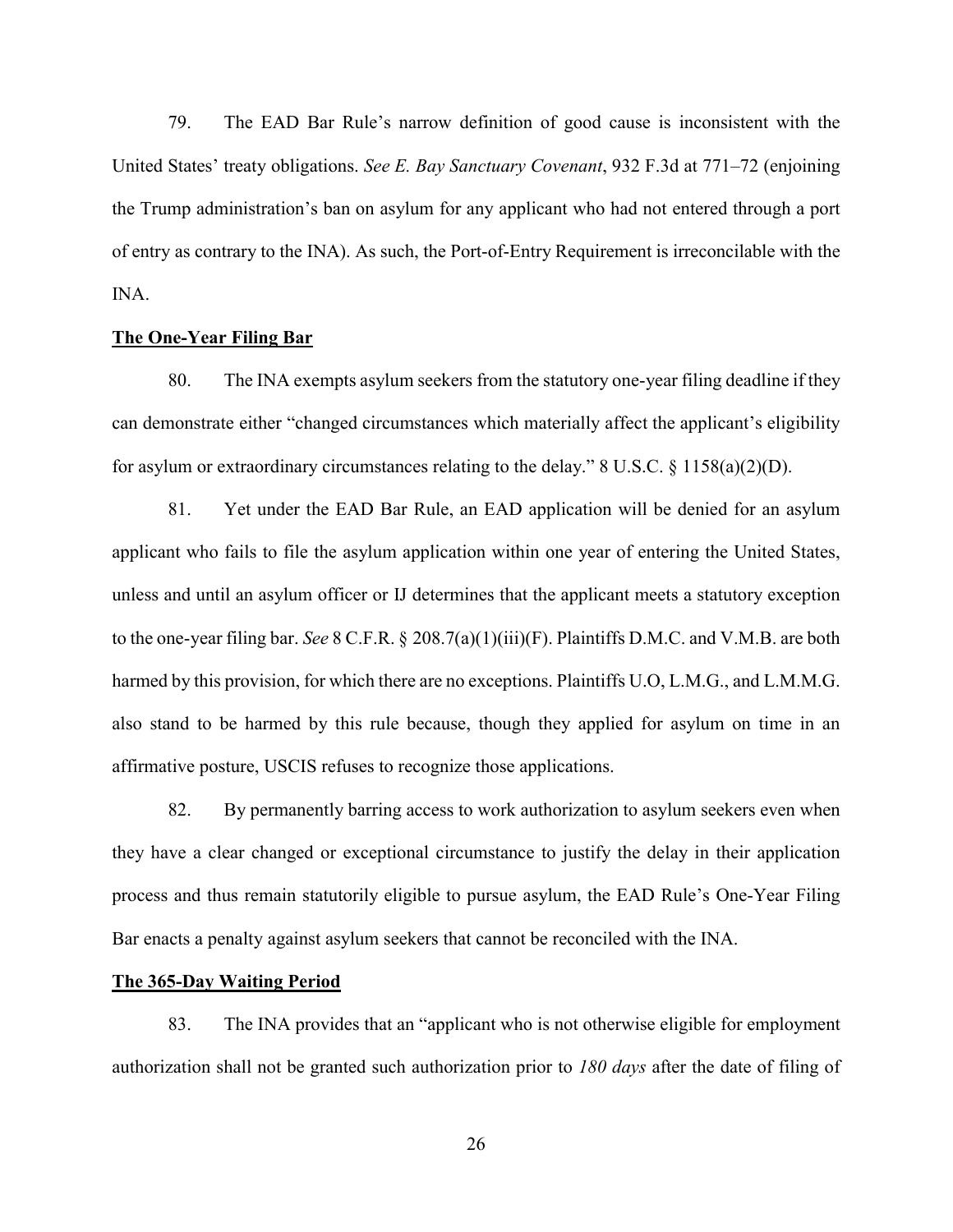the application for asylum." 8 U.S.C. § 1158(d)(2) (emphasis added). DHS effectively amends the statute to more than double this mandatory waiting period. Although the statute expressly proscribes granting work authorization "prior to" 180 days, to construe the provision exclusively as a floor would disregard the context of its enactment and history.

84. In adopting the 180-day bar, Congress largely codified the approach taken by the Immigration and Naturalization Service ("INS")—DHS's predecessor agency—in 1994, which had concluded that "all applicants could have work authorization after 180 days" unless their claims were denied. *Rules and Procedures for Adjudication of Applications for Asylum or Withholding of Deportation and for Employment Authorization*, 59 Fed. Reg. 14,779, 14,780 (Mar. 30, 1994). In codifying a 180-day wait, Congress adopted the balance that the INS struck between "discourag[ing] applicants from filing meritless claims solely as a means to obtain employment authorization" and "provid[ing] legitimate refugees with lawful employment authorization." *Id.*

85. The 365-Day Waiting Period upends this balance and is contrary to congressional intent. The same Congress that enacted the 180-day bar also declared it to be "national policy" that "[s]elf-sufficiency has been a basic principle of United States immigration law since this country's earliest immigration statutes;" that immigrants "rely on their own capabilities and the resources of their families, their sponsors, and private organizations;" and that "[i]t is a compelling government interest to enact new rules for eligibility . . . in order to assure that aliens be self-reliant." 8 U.S.C.  $§ 1601(1), (2), (5).$ 

86. It is implausible that this Congress meant to confer roving administrative discretion to DHS to unilaterally subvert this "compelling interest" by drastically increasing the mandatory waiting period for an asylum seeker to obtain the EAD upon which the principle of self-sufficiency depends. Indeed, in seeking to double the 180-day period, Defendants appear to eschew any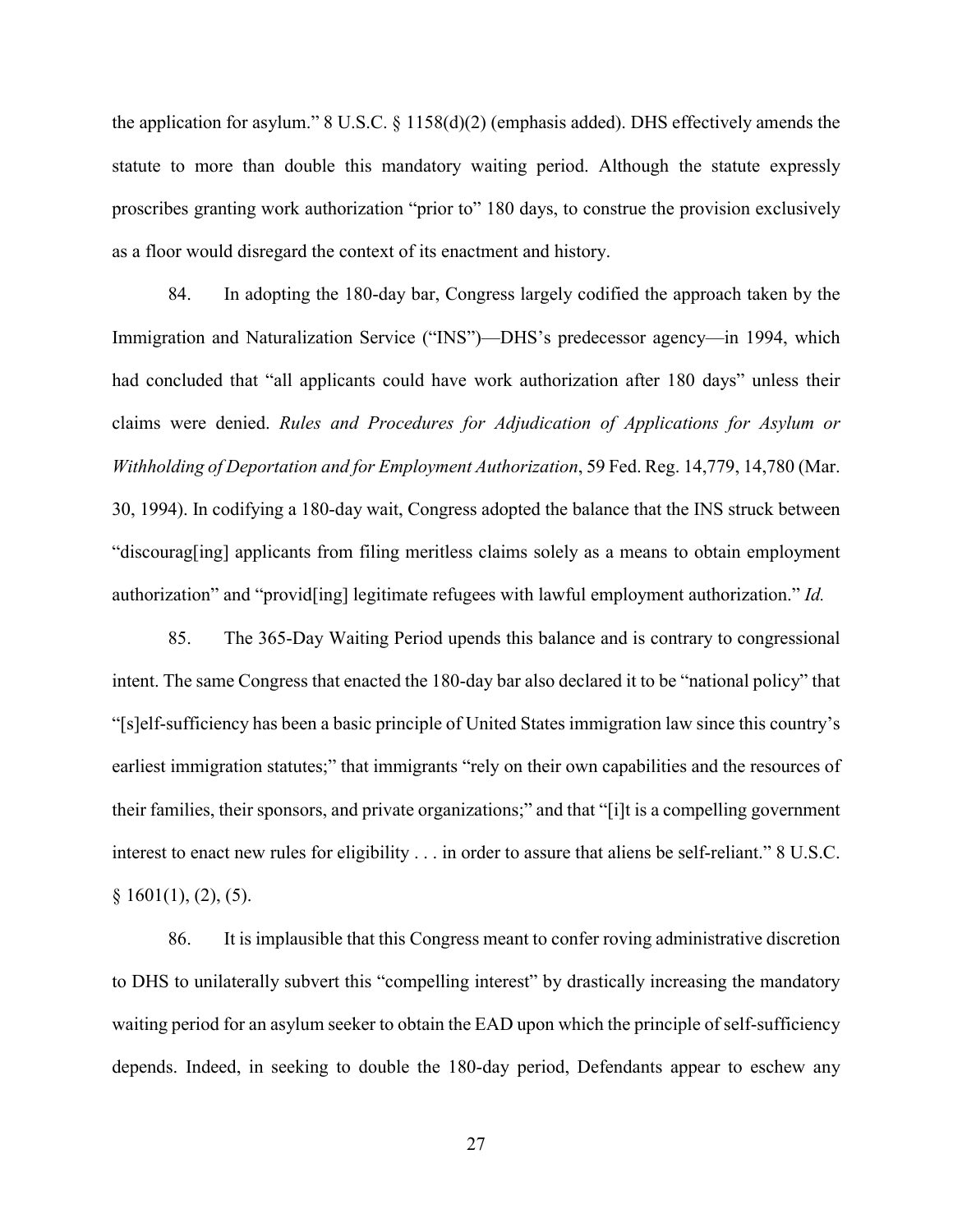limiting principle and could, on its untenable theory, set a decades-long waiting period. That is inconsistent with the text of the INA.

### <span id="page-32-0"></span>**Automatic Termination During Appeals**

87. The INA expressly affords asylum seekers the right to seek federal court appellate review. *See id.* § 1252(a)(2)(B)(ii). In that provision, Congress eliminates judicial review over discretionary determinations "other than the granting of relief under [the Refugee Act]." *Id.*

88. The process of seeking appellate review routinely takes a year or more. By denying access to an EAD during the appeal process, the Rule deprives many asylum seekers of their right to pursue appellate review simply because they will be unable to survive during the appellate process. As such, the elimination of work authorization upon federal-court appeal is contrary to the INA.

#### <span id="page-32-1"></span>**The Criminal Bar**

89. The INA specifies two crime-related bars to asylum: (i) the particularly serious crime ("PSC") bar, and (ii) the serious nonpolitical crime bar. *Id.* § 1158(b)(2)(A)(ii), (iii). Both have specific definitions and scopes of application.

90. The INA's PSC bar closely mirrors the language of the Refugee Convention. The Refugee Convention's bar was designed narrowly to avoid barring access to asylum for minor criminal offenses. The United Nations High Commissioner for Refugees ("UNHCR") has noted that, to be considered a serious crime, an offense must generally be a "capital crime or a very grave punishable act," such as murder, arson, rape, or armed robbery. UNHCR, Handbook on Procedures and Criteria for Determining Refugee Status under the 1951 Convention and the 1967 Protocol relating to the Status of Refugees, U.N. Doc. HCR/4/IP/Eng/REV. ¶¶ 154–55 (1979, reissued 2019) ("UNHCR Handbook").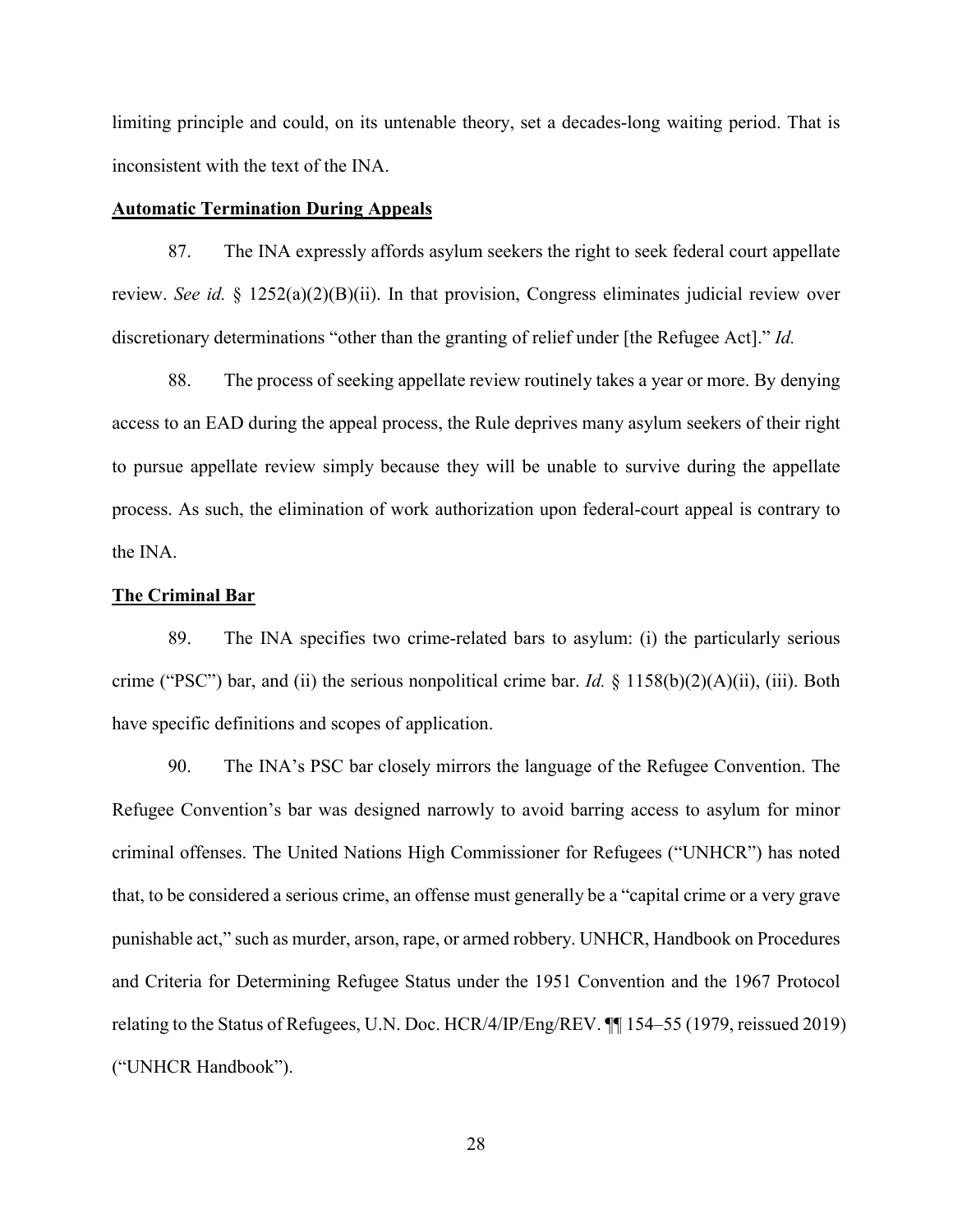91. The serious nonpolitical crime bar requires a showing that "there are serious reasons for believing that the alien has committed a serious nonpolitical crime outside the United States prior to the arrival of the alien in the United States." 8 U.S.C. § 1158(b)(2)(A)(iii). This provision also corresponds to a clause in the 1951 Refugee Convention barring protection when there are "serious reasons for considering that . . . [the applicant] has committed a serious nonpolitical crime outside the country of refuge." Refugee Convention, art. 1F(b).

92. In other rulemaking, defendants have dramatically broadened the scope of these bars to include, for example convictions where there is "reason to believe" the conduct was in furtherance of gang activity, any felony conviction under state law, any conviction for certain misdemeanors including simple possession of any drug other than a small amount of marijuana, and any *accusation* of domestic battery, even when there has been no adjudication of guilt. *See*  Procedures for Asylum and Bars to Asylum Eligibility, 85 Fed. Reg. 67,202 (Oct. 21, 2020). This rulemaking was enjoined for violating the APA. *See Pangea Legal Servs. v. DHS*, No. 20-cv-07721 (SI), 2020 WL 6802474 (N.D. Cal. Nov. 19, 2020) (issuing TRO); *see also* Dkt. 74 (converting TRO to preliminary injunction).

93. The EAD Bar Rule incorporates by reference the regulatory provision where these changes are codified, 8 C.F.R. § 208.13(c). Under the EAD Bar Rule, an EAD is not available where "[t]he applicant fails to establish that he or she is not subject to a mandatory denial of asylum due to any regulatory criminal grounds under 8 CFR 208.13(c)." 85 Fed. Reg. 38,626 (codified at 8 CFR 208.7(a)(iii)(D)).

94. These criminal bars are themselves contrary to the text of Section 1158 because they sweep in offenses that are not serious, let alone particularly serious, and that do not suggest a danger to others or the community. Some of them are triggered by mere "reason to believe" that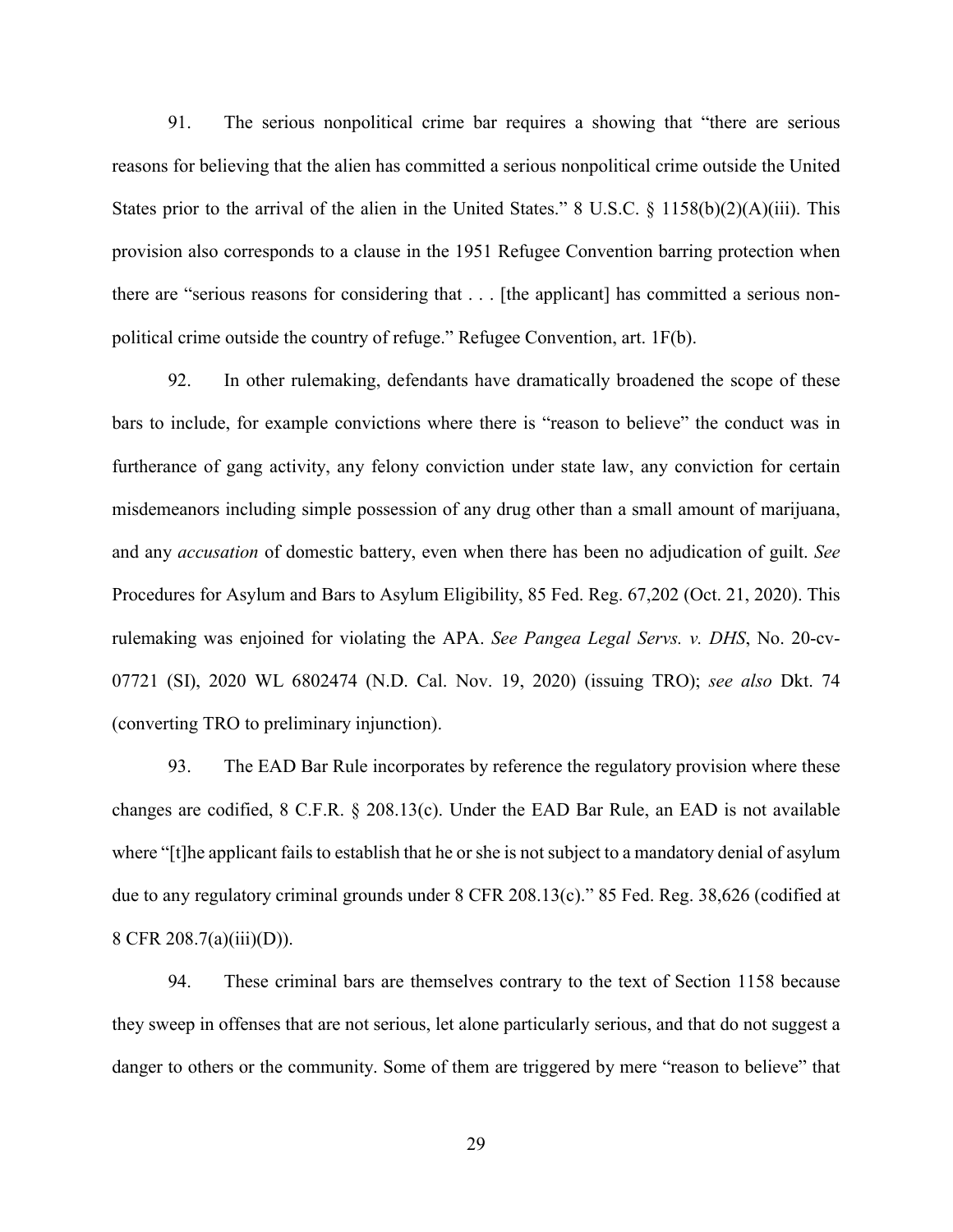domestic criminal conduct has occurred. That is inconsistent with the statutory scheme in Section 1158, which outlines the criminal bars to asylum and provides that any addition must be "consistent with" that section. *See* 8 U.S.C. § 1158(b)(2)(C).

95. The EAD Bar Rule's incorporation of these changes to deny work authorization based on criminal conduct that cannot lawfully render a person ineligible for asylum is contrary to the INA and constitutes unlawful agency action.

96. The categorical bars also conflict with Section 1158 because the Refugee Convention, which is incorporated into the INA, requires an individualized analysis of whether a particular crime disqualifies an asylum applicant and eschews any categorical bars. The EAD Bar Rule's incorporation of the unlawful categorical bars in 8 C.F.R. § 208.13(c) conflict with the INA and the treaty obligations it effectuates.

### <span id="page-34-0"></span>**B. The Rules Are Arbitrary and Capricious Because DHS Failed to Adequately Justify Each Provision**

97. DHS's purported rationales for promulgating the EAD Bar Rule were to "(1) reduc[e] incentives for aliens to file frivolous, fraudulent, or otherwise non-meritorious asylum applications intended primarily to obtain employment authorization, or other forms of non-asylum based relief, and remain for years in the United States due to the backlog of asylum cases, and (2) disincentiviz[e] illegal entry into the United States." 85 Fed. Reg. at 38,543.

98. DHS's purported rationales for the Timeline Repeal Rule were to "(1) ensure USCIS has sufficient time to receive, screen, and process applications for an initial grant of employment authorization based on a pending asylum application, and to also (2) reduce opportunities for fraud and protect the security-related processes undertaken for each EAD application." *Id.* at 37,503.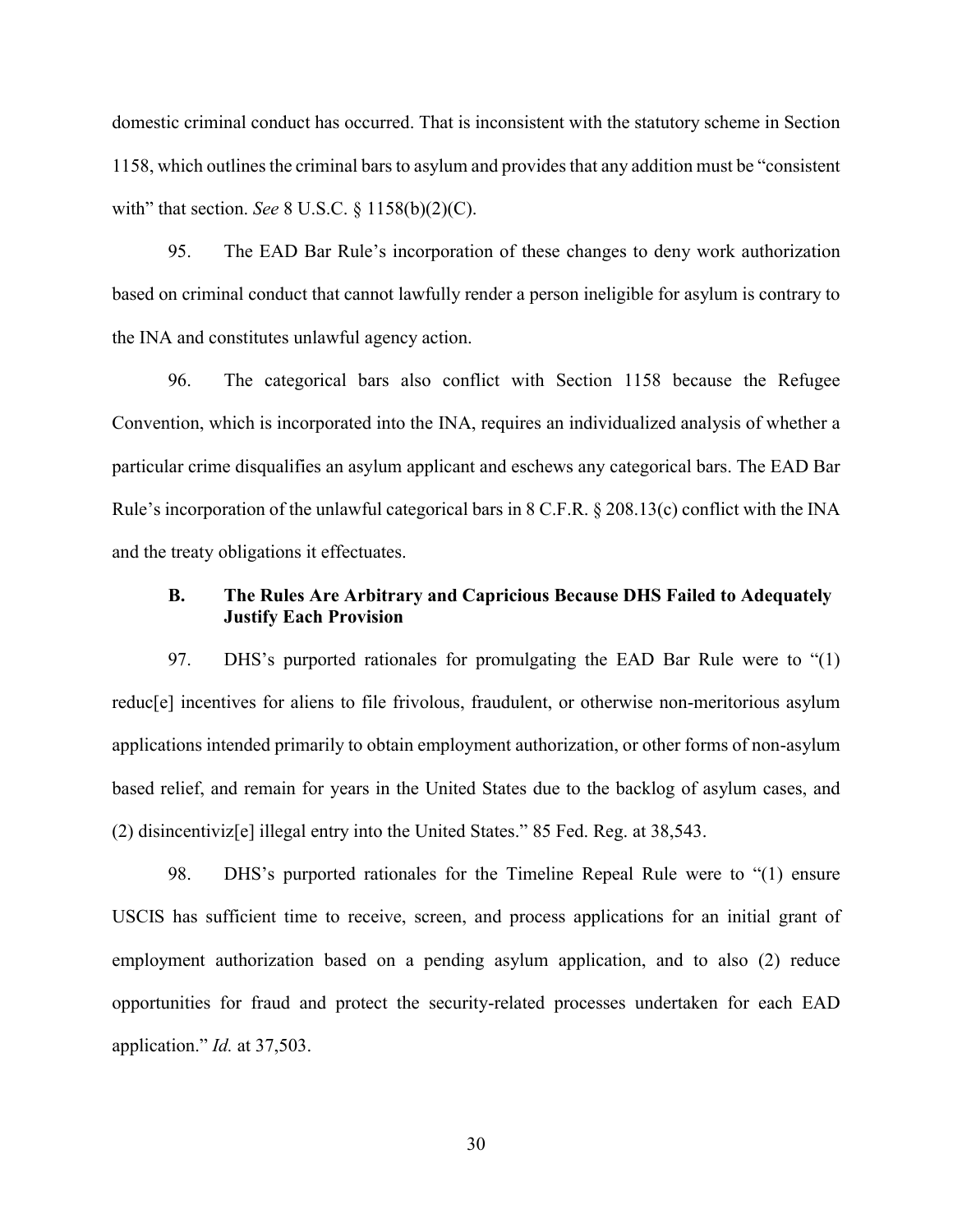99. Deterring people from seeking protection in the United States—a right enshrined in the INA and international law—is not a valid justification for a rule that effectively blocks only indigent applicants from the asylum process. 8 U.S.C. § 1158(a); *see also R.I.L-R*, 80 F. Supp. 3d at 188–90 (granting preliminary injunction against policy of detaining asylum seekers to send "a message of deterrence to other Central American individuals who may be considering immigration" and finding deterrence is not a valid reason to force someone to be civilly committed); *Ms. L. v. ICE*, 302 F. Supp. 3d 1149, 1166–67 (S.D. Cal. 2018) (denying motion to dismiss substantive due process claim, holding that alleged "government practice. . . to separate parents from their minor children in an effort to deter others from coming to the United States . . . is emblematic of the exercise of power without any reasonable justification").

100. In addition, there is no indication that the people who are most harmed by the Rules—the indigent—have disproportionately unmeritorious claims. To the contrary, asylum applicants often leave everything behind to embark on a costly, dangerous journey to seek protection. Their indigency upon arrival is frequently interrelated with the circumstances in their home countries that ultimately caused them to flee in pursuit of protection in this country.

101. And the Rules are unreasonable because the already existing regulatory scheme is effective in discouraging abuse of the asylum system.

102. DHS's self-contradictory reasoning in its regulatory changes illustrates that these proposals are intended to dismantle the asylum system Congress created, rather than improve it.

103. There is also a clear disconnect between the agency's stated purpose to simplify the adjudication process and increase its efficiency and the effects of the Rules because several of the changes will make processing EAD applications *more* complicated and time-consuming.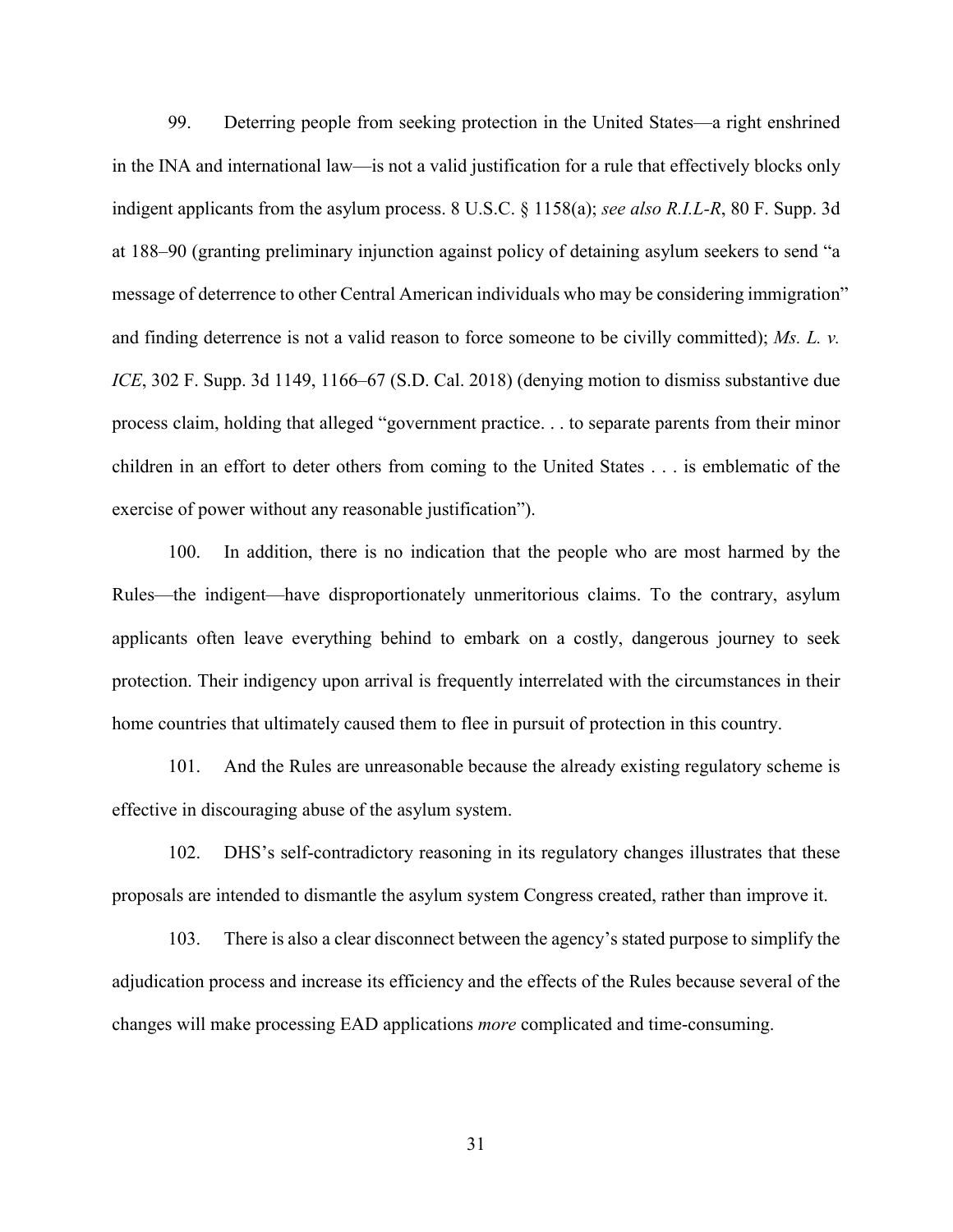104. For example, the Biometrics Requirement will contribute to the "backlog" in asylum applications DHS says it is trying to solve. This requirement applies to initial and renewal applications and will take additional time to schedule and administer.

105. As another example, consider the application of the Criminal Bar following a biometrics check, which will further complicate the EAD adjudication process. Every time biometrics results return criminal history information, USCIS must to assess (or re-assess) whether the convictions are for "particularly serious crimes" or "serious nonpolitical crimes" and render the applicant categorically ineligible for an EAD. The USCIS adjudicators are untrained in how to conduct this complex, context-specific assessment. Assessing the applicability of these bars, moreover, usually requires testimony about the nature and circumstances of a underlying event. But the EAD application process is in writing, with no interview mechanism. Creating an interview to accurately perform that assessment would grind the EAD issuance process to a halt.

106. There is also a clear disconnect between the agency's purported concerns about the need to reduce fraud and protect U.S. workers, on the one hand, and the foreseeable consequences of the Rules, on the other hand. Specifically, narrowing eligibility for work authorization and increasing processing times for employment authorization may create incentives for asylum seekers to participate in the underground market, thereby increasing fraud (by employers) and prejudicing U.S. workers (by increasing the pool of desperate foreign workers willing to accept less than minimum wage and to work in unsafe conditions).

107. Notably, while the EAD Bar Rule repeatedly references reducing fraud as a primary goal, the agency failed to define fraud or to explain how the Rule would deter it. Defendants identify only one type of fraud—meritless asylum applications that are filed for the sole purpose of obtaining employment authorization—based on research that was conducted more than twenty-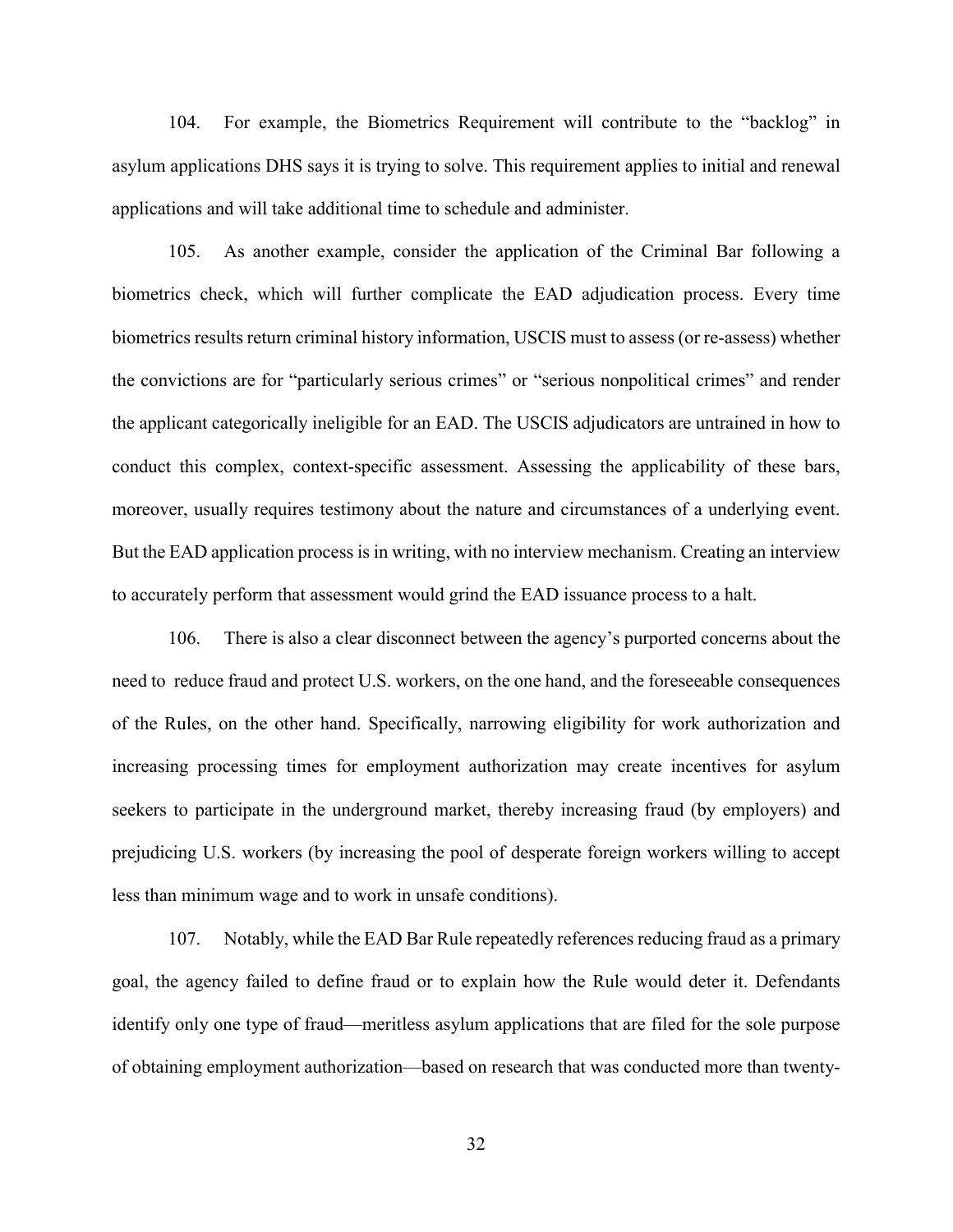five years ago. *See* 85 Fed. Reg. at 38,544 n.32. Despite recognition that the asylum context has changed substantially since that time, DHS failed to explain how the kind of fraud discussed in these outdated studies requires a substantial change in regulation now. *See* 84 Fed. Reg. at 62,383. Indeed, the only recent instance of "fraud" identified in the EAD Bar Rule is of asylum-seekers using "skeletal" affirmative asylum applications to trigger removal proceedings through which they can apply for cancellation of removal, *see* 85 Fed. Reg. at 38,550, but there is no explanation for how the Final Rule would have any impact on this alleged trend.

108. In fact, Defendants' focus on the use of asylum applications to pursue cancellation of removal illustrates the ways in which the agency failed to consider reasonable alternatives to achieve its purported goals. Cancellation of removal is a defense to deportation that is available to long-term residents of the United States, but it can only be requested in defensive removal proceedings. *See* 8 U.S.C. § 1229b. If Defendants truly wished to curtail the relatively rare occurrence of long term residents applying for asylum in order to be placed into removal proceedings, it could have drafted a single, short regulation enabling USCIS to consider cancellation applications or creating a mechanism for these applicants to see an immigration judge.

109. Given the Rule's stated purposes and in particular its focus on deterring both unauthorized entry into the United States and "frivolous, fraudulent, or otherwise non-meritorious asylum applications," the agency also failed to justify restricting EAD renewal for asylum seekers who already have pending asylum cases and who have been working in the United States with employment authorization for years, like Individual Plaintiffs G.S.M, and U.O.

110. As to simplifying the adjudication process and increasing its efficiency, the agency failed to consider the reasonable alternative that USCIS recommended in 2019: hiring more staff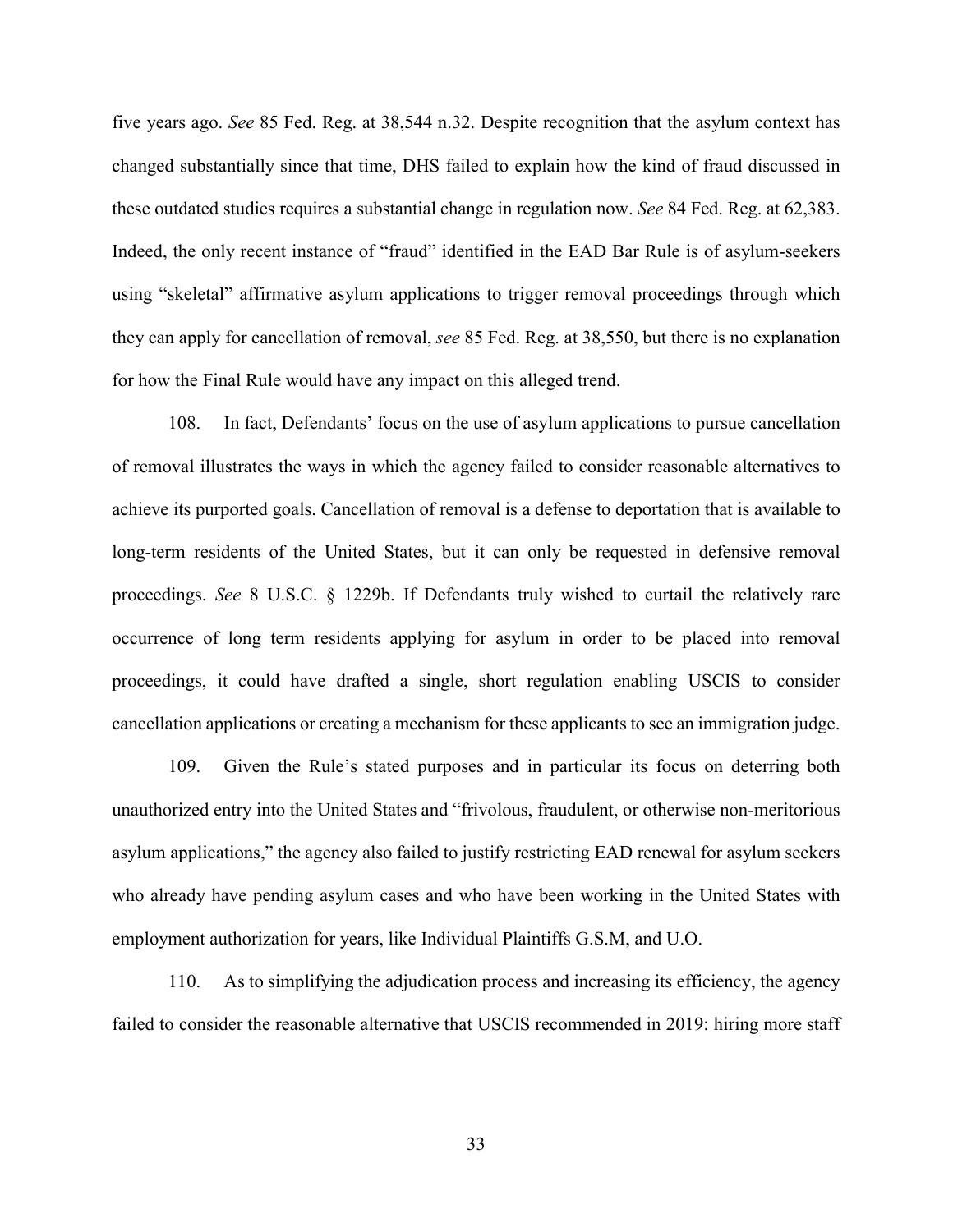to enable more production hours to be devoted to EAD processing.<sup>11</sup> The Final Rule states that USCIS "considered alternatives" to the Final Rule as promulgated, including hiring more staff. 85 Fed. Reg. at 38,584. This *ipse dixit* does not qualify as a reasoned response that would pass muster under the APA, because DHS did not adequately explain why it chose not to pursue this alternative.

111. DHS also could have eliminated the regulatory requirement that asylum seekers must wait 150 days to submit their work authorization applications, instead relying on the statutory 180-day wait for work authorization. This change would increase the efficiency of adjudication because it would enable the agency to better predict the number of work authorization applications in the pipeline at different times and to work through its present backlog.

112. DHS mentioned this alternative in the Final Rule, but its explanation for why it elected not to pursue it was inadequate. DHS first reasoned that the change would "contravene the intent of this rule as well as the prior regulations, which were specifically designed to ensure there is a waiting period for applying for an EAD that follows the filing of asylum application and have mechanisms for addressing periods where applicants delay the adjudication of their asylum applications." *Id.* at 38584. This explanation is illogical. Permitting concurrent filing would have no affect at all on the statutory waiting period required before DHS could grant an EAD, but it would allow DHS to better track applications and streamline the process.

113. DHS also reasoned that adopting this suggestion would "create[] a different operational burden." *Id.* That was "[b]ecause the statutory scheme mandates that employment authorization cannot be granted until the asylum application has been pending for a minimum of 180 days," "USCIS would need to implement new tracking and records mechanisms to ensure

 $\overline{a}$ 

<sup>11</sup> *See* USCIS Ombudsman, *Annual Report 2019* (July 2019), **Error! Hyperlink reference not valid.**https://bit.ly/3ao3F6H, at 84.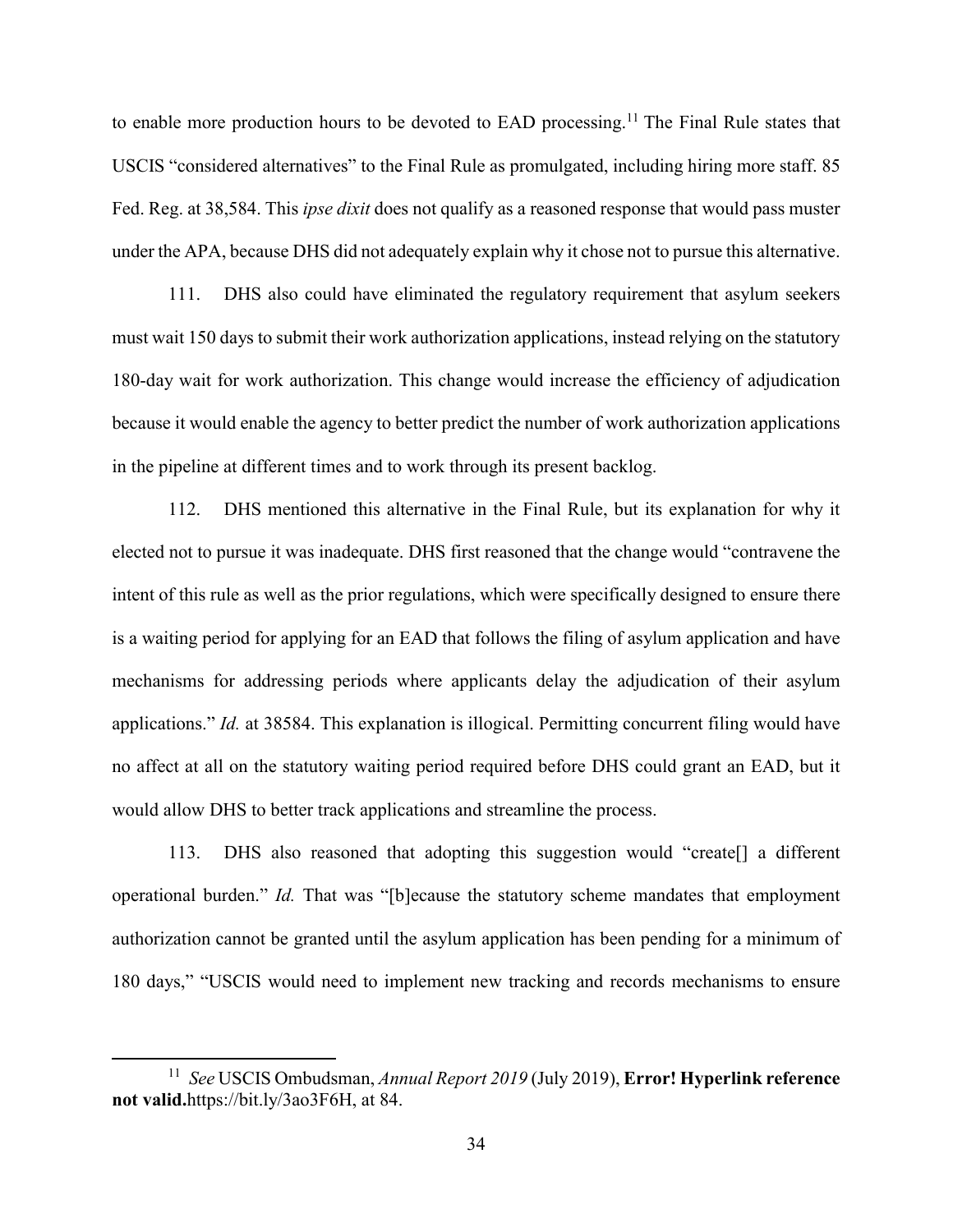applications would not be adjudicated too early." *Id.* This would allegedly "impede the agency's ability to nimbly move workloads between centers and officers." *Id.* This explanation is unreasonable. USCIS already tracks the 180-day statutory deadline, and the incremental "operational burden" associated with concurrent filing is likely to be *de minimis*.

114. Alternatively, DHS could have recognized that, through no fault of the applicant, adjudicating asylum cases takes considerable periods of time, and lengthen the validity of an EAD, thereby reducing the need to process frequent renewal applications.

115. Similarly, the agency could simplify the application EAD renewals, reducing the resources necessary to process them. Defendants did the opposite.

116. As to the agency's goal to reduce incentives to file "frivolous, fraudulent, or otherwise non-meritorious asylum claims," there are countless other strategies defendants could employ to achieve this goal.

117. The poor fit between the Rules and DHS's purported justifications suggests that DHS's justifications were arbitrary and capricious.

### **The Port-of-Entry Requirement**

118. DHS's justification for the Port-of-Entry Requirement was inadequate. DHS said: "Asylum is a discretionary benefit reserved for those who establish that they are genuinely in need of the protection of the United States. It follows that employment authorization associated with a pending asylum application should be similarly reserved." 85 Fed. Reg. at 38,553.

119. Even accepting DHS's explanation that employment authorization requirements should mirror those for obtaining asylum, the Port-of-Entry Requirement does not, in fact, mirror the asylum laws. To the contrary, DHS must "accept asylum applications from aliens, irrespective of whether or not they arrived lawfully through a port of entry," *E. Bay Sanctuary*, 932 F.3d at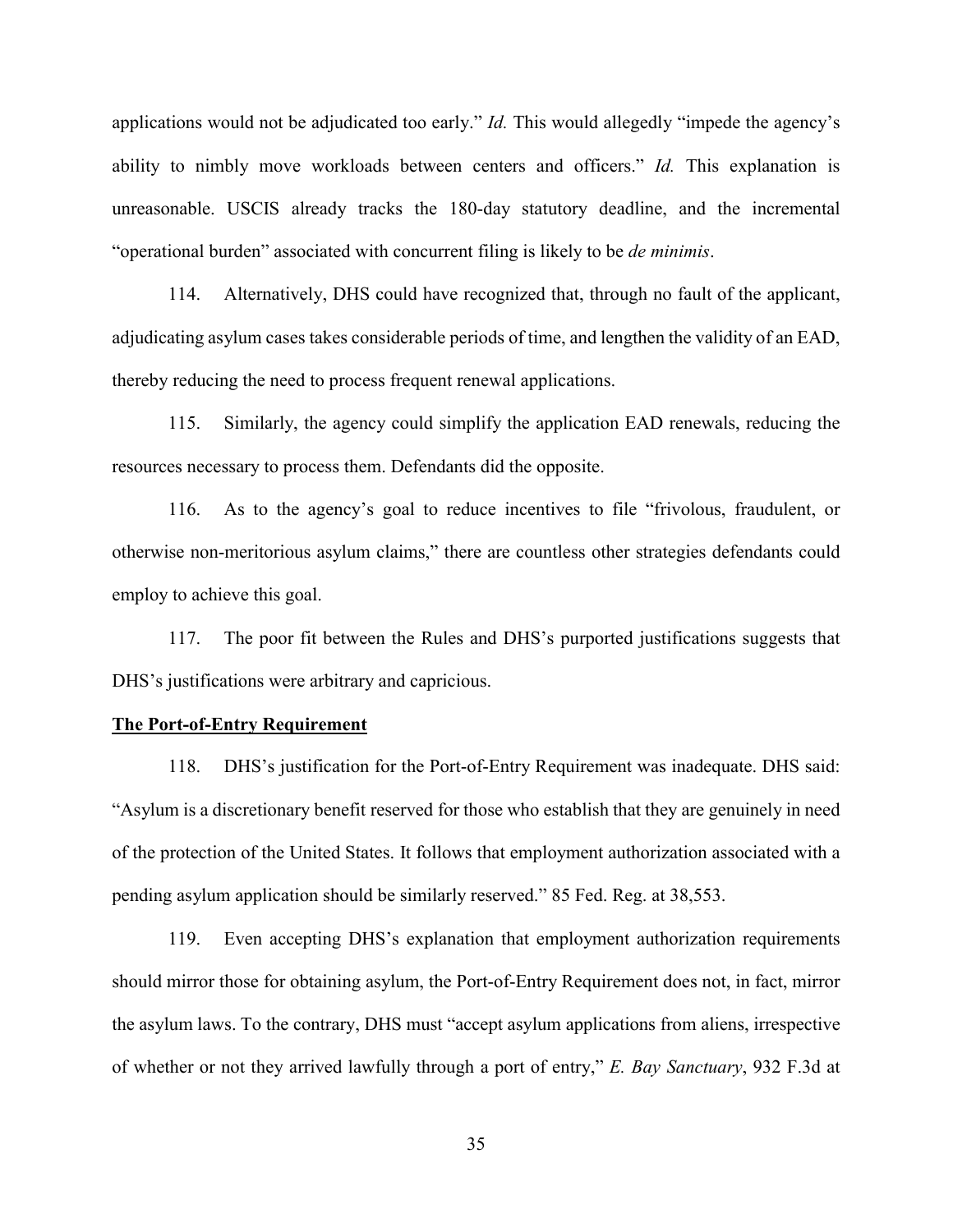772. Adding a port-of-entry restriction on employment was unnecessary if, as DHS explained, its purpose was simply to mirror the restrictions on asylum. 85 Fed. Reg. at 38,553.<sup>12</sup>

# **The One-Year Filing Bar**

 $\overline{a}$ 

120. DHS also failed to adequately justify why it was enacting the One-Year Filing Bar. The asylum statute permits untimely applications based on changed or extraordinary circumstances, 8 U.S.C.§ 1158(a)(2)(B), (D), and the asylum regulations describe circumstances that can constitute meet that standard, 8 C.F.R. § 208.4(a)(4), (a)(5). Those include, among others, illness, mental or physical disability, legal disability, prior ineffective assistance of counsel, and prior lawful status.

121. Together, the asylum statute and regulations provide a safe harbor for asylum seekers whose circumstances inhibit applying within a year. They also reflect a strong interest in avoiding premature applications for asylum if there are viable alternatives paths to permanent lawful status or safety. *See* Asylum Procedures, 65 Fed. Reg. 76,121, 76,123 (Dec. 6, 2000) ("The Department does not wish to force a premature application for asylum.").

122. Notwithstanding these long-standing considerations, DHS has now asserted that applying the One-Year Filing Bar to EAD applications is necessary to deter individuals from filing "skeletal or fraudulent asylum applications to trigger removal proceedings before the immigration court where they can apply for cancellation of removal." 85 Fed. Reg. at 38,550.

123. This explanation does not make sense. As discussed above, *supra* ¶ 108, cancellation of removal is a path to immigration available to some long-term residents. Imposing

 $12$  Another rule barring access to asylum for those who enter outside a port of entry has been enjoined and vacated for violating the APA. *See O.A. v. Trump*, 404 F. Supp. 3d 109 (D.D.C. 2019) (vacating the rule); *E. Bay Sanctuary Covenant v. Trump*, 950 F.3d 1242 (9th Cir. 2020) (affirming grant of preliminary injunction).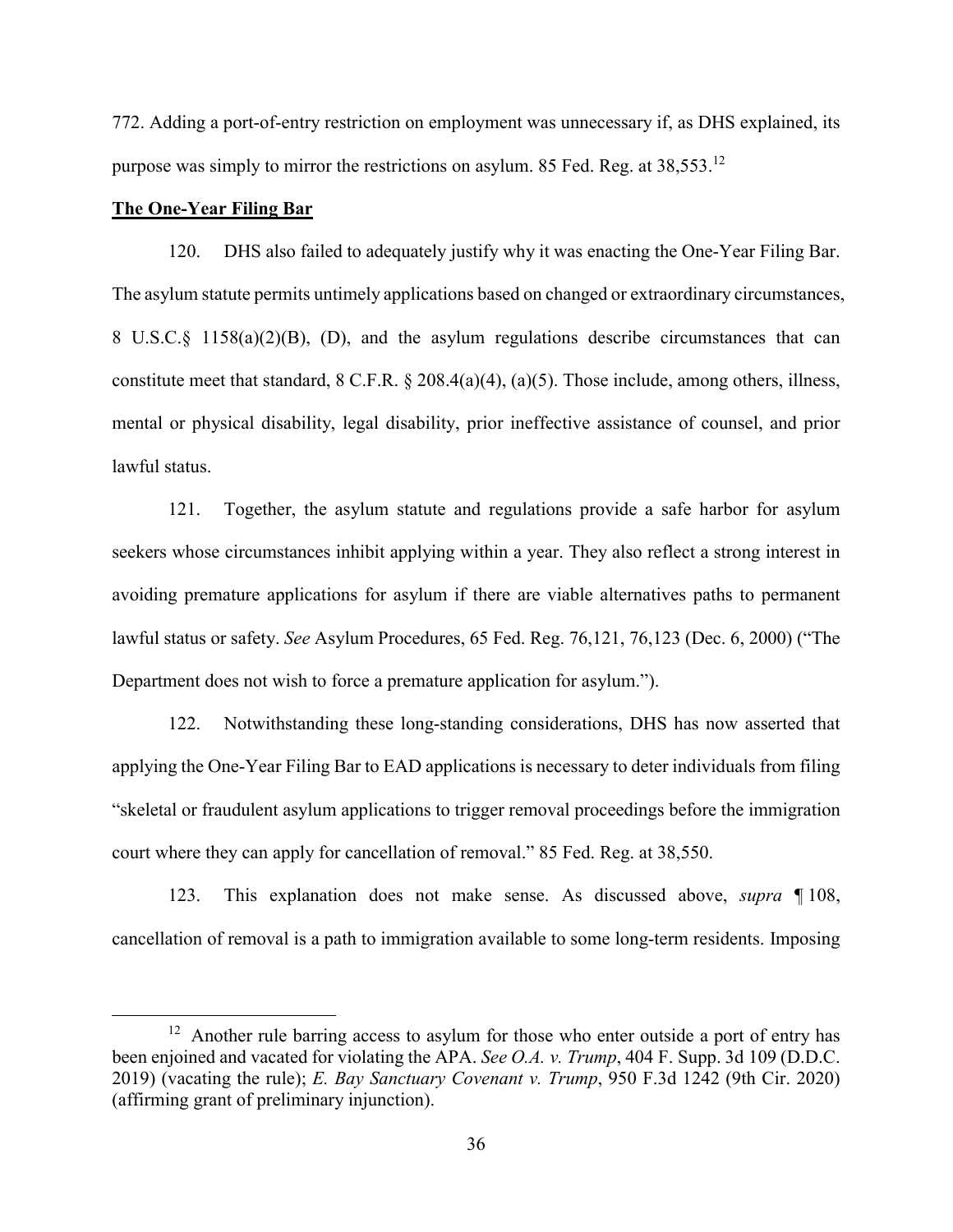a one-year filing deadline for a collateral benefit would not logically deter members of this group, whose goal is to get their case in front of an IJ. *See* 8 U.S.C. § 1229b. And deterring those applications falls outside the stated justification for the Rules, which is to reduce "fraudulent" applications for the purpose of obtaining an EAD, not for the purpose of triggering removal proceedings. *See* 85 Fed. Reg. at 38,533.

124. DHS has also claimed that the one-year filing restriction is necessary to "incentivize bona fide asylum applicants to file sooner, and to reduce the asylum backlog." 85 Fed. Reg. at 38,550. DHS did not explain, however, how more people filing asylum applications sooner is rationally related to the stated goal of reducing the asylum backlog.

125. In addition, the types of circumstances that underlie most late-filed asylum applications—such as serious illness, legal disability, and trauma—are unlikely to yield to "incentives." The same is true for the changed circumstances exception to the one-year deadline. Applicants cannot be "incentivized" to apply for asylum before the changes that give rise to their extenuating reasons for late-filing for asylum actually arise.

126. The One-Year Filing Bar thus threatens to harm the most vulnerable of asylum seekers—those who have been so traumatized by their experiences that they are unable to timely file an application for asylum. Prior asylum regulations account for this reality, but the EAD Bar Rule does not. *See* 8 C.F.R. § 208.4(a)(5).

127. The One-Year Filing Bar also harms a smaller but significant number of applicants, like L.M.G., L.M.G.M, and U.O., who were required to file their applications defensively because they were detained upon entry into the United States, yet were unable to so until after the one-year filing deadline because DHS failed to initiate defensive removal cases for them.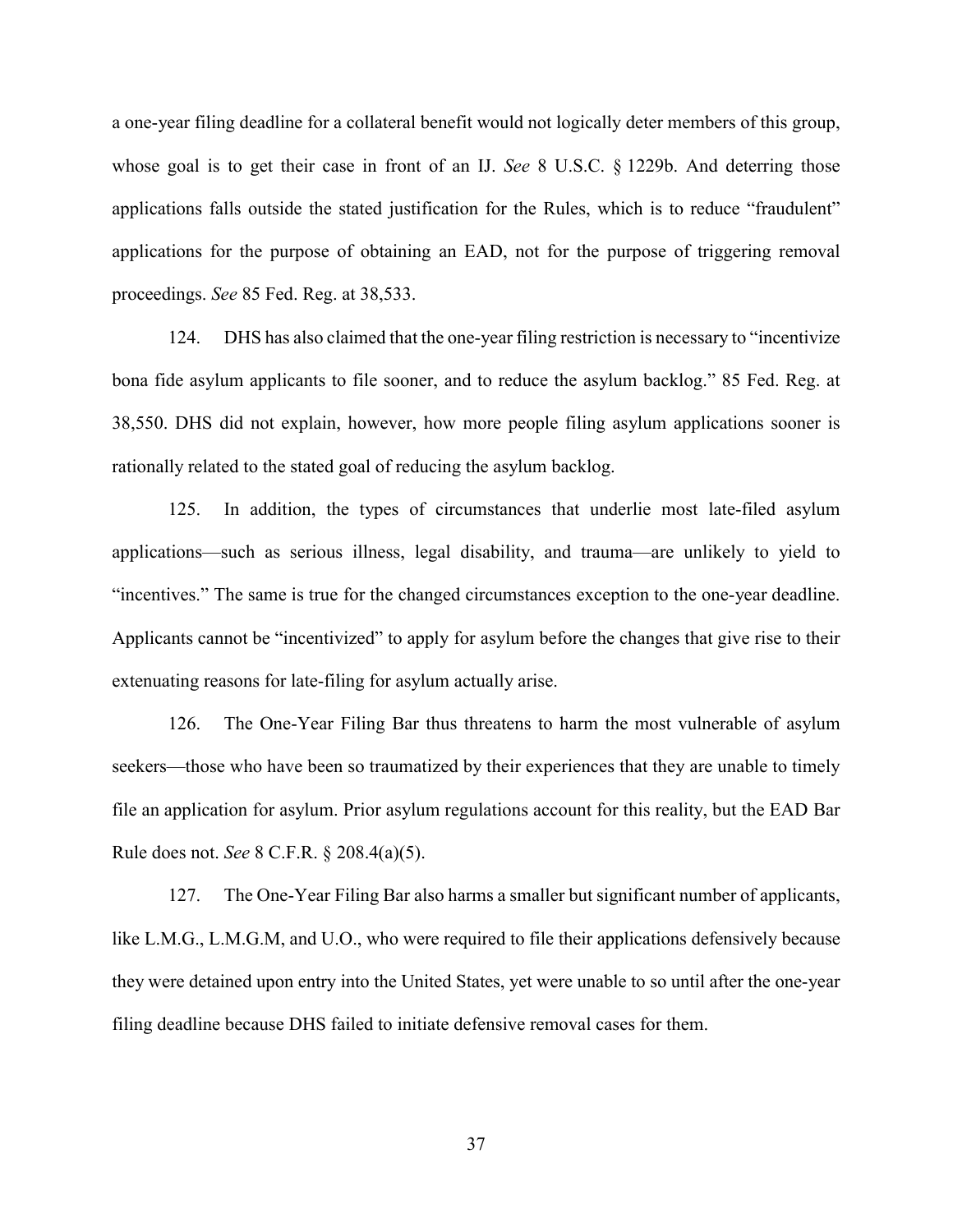128. This disparity between the statutory provisions and protections relating to the oneyear filing deadline for asylum applications and the EAD Bar Rule indicates that the Rule's One-Year Filing Bar was designed, not to deter skeletal or bad-faith asylum applications, but instead to deter *all* asylum applications—even if those applications would ultimately be meritorious.

129. In the EAD Bar Rule, DHS conceded that "there are legitimate reasons that an alien may be delayed from seeking asylum within the one-year filing deadline, which is why the current regulations at 8 CFR 208.4(a)(4) and (5) allow for an alien to establish either that there are changed circumstances that materially affect the alien's eligibility for asylum or that there are extraordinary circumstances related to the delay in filing." 85 Fed. Reg. at 38,570.

130. This is a non-sequitur. DHS highlighted provisions creating exceptions to the oneyear deadline for the underlying asylum application, but the agency failed to acknowledge that the new rules for EAD applications contain no corresponding exceptions and instead require the applicant to get an adjudication on this question from the judge or officer hearing the underlying asylum case, a step that may itself be years down the road.

131. DHS did not even try to explain why those who have good reasons for filing for asylum late should nevertheless be barred from EADs while their applications are pending.

132. In imposing the One-Year Filing Bar, moreover, DHS failed to justify its departure from its previous decision to separate EAD adjudication from asylum eligibility because of the administrative burdens of attempting to duplicate the asylum adjudication process within the EAD adjudication process.

133. And in finalizing this bar, DHS failed to justify its departure from its previous decision to not impose a One-Year Filing Bar for EADs in part because it did not want to encourage people in lawful status during their first year in the United States to prematurely seek asylum.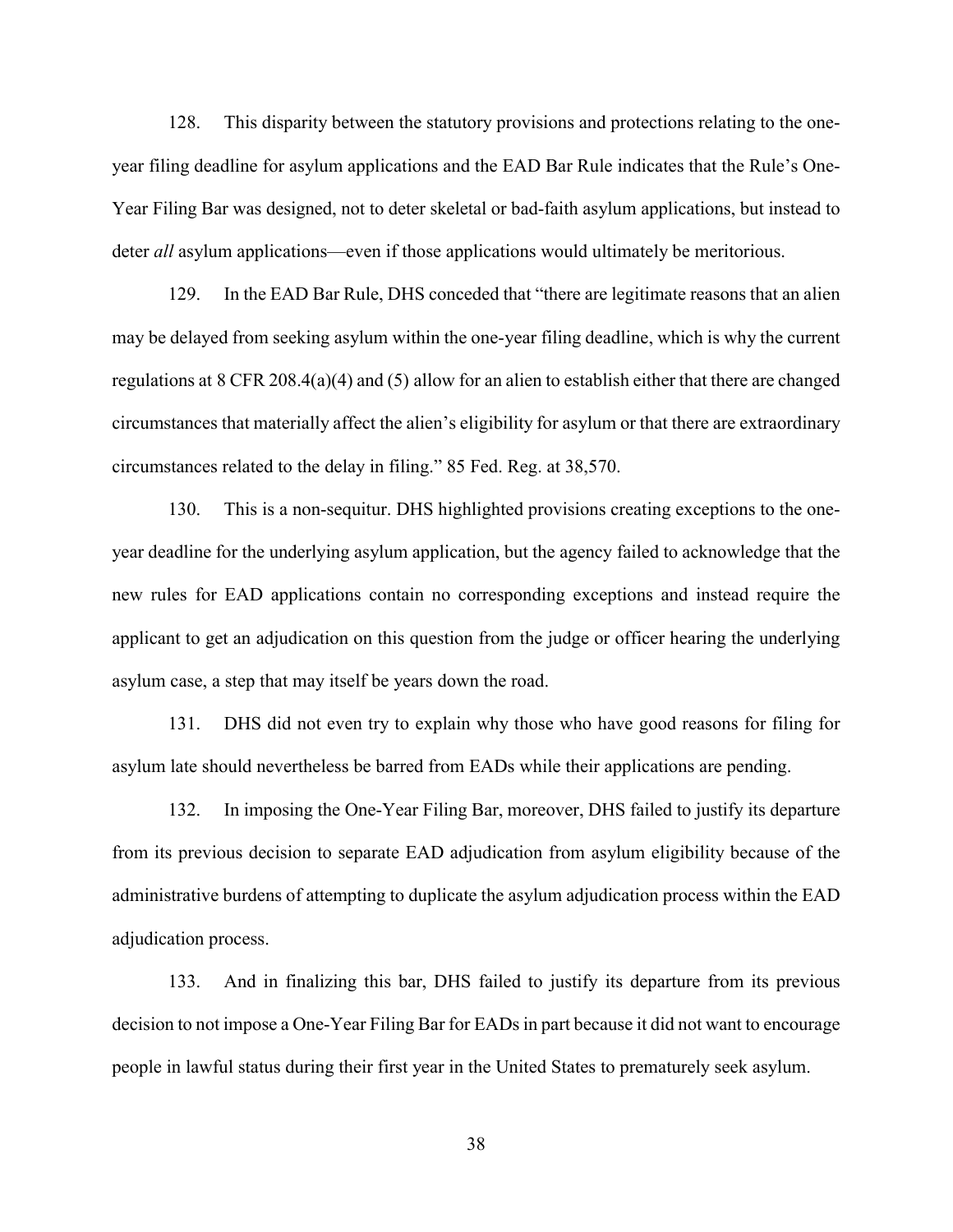#### **The 365-Day Waiting Period**

134. In imposing the 365-Day Waiting Period, DHS also failed to justify its rejection of the alternative of imposing a shorter waiting period. Instead, DHS said that it was rejecting this alternative to avoid creating an incentive to file a "non-meritorious" asylum application. 85 Fed. Reg. at 38,564. But DHS failed to justify why a shorter waiting period would create that incentive when asylum applicants would not be guaranteed work authorization within any particular time frame under the Timeline Repeal Rule.

135. DHS also said that it was rejecting a shorter waiting period because it would necessitate the creation of a new system to ensure that EADs would not be issued prior to 180 days as provided by statute. *See id.* at 38,565. But this explanation does not address why a 180-day waiting period would not be a reasonable alternative when commenters suggested shorter alternative timelines to the 365-Day Waiting Period. *See id.* at 38,564–65(discussing comments).

136. In issuing the Rules, DHS failed to consider reasonable alternatives to mitigate the alleged problem of "frivolous, fraudulent, or otherwise non-meritorious asylum applications" filed for the purpose of obtaining EADs, such as ensuring prompt processing of asylum claims so that they are adjudicated within the statutorily mandated 180 days.

137. DHS also failed to justify its departure from existing policy with respect to the 180 day waiting period. For decades, work authorization was broadly available to asylum applicants whose applications had been pending for 180 days, with the narrow exception of individuals who had been convicted of an aggravated felony. DHS failed to offer a reasoned explanation for its extraordinary departure from this approach, which balanced flexibility and accountability.

138. DHS relied instead solely on a decades-old body of work that discussed problems in the early 1990s, which the current work authorization system was created to address, not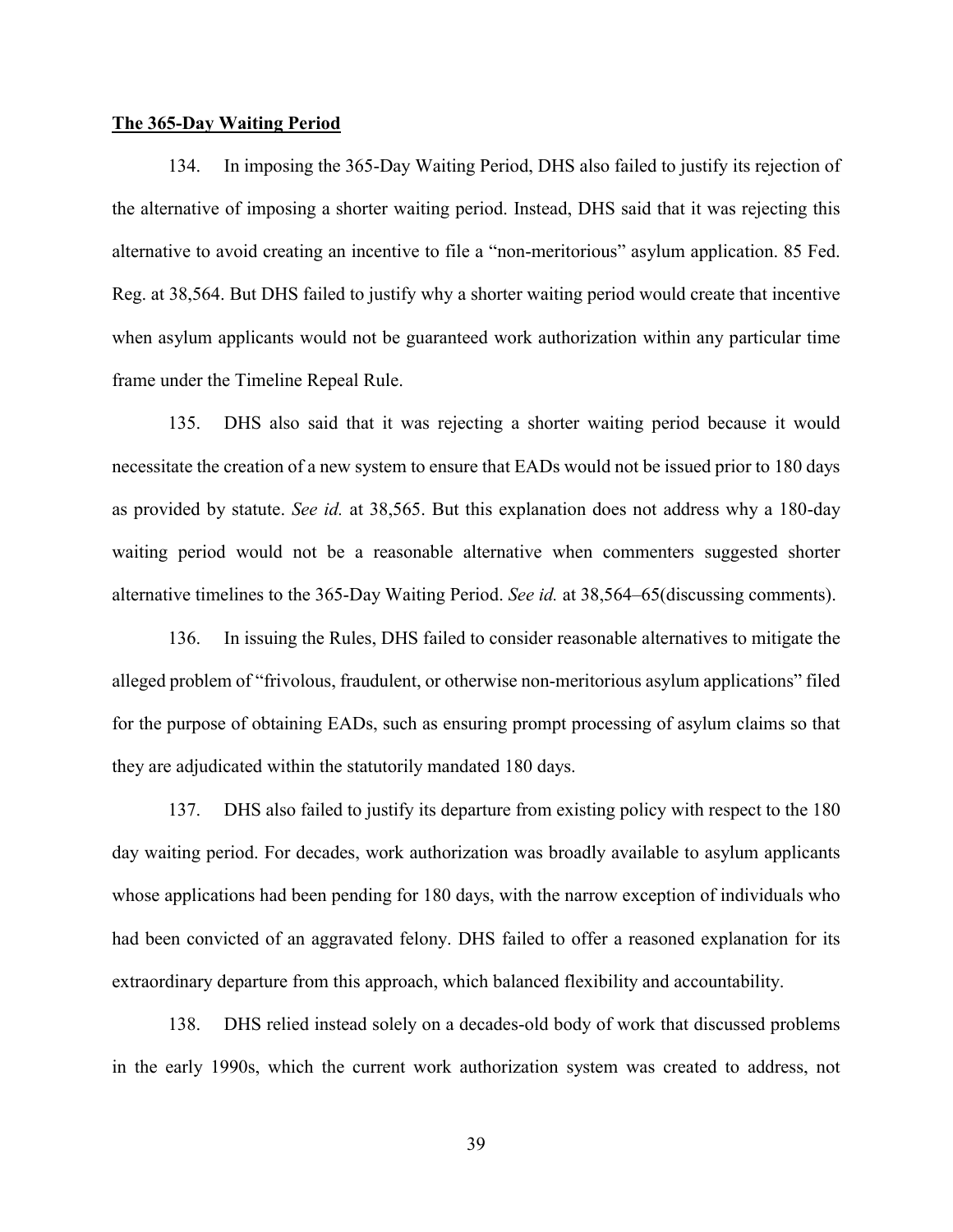problems with the current system. *See id.* at 38,544 n.30; *id.* at 38,546 & n.58; *id.* at 38,555 & n.93 (citing David A. Martin, *Making Asylum Policy: The 1994 Reforms*, 70 Wash. L. Rev. 725 (July 1995) & David A. Martin, *The 1995 Asylum Reforms*, Ctr. for Immigration Studies (May 1, 2000)). That analysis contradicts the agency's position that the current work authorization system requires and warrants further restriction.

139. In imposing the 365-Day Waiting Period, DHS also pointed to the fact that asylum cases take longer to adjudicate. This is a reason to be more, not less, generous in the issuance of work authorization. The law continues to require the government to adjudicate affirmative asylum applications within 180 days. The failure to meet this timeline, and the delay in asylum adjudication often have nothing whatsoever to do with the applicant's actions. Penalizing applicants for a delay that is out of their control is irrational.

### **Automatic Termination During Appeals**

140. DHS did not adequately justify the need for the Automatic Termination provision. This provision precludes extension of an EAD to cover the time that a petition for review is pending in federal court, until the case is remanded back to EOIR for further proceedings.

141. The agency's stated reason for this change is that EADs should not "be granted or remain valid for those who have been denied asylum through multiple levels of administrative review." 85 Fed. Reg. at 38,581. This is an insufficient reason to preclude individuals from any ability to make a showing that theirs is a bona fide pursuit of meaningful review. Moreover, the Automatic Termination provision applies to those applicants who have *not* been "denied asylum through multiple levels of administrative review" as the Rule requires termination of an EAD even when an applicant has been granted asylum by an IJ, but denied it by the BIA, a not infrequent occurrence. *See, e.g.*, *Guerra v. Barr*, 974 F. 3d 909 (9th Cir. 2020) (vacating the BIA's reversal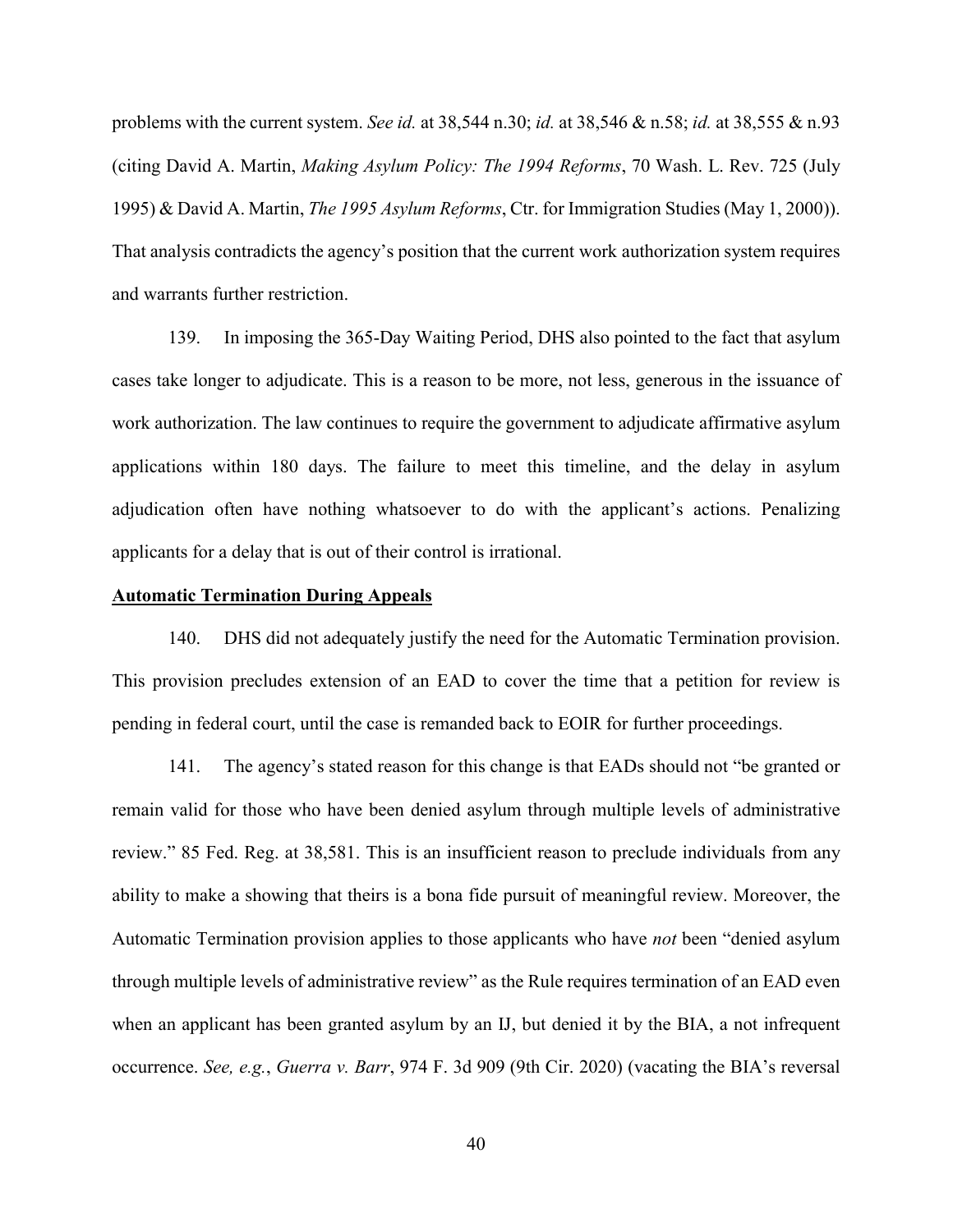of an IJ's decision because the BIA failed to follow clear-error review); *Baez Sanchez v. Barr*, 947 F. 3d 1033, 1035 (7th Cir. 2020) (finding that the BIA's repeated reversals of an IJ's grant of relief in the face of Circuit Court precedent "beggars belief").

142. The Automatic Termination provision also impedes asylum seekers' statutory right to seek review of an adverse determination. *See* 8 U.S.C. § 1252. Termination would have the effect of denying continued employment to asylum seekers who eventually succeed in obtaining relief, which undercuts DHS's assertion that the purpose of the rule is to reduce incentives for asylum seekers to file frivolous, fraudulent, or non-meritorious asylum applications.

143. It is unreasonable to revoke a valid employment authorization without allowing the asylum seeker to complete the statutorily-mandated asylum application process, and it is contrary to DHS's stated goal of restricting employment authorization to those asylum seekers whose applications are granted.

144. Moreover, immediate termination prevents asylum seekers from adequately preparing to end their employment. The EAD Bar Rule thus harms both the employee and the employer, as it allows no time for an asylum seeker to adequately plan for termination or the employer to plan to fill the position.

145. Focused on escaping threats and persecution in their countries of origins, few asylum seekers have the opportunity to prepare adequately for their economic support in the United States prior to their departure. And in the United States, many asylum seekers lack the familial and community support that could otherwise enable them to survive without work.

146. For these reasons, the automatic termination of employment will lead to a cascade of collateral consequences on the asylum seeker's ability to provide housing, health, and basic necessities for themselves and their children.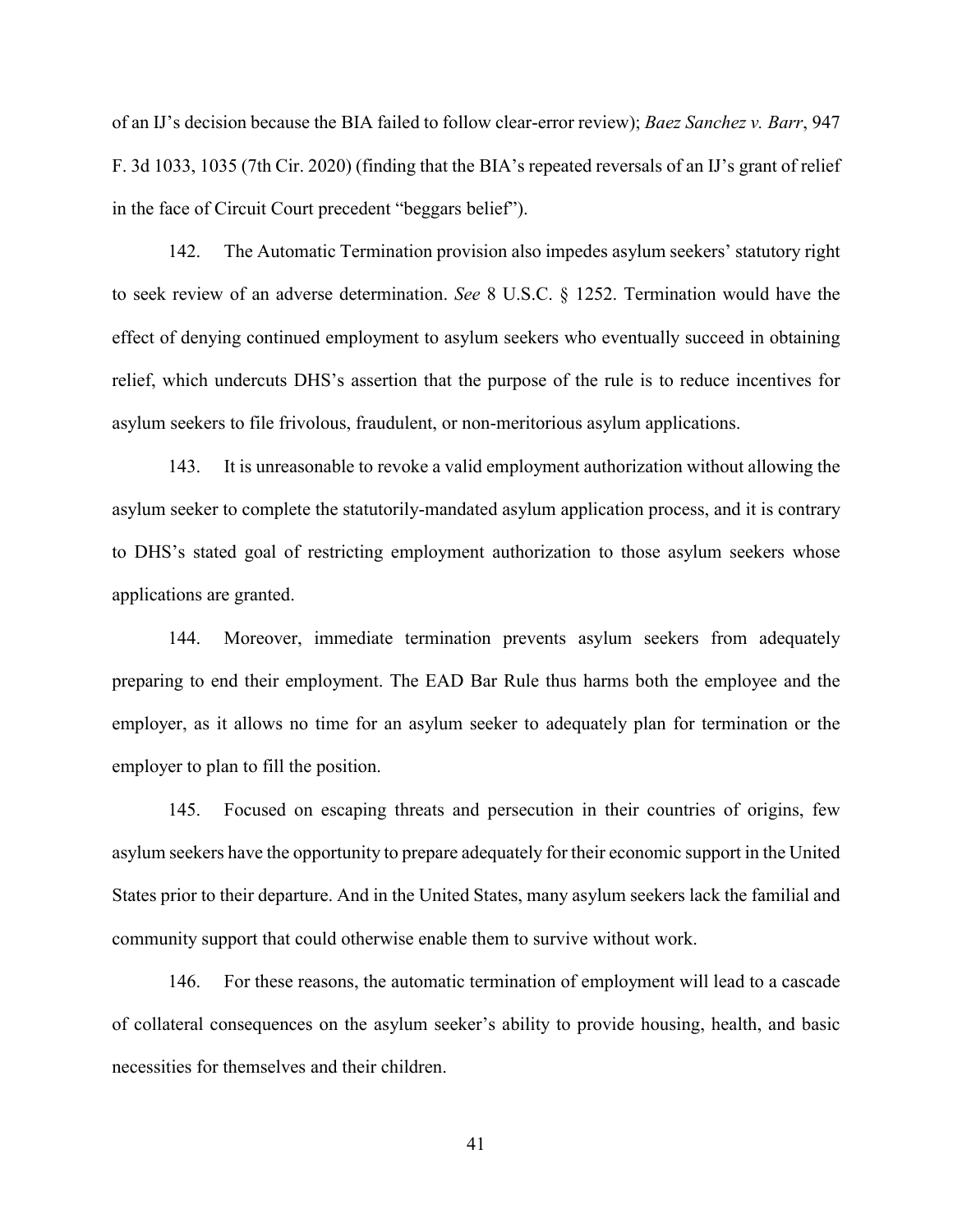147. The Automatic Termination provision also requires an asylum seeker to renew an EAD while the IJ adjudication process is ongoing. This additional burden undermines DHS's claim that one reason for the rule change is to ameliorate backlogs at USCIS. It will in fact add to them.

148. In response to comments noting the consequences of the Automatic Termination provision, DHS asserted that "[a]liens are afforded multiple levels of administrative review within DHS as well as before the immigration courts and BIA." 85 Fed. Reg. at 38,351.

149. This focus on the multiple levels of review misses the point. The INA guarantees asylum seekers the opportunity to appeal an adverse determination in federal court—and the Automatic Termination provision substantially burdens and effectively nullifies that right. As such, the Automatic Termination provision is arbitrary and capricious.

# **The Criminal Bar**

150. The Criminal Bar creates substantial eligibility barriers to work authorization based on an asylum seeker's past criminal history. Indeed, it effectively bars asylum-seekers with nearly any conviction—some who have been accused but not convicted—from receiving an EAD, even where the conviction is not an aggravated felony and is extremely unlikely to be deemed a particularly serious crime that would render the person ineligible for asylum. And, as discussed above (¶ 92), separate rulemaking has dramatically increased the criminal bars to asylum, which are incorporated by reference in this bar.

151. In other words, many asylum seekers who will ultimately win their asylum cases will be categorically ineligible for work authorization while their asylum applications are pending due to minor infractions, contrary to congressional intent.

152. DHS wrote that this bar would "bar any alien who has been convicted of *or charged* with a *serious* crime from eligibility for a discretionary EAD." 85 Fed. Reg. at 85,608–09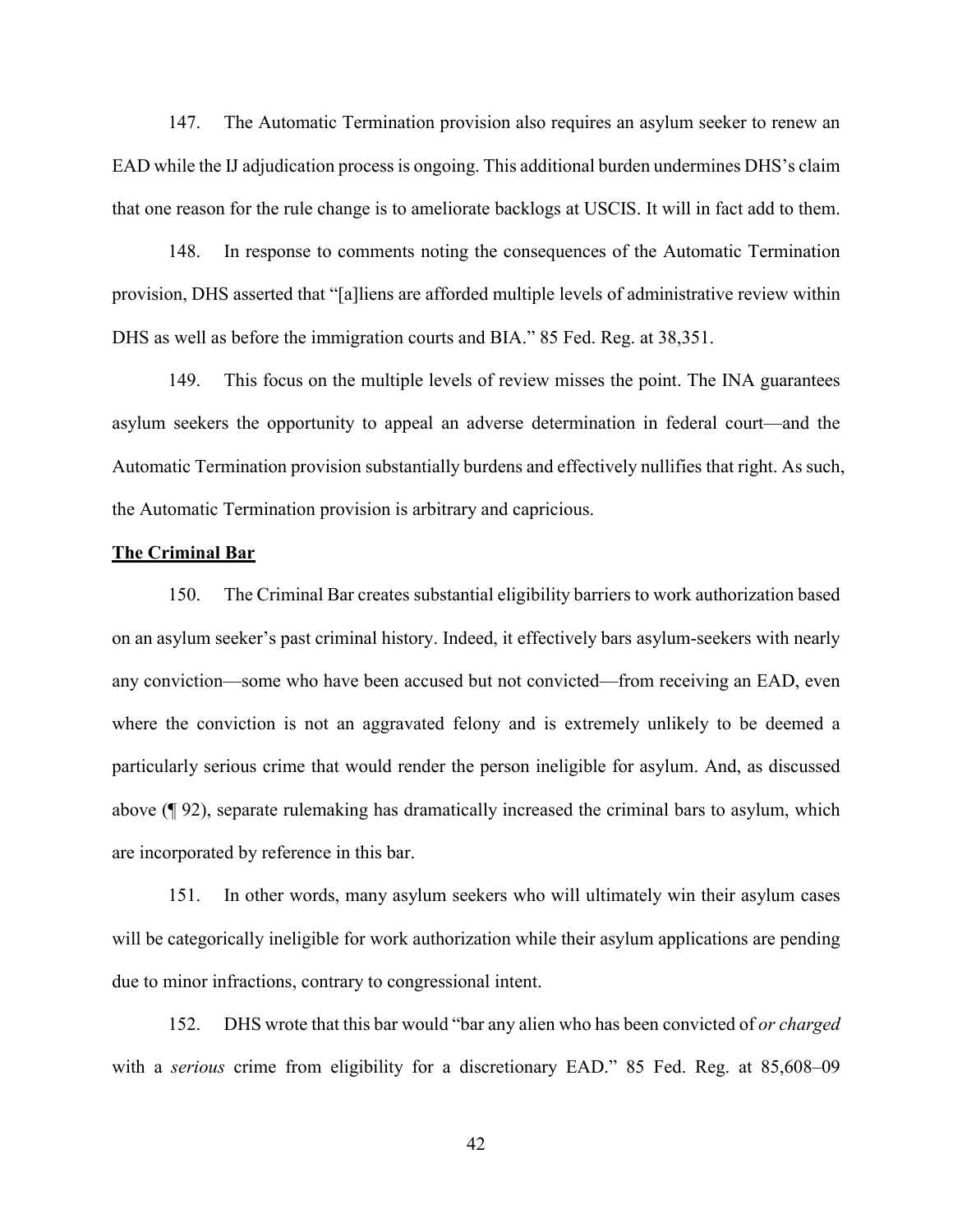(emphasis added). This language sweeps *far broader* than the asylum statute's bar to asylum on the basis of a *conviction* for a "*particularly serious*" crime. 8 U.S.C. § 1158(b)(2)(ii) (emphasis added).

153. Thus, applying the Criminal Bar undermines the overarching statutory scheme governing asylum by discouraging meritorious asylum claims based on minor criminal convictions. This is because asylum seekers may have perfectly valid claims, but be unable to support themselves, hire counsel, or otherwise provide for necessities without access to work authorization.

154. By expanding the criminal conduct that bars access to work authorization and thus the ability to survive in the United States throughout the lengthy asylum application process, the EAD Criminal Bar creates additional de facto bars to asylum that undermine the existing regulatory and statutory scheme. DHS reasoned that its proposed categorical exclusions based on criminal convictions are necessary to limit work authorization to only those asylum seekers with potentially meritorious claims. Yet DHS failed to explain why it categorically eliminated work authorization for many asylum seekers whose convictions are unlikely to have any impact on their asylum claims.

155. The Criminal Bar also places complex, fact-intensive questions into an administrative process with no capacity to account for the legally recognized exceptions to the application of those bars to on-the-merits asylum cases. This issue is especially prevalent when and EAD adjudicator is asked to decide, on a written record alone, if there is reason to believe a person committed a serious nonpolitical crime in his or her home country.

156. This mismatch between the Criminal Bar and the criminal bars for on-the-merits asylum adjudications shows DHS's true purpose: to deter asylum applications even if those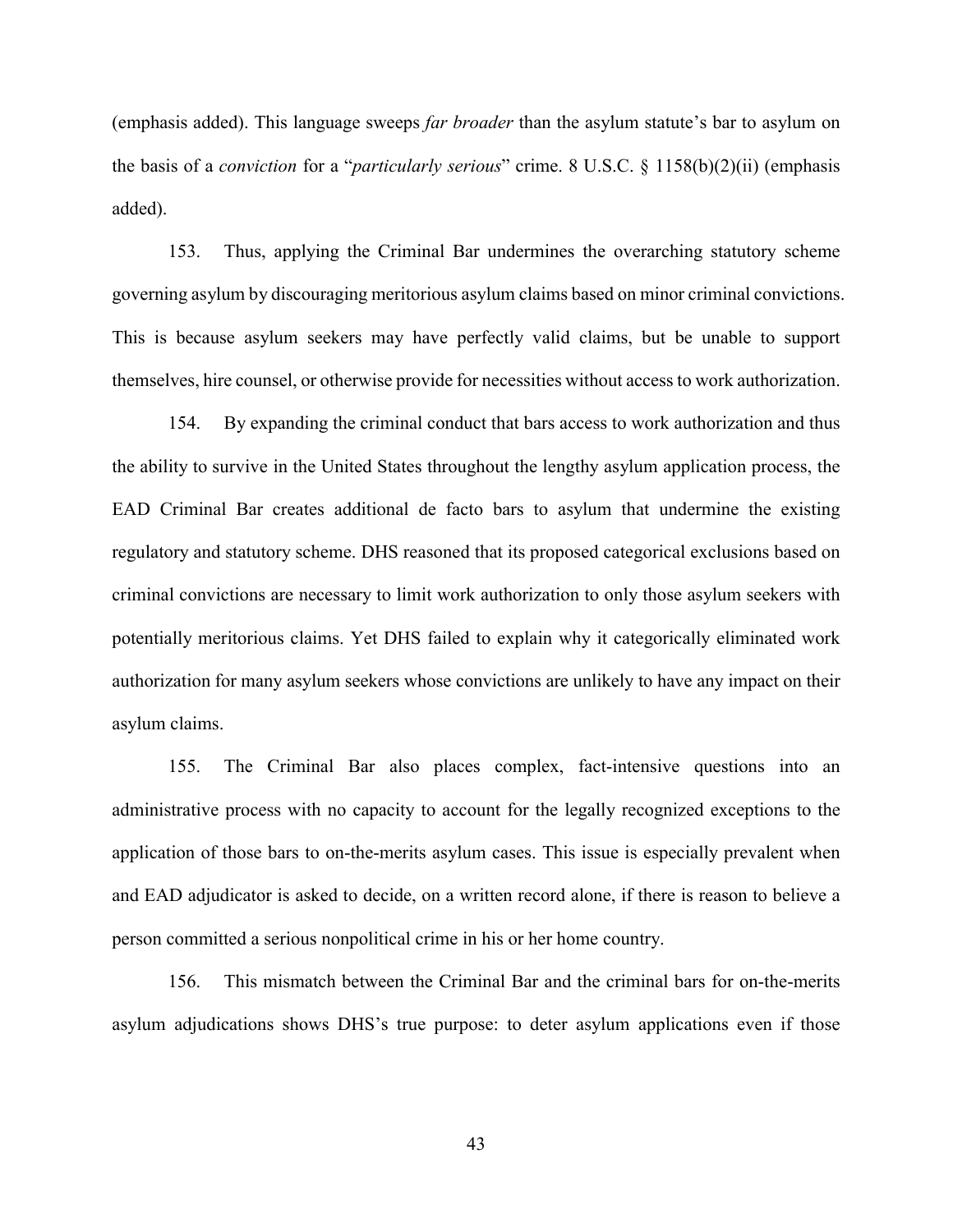applications are meritorious. Because that is not a legally valid purpose and because DHS did not purport to rely on it, the EAD Criminal Bar is arbitrary and capricious.

### **The Timeline Repeal Rule**

157. In issuing the Timeline Repeal Rule, DHS failed to reasonably explain why it rejected alternative time periods for adjudicating an EAD application.

158. In responding to comments suggesting that DHS should adopt a longer timeline instead of repealing the timeline entirely, the agency steadfastly maintained that it "cannot predict" the processing times for future applications. 85 Fed. Reg. at 37,519–21. But this response contradicts DHS's own statements. In the EAD Bar Rule, DHS wrote that it "expect[ed]" to be able to process 78% of asylum applications within 60 days and 92% of asylum applications within 90 days, based on its historical rate of processing. *Id*. at 37,503, 37,513.

159. Moreover, DHS argued that it was rejecting an alternative 90-day timeline for adjudicating EAD applications because of the need for "flexibility." DHS failed to explain why this dramatic change to afford more "flexibility" is necessary now, however, when the agency had faced backlogs and fluctuations in application volumes in the past, including at the time of the prior rulemaking. *See Casa de Maryland*, 2020 WL 5500165, at \*25.

160. The desire to avoid accountability is not a reasonable explanation under the APA, particularly when even prior to this rulemaking, USCIS has been enjoined from failing to adhere to the 30-day deadline. *See Gonzalez Rosario*, 365 F. Supp. 3d at 1163. The Timeline Repeal Rule is an attempt to skirt this injunction, which DHS did not adequately justify. DHS's failure to consider a longer timeline suggests that its purported need for increased "flexibility" was not its true justification for the Timeline Repeal Rule, and that the entirely foreseeable consequence of diminished accountability is the more likely justification.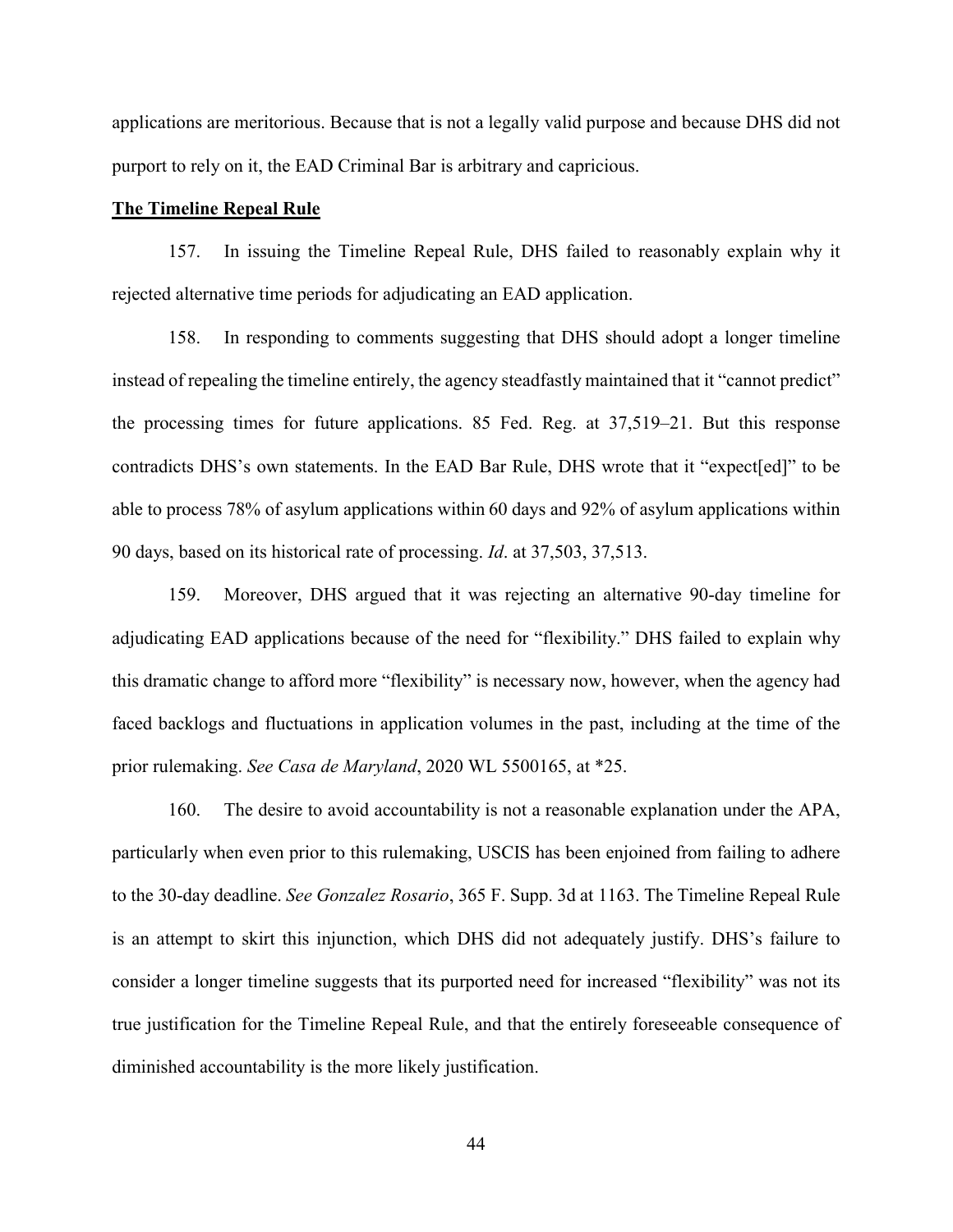# **Applicant-Caused Delays**

161. DHS claimed that the EAD Bar Rule expanded the definition of an "applicantcaused delay" to "improve administrative efficiency and aid in the meaningful examination and exploration of evidence in preparation for and during the interview" as well as to "generate disincentives to applicants to cause any delays in the adjudication of their asylum application." 85 Fed. Reg. at 38,621. But DHS did not explain its view of how these disincentives will play out or acknowledge that the changes will result in economic hardship to asylum seekers.

162. In particular, DHS failed to explain why an applicant-caused delay should justify *outright denial* of work authorization when in the past it merely caused an applicant to stop accruing time toward work-authorization eligibility. Such a permanent denial of an EAD whenever there is any applicant-caused delay, no matter how trivial, is a disproportionate sanction, particularly when many of the "delays" are an inevitable part of the application process. For instance, a change of venue request from an asylum seeker who relocated after being released from detention would result in an EAD denial. So too would a request to reschedule an asylum interview with USCIS because the applicant was critically ill. In the case of Plaintiff N.E.F. and her son C.A., the "delay" that caused their denial was that they missed a biometrics appointment for their work permit, even though the notice of the appointment arrived *after the date of the appointment.*

163. Permanently denying an EAD to asylum applicants who avail themselves of routine, yet essential, remedies and processes is an irrationally harsh sanction. Indeed, the harshness of the sanction suggests that the purpose of the Applicant-Caused Delay provision was to enable the use of any applicant-caused delay as a justification to deny an EAD application.

164. Furthermore, DHS completely ignores that many asylum seekers and their counsel will seek to provide more evidence to help immigration authorities by corroborating their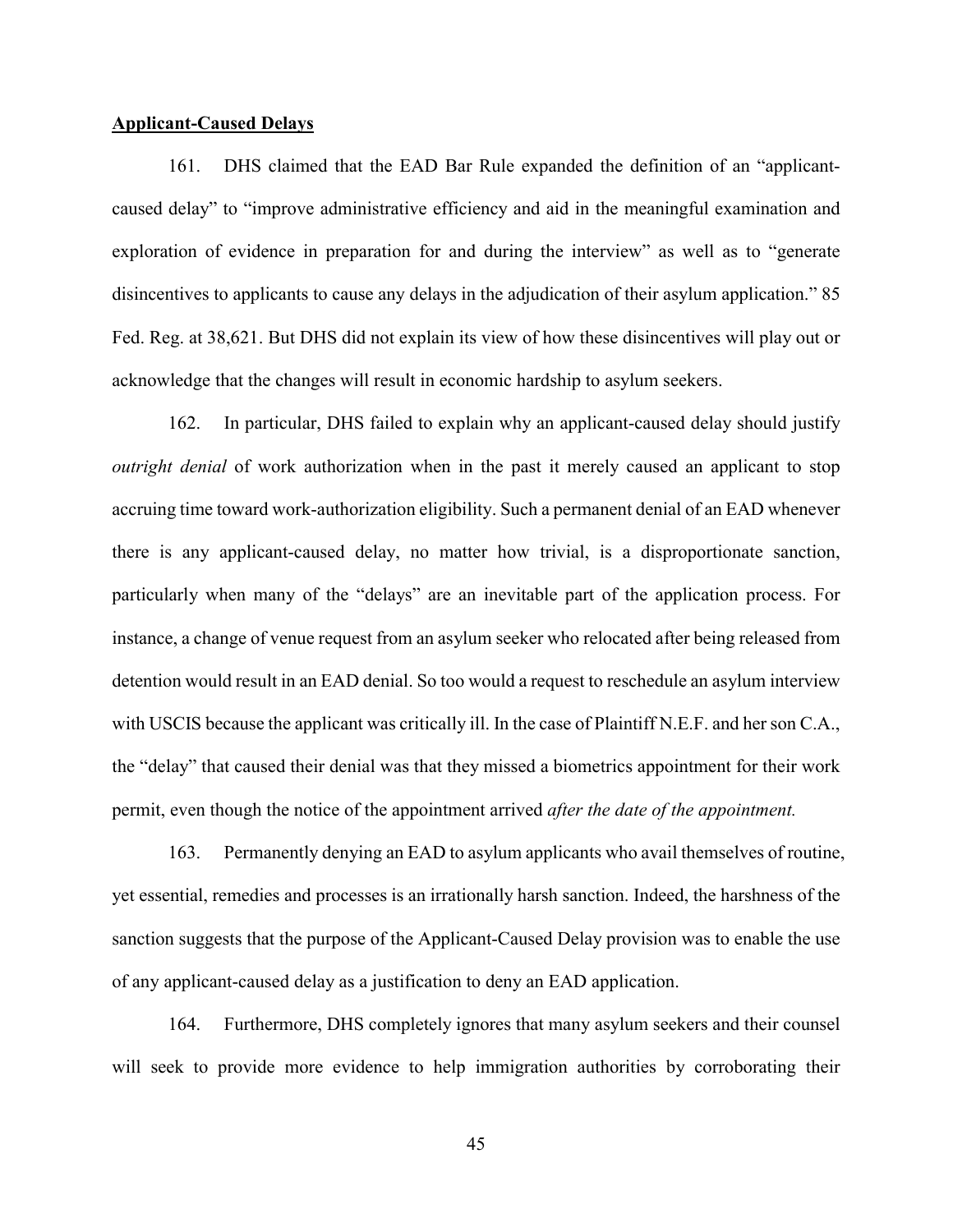substantive asylum claims. Prior regulations imposed no deadline for asylum seekers to submit evidence to support their claims. The EAD Bar Rule requires evidence to be submitted 14 days in advance of a hearing—and requesting to submit evidence after this time is treated as an applicantcaused delay. Thus, the Applicant-Caused Delay provision has the effect of punishing asylum seekers for adhering to their evidentiary burden and being diligent in seeking to meet it, which is completely at odds with DHS's purported justification for the EAD Bar Rule.

# **Elimination of the Deemed Complete Provision**

165. Because DHS has eliminated the Deemed Complete provision, an applicant must first wait an unspecified amount of time for the asylum application itself to be accepted or rejected before the waiting period to seek a work permit can even begin.

166. Asylum seekers are particularly vulnerable and face many barriers to presenting successful claims, and changes in the adjudication of asylum applications have dramatically increased the rejection of asylum applications for errors as small as failing to write "N/A" in a box on the asylum application that does not apply the applicant. *See Vangala v. USCIS*, No. 4:20-cv-08143-HSG (N.D. Cal Nov. 19, 2020) (class action challenging policy of rejecting asylum and other applications based on blank spaces on the filing). Such a disproportionate sanction suggests that DHS's purpose in repealing the Deemed Complete provision was to enable the agency to avoid accountability for promptly reviewing applications and to permit DHS to simply reject EAD applications for trifling and irrelevant technical errors.

### **Discretionary Denials**

167. Under prior regulations, employment authorizations for asylum applicants were not discretionary. *See* former 8 C.F.R. § 274a.13(a)(1) (effective until Aug. 25, 2020) ("The approval of applications filed under 8 C.F.R. § 274a.12(c), *except for 8 C.F.R. § 274a.12(c)(8)*, are within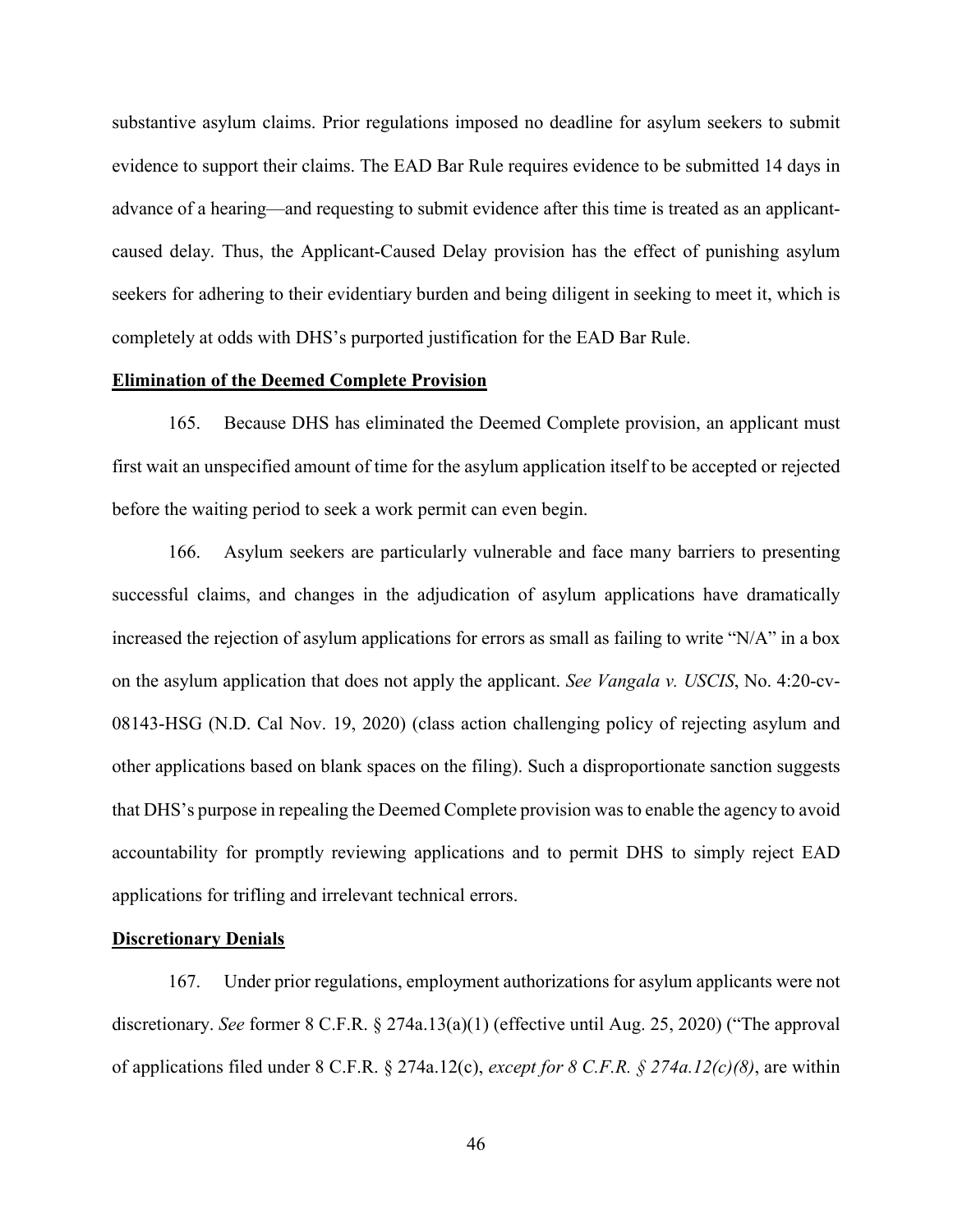the discretion of USCIS.") (emphasis added). This carve out was the sole exception from the discretion otherwise conferred for other categories of employment authorization, reflecting a deliberate policy choice. DHS has abandoned this deliberate choice without justification.

168. In situations where an asylum applicant has met all the criteria necessary to be granted an EAD, it injects unpredictability—and hence, inefficiency—into the process to grant DHS the discretion to deny EADs. DHS did not explain what benefits would offset these costs, nor did it justify departing from its prior precedents.

169. Instead, the agency generally bemoaned "the crisis at our southern border and in our asylum system" without explaining how granting itself discretion to deny EADs to asylum seekers would help resolve this "crisis." 85 Fed. Reg. at 38,577.

170. DHS also explained that it "cannot continue to provide EADs with virtually no eligibility criteria." *Id.* This explanation is bizarre. DHS had promulgated numerous "eligibility criteria" for EADs, and the EAD Bar Rule has imposed even more. Indeed, DHS has undermined its own eligibility criteria by granting itself discretion to deny EADs even when an applicant has satisfied those criteria.

### **Elimination of Recommended Approvals**

171. The Elimination of Recommended Approvals provision will decrease the efficiency of the approval process for EADs and leave asylum applicants without EADs for far longer than necessary. It therefore cannot serve the stated efficiency rationale.

172. Ending the availability of access to EADs based on a recommended approval makes no sense even based on the agency's self-professed rationale of deterring fraudulent or meritless applications: these asylum seekers have already been found to have winning asylum claims, and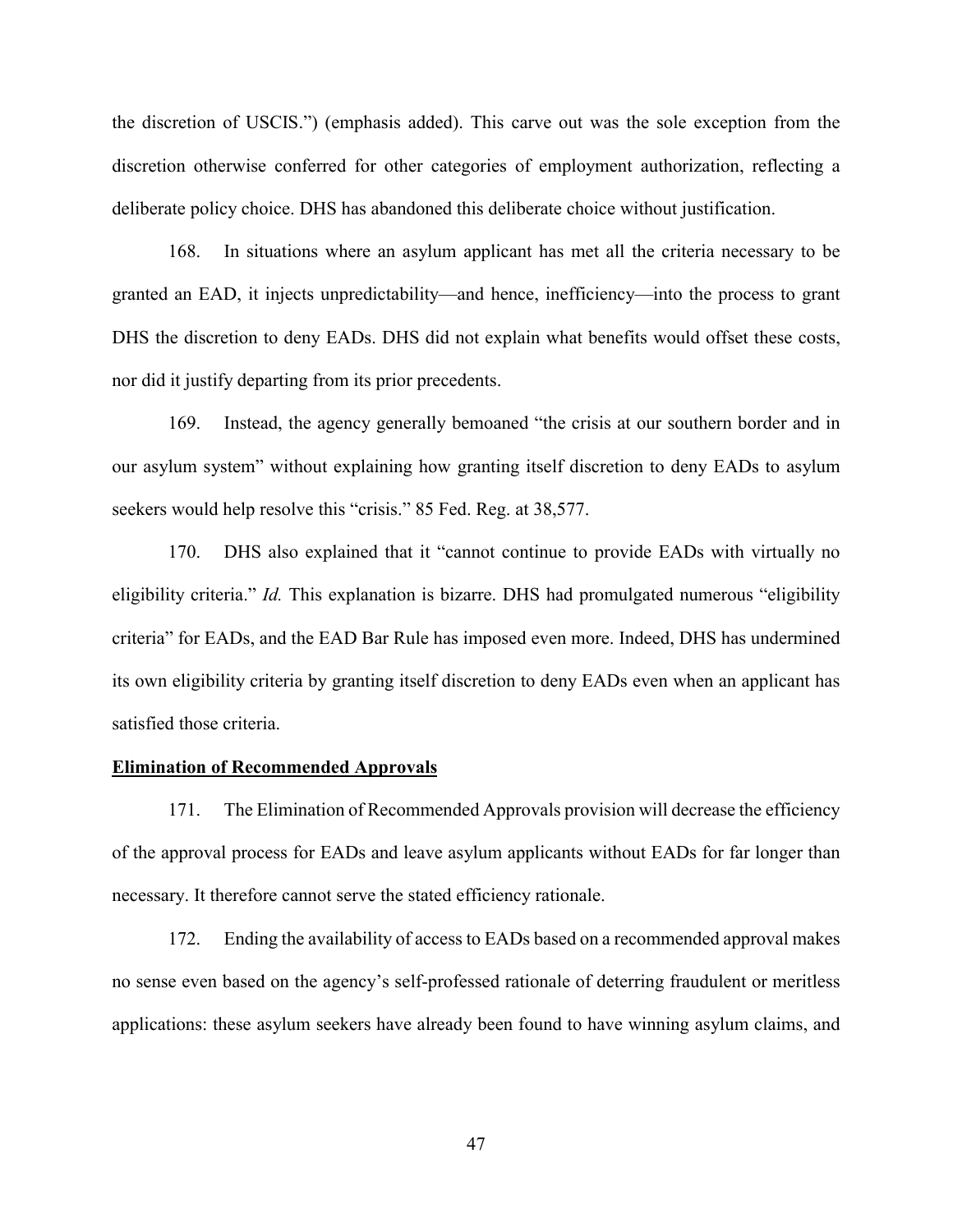must merely comply with the requisite background checks, which can take months or even years to complete.

173. DHS explained its decision to eliminate the EAD Bar Rule by stating its conclusion that issuing EADs based on a notice of recommended approval "is inconsistent with Congressional mandate." 85 Fed. Reg. at 38,578. In support, DHS cited a 2019 statute stating ''[n]one of the funds made available in this Act may be used by [USCIS] to grant an immigration benefit unless the results of background checks required by law . . . have been received . . . and the results do not preclude the granting of the benefit." *See id.* at 38,550 n.86 (quoting *Consolidated Appropriations Act*, 2019, Public Law 116–6, 113 Stat. 33, Div. A, tit. IV, sec. 402 (2019)); *id.* at 38,578 n.137.

174. DHS cited a 1997 statute in support of its apparent belief that this provision applies to EADs. *See id.* at 38,578 n.86 (citing *Departments of Commerce, Justice, and State, the Judiciary, and Related Agencies Appropriations Act of 1998*, Public Law 105–119, 111 Stat. 2440, 2447–48 (1997)). Of course, DHS (and its predecessor, INS) have granted EADs based on Notices of Recommended Approval for decades after Congress passed the 1997 statute. Thus, DHS effectively conceded in the EAD Bar Rule that it was altering its prior legal interpretation of the 1997 statute, but it never explained why its legal interpretation changed or even acknowledged that it *had* changed.

# **Maximum Validity**

175. The Maximum Validity provision, which limits the validity period for an EAD to two years, runs counter to the EAD Bar Rule's stated goal of reducing backlogs and promoting efficiency in EAD processing. Indeed, the EAD period for asylum seekers was expanded from one to two years in response to litigation, to reduce USCIS workload and in recognition of processing delays of application for employment authorization and asylum.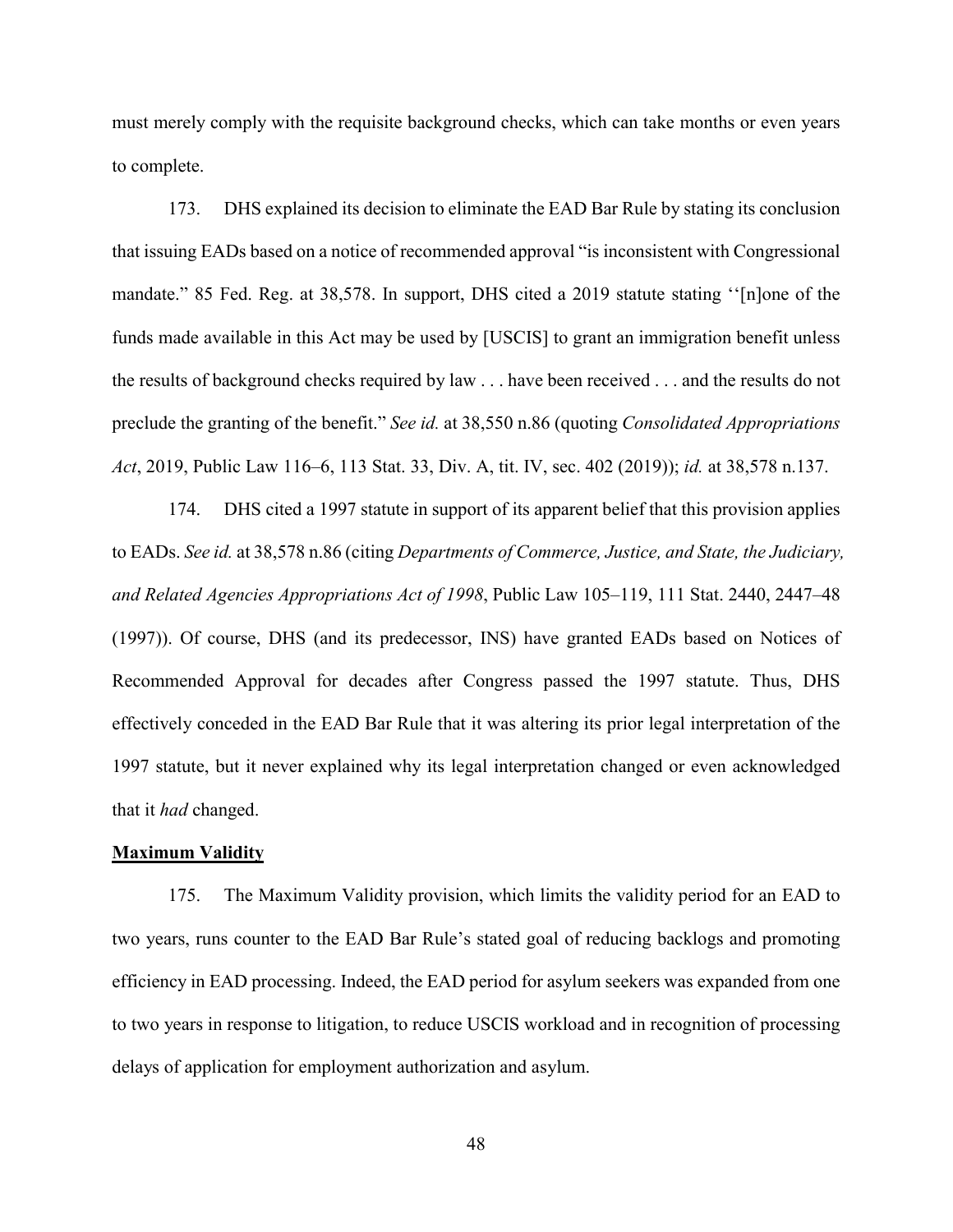176. Capping the validity period for an EAD will lead to more EAD renewals, which will increase the administrative burden that the EAD Bar Rule is supposed to reduce. And DHS did not account for the effect that this change would have on asylum seekers, especially when it is considered in conjunction with another rule promulgated by DHS that increases the fees applicants must pay to receive asylum. *See* USCIS Fee Schedule and Changes to Certain Other Immigration Benefit Request Requirements, 85 Fed. Reg. 46,788–01 (Aug. 3, 2020) (the "Fee Rule").

177. DHS did not consider these harms, so this provision is arbitrary and capricious.

#### **Parole Limitation**

178. Previously, DHS had a separate work authorization provision for individuals paroled into the United States. DHS eliminated that provision, claiming to believe that "[a]ll asylum seekers should be subject to the same rules, including the rules governing eligibility for employment authorization." 85 Fed. Reg. at 38,582.

179. Aside from the fact that DHS did not explain why it believed that all asylum seekers should be subject to the same rules, DHS cannot sincerely believe that all asylum seekers should be subject to the same rules for employment authorization because they are not all similarly situated. Many asylum seekers apply for such permanent protection while present in the United States on a visa that authorizes work. Under the prior regulations, parolees were eligible for an EAD under former 8 C.F.R. § 274a.12(c)(11) because of their means of entry, just like these other visa holders. DHS failed to recognize this point and failed to otherwise justify eliminating the previous allowance for parolees.

# **Biometrics Requirement**

180. DHS conceded that it "collects biometrics when an alien first files for asylum." 85 Fed. Reg. at 38,576. But, according to DHS, the requirement that asylum seekers resubmit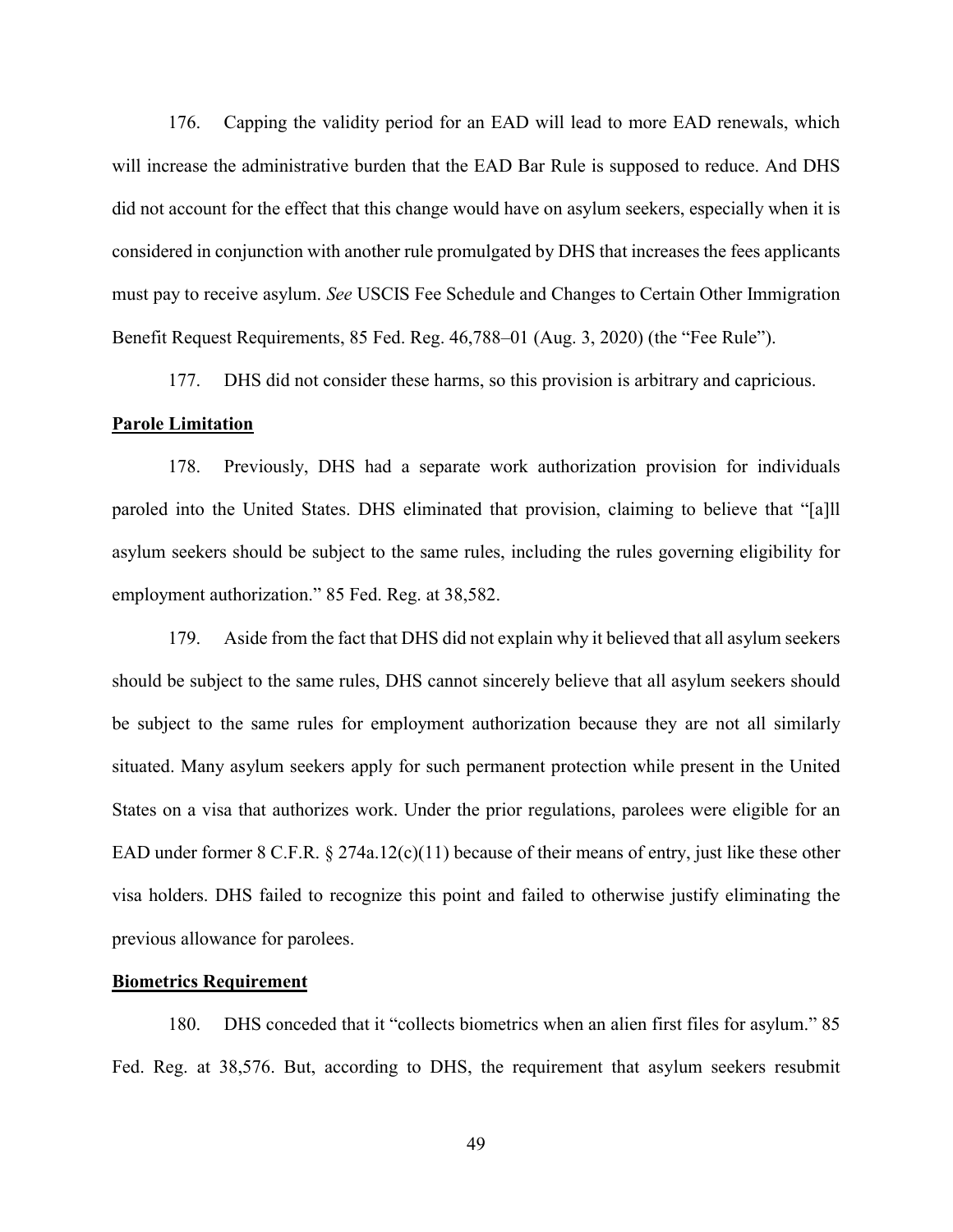biometrics with their EAD application was not "duplicative or wasteful" because "[t]he results of criminal history check generally only last 15 months." *Id.* DHS also wrote that "when [it] collects biometrics, the collection is tied to the form and is not person centric." *Id.* In other words, "[b]iometrics collected for the asylum application remain with the asylum application" while "[b]iometrics collected for employment authorization remain with the EAD application." *Id.*

181. These inscrutable explanations are inadequate. When DHS collects biometric data, it takes an applicant's fingerprints, which do not change from one visit to the next. DHS said, "USCIS is not able to refresh or reuse biometrics that were collected for one benefit type for another benefit type." *Id.* But it did not explain *why* this would be true or *why* it could not simply re-run a biometrics check using previously collected data at the time of a new application. Indeed, DHS appears not to have considered a process that would permit information-sharing within USCIS, or re-running these checks with existing data. Such a process would almost certainly be more efficient than requiring asylum applicants to resubmit their biometrics.

182. Even taking DHS's explanation at face value, however, it does not hold up to scrutiny because DHS went on to explain that "[c]ollecting biometrics for asylum EAD applicants enables DHS to know with greater certainty the identity of aliens seeking employment authorization by *comparing* EAD biometrics with those collected from the asylum applicant." *Id.* (emphasis added). Thus, DHS admitted that it can, and in fact plans to, reuse and share the biometrics that it collected with the initial asylum application for reasons that have no legitimate connection to the statutory intent behind allowing asylum applicants to work pending adjudication of their applications.

183. DHS also failed to consider the burden of the costs associated with the Biometrics Requirement, which DHS estimated would be at least \$30 but no more than \$85 without accounting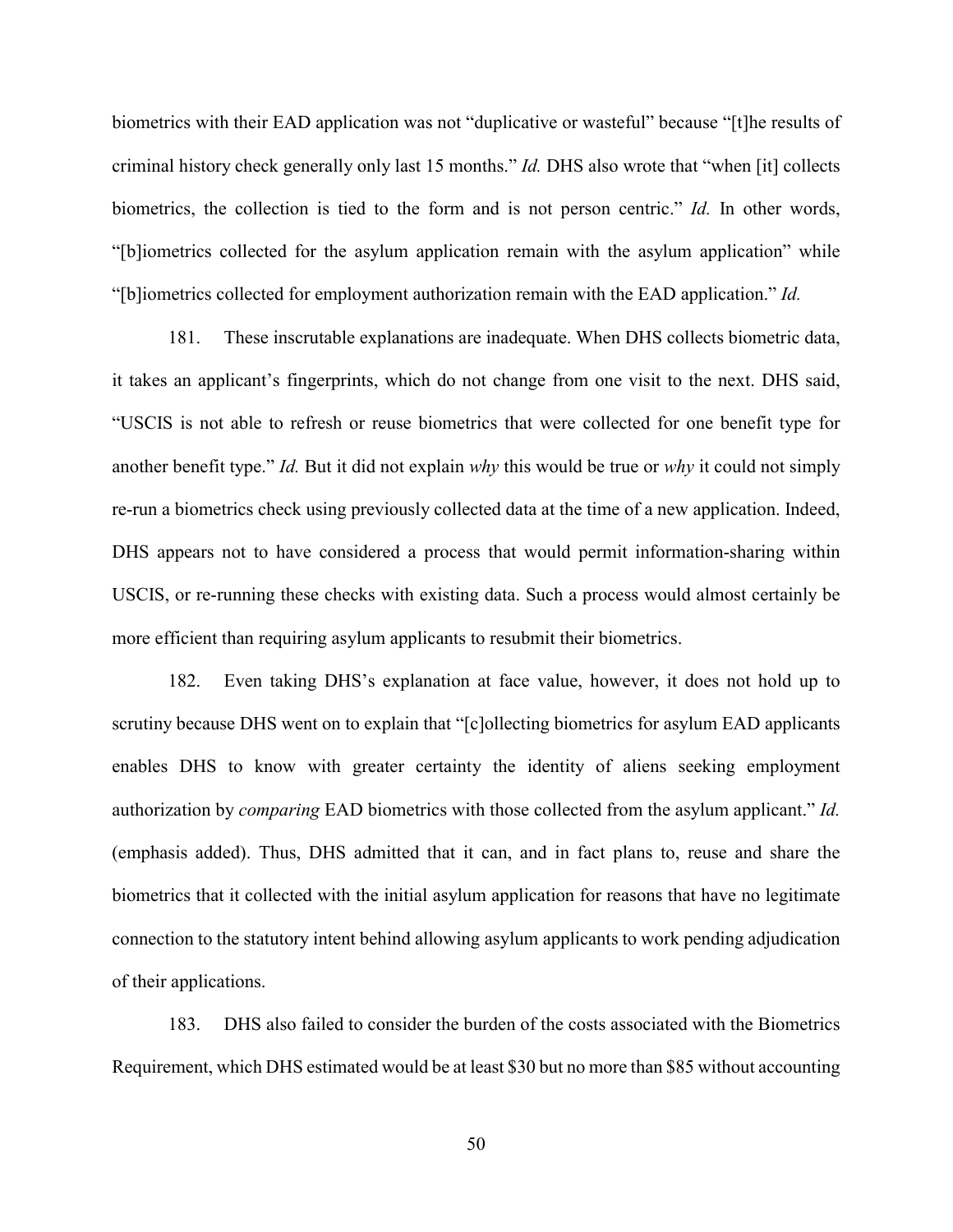for costs to asylum seekers of travel and lodging for the biometrics appointment itself. *See id*. When considered in light of other rules DHS has promulgated, such as the Fee Rule, this requirement adds to the already heavy burden on asylum seekers.

184. For those reasons, DHS's explanation of its decision to add the Biometrics Requirement was inadequate, and the requirement is arbitrary and capricious.

# **C. The Rules Are Arbitrary and Capricious Because DHS Did Not Adequately Consider the Effect of Contemporaneous and Related Rules**

185. In promulgating the Rules, DHS failed to consider the cumulative impact of the Rules and the Fee Rule. The Fee Rule was first noticed in 2019 on the same day as the EAD Bar Rule and will charge asylum applicants \$50 to file an asylum application and \$550 to file an EAD application, with virtually no waivers available. 85 Fed. Reg. 46,788–01. Much like the Rules at issue here, DHS justified the Fee Rule as a means to "safeguard[]" the integrity of the nation's immigration benefits system. *Id.* at 46,789.

186. Multiple comments on the EAD Bar Rule "noted that DHS was already increasing fees for applications for employment authorization and imposing a new fee for filing of asylum applications." 85 Fed. Reg. at 38,575. There is every reason to believe that the Fee Rule would drastically reduce the number of asylum applications DHS will be required to process, irrespective of any incidence of fraud. Thus, DHS should have considered the substantive and fee-based deterrence measures in tandem. DHS failed to do so and did not respond to concerns about the interactions between these Rules. *See id.* at 38,576.

187. The Fee Rule has been preliminarily enjoined under the APA in part because DHS "fail[ed] to consider the combined impact" of the Rules and the Fee Rule. *Immigrant Legal Res. Ctr. v. Wolf*, 2020 WL 5798269, at \*14 (N.D. Cal. Sept. 29, 2020); *see also Nw. Immigrant Rights*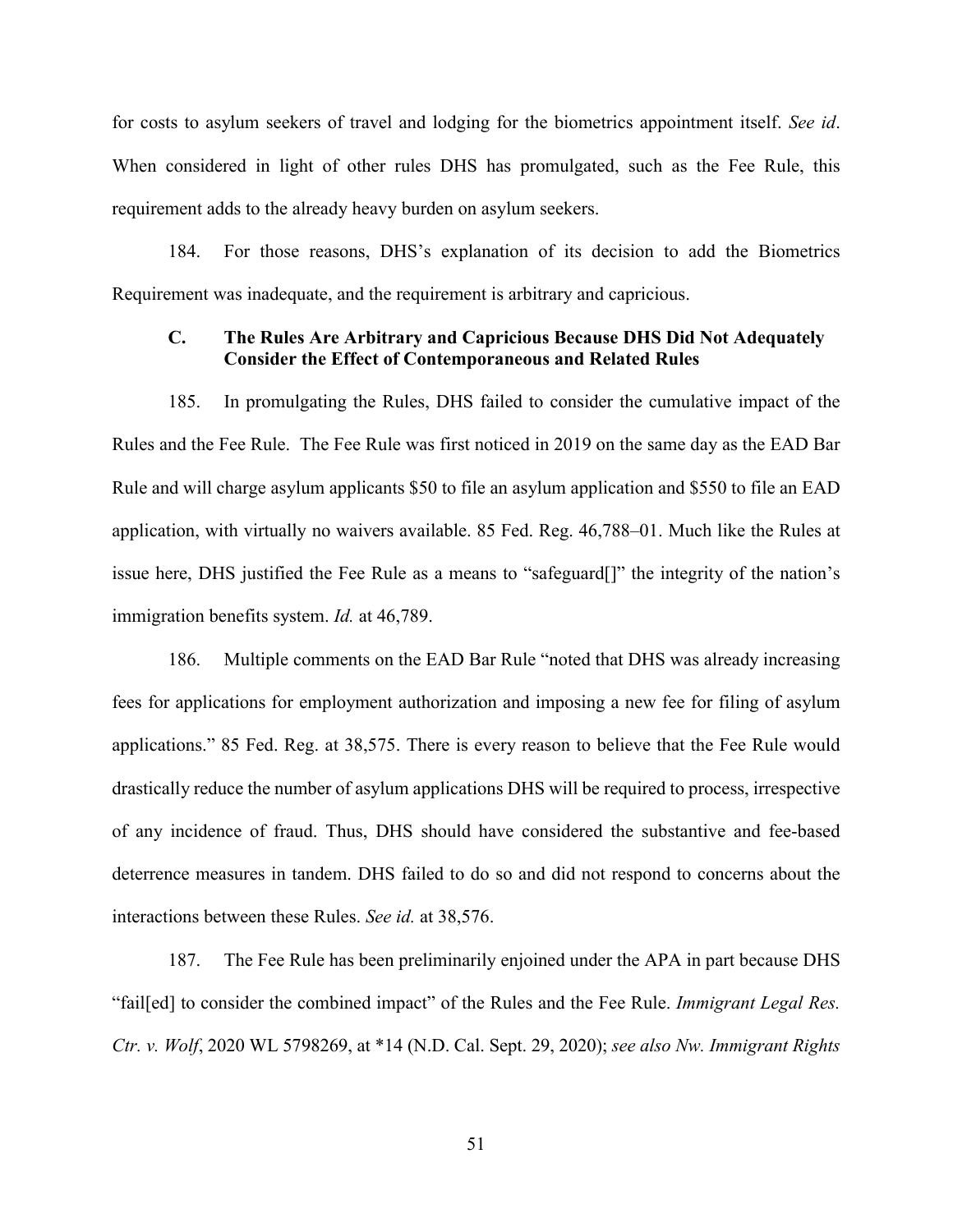*Project v. United States Citizenship & Immigration Servs.*, 2020 WL 5995206, at \*1 (D.D.C. Oct. 8, 2020). The Rules are invalid by the same logic.

188. DHS similarly failed to consider the impact of other rules it has proposed. For example, in finalizing the Criminal Bar, DHS abandoned its initial proposal to add certain specific criminal bars to EADs and decided instead to align the EAD criminal bars to criminal grounds of ineligibility for asylum, which were dramatically amended in another rule that has been separately enjoined. *See Pangea Legal Servs.* No. 20-cv-07721 (SI), Dkt. 74; *see also supra* ¶ 92.

189. This approach deprived the public of a meaningful opportunity to comment on the new proposal, including whether the new asylum ineligibility grounds that may be adopted as a result of the Asylum Criminal Bars Notice are also appropriate grounds for denying EADs.

190. DHS also refused to consider the cumulative impact of other policies that the Trump Administration has adopted and discussed above, *supra* ¶ 69. <sup>13</sup> The cumulative impact of these policies has been to dramatically decrease the number of individuals eligible for asylum in the United States, such that those policies were effective in addressing much of the influx that the EAD Rules purported to address.

191. Moreover, the Rule's repeated reference to a "crisis" at the southern border was no longer applicable when the EAD Rules entered into force. On March 20, 2020, the Trump

 $\overline{a}$ 

<sup>&</sup>lt;sup>13</sup> Since December 10, 2020, DHS and the Executive Office for Immigration Review have issued an additional five separate final rules. Each impacts asylum seekers, and three of them dramatically change the asylum system. *See* DHS & EOIR, Procedures for Asylum and Withholding of Removal; Credible Fear and Reasonable Fear Review, 85 Fed. Reg. 80,274 (effective Jan. 11, 2021); EOIR, Procedures for Asylum and Withholding of Removal, 85 Fed. Reg. 81,698 (effective Jan. 16, 2021); Asylum Eligibility and Procedural Modifications, 85 Fed. Reg. 82,260 (effective Jan. 19, 2021). Through this bifurcated rulemaking, the Agencies have failed to consider, and have deprived the public of a chance to comment on, the interplay between the relevant rules and whether these restrictions on EAD access for asylum seekers are necessary when the other Rules have the effect of dramatically curtailing asylum eligibility.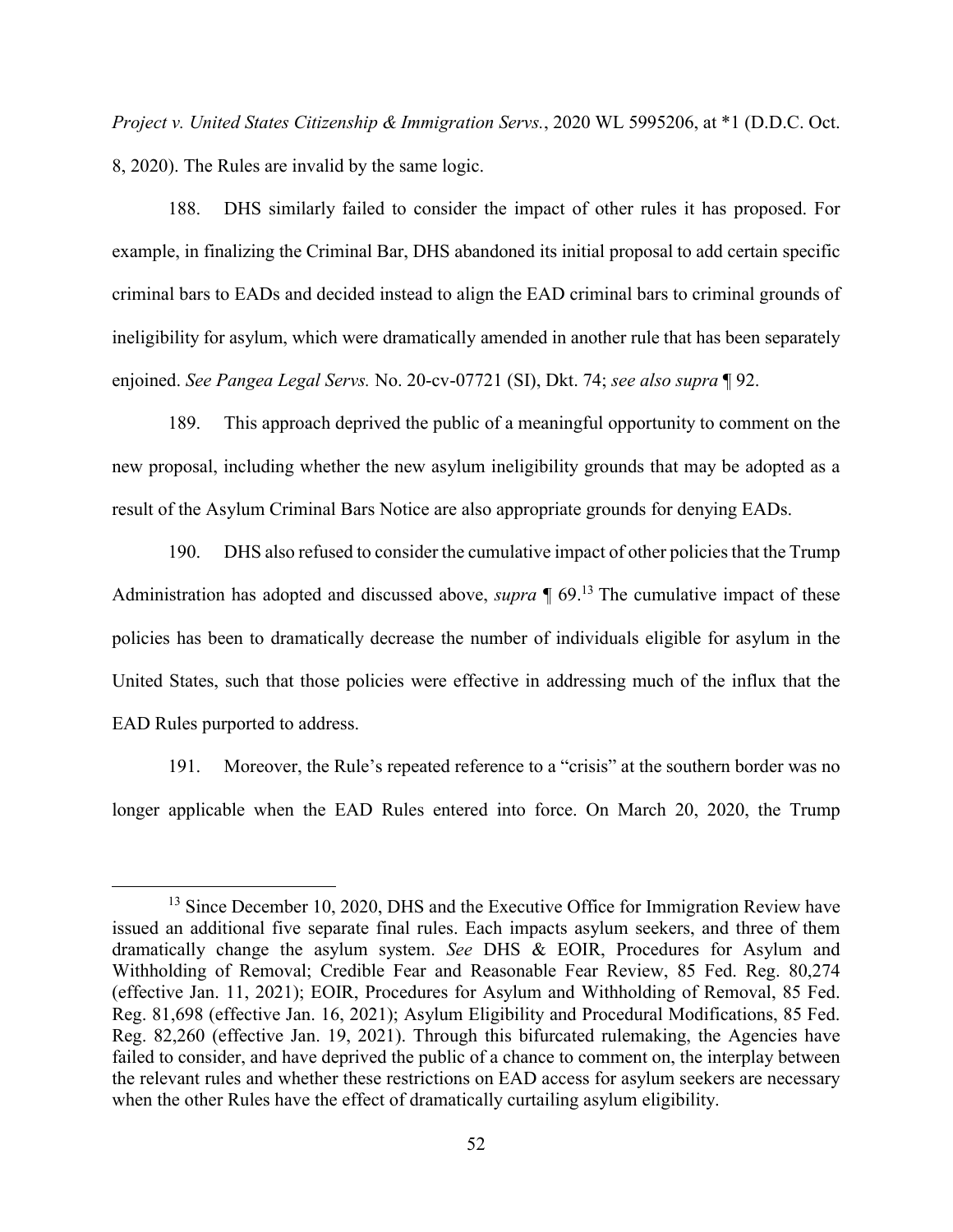Administration invoked 42 U.S.C. § 265 to effectively suspend the operation of the asylum laws altogether at United States land borders. Since the issuance of that March order and similar subsequent orders invoking the same authority under Title 42, DHS has expelled the vast majority of asylum seekers without affording them any process to seek asylum, much less work in the United States. In the six-month period from April 2020 through September 2020, 189,962 individuals were expelled from the United States in accordance with the Administration's Title 42 order, meaning that the "crisis" at the border that the agency had invoked in July 2020 when it finalized these Rules had already been eliminated by another action.

192. The failure to consider the interaction of the Rules with the other changes to asylum promulgated by the Trump Administration was arbitrary and capricious.

# **D. The Rules Are Invalid Because DHS Deprived the Public of a Meaningful Opportunity To Comment on Their Interrelated Impact by Segregating Its Rulemakings**

193. Just as it failed to consider the interaction of the challenged Rules with other rulemaking, DHS failed to address the interrelated impact of the Timeline Repeal Rule and the EAD Bar Rule by issuing them separately, in an artificially segregated process.

194. DHS only considered the impact of each rule on its own and considered comments regarding each against the backdrop of the existing asylum landscape, instead of considering their aggregate impact. In conducting the cost-benefit analysis on the EAD Bar Rule, as well as in analyzing each rule change, DHS also refused to consider the cumulative impact of the rule changes within the EAD Bar Rule or of the interrelated impact of the Timeline Repeal Rule.

195. Thus, commenters could not meaningfully comment on the interaction between the EAD Bar Rule and the Timeline Repeal Rule because of DHS's staggered rulemaking process. In issuing the Timeline Repeal Rule, DHS categorized comments related to the EAD Bar Rule as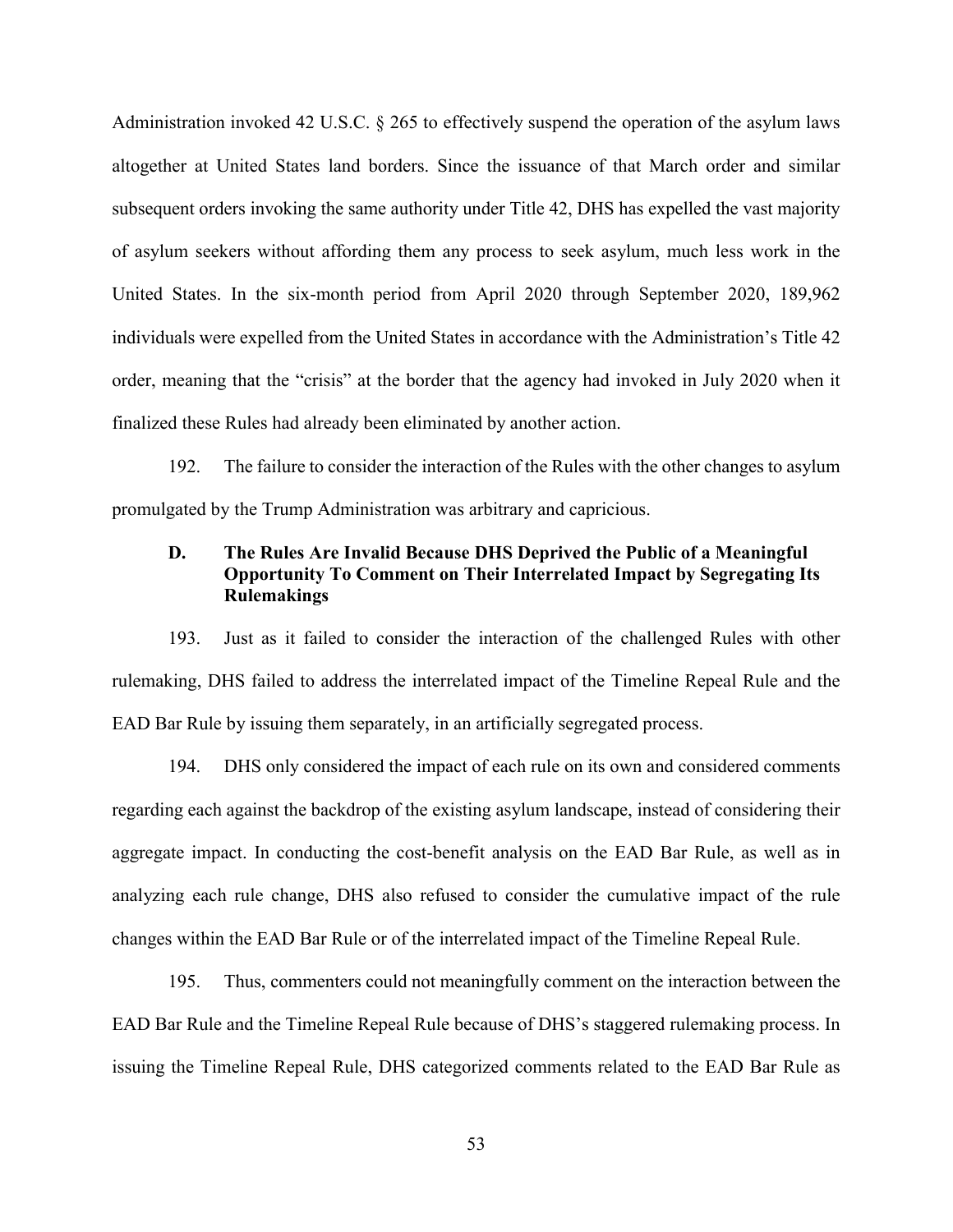"out of scope" and refused to consider comments on the interaction of the two notices. 85 Fed. Reg. at 37,530. In responding to comments stating that it is "essentially impossible" to meaningfully comment on the Timeline Repeal Notice without analyzing how the repeal would interact with the Broader EAD Notice (which had not yet been issued at the time that the comment period for the Timeline Repeal Notice closed), DHS recognized that the two Rules interact and stated that "to the extent that there is interaction or overlap, DHS will address such concerns if it finalizes the broader rule." *Id.*

196. DHS broke that promise when it issued the EAD Bar Rule and refused to consider comments that pointed to the problems with segregated and staggered rulemaking and the interaction of the two rules.

197. In the EAD Bar Rule, the agency acknowledged the "potential interaction" of the rules, but concluded that "incorporating such interactions in the impact assessments for this rule would be speculative as it assumes the Timeline Repeal Rule will be finalized, and without change." *Id*. at 38,590. But the Timeline Repeal Rule *had already been finalized without change* when the agency promulgated the EAD Bar Rule. *See Casa de Maryland*, 2020 WL 5500165, at \*26.

198. Thus, the agency did not meaningfully consider the Rules' interaction, and that is unlawful under the APA.

# **E. The Rules are Arbitrary and Capricious Because DHS Failed to Consider the Harm to Asylum Seekers That the Rules Cause and the Humanitarian Purpose of the Refugee Act**

199. In issuing the Rules, DHS failed to consider the interests of asylum applicants and the humanitarian purposes of the Refugee Act, which are important aspects of the EAD system for asylum applicants.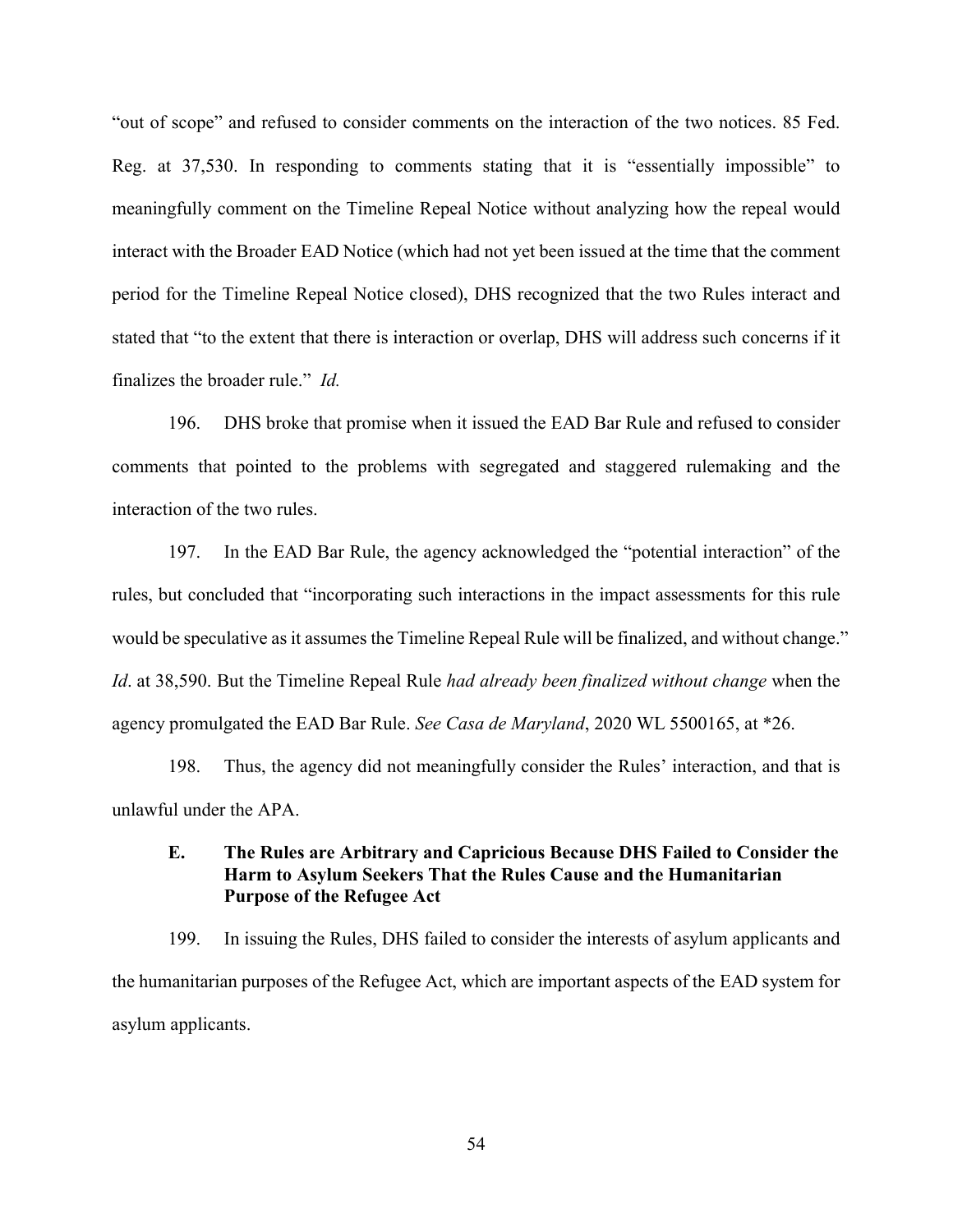200. In accordance with our international treaty obligations, Congress for almost 40 years has clearly supported the right to claim asylum anywhere on the U.S. border or at a land, sea or air port of entry. As discussed above, Congress has expressly affirmed the eligibility for asylum of "any" foreign national "who is physically present in the United States or who arrives in the United States (whether or not at a designated port of arrival)." 8 U.S.C. § 1158(a)(1).

201. This inclusive provision reflected Congress's ongoing intent to comply with international law, as well as its recognition that allowing an applicant for refugee status to assert a claim for asylum at any point along a land border is a necessary component of essential refugee protections because asylum seekers often flee for their lives and cannot pick and choose where they will ask for protection.

202. Likewise, the asylum statute is carefully crafted to comport with other aspects of U.S. treaty obligations. For example the criminal bars to asylum in the INA align with the Refugee Convention. *Compare id.* § 1158(b)(2)(A)(ii), (iv), and (v) *with* Refugee Convention, Art. 33(2). The same is true for the other bars, like the persecutor bar and the bar for those who committed serious nonpolitical crimes. *Compare* 8 U.S.C. § 1158(b)(2)(A)(i), (iii) *with* Refugee Convention, Art. 1(F)(c), (b). Indeed, the U.S. Supreme Court has recognized the humanitarian purpose of the INA and that the Refugee Act was passed to bring the United States into conformity with our international treaty obligations. *See Cardoza-Fonseca*, 480 U.S. at 429.

203. The Rules undermine this humanitarian purpose by making it exceptionally difficult for migrants to survive while awaiting the outcome of their asylum application. The *Casa de Maryland* court noted this common-sense point: Without access to work, "asylum applicants lack the resources to pursue their claims." 2020 WL 5500165, at \*28.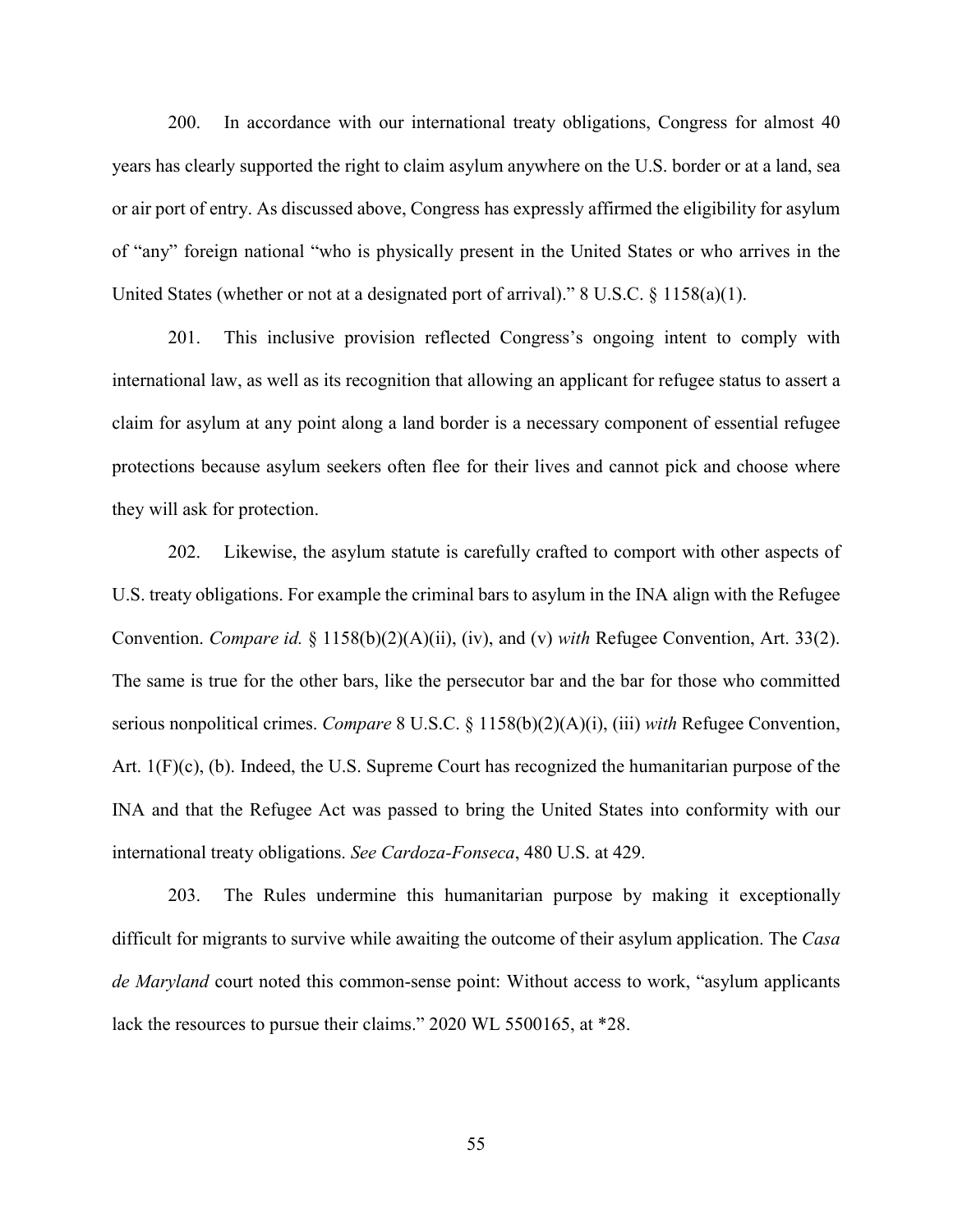204. DHS noted in the Final Rule that it did not "*intend* to cause hardship to bona fide asylum seekers." 85 Fed. Reg. at 38,570 (emphasis added). But regardless of DHS's intent, the *effect* of the rule is to harm asylum seekers who may have meritorious asylum claims.

205. When faced with comments about the procedural and financial barriers that make it nearly impossible for asylum seekers to receive pre-asylum work authorization imposed by the Rule, *id.* at 38,558, DHS responded with a series of non-sequiturs and generalized "understandings" of the commenters' positions that do not qualify as reasoned responses under the APA.

206. DHS noted that the new rules inflict a certain "degree of economic hardship" but declared the rule changes are necessary to "maintain integrity in the asylum process" and that "it is not unreasonable to impose additional time and security requirements on asylum seekers before they may apply for an EAD." *Id.* at 38,549. That *ipse dixit* is inadequate under the APA.

207. Similarly, the agency failed to consider the impact of the Rules on international treaty obligations. The Refugee Convention requires the United States to provide refugees and asylum seekers a means to assimilate into this society. *See* Refugee Convention, Art. 17 (requiring that a contracting state "shall accord to refugees lawfully staying in their territory the most favorable treatment accorded to nationals of a foreign country in the same circumstances, as regards the right to wage-earning employment"). That right has previously been implemented via the carefully crafted Refugee Act of 1980, along with the related rules for work authorization and application for permanent legal status. The Rules eviscerate this principle.

208. Defendants' failure to consider the impact on asylum applicants is made more indefensible when considering that one of the agency's stated rationales for the Rules was to reduce the asylum backlog for the long-term benefit of asylum seekers with meritorious claims. Taking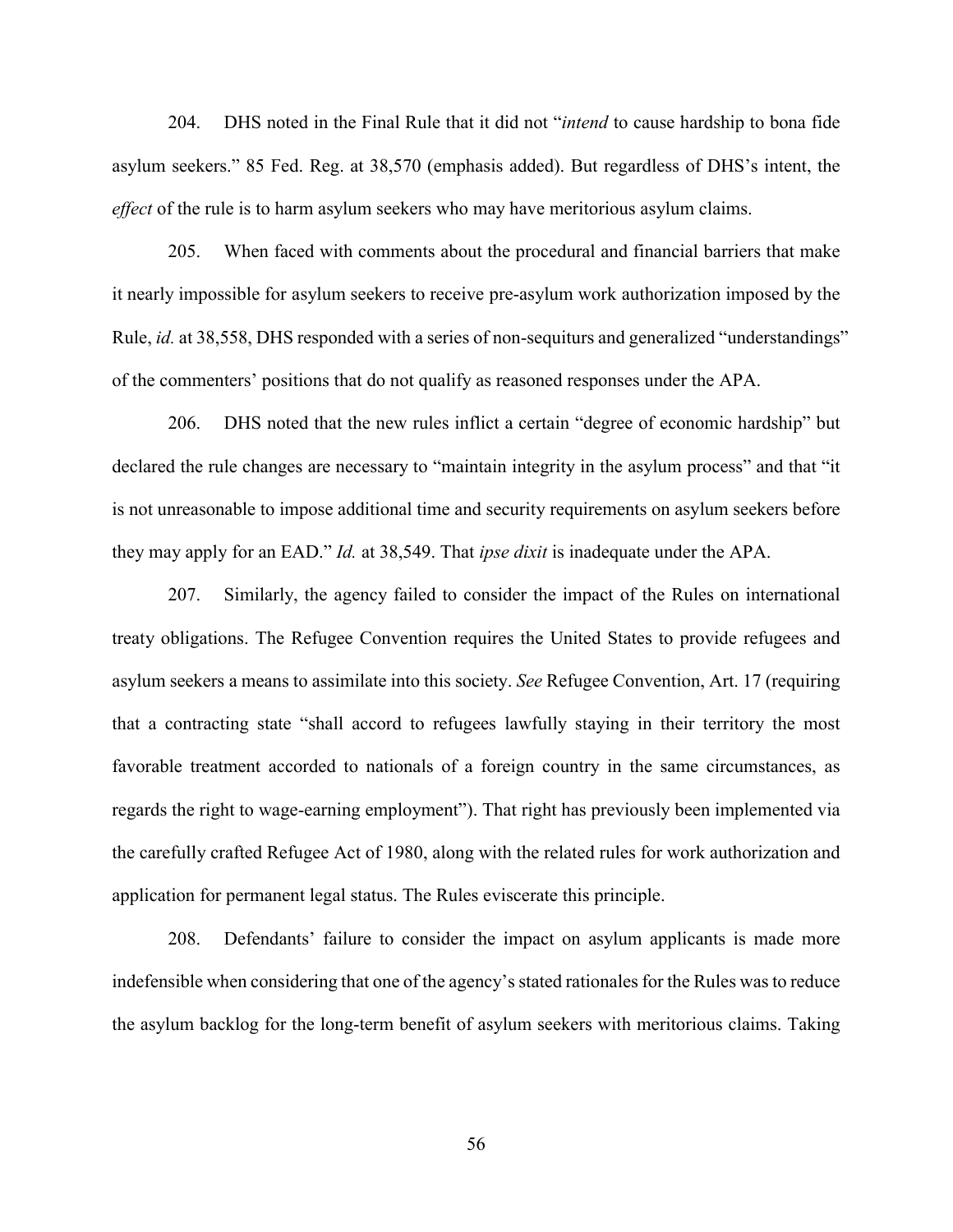DHS at its word, it was irrational for it not to consider whether the same rules visit substantial hardship on the very asylum seekers the agency claimed to want to protect.

209. DHS also failed to consider important uses of EADs beyond employment. For example, the EAD card is the only form of government-issued photo identification many asylum seekers can obtain, and it is a predicate for obtaining an SSN.

210. For adults and children alike, there are many important, non-employment uses of an EAD or SSN that the agency likewise failed to consider, including obtaining a state identity card or driver's license; opening a bank account; accessing vocational training programs; and accessing scholarships or in-state tuition. Despite receiving comments on this subject, DHS failed to grapple with any non-employment EAD uses, beyond its unconscionable suggestion that asylum seekers familiarize themselves with homeless shelters. *See* 85 Fed. Reg. at 38,591–92.

211. DHS's one substantive response to the issue of EADs for children actually cuts in the opposite direction of the conclusion it reached: the agency admitted that it did not factor into its burden calculation the fact that some EADs go to children too young to work. *See id.* at 38,587– 88. Yet it made no changes in response, despite this recognition.

212. DHS's additional suggestion that harms arising from asylum seekers' inability to get state identification "are outside USCIS's purview," *id.* at 37,528, is incorrect. The connection between work authorization, SSNs, and government IDs arises in part from federal law that DHS implements. *See* 6 C.F.R. § 37 *et seq*. It was therefore arbitrary and capricious for DHS to rely on that specious reasoning as its sole basis for ignoring the substantial, and in many cases quantifiable, costs that the Rules will impose on asylum seekers.

213. In sum, DHS's justifications for the Rules were grossly inadequate and suggest that DHS's true purpose in promulgating those rules was to deter even meritorious asylum applications,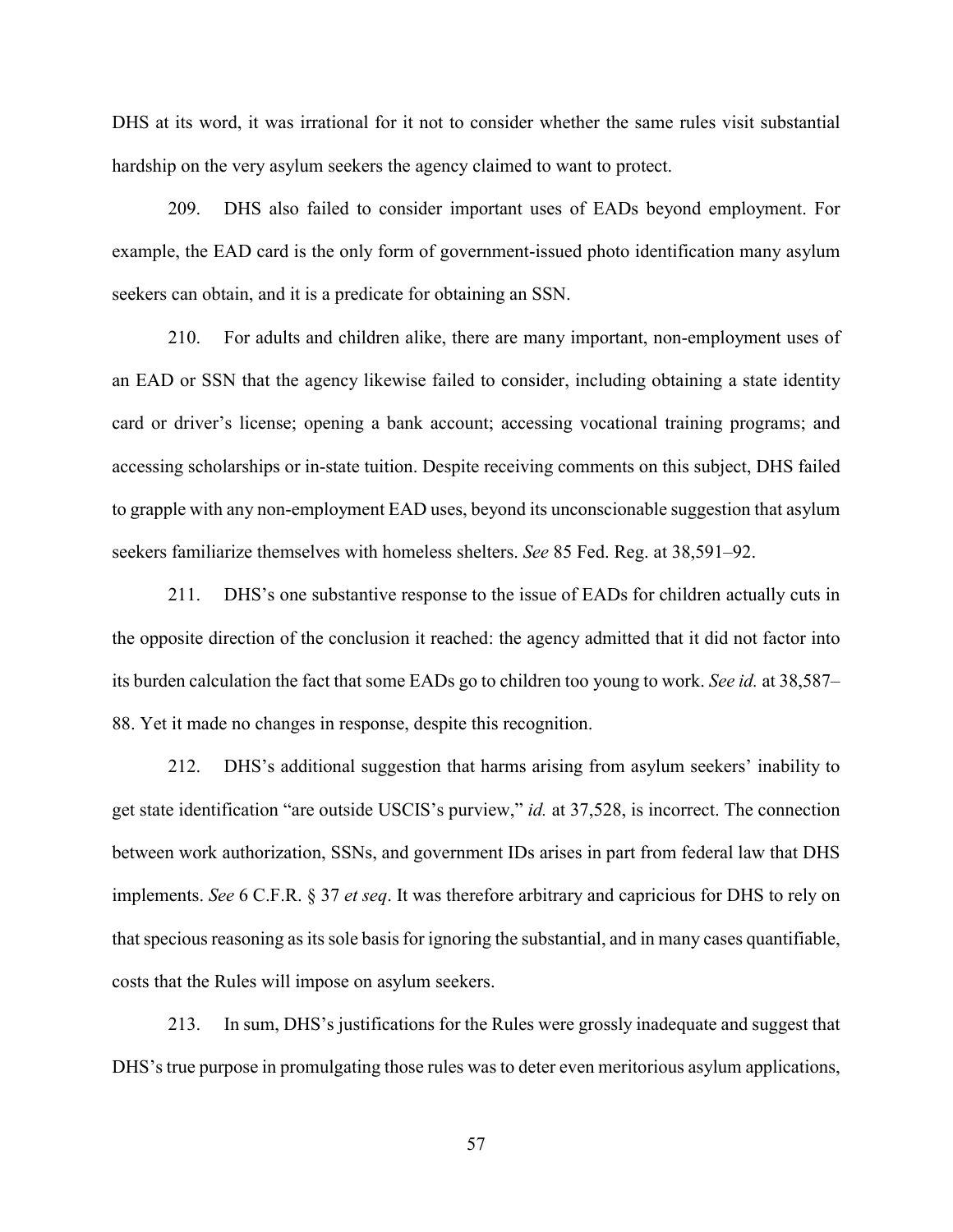and DHS failed to consider the harm that the Rules visit on asylum applicants. For those reasons and the others stated above, the Rules are unlawful under the APA.

# **IV. THE CHANGES IN THE EAD RULES HARM BOTH INDIVIDUAL AND ORGANIZATIONAL PLAINTIFFS**

214. Absent declaratory and injunctive relief, Plaintiffs face severe, irreparable harm.

215. Some Individual Plaintiffs are subject to outright denial of their applications for a work permit while others face significant and potentially indeterminate delays. Most are first-time applicants for work authorization, meaning that they have not yet been able to pursue selfsufficiency during their pending immigration cases. Others face the inability to renew their work applications and the associated loss of stability. Several Individual Plaintiffs are children who need work authorization, not to work, but to access other critical benefits.

216. Organizational Plaintiffs AsylumWorks, Tahirih, and CLSEPA will also suffer irreparable harm. The Rules frustrate their respective missions, force them to divert resources, jeopardize ongoing programs, and put their funding at risk.

#### **A. Harm to Individual Plaintiffs**

217. Individual Plaintiffs are asylum seekers from eight countries. V.M.B., G.S.M., and M.C.R. are transgender women who fear persecution in the form of violent death or severe physical and sexual violence in Latin American. L.G.M. and G.O.T. were politically active in Nicaragua and Colombia, respectively, and face violence stemming from that activism. N.E.F. and her son C.A. fled gender and family based violence in Morocco. K.N.E. is a lesbian woman, and U.O. is a gay man; they fled violence and abuse by authorities in Uganda and Nigeria, two of the most dangerous countries in the world for gay people. D.M.C. fled cartel violence in Honduras. M.L.V. is a disabled child at risk of persecution in Central America, and J.H.C. and H.M.R. are children who fear gang and domestic violence in Central America.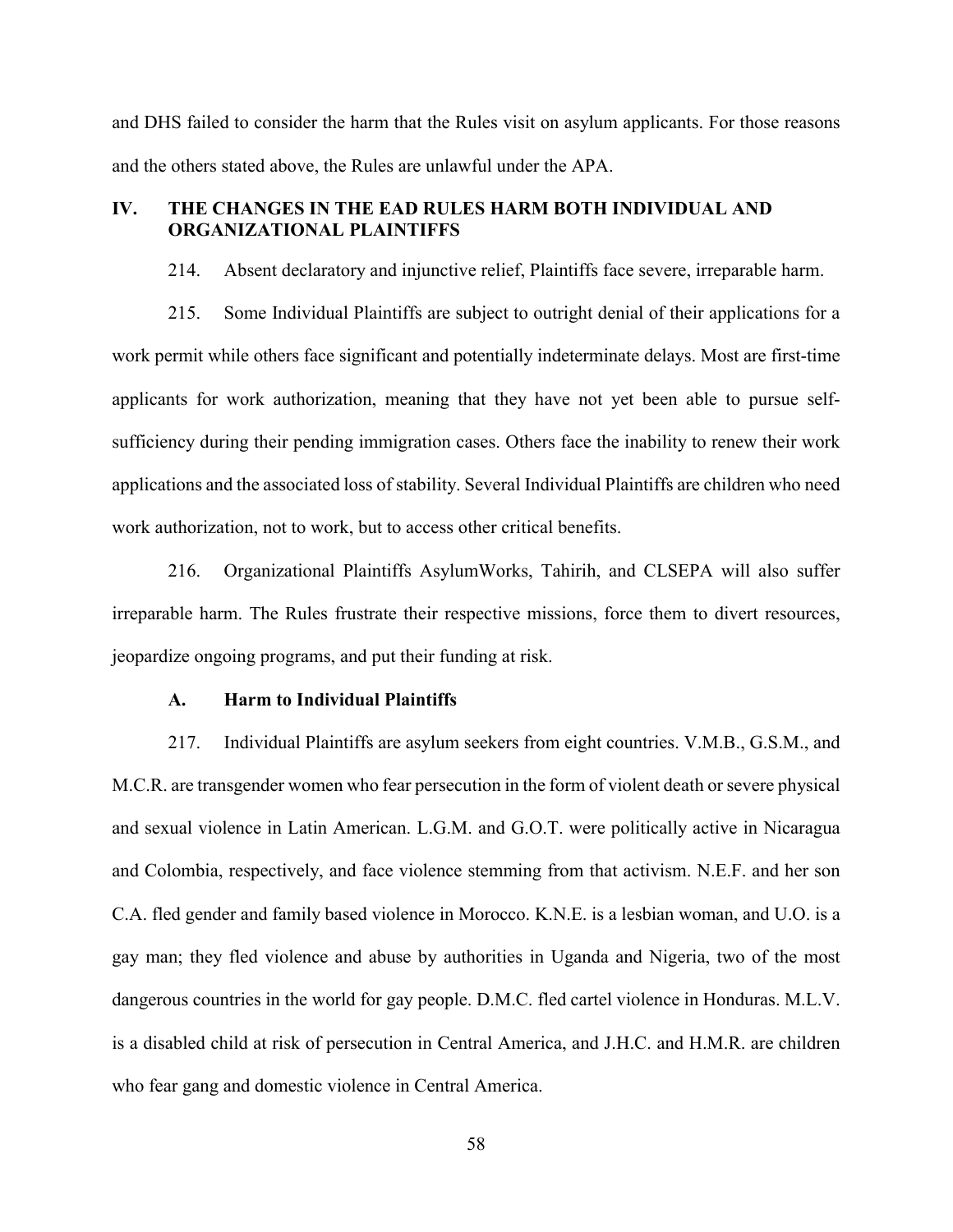#### **Denial of Work Authorization**

218. Plaintiffs D.M.C. and V.M.B. applied for asylum more than one year after their respective entries into the United States. Under the Rules, they are likely unable to receive employment authorization *at all* for the duration of their immigration case unless or until a judge finds that they qualify for an exception to the asylum statute's one-year filing deadline. Both have a qualifying exception. V.M.B. is a transgender woman who has only recently come to terms with her gender identity and pursued her transition, and D.M.C. understood that she had in fact timely requested asylum through her interactions with immigration officials while she was detained at the border. Neither will have an opportunity to make these arguments for quite some time; their first chance could be years from now when their cases will be set for individual hearings.

219. Plaintiffs U.O., L.G.M., and L.M.M.G. face a similar problem. They *did* apply for asylum within one year of their respective entries, but because DHS failed to calendar their cases with an immigration court, they had to file their applications with USCIS even though their cases were in a defensive posture. DHS has since calendared their cases and required them to refile for asylum with the court. They have done so, but those refiled applications were received more than a year after their respective entries. As is evident from U.O.'s failed attempt to renew his EAD, DHS will not credit the original filing date for purposes of work authorization. As such, these individuals, like D.M.C. and V.M.B., cannot receive work authorization until an IJ makes a finding that their applications for asylum were timely. Such a finding is likely, but months or years away.

220. All Individual Plaintiffs are vulnerable to being denied work authorization in the exercise of discretion, but this is particularly true for G.S.M., K.N.E., V.M.B, and G.O.T. G.S.M. has two prior convictions for driving under the influence, and V.M.B. is facing a misdemeanor charge for driving while intoxicated. K.N.E. was convicted of illegal entry into the United States, and G.O.T. was detained at the airport and accused of trafficking drugs because he traveled with a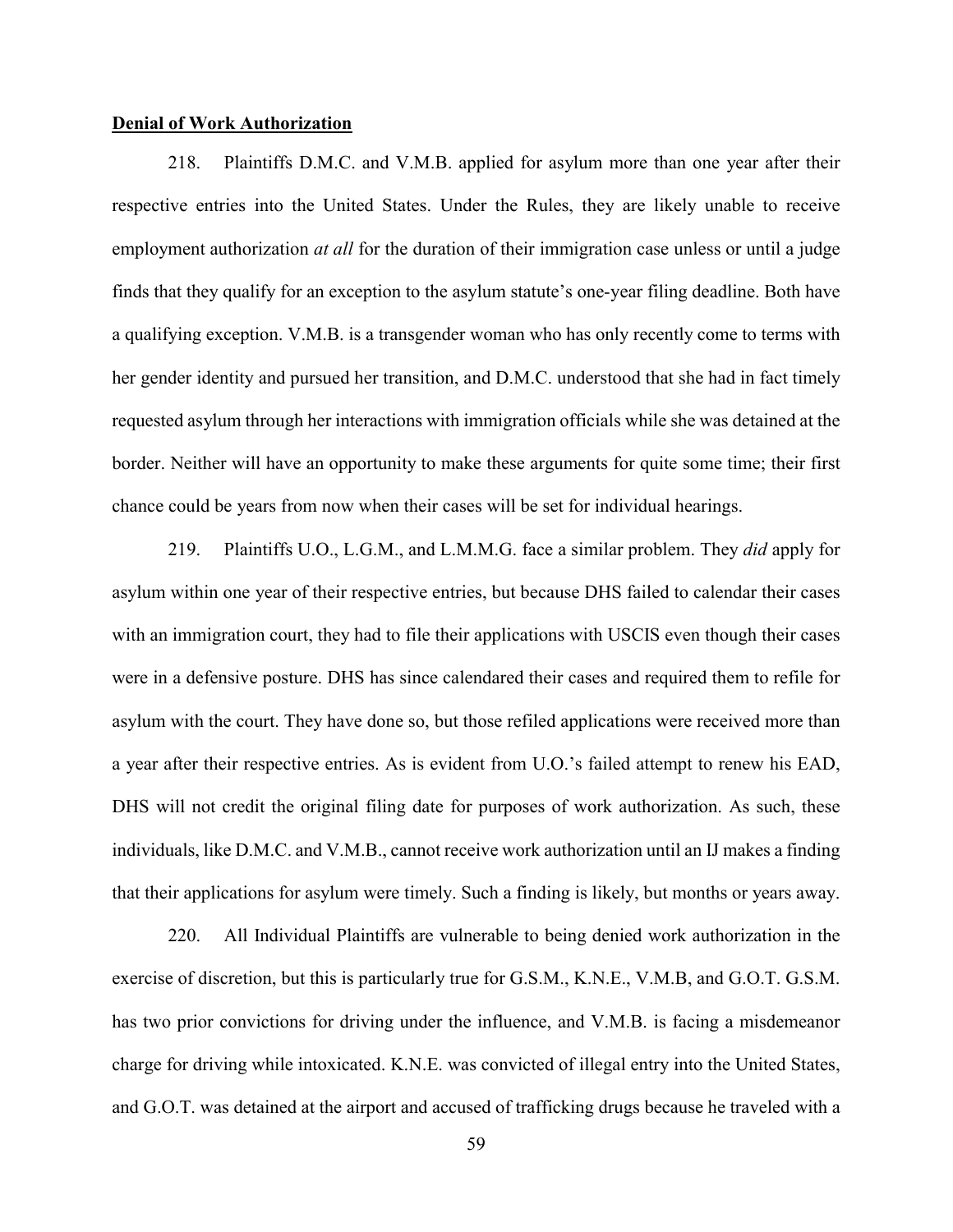small container of medicinal cream allegedly containing a marijuana derivative. The conduct of G.S.M., G.O.T., and K.N.E. predates the Rules, so the Criminal Bars do not apply. V.M.B. is spared from these provisions because, though her offense postdates the Rules, it is a single DUI. But even though these individuals have escaped the Rules' Criminal Bars, they are uniquely vulnerable to a discretionary denial of their work authorization based on these same incidents.

221. Plaintiffs N.E.F., C.A., and L.M.M.G. face denial of an EAD under the Applicant-Caused Delay provision. N.E.F. and C.A. missed a biometrics appointment even though the notice arrived *after* the date of the appointment, and their EAD applications were denied on this basis in November 2020. Similarly, L.M.M.G. missed a biometrics appointment because she did not get her notices. Previously, an applicant's time-clock for accruing time toward work authorization could be *paused* on the basis of such an issue, but the applicant had the ability to restart that clock and eventually seek an EAD. The new Rules eliminate that flexibility and authorize the permanent denial of an EAD for minor, subsequently rectified delays.

222. Plaintiff M.C.R. has been denied work authorization under the provision that bars work authorization during the appeal process where the applicant had not reached eligibility prior to appeal. M.C.R. applied for asylum in February 2019 and was denied a month later. She appealed and won remand, and because the Rules allow for work authorization on remand from federal court, she sought a work permit in August 2020. The judge denied asylum in October 2020, and DHS denied her work permit a month later, refusing to credit her for the more than a year of time that has passed since her original application because her case is again pending on appeal.

#### **Delays and Costs Related to Work Authorization**

223. In addition to the specific harms identified above, the Rules impact all Individual Plaintiffs in various ways.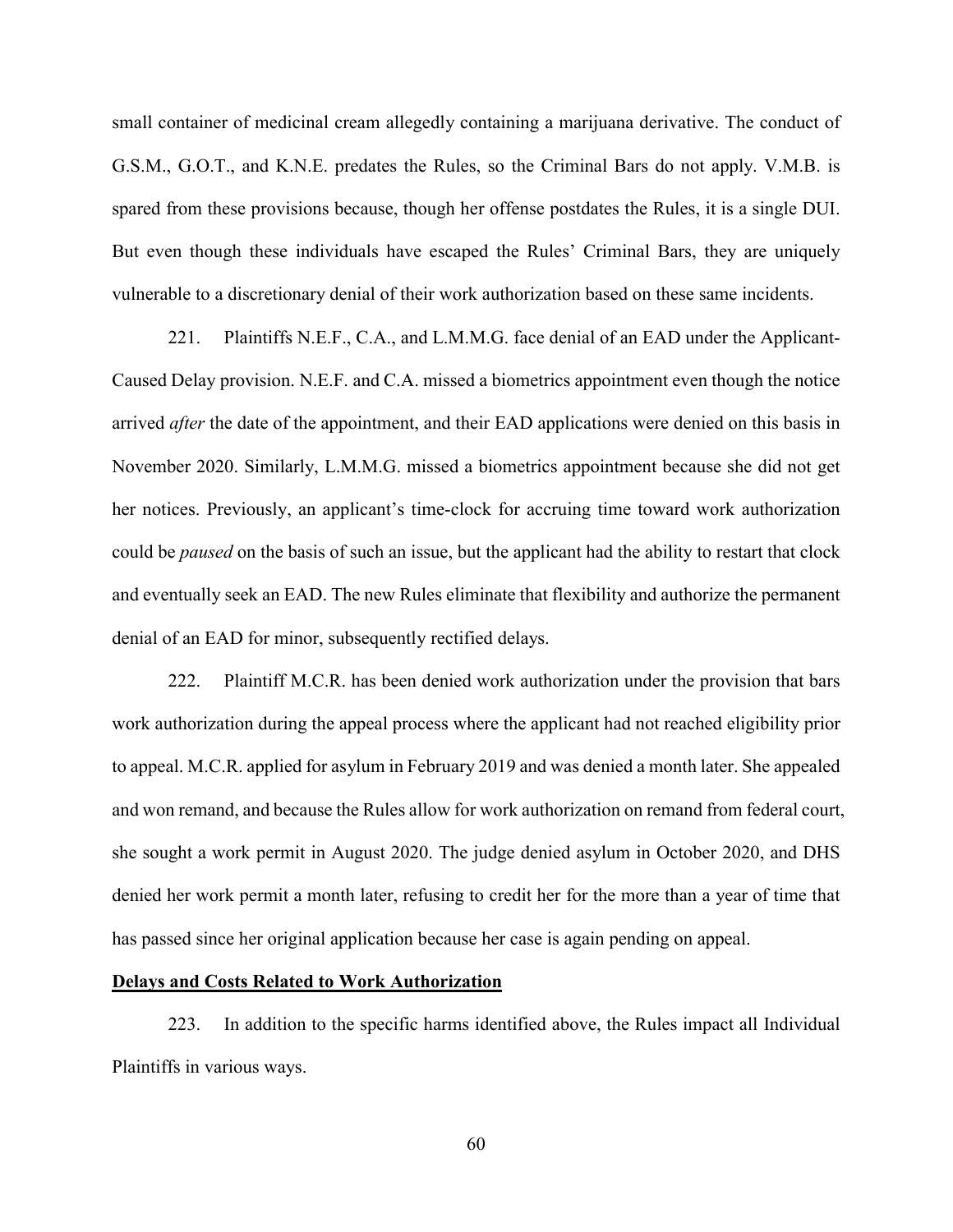224. First, the Rules now require all Individual Plaintiffs who are eligible to receive an EAD to wait more than double the time previously required to apply—a full 365 days instead of the original 150 days. This provision in the Rules directly impacts K.N.E., N.E.F., C.A., G.O.T., J.H.C., and H.M.R. Individual Plaintiffs who face a complete bar to work authorization bar based on the Rules' one year provision (D.M.C., V.M.B., U.O., L.G.M., and L.M.M.G.), will also face this delay even if a judge finds an exception to the one year provision in less than a year.

225. In addition, the Rules eliminate the requirement that the government rule on an EAD application within 30 days, meaning all Individual Plaintiffs do not know when—if ever they will receive work authorization.

226. Finally, for all Individual Plaintiffs, the Rules impose an \$85 biometric services fee that did not previously exist. For first-time applicants this is an increase from a previously free application. For those seeking renewal, this change increases an already-expensive application fee from \$410 to \$495. Individual Plaintiffs must pay both the renewal fee and the biometric services fee each time they renew their applications.

#### **Harm Caused by the Inability To Gain Work Authorization**

227. Without work authorization, Individual Plaintiffs will have no other lawful means by which to generate an income while they await the adjudication of their claims for protection. The Rules also deprive them and those similarly situated of the collateral benefits of an EAD, including the ability to retain counsel, receive medical care, apply for identity documents, secure housing, or provide support to dependent family members. For Individual Plaintiffs, these harms are real and present, and they face ongoing harm because of them.

228. First, in many states, work permits are the only avenue that Individual Plaintiffs have to valid identity documents. Many states do not allow noncitizens to get a driver's license or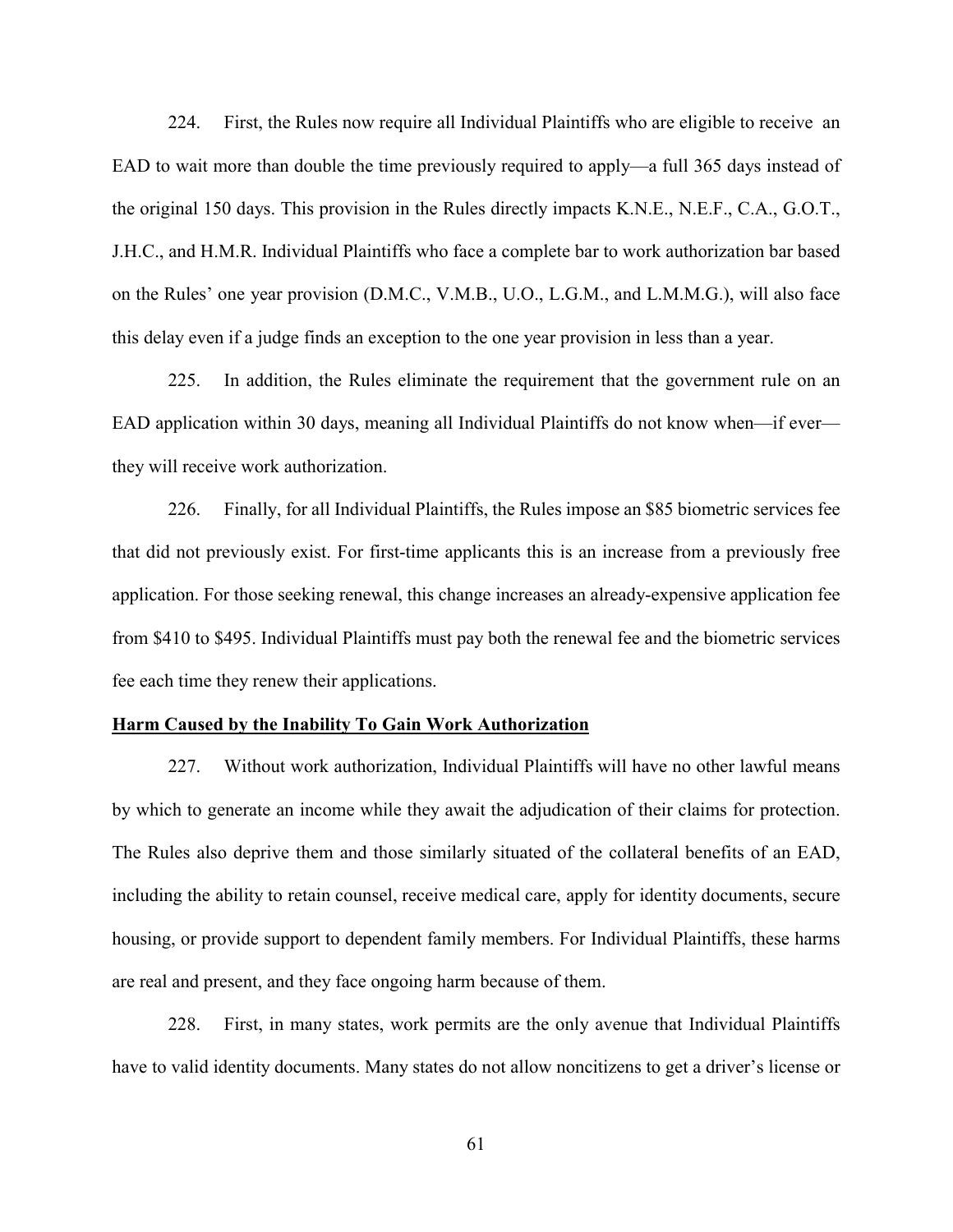state ID without work authorization and a corresponding social security number. Plaintiffs J.H.C., K.N.E, and V.M.B live in Indiana, a state with such rules. The same is true for L.G.M., L.M.G.M, and H.M.R., who live in Wisconsin, and M.C.R., who lives in Arkansas. Without this documentation, these plaintiffs will struggle to rent apartments, open bank accounts, and access state-services for which they may qualify.

229. From the inability to get identification and the inability to work, comes an inability to provide for the necessities of daily living like food, housing, utilities, and clothing. For example:

- a. N.E.F. is a single mother. She needs work authorization to provide for herself and her minor child, C.A., who is also a plaintiff in this case.
- b. M.L.V., an eight-year-old deaf child, spent several months in a homeless shelter with his grandmother last year and has struggled to find more stable housing without a government-issued photo identification and a social security number.
- c. L.G.M. tried to apply for rental assistance and housing assistance for herself and her daughter, L.M.M.G. The organization that provides those services told them they did not qualify for rental assistance without an SSN, which they cannot get without an EAD.
- d. M.C.R., a transgender woman, is vulnerable because she does not have the support of family. In particular, M.C.R. lives with a sponsor, but she does not feel comfortable depending on that person for housing or money. As a result, she is unable to afford the medical care or feminine clothing and cosmetics that are critical to her identity and psychological wellbeing.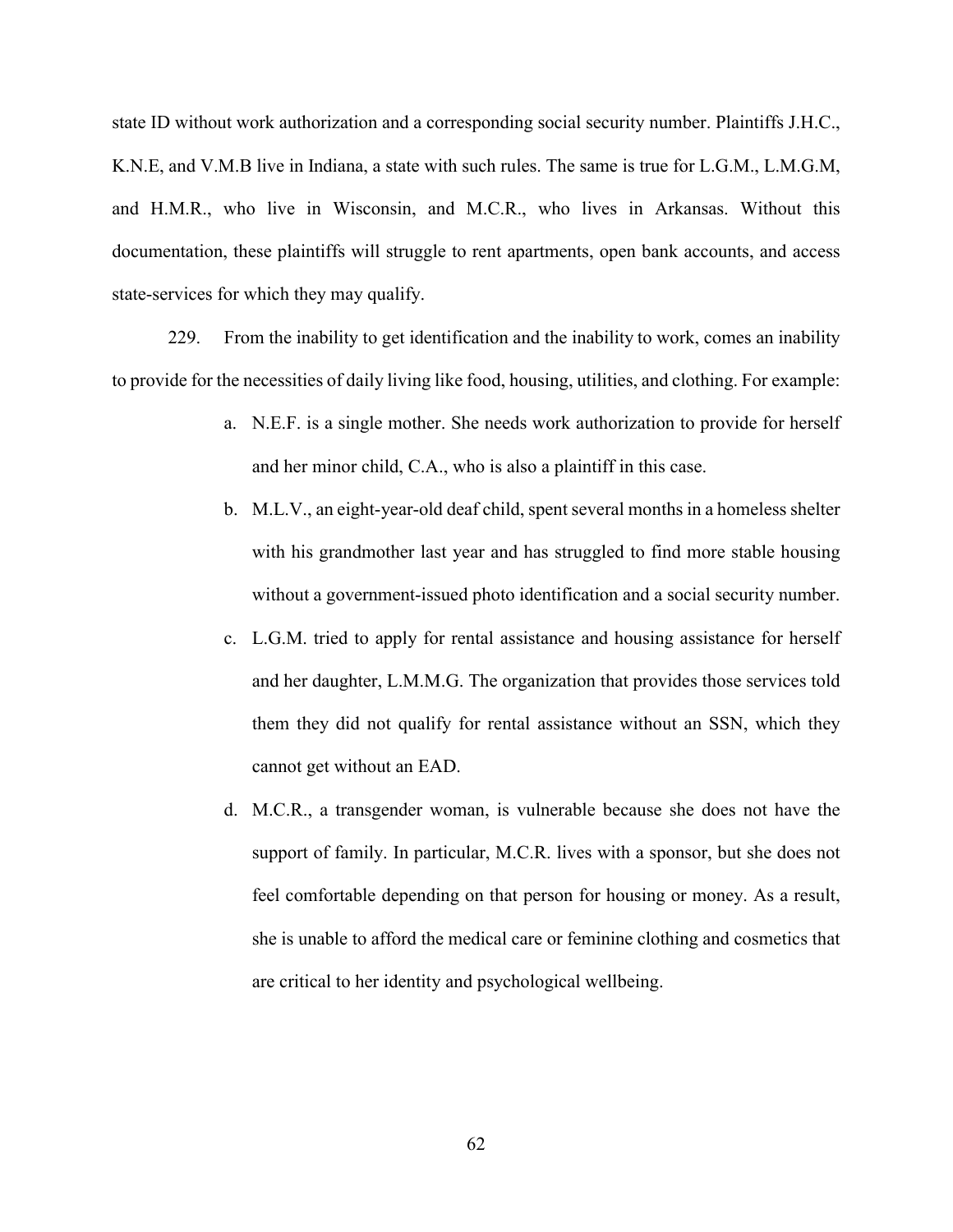230. Access to work authorization is also critical for access to medical care, both as a financial matter and because some medical services require participants to have a governmentissued identification card or a social security number. For example:

- a. M.L.V. is a chronically ill eight-year-old boy; he is deaf and he has limited kidney function and will require a transplant. M.L.V. may face obstacles in pursuing medical care because he does not have government identification.
- b. V.M.B., M.C.R., and G.S.M, are all transgender women who seek genderaffirming medical care. V.M.B. and M.C.R. lack access to this care without a government-issued ID or a way to pay for it. G.S.M. has been able to receive this care because she has had an EAD for the last four years, but if her renewal request is denied based on the Rules, she faces loss of these services.
- c. C.A. was diagnosed with a stage-four cancerous germinoma brain tumor in 2016 and with leukemia lymphoma in 2019. He requires expensive treatment, and even with insurance, he and his mother are unable to cover his expenses.

231. For the children who are plaintiffs in this case—C.A., L.M.M.G., J.H.C., H.M.R., and M.L.V.—work authorization is important for reasons unrelated to work. For example, C.A. is approaching college age, and he will not qualify for some financial aid or be eligible for certain scholarships. M.L.V. lives in California, where he cannot access certain publicly-funded resources without an EAD. Many of these children are in or approaching their teen years, where having identification is important for an increased number of routine activities, including internships, health services, and even access to certain buildings.

232. In addition, many Individual Plaintiffs, including D.M.C., V.M.B., L.G.M, K.N.E., and G.O.T, have family members in their home countries who depend on them for financial support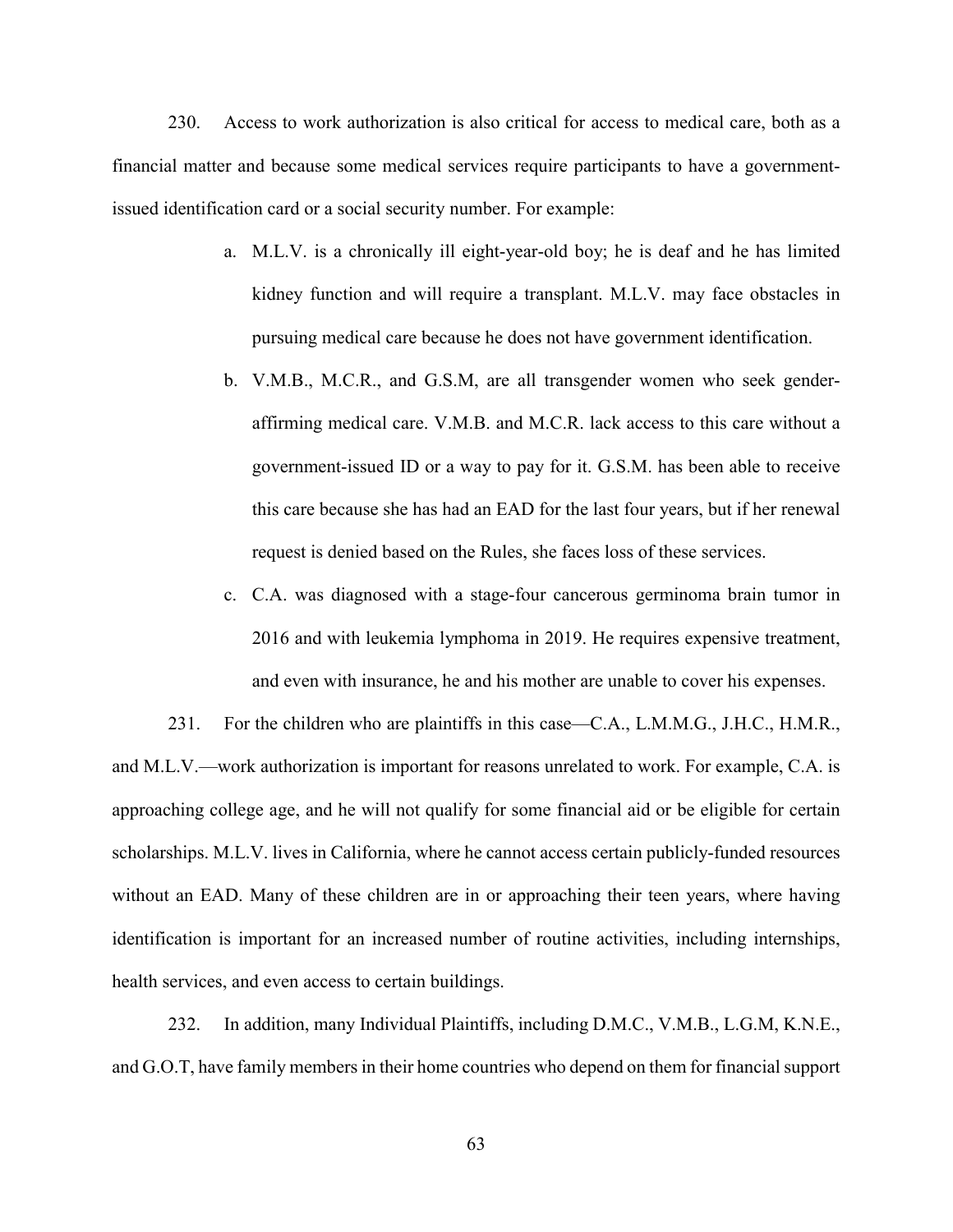that they cannot provide. In multiple cases, these family members are young children who were left behind because the journey to the United States was too dangerous or expensive.

233. For the plaintiffs who have received work authorization in the past—G.S.M. and U.O.—the loss of an EAD in the renewal process threatens to upend the limited stability they have achieved. G.S.M and U.O. have both been able to find meaningful work contributing to the LGBTQ+ community in their new cities, but their ability to stay in these jobs is threatened by the loss of an EAD. Having access to work authorization has enabled these individuals to gain independence, pursue work that they are passionate about, and in the case of G.S.M., escape an abusive situation.

234. Where possible and useful, individual plaintiffs have tried to mitigate the harm they face by registering as members of ASAP, one of the membership organizations that is a plaintiff in *Casa de Maryland*. But because not all of the injuries that Individual Plaintiffs face are covered by the preliminary injunction entered in that case, it does not protect them from ongoing injury.

#### **B. Harm to Organizational Plaintiffs**

235. Plaintiff AsylumWorks is a nonprofit and nonpartisan organization dedicated to serving the needs of the estimated 50,000 asylum seekers living in the Washington, D.C. region. AsylumWorks' mission is to strengthen communities by empowering asylum seekers to rebuild their lives with dignity and purpose through the provision of direct services, education, and community support.

236. AsylumWorks' three core service areas are employment, social services, and community building. In the past year, AsylumWorks assisted approximately 300 asylum seekers. There are approximately 65 asylum seekers enrolled in AsylumWorks' employment programs, which focus on preparing participants for entry-level employment and career re-entry. Specifically,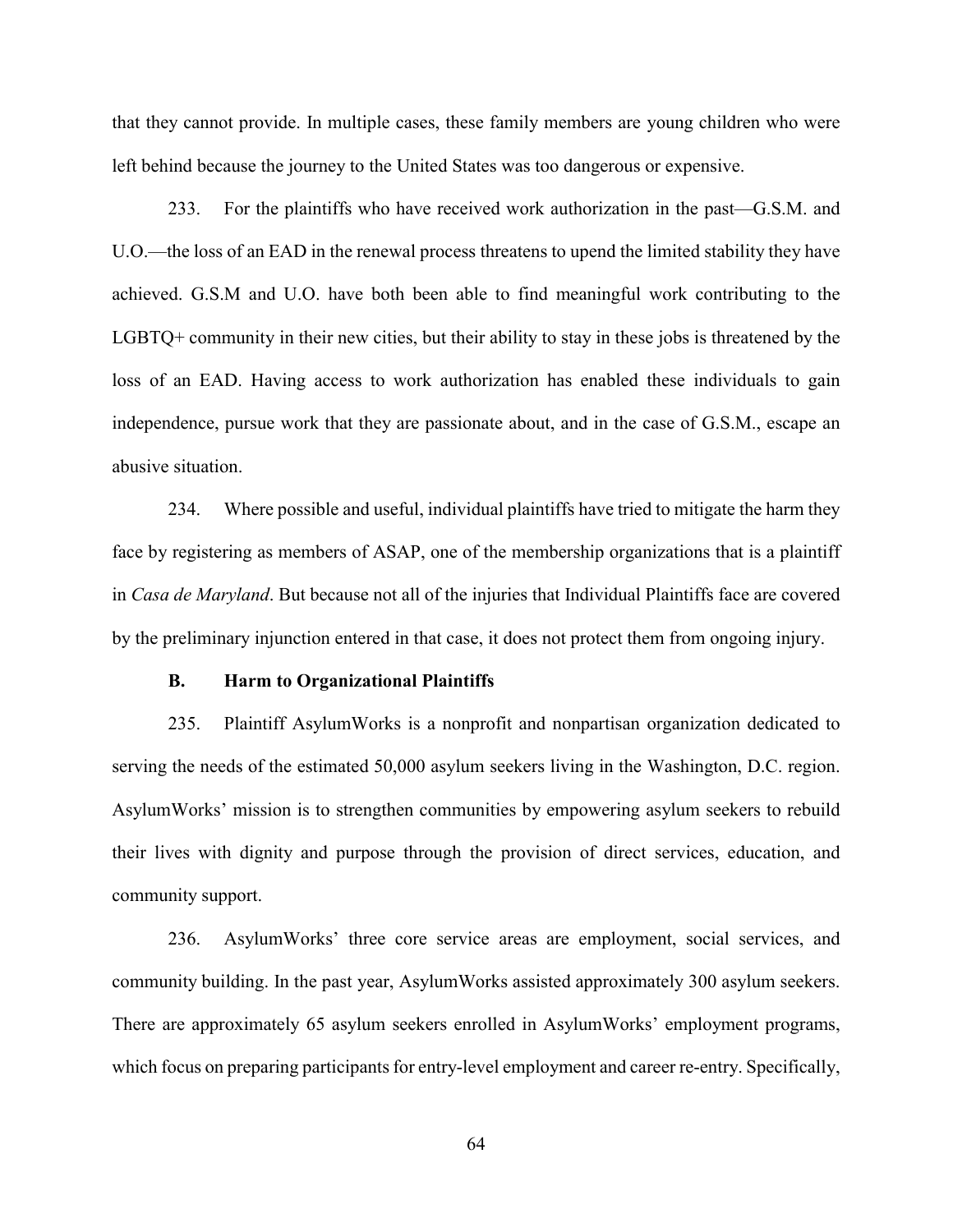AsylumWorks connects participants with counsel to apply for work authorization, conducts trainings focused on resume-writing, interviewing, and building job skills, and facilitates informational interviews with potential employers for program participants.

237. This entire program, AsylumWorks' Employment Program, will be derailed due to the changes in the Rules. AsylumWorks typically enrolls clients in its Employment Programs before they receive work authorization, to prepare them to seek employment as soon as possible. AsylumWorks' job re-entry training, resume building workshops, informational interview programming, and on-the-job simulations are all dependent on the notion that their clients will be able to get work permits. Under the Rules, they will have no way to know if or when clients will receive permission to work, which frustrates this aspect of AsylumWorks' programming.

238. The new Rules will also increase the burden on AsylumWorks' social services programming. The new Rules pose significant degrees of uncertainty, which will likely lead to increased anxiety and uncertainty for its clients. Such stress will in turn increase demand for AsylumWorks staff to provide emotional support and referrals to mental health services.

239. Relatedly, AsylumWorks observes that the ability to work is a key contributor to improved mental health outcomes. When asylum seekers arrive to AsylumWorks, many are in crisis and experience thoughts of suicide because they do not know how they will survive in the United States. AsylumWorks consistently sees a marked improvement in clients' mental health once they have begun to work. Without the promise of the ability to work on the horizon, the Rules will leave clients in crisis for longer, taxing AsylumWorks' social services to a significantly greater degree than they already are.

240. The Rules will further harm AsylumWorks by increasing the amount of time that its clients will require the most labor-intensive part of its services. AsylumWorks' programming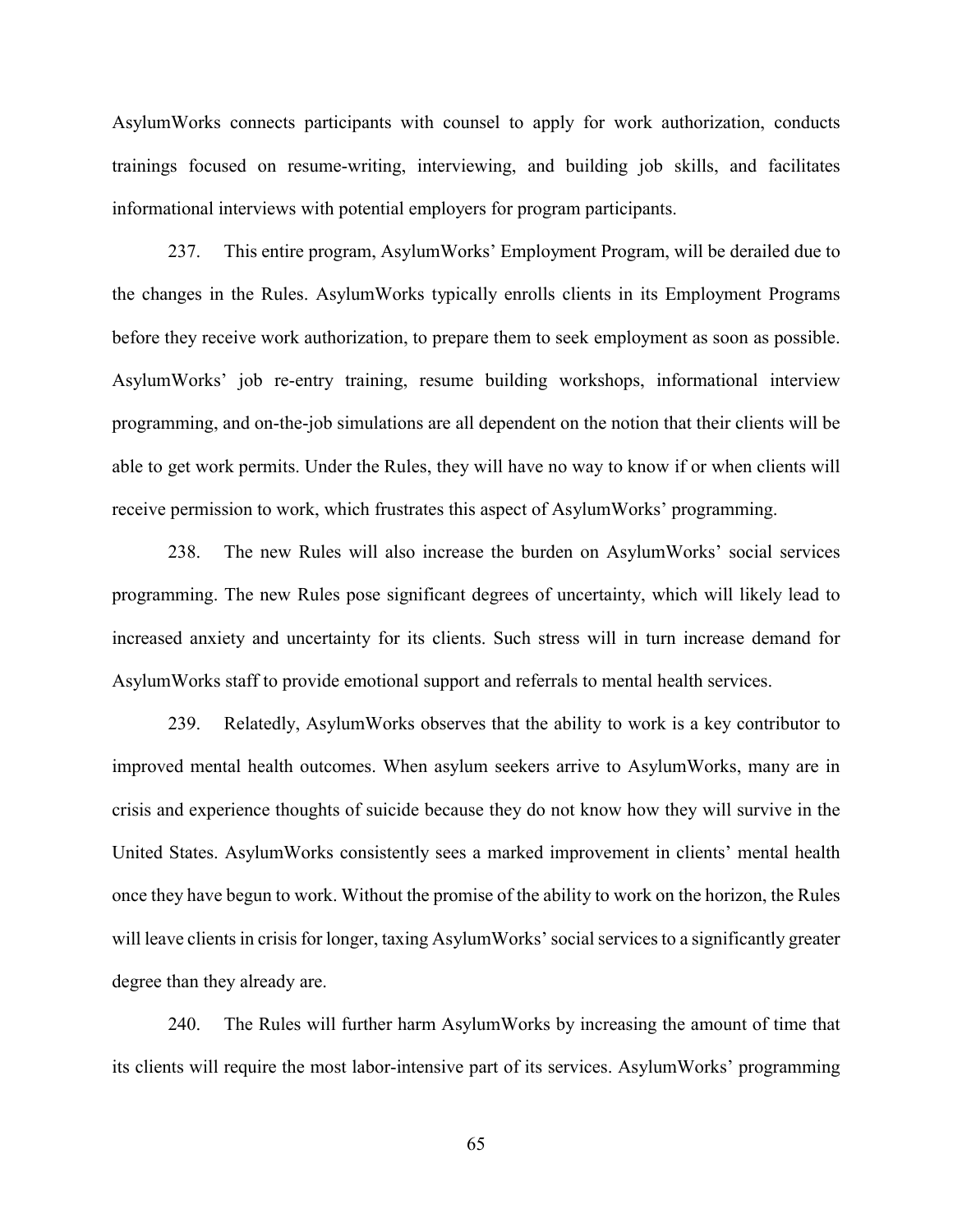is designed to provide more intensive assistance during the first six months and then to taper off as clients gain independence. Because the Rules delay or deny asylum seekers' ability to work, they force AsylumWorks to expend resources for food, housing, and medical care for clients who could have obtained an EAD under the prior regulations.

241. Plaintiff CLSEPA is a nonprofit and nonpartisan organization providing legal and social services to low-income families in and around East Palo Alto, California. CLSEPA's mission is to provide transformative legal services that enable diverse communities in East Palo Alto and beyond to achieve a secure and thriving future. CLSEPA provides free and low cost legal services to low-income community members in the areas of economic advancement, housing, and immigration. Immigration is the largest of CLSEPA's programs, with the organization currently providing full representation to more than 100 asylum seekers. For the last two years, CLSEPA has also assisted more than 140 asylum seekers per year to fill out their asylum applications at *pro se* clinics. In addition, CLSEPA currently provides mentorship on more than 200 cases placed with *pro bono* counsel, which includes *pro bono* representation of more than 100 asylum seekers.

242. The Rules frustrate CLSEPA's mission by limiting individuals' ability to work legally, in turn reducing their likelihood of success in their substantive cases while simultaneously increasing displacement, decreasing stability and family unity, increasing poverty and stress, and worsening health and educational outcomes. The Rules impose an increased burden on CLSEPA's social worker as clients increasingly face labor exploitation, housing insecurity, and abusive relationships which they do not have the means to escape.

243. CLSEPA has been forced to cancel plans for *pro se* clinics for work authorization preparation because the complexity of the Rules makes them impracticable. Instead, CLSEPA must now dedicate significantly more time and resources to training staff and *pro bono* partners,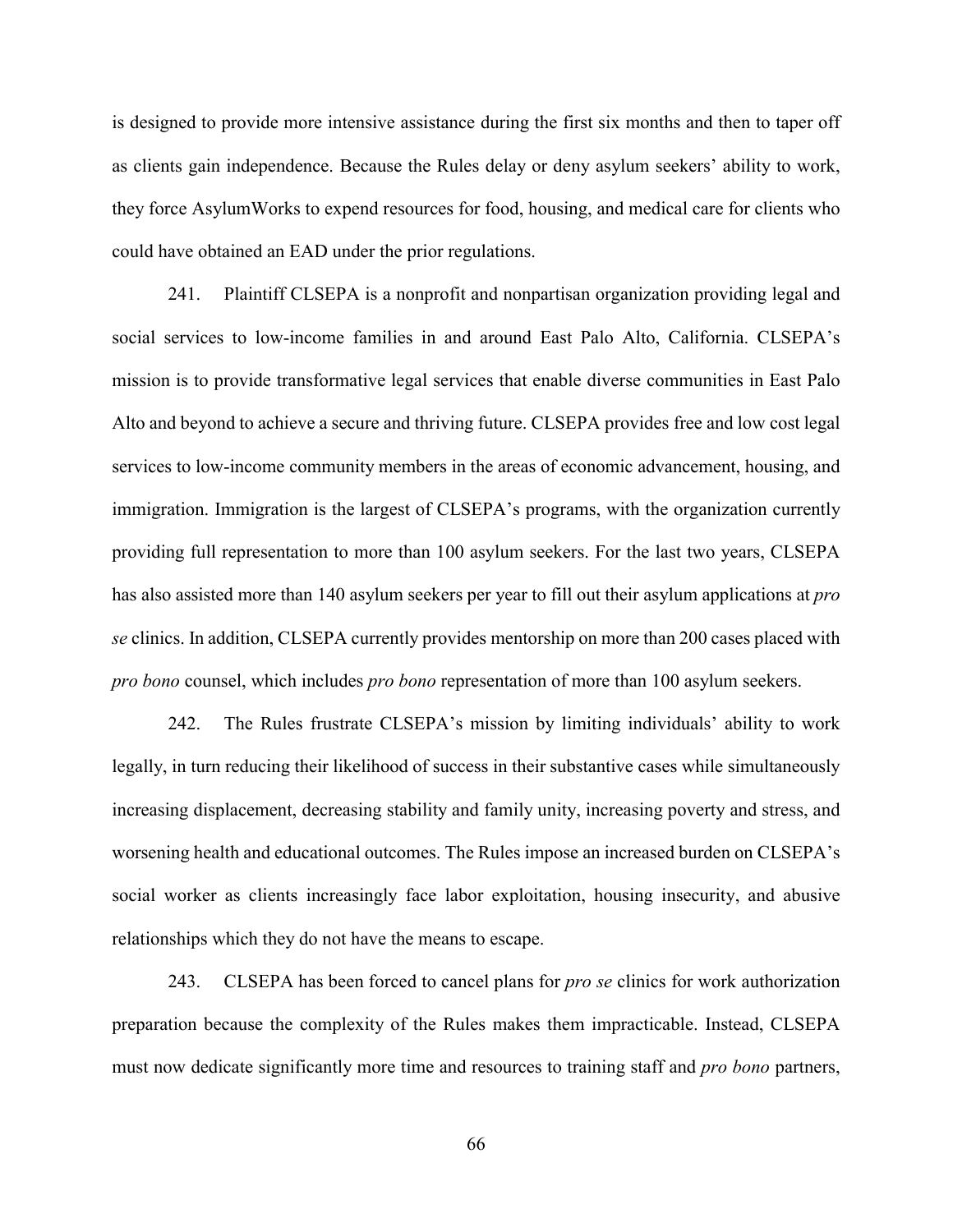researching and filing Freedom of Information Act requests for EAD applications, compiling and seeking review of EAD applications from managing attorneys. The difficulties posed by the Rules have decreased the number of clients CLSEPA can serve. As a significant part of CLSEPA's funding is tied to the number of clients served, the devastating impacts of the Rules threaten the organization's revenue. Decreased funding will in turn decrease the number of clients CLSEPA can serve, further frustrating its mission.

244. Plaintiff Tahirih Justice Center is a nonprofit and nonpartisan organization that provides free legal immigration services, including asylum services, to survivors of gender-based violence. Tahirih's mission is to provide free holistic services to immigrant women and girls fleeing violence such as rape, domestic violence, female genital mutilation/cutting, forced marriage, and human trafficking, and who seek legal immigration status under U.S. law. Tahirih offers legal representation and social services for individuals who seek protection, including asylum, in their immigration proceedings.

245. The Rules frustrate Tahirih's mission, require them to expend significant resources they otherwise would spend in other ways to address the consequences of the policy, and jeopardize their funding streams. The Rules will also force Tahirih to provide social services to a smaller percentage of its clients. Many of Tahirih's clients require extensive social-services support: Survivors of gender-based violence are significantly more vulnerable to negative short and long-term health outcomes, including injury, chronic health problems, depression, posttraumatic stress, exposure to sexually transmitted infections, and gynecological problems. Survivors also require mental health services to deal with the often severe aftereffects of trauma, and of the secondary effects of trauma on their children. Asylum clients with EADs are able to work and earn money to support themselves and their families. Such financial self-sufficiency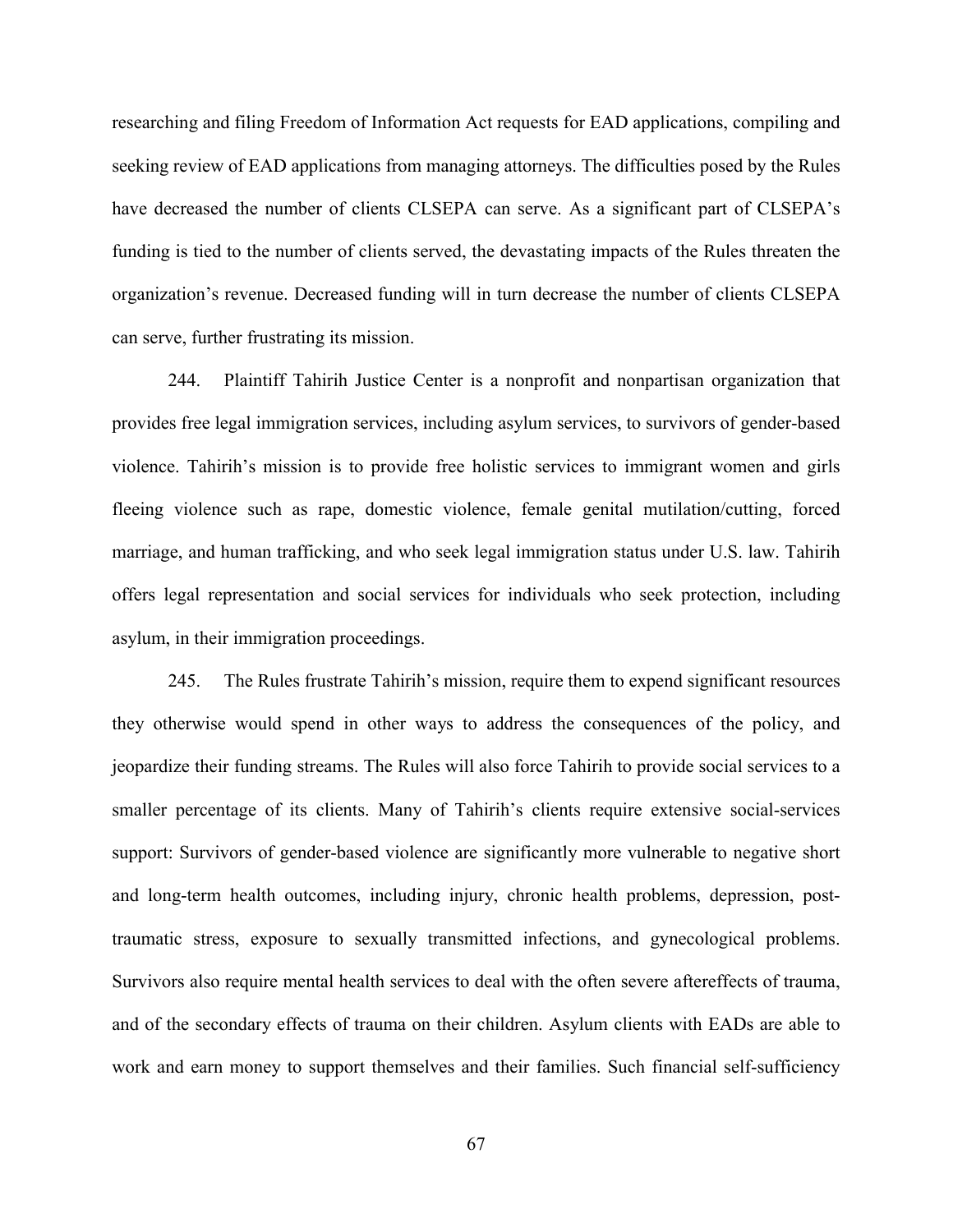allows many of Tahirih's clients to address their trauma and other psychological issues, thereby requiring less support from social services at Tahirih. Asylum clients who are denied an EAD, or are still awaiting adjudication of an EAD application, cannot earn money and are less able and likely to address their underlying psychosocial needs, requiring more prolonged and involved assistance from Tahirih.

246. Tahirih's legal work will also be adversely affected by the Rules. In particular, the Applicant-Caused Delay provision deprives legal staff of the ability to present new evidence including evidence newly received from an asylum applicant's home country—in order to supplement an application or in advance of an asylum interview. The client's best interest, and thus the rules of legal ethics, as well as the interests of justice, generally compel lawyers to present new, favorable evidence no matter when it arrives. If legal staff do so, however, they will further delay the client's ability to become self-supporting by triggering a rejection of the client's EAD application. As such, the Rules put attorneys at Tahirih in an untenable position of having to advise clients about the need to balance doing what is best for the long-term success of an asylum claim in the face of an immediate, urgent, need for work and the associated financial stability.

247. The Rules frustrate Tahirih's legal work in other ways, too. The provision concerning circumstances providing "serious reasons to believe" an asylum seeker engaged in a non-political crime and forcing asylum seekers to disprove any potential crime bars to asylum as a prerequisite to an EAD will require legal staff to gather all evidence related to clients' past actions, and present full-fledged arguments concerning those actions, well in advance of a merits hearing or asylum interview. And no matter the disposition of those issues at the EAD stage, the same issues will then have to be re-litigated when the asylum case is heard on its merits.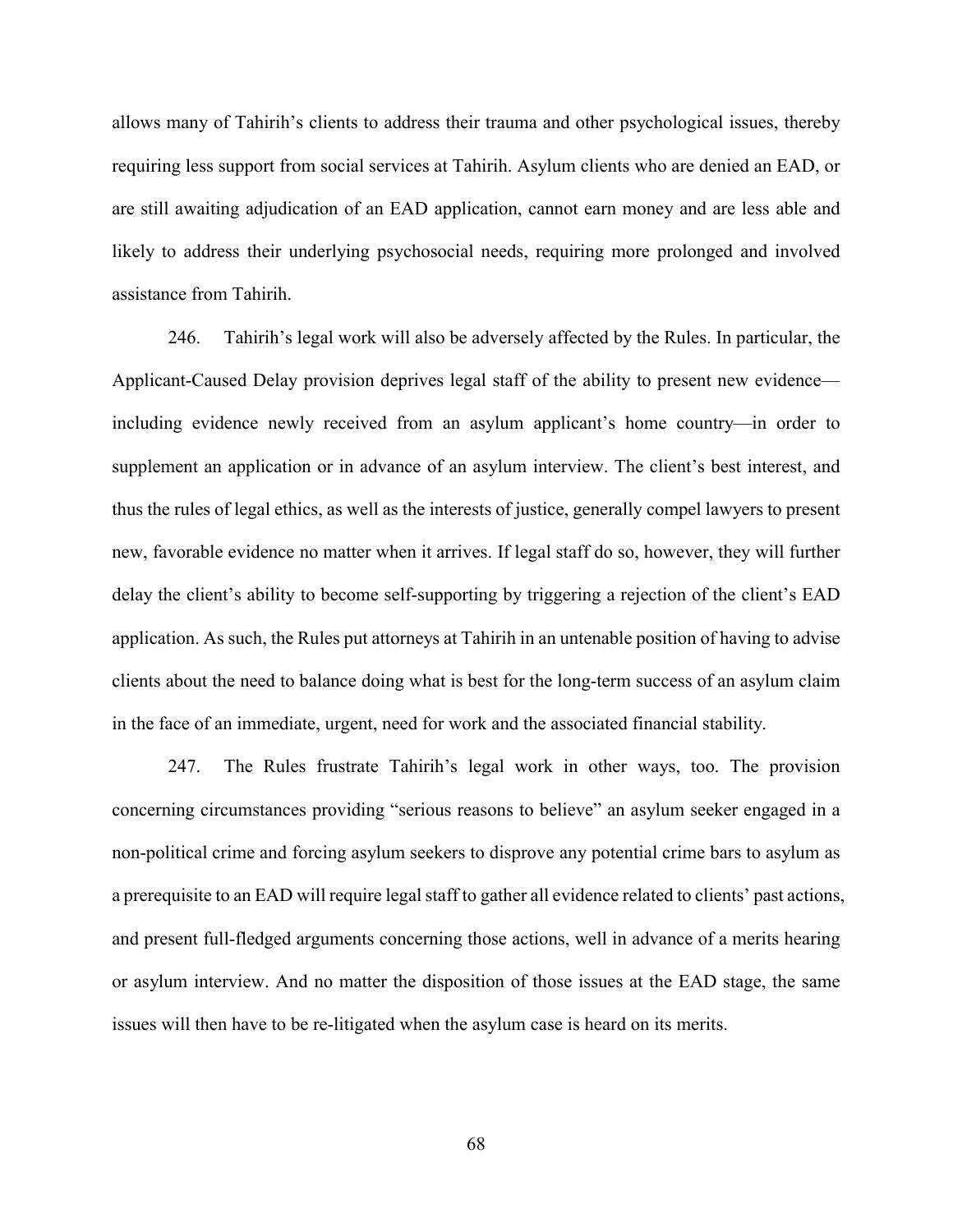# **V. DEFENDANTS WOLF AND MIZELLE INVALIDLY SERVED AS DHS SECRETARY AND DHS GENERAL COUNSEL RESPECTIVELY, SO THEY LACKED AUTHORITY TO MAKE OR RATIFY THE RULES**

248. On June 22 and 26, 2020, Defendant Wolf—while purporting to serve as the Acting DHS Secretary—purported to issue and delegate sign-off authority to Defendant Mizelle for the two Rules at issue in this case: the Timeline Repeal Rule and the EAD Bar Rule. On September 17, 2020, Defendant Wolf issued a memo that purported to ratify all of his prior actions, including the purported issuance of the Rules. On October 7 and November 16, 2020, Defendant Wolf issued additional memos purporting to ratify the Notices of Proposed Rulemaking for each Rule purportedly issued by his predecessor, Mr. McAleenan.

249. Defendant Wolf was not and never has been lawfully designated the Acting DHS Secretary and thus never had the authority to issue or ratify the Rules. Even if he validly became Acting DHS Secretary after purportedly issuing the Rules, his subsequent attempts to ratify them were still unlawful. Thus, the Rules are nullities and must be set aside.

#### **A. The Appointments Clause, FVRA, and HSA**

250. Under the Appointments Clause of the Constitution, the President "shall nominate, and by and with the Advice and Consent of the Senate, shall appoint . . . all other Officers of the United States, whose Appointments are not herein otherwise provided for, and which shall be established by Law." U.S. Const., Art. II, § 2, Cl. 2.

251. The Appointments Clause is fundamental to the checks and balances between the branches of government that the Framers intended. Consistent with this intention, and like other executive departments, the principal positions within the Department of Homeland Security must be appointed by the President, by and with the advice and consent of the Senate. 6 U.S.C. §§ 112(a)(1) & § 113(a)(1) (commonly referred to as a "PAS," or "Presidential Appointment and Senate confirmation," Position or Office).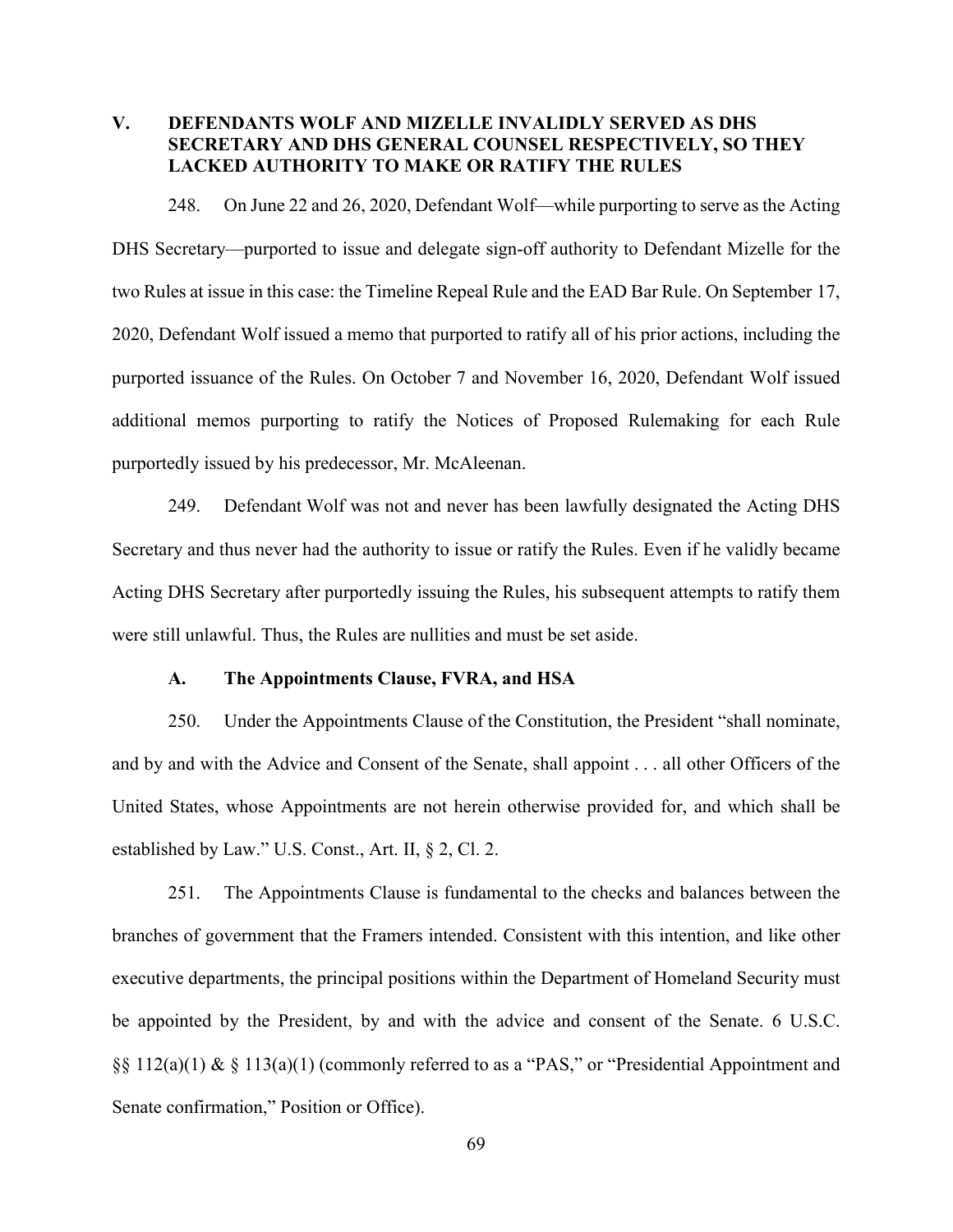252. Because "[t]he constitutional process of Presidential appointment and Senate confirmation . . . can take time," *NLRB v. SW Gen., Inc.*, 137 S. Ct. 929, 935 (2017), Congress has exercised its authority by enacting various vacancy statutes through which another official may be temporarily designated in an acting capacity to fulfill the duties of an office.

253. Congress enacted the current iteration of this statute in 1998: the Federal Vacancies Reform Act ("FVRA"), 5 U.S.C. §§ 3345-3349d. The FVRA was designed to protect the Senate's authority under the Appointments Clause, preventing the Executive from undermining the separation of powers through the manipulation of official appointments. S. Rep. No. 105-250, at 4–5 (1998) ("[T]he Senate's confirmation power is being undermined as never before.").

254. The FVRA accomplishes this purpose by specifying the categories of individuals who may serve in an acting capacity when a Senate-confirmed position, such as DHS Secretary or DHS General Counsel, is vacant. 5 U.S.C. § 3345. Specifically, the FVRA provides that the default successor will be designated as the "first assistant" to the relevant position or office—subject to, among other limitations, the time limits under section 3346. *See id.* § 3345(a)(1).

255. An acting officer may serve for a maximum of 210 days from when the vacancy occurred. *See id.* § 3346(a)(1). This 210 day maximum service provision applies unless and until the President submits "a first or second nomination for the office . . . to the Senate." *Id.* §3346(a)(2). If this occurs, an acting officer may serve "from the date of such nomination for the period that the nomination is pending in the Senate." *Id.*

256. Actions taken by officers acting in violation of the FVRA "shall have no force or effect" and "may not be ratified." 5 U.S.C. § 3348(d); *see infra* Part V.D. and V.F.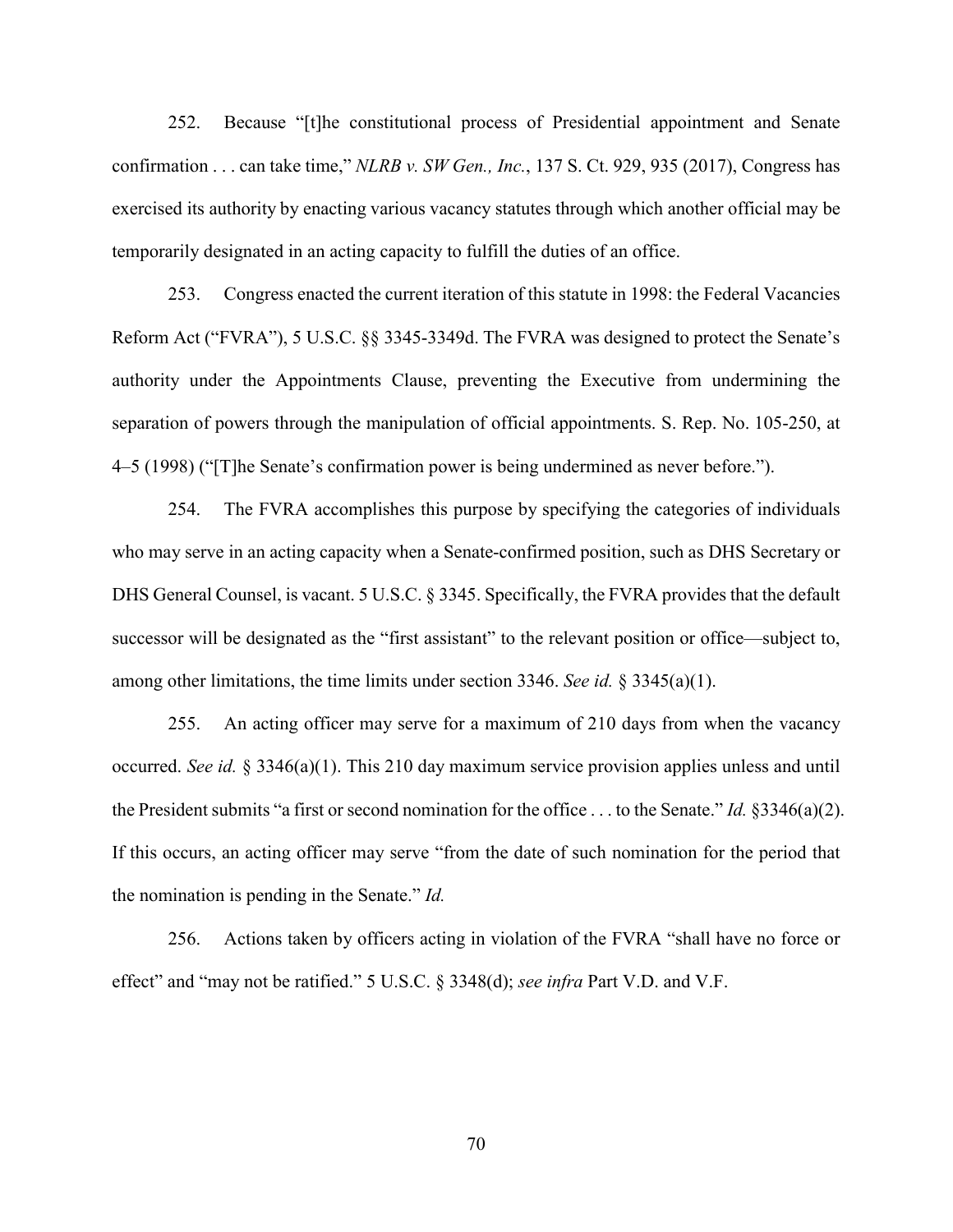257. The FVRA is the "exclusive means" for authorizing an acting official, unless an alternative statutory provision "expressly" authorizes another mechanism. 5 U.S.C. § 3347(a). The Homeland Security Act ("HSA") is such an alternative statutory provision.

258. The HSA outlines an order of succession for vacancies arising in the position of Secretary of Homeland Security that differs from the order provided in the FVRA in two major ways. 6 U.S.C. § 113(g).

259. *First*, the HSA provides that the Deputy DHS Secretary is the first in line to serve as Acting DHS Secretary if the DHS Secretary resigns*. See id.* § 113(a)(1)(A). The HSA also provides that the Under Secretary of Management is next in line after the Deputy DHS Secretary. *See id.* §§ 113(a)(1)(F) & (g)(1).

260. *Second*, the HSA authorizes "the Secretary" to "designate such other officers of the Department in further order of succession to serve as Acting Secretary." *Id.* § 113(g)(2).

261. The HSA distinguishes between the roles of the "Secretary" and an "Acting Secretary." An individual may establish or modify the "further order of succession" under  $\S 113(g)(2)$  only if that individual was nominated by the President for the office of Secretary and confirmed by the Senate. An Acting Secretary cannot change the order of succession.

#### **B. McAleenan and Wolf's Service as Acting DHS Secretary Violates the HSA**

262. On December 5, 2017, the Senate confirmed Kirstjen Nielsen as DHS Secretary. She was the last person to exercise the functions of DHS Secretary who was appointed with the advice and consent of the Senate.

263. On April 7, 2019, President Trump announced Secretary Nielsen's departure from office by tweet. Secretary Nielsen announced her resignation later in the day and publicly submitted her resignation letter. At the time, the next two potential successor roles were vacant.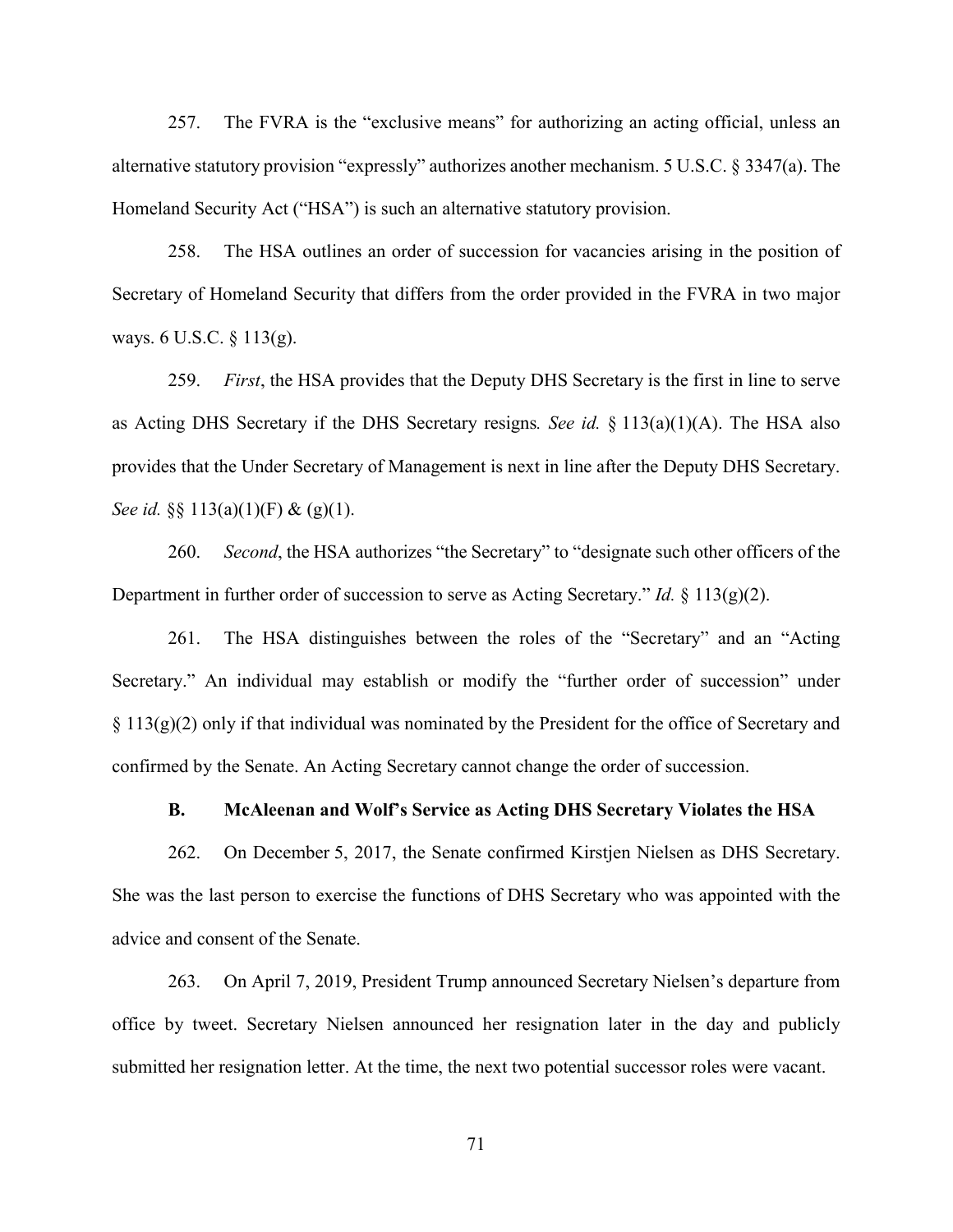264. When Secretary Nielsen resigned, the top two "first assistant" positions were vacant, thus triggering DHS's "further order of succession."  $6$  U.S.C.  $§$  113(g)(2).

265. DHS's further succession orders are contained in "DHS Delegation No. 106." *See* DHS Delegation No. 106 (Revision No. 08.5), *DHS Orders of Succession and Delegations of Authority* (Apr. 10, 2019). On April 10, 2019, and at all points since then, this Delegation contained two separate lines of succession: one line "[i]n case of the Secretary's death, resignation, or inability to perform the functions of the Office," *id.* § II.A (resignation line), and another line "in the event [of] a disaster or catastrophic emergency," *id.* § II.B (emergency line). Executive Order 13,753 governed the "resignation line," and Annex A to DHS Delegation No. 106 governed the "emergency line." *See* Exec. Order No. 13,753 (Dec. 9, 2016), 81 Fed. Reg. 90,667 (Dec. 14, 2016). The FVRA is incorporated by reference into E.O. 13,753's order of succession.

266. On April 9, 2019, former Secretary Nielsen amended DHS Delegation No. 106 to elevate the CBP Commissioner's position in Annex A's emergency line ("April Delegation"). This amendment did not change Annex A's title or its function in DHS Delegation No. 106. It simply changed the order of officials within Annex A. As explained, Annex A provides the "order for delegation of authority" in case of disasters and emergencies only. *Id.* (capitalization altered).

267. Secretary Nielsen vacated her role as Secretary via resignation and not as the result of a disaster or catastrophic emergency. Thus, E.O. 13,753 governed and Christopher Krebs, who served as the Senate-confirmed Under Secretary for National Protection and Programs, became the Acting DHS Secretary.<sup>14</sup>

 $\overline{a}$ 

<sup>&</sup>lt;sup>14</sup> Krebs was the next in line in the order of succession because the office of Deputy Secretary was vacant, the Under Secretary of Management had resigned on April 9, 2019, and there was an acting FEMA administrator. President Trump terminated Krebs via Tweet on November 17, 2020.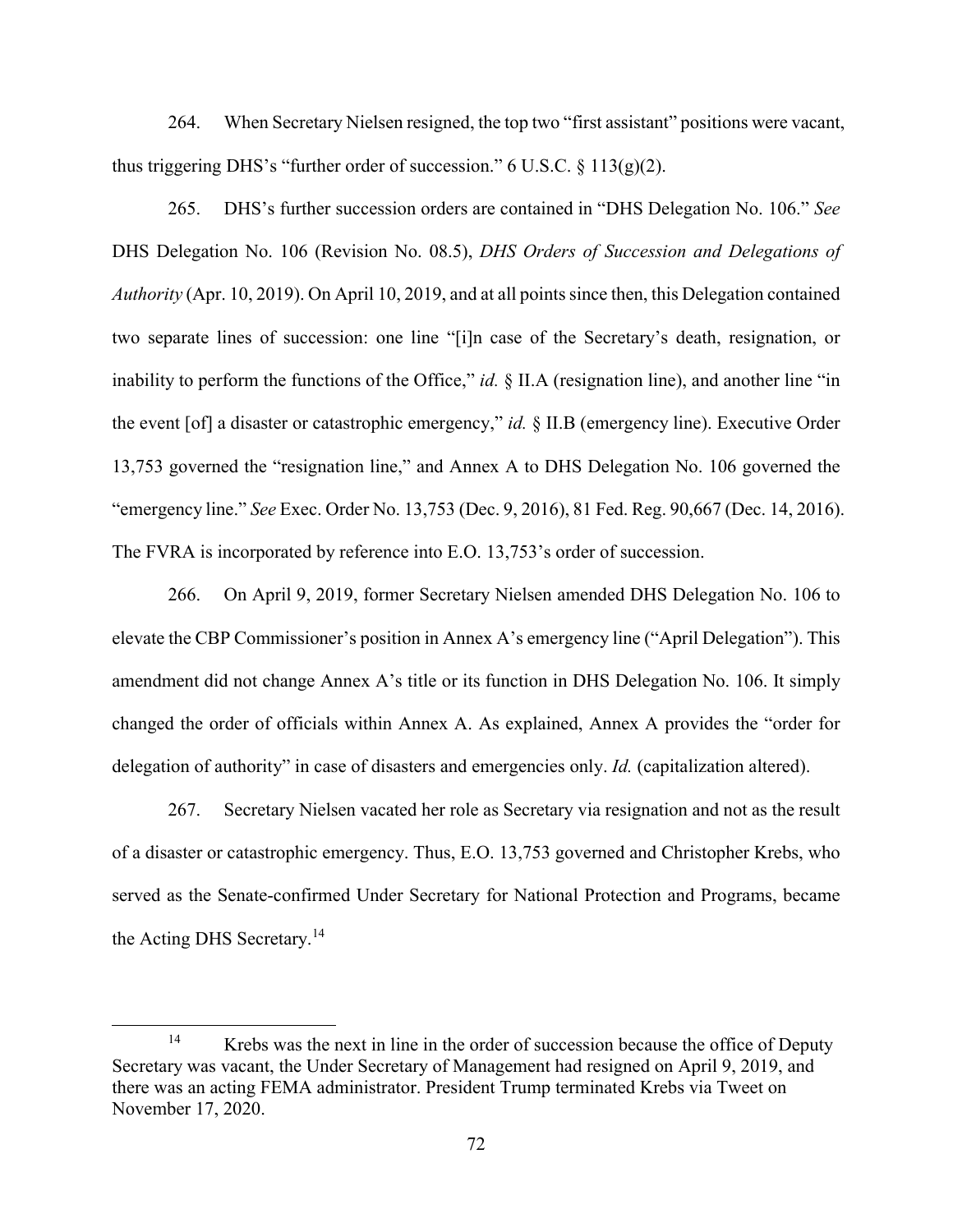268. On April 11, 2019, McAleenan purported to assume the office of Acting DHS Secretary in violation of the HSA. *See* U.S. Gov't Accountability Off., No. B-331650, *Decision: Matter of Department of Homeland Security—Legality of Service of Acting Secretary of Homeland Security* ("GAO Decision") (Aug. 14, 2020), https://tinyurl.com/yyf2eqew.

269. McAleenan was not next in the line of succession in the resignation line. Secretary Nielsen vacated her role as Secretary via resignation and not as the result of a disaster or catastrophic emergency. Thus, the resignation line—not the emergency line—applied. Since Nielsen did not amend the resignation line, the order of succession set out in E.O. 13,753 remained in force. Under that order, as mentioned above, Krebs became the Acting DHS Secretary.

270. McAleenan purported to issue Notices of Proposed Rulemaking for both Rules at issue in this case while he was unlawfully serving in office. *See* Removal of 30-Day Processing Provision for Asylum Applicant-Related Form I-765 Employment Authorization Applications, Notice of Proposed Rulemaking, 84 Fed. Reg. 47,148 (Sept. 9, 2019); Asylum Application, Interview, and Employment Authorization for Applicants, Notice of Proposed Rulemaking, 84 Fed. Reg. 62,374 (Nov. 14, 2019).

### **C. Wolf Unlawfully Assumed Office as Acting DHS Secretary**

271. On November 8, 2019, the 212th day since Secretary Nielsen left office, McAleenan purported to amend DHS Delegation No. 106 ("November Delegation"). *See*  DHS Delegation No. 106, Revision No. 8.6, *DHS Orders of Succession and Delegations of Authority* (Nov. 8, 2019).

272. The November Delegation purported to (1) establish that Annex A would also govern vacancies when the Secretary resigns and (2) change the order of succession outlined in Annex A to DHS Delegation No. 106. As a result, both vacancy tracks—the resignation line and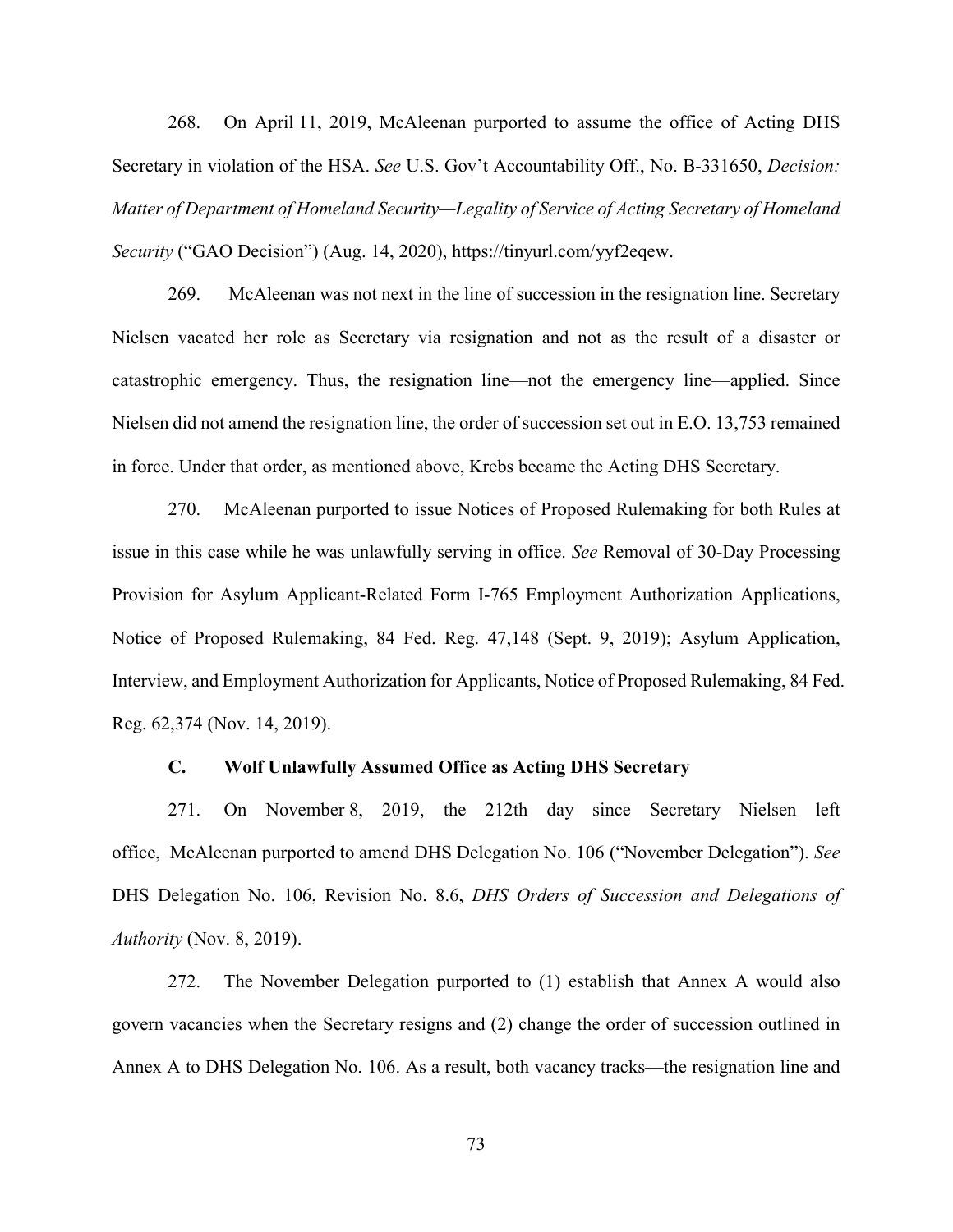the emergency line—would thereafter follow the order of succession outlined in the amended Annex A to the November Delegation. DHS Delegation No. 106, Revision No. 8.6.

273. Under the November Delegation's universal order of succession for Acting DHS Secretary, the order of succession became: "(1) Deputy Secretary; (2) Under Secretary for Management; (3) CBP Commissioner; (4) Under Secretary for Strategy, Policy, and Plans." November Delegation, Annex A.

274. On November 13, 2019, Defendant Wolf purported to assume the role of Acting DHS Secretary upon McAleenan's resignation. He purported to assume office pursuant to McAleenan's November Delegation to DHS Delegation No. 106. But for the November Delegation, Defendant Wolf would not have been next in the line of succession under DHS Delegation No. 106.

275. Defendant Wolf unlawfully assumed office as Acting DHS Secretary because the November Delegation was invalid for at least two reasons.

276. *First*, as outlined above, *see* V.B.2, McAleenan had unlawfully assumed office as Acting DHS Secretary. As such, he had no authority to issue the November Delegation.

277. *Second*, even assuming Mr. McAleenan had lawfully assumed office as Acting DHS Secretary—to be clear, he did not—he nonetheless had no authority to issue the November Delegation because he was only Acting Secretary. Section  $113(g)(2)$  of the HSA provides that only the *Presidentially nominated and Senate confirmed DHS Secretary* can amend the order of succession, not the *Acting Secretary*.

#### **D. Defendant Wolf's Service as Acting DHS Secretary Also Violates the FVRA**

278. Defendant Wolf's service as Acting DHS Secretary is unlawful under the FVRA.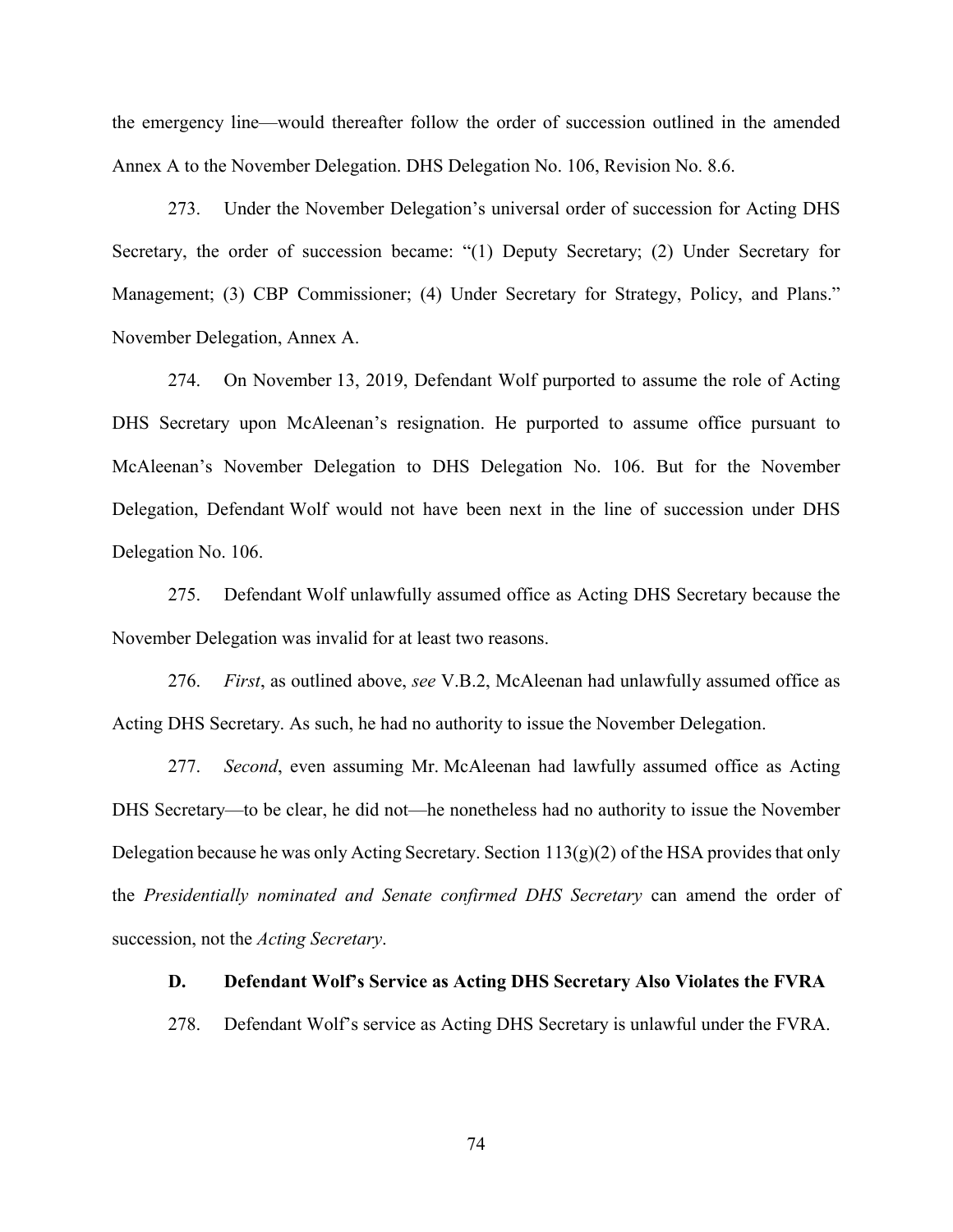279. The FVRA provides that an acting officer may serve in a vacancy that requires Senate confirmation "for no longer than 210 days beginning on the date the vacancy occurs," with limited exceptions that are inapplicable here. 5 U.S.C. § 3346(a)(1). After 210 days without a Senate-confirmed officer, the FVRA requires an office to remain vacant until the President submits a new nominee for Senate confirmation. *See id.* § 3348(b)(1).

280. This 210-day limitation is not supplanted by the HSA. The HSA does empower the DHS Secretary to modify the order of succession "[n]otwithstanding" the FVRA. 6 U.S.C.  $\S 113(g)(2)$ . But nothing in the HSA removes the 210-day limitation or authorizes the DHS Secretary to establish a different time limitation. Instead, the HSA expressly incorporates the FVRA by providing that the HSA's modifications to the line of succession for the positions of Deputy Secretary of Homeland Security and Under Secretary for Management apply "for purposes of subchapter III of chapter 33 of Title 5," namely the FVRA. *See* 6 U.S.C. §§ 113(a)(1)(A), (F). Thus, the 210-day limitation controls regardless of whether the HSA or FVRA governs the succession for Acting DHS Secretary.

281. Secretary Nielsen resigned on April 10, 2019, at the latest. By November 6, 2019, the FVRA's 210-day limitation expired. Defendant Wolf purported to issue the Rules challenged here in June 2020. Under the FVRA, no official could have lawfully served as Acting DHS Secretary at this time—so the Rules are unlawful under the FVRA.

# **E. Defendant Mizelle's Service as Acting DHS General Counsel Violates the FVRA**

282. The DHS General Counsel must be appointed by the President, by and with the advice and consent of the Senate. 6 U.S.C.  $\S$  113(a)(1)(J).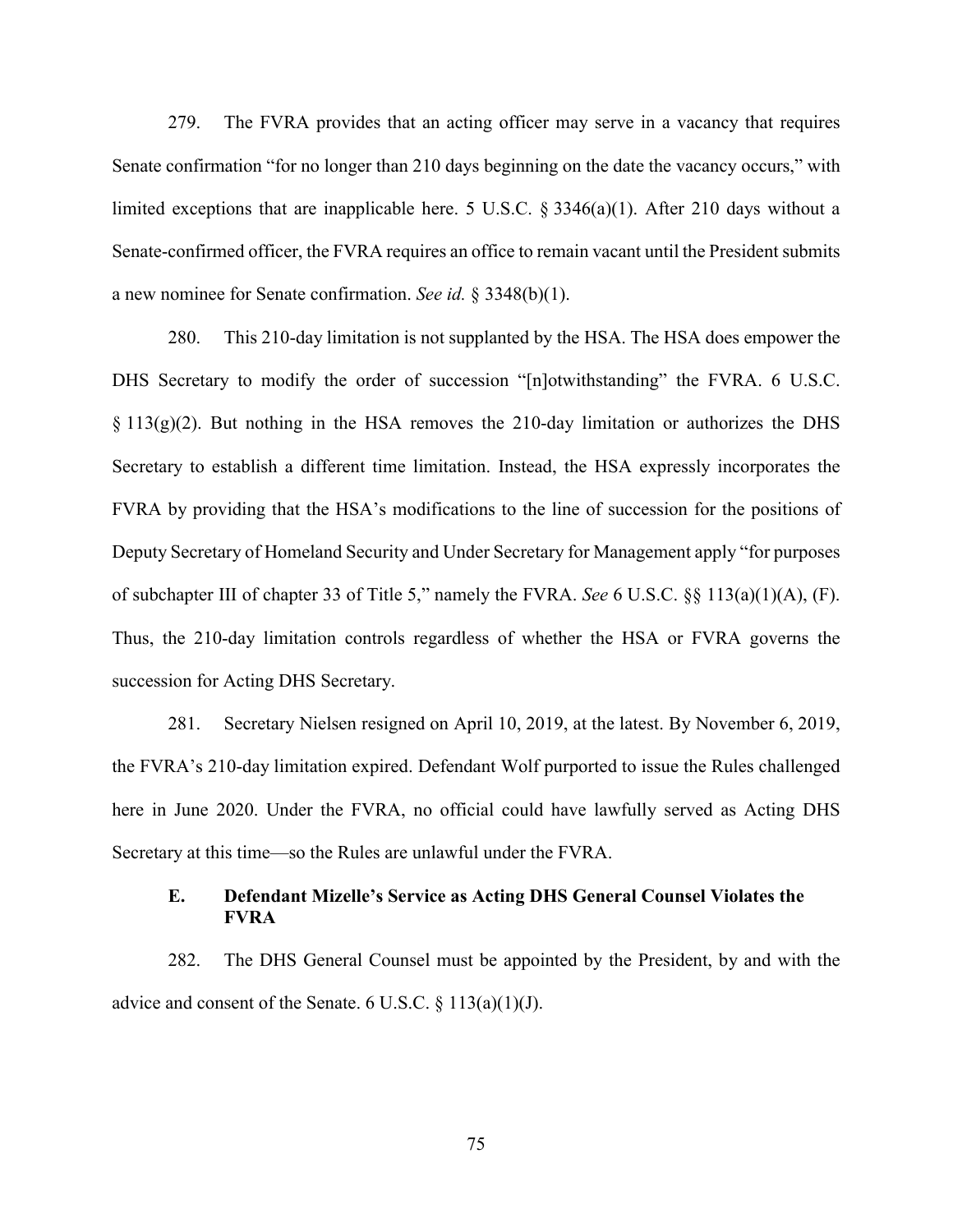283. On February 15, 2018, the Senate confirmed John Mitnick as DHS General Counsel. He was the last person to exercise the functions of DHS General Counsel who was appointed with the advice and consent of the Senate. On or about September 17, 2019, Mitnick was terminated.

284. On or about February 12, 2020, Defendant Mizelle purported to assume the office of Acting DHS General Counsel and assumed the title of "Acting DHS General Counsel." He subsequently assumed the title of "Senior Official Performing the Duties of the General Counsel for DHS." As of December 22, 2020, President Trump had not nominated Defendant Mizelle as DHS General Counsel.

285. As explained in section V.D, the FVRA imposes a 210-day limitation on an acting officer's service in a vacancy that requires Senate confirmation, and this limitation is not supplanted by any provision of the HSA.

286. Mitnick was terminated as DHS General Counsel on September 17, 2019. By April 14, 2020, the FVRA's 210-day limitation expired. Defendant Mizelle purported to sign the Rules challenged here in June 2020. He was not empowered to do so uner the FVRA.

# **F. Defendant Wolf's Issuance of the Rules Is Unlawful, so the Rules Must Be Set Aside**

287. On June 22 and 26, 2020, respectively, Defendant Wolf purported to issue the Timeline Repeal Rule and the EAD Bar Rule. He purported to "review[] and approve[]" both Rules. He then purported to "delegat[e] the authority to electronically sign" them to Defendant Mizelle in his capacity as "the Senior Official Performing the Duties of the General Counsel for DHS." Timeline Repeal Rule, 85 Fed. Reg. at 37,545 (Timeline Repeal Rule); 85 Fed. Reg. at 38,626 (EAR Bar Rule). Defendant Mizelle in turn signed both Rules on behalf of Defendant Wolf.

288. Both Rules were nullities that must be set aside because Defendant Wolf was serving unlawfully under both the HSA and the FVRA at all relevant times, including at the time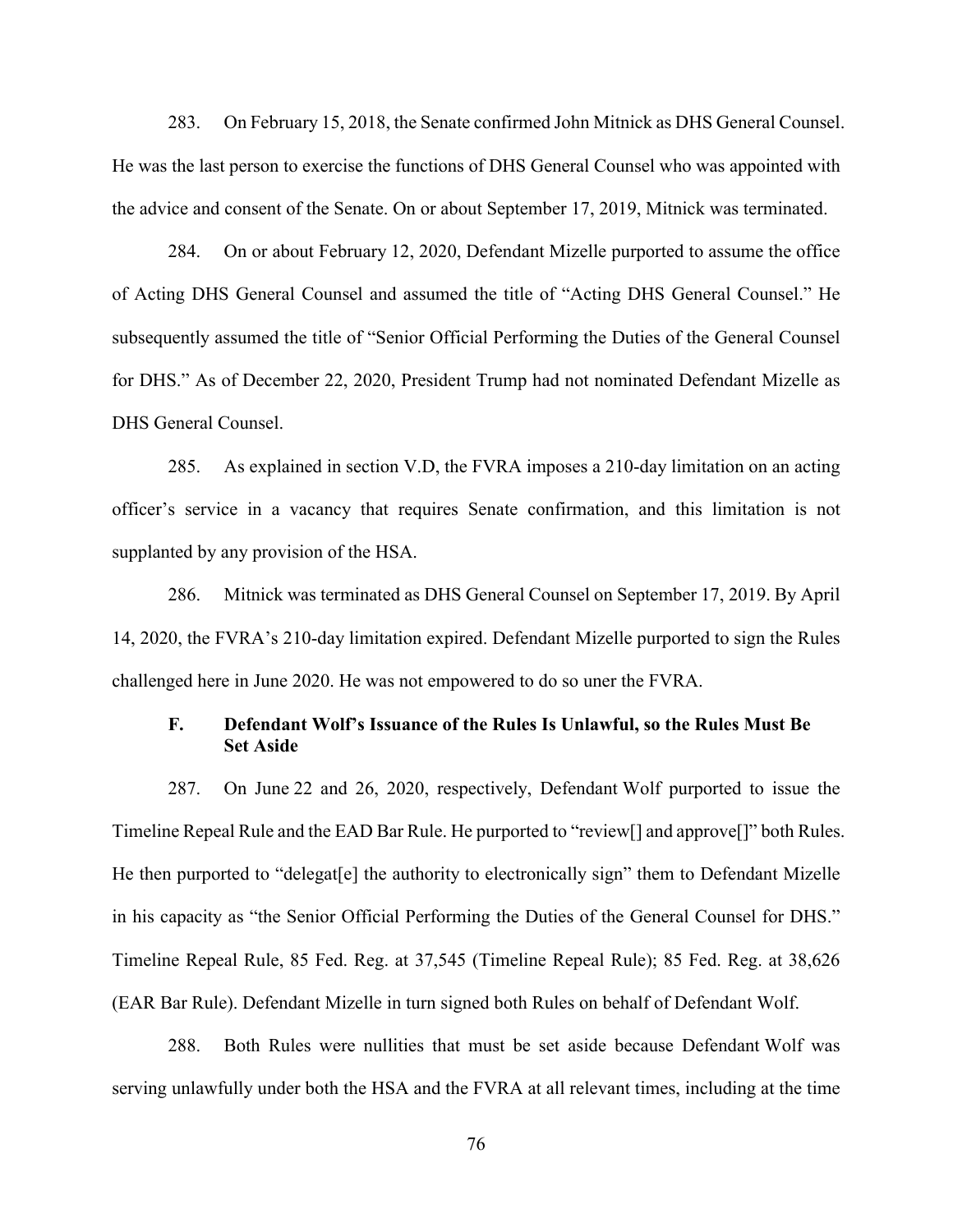he purported to issue the Rules. The Rules must also be set aside because (1) Defendant Mizelle was unlawfully in office under the FVRA at the time he purported to sign the Rules; and (2) the Rules are based on Notices of Proposed Rulemaking that were invalidly issued by McAleenan.

289. The Rules must be set aside under the HSA because Defendant Wolf unlawfully assumed office and was unlawfully in office at the time he issued the Rules. Indeed, on August 14, 2020, the Government Accountability Office concluded that neither McAleenan nor Defendant Wolf had lawfully been performing the functions of Acting DHS Secretary. Per the GAO, DHS's internal succession orders at the time assigned the role to a different official, precluding McAleenan from serving as Acting Secretary. As such, the GAO concluded that McAleenan had not validly served as Acting Secretary and that his designation of Wolf as his successor was also invalid. *See* U.S. Gov't Accountability Off., No. B-331650, *Decision: Matter of Department of Homeland Security—Legality of Service of Acting Secretary of Homeland Security* (Aug. 14, 2020), https://tinyurl.com/yyf2eqew.

290. Because the Rules are final agency action taken by an official not lawfully performing the functions of Acting Secretary under the HSA, they must be set aside as "not in accordance with law" and "in excess of . . . authority" under the APA. 5 U.S.C. §§ 706(2)(A), (C).

291. The Rules were nullities under the FVRA because no official was lawfully serving as Acting DHS Secretary in June 2020, as explained in section V.C. Defendant Wolf purported to issue the Rules well after the 210-day statutory period running from Secretary Nielsen's April 2019 resignation had expired.

292. The FVRA's enforcement mechanism establishes the remedy for "an action taken by any person" who is not validly serving in a relevant position. 5. U.S.C. § 3348(d)(1). Any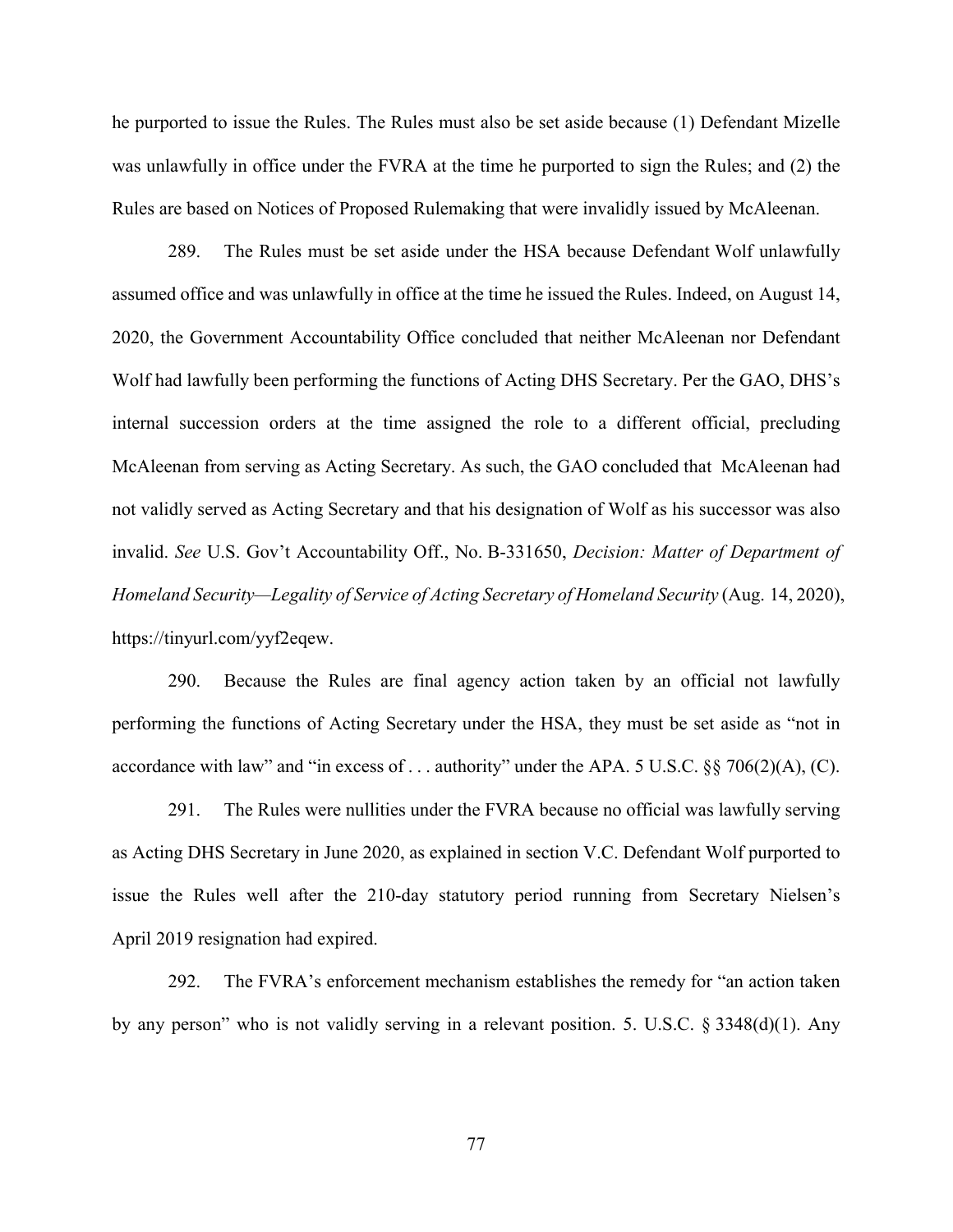"action" taken by the unlawfully acting official in the "performance of any function or duty" of the vacant office "shall have no force or effect." *Id.*

293. In issuing the Rules, Defendant Wolf took an "action" in the performance of a "function or duty" of the vacant office of DHS Secretary. First, the FVRA defines "action" as "any agency action as defined under [5 U.S.C. §] 551(13)." *Id.* § 3348(a)(1). The Rules satisfy this definition because section 551(13) defines "agency action" to include rule-making. Second, the FVRA defines "function or duty" as "any function or duty of the applicable office that—is established by statute; and is required by statute to be performed by the applicable officer (and only that officer)." *Id.*  $\S$ § 3348(a)(2)(A)(i)–(ii). Both elements of this definition are met here, as the EAD Bar Rule and the Timeline Repeal Rule expressly invoked rule-making powers established by statute that Congress vested in the DHS Secretary under the INA and the HSA. *See*  85 Fed. Reg. at 38,546 (EAD Bar Rule); 85 Fed. Reg. at 37,503 (Timeline Repeal Rule). Accordingly, section 3348(d)(1) of the FVRA renders the Rules "of no force or effect."

294. Because the Rules are final agency actions taken by an official not lawfully performing the functions of Acting Secretary, they must also be set aside as "not in accordance with law" and "in excess of  $\dots$  authority" under the APA. 5 U.S.C. §§ 706(2)(A), (C).

295. The Rules must also be set aside as because they were signed by an official who was not lawfully performing the functions of DHS General Counsel. Defendant Mizelle purported to sign the Rules in the capacity of "Senior Official Performing the Duties of the [DHS] General Counsel" well after the FVRA's 210-day statutory period running from the September 2019 termination of Mr. Mitnick as DHS General Counsel had expired.

296. Even if Defendant Mizelle were lawfully performing the duties of Acting DHS General Counsel in June 2020—he was not—the Rules must still be set aside because Defendant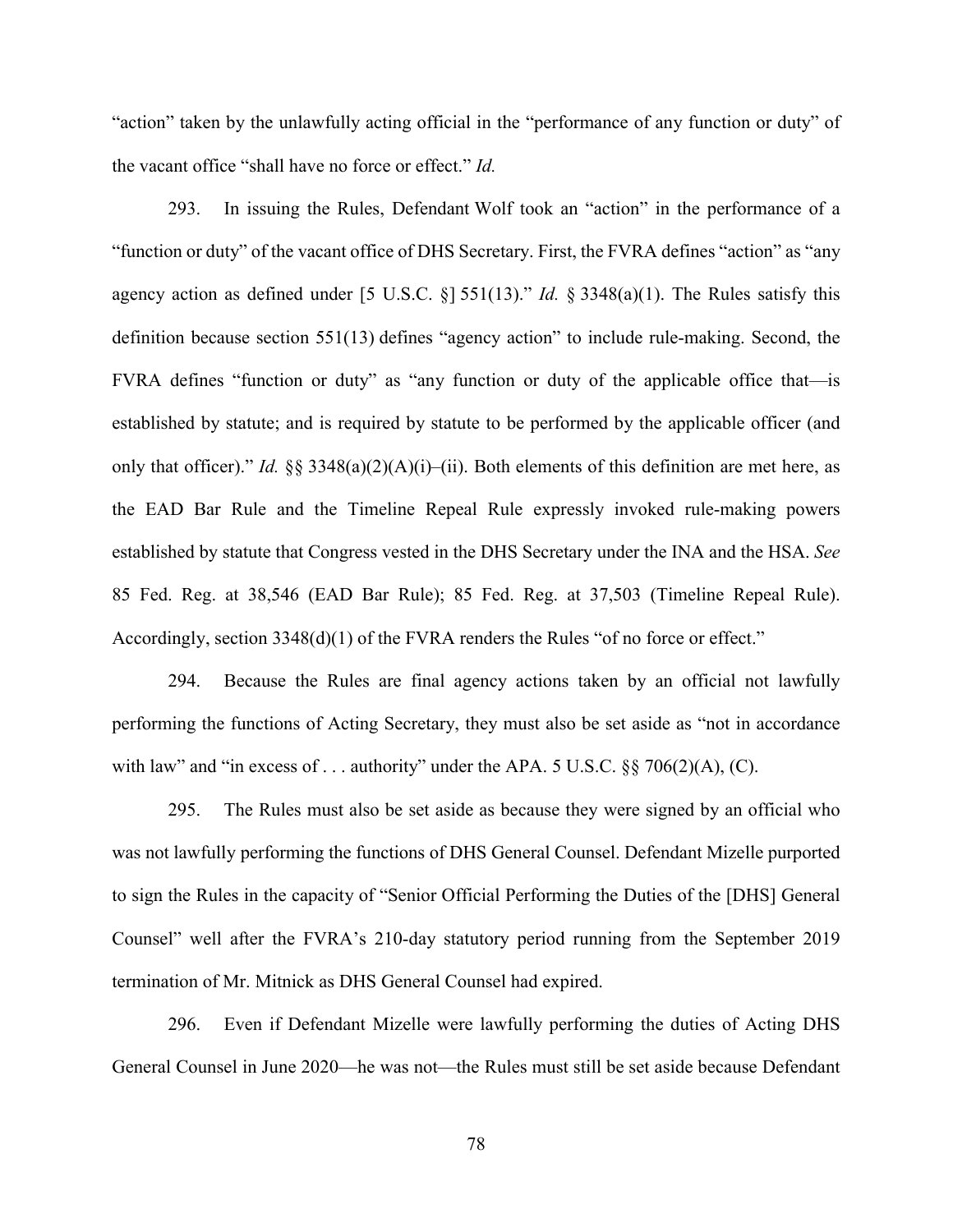Wolf unlawfully approved them and then unlawfully delegated the authority to sign them to Defendant Mizelle. Because Defendant Wolf was unlawfully in office, Defendant Mizelle's purported exercise of delegated authority from Defendant Wolf to sign the Rules is similarly invalid.

297. Furthermore, the Rules must be set aside because they were based on Notices of Proposed Rulemaking that were invalidly issued by McAleenan. The EAD Bar Rule states that it "implements the proposed rule" issued by McAleenan. 85 Fed. Reg. at 38,532. Similarly, the Timeline Repeal Rule states that it "adopt[s] [the] proposed regulation [issued by McAleenan] in all material respects, and incorporates by reference the reasoning, and data in the proposed rule." 85 Fed. Reg. at 37,502. But McAleenan was not validly serving as Acting Secretary when he purported to issue the Notices of Proposed Rulemaking for both Rules. Because the Notices of Proposed Rulemaking were both nullities, any Rules based on them are necessarily also nullities.

#### **G. The Purported Ratification of the Unlawfully Promulgated Rules Is Invalid**

298. On September 10, 2020, President Trump nominated Defendant Wolf to serve as the Secretary of Homeland Security and submitted his nomination for Senate confirmation. *See*  White House, Two Nominations Sent to the Senate (Sept. 10, 2020), https://tinyurl.com/y2lcz5we. As of December 22, 2020, the Senate had not confirmed Wolf as DHS Secretary.

299. Under the FVRA, the submission of Wolf's nomination triggered an alternative basis for an official to exercise the functions of the office as Acting DHS Secretary. The FVRA provides an official may serve in an acting capacity "once a . . . nomination for the office is submitted to the Senate, from the date of such nomination for the period that the nomination is pending in the Senate." 5 U.S.C. § 3346(a)(2).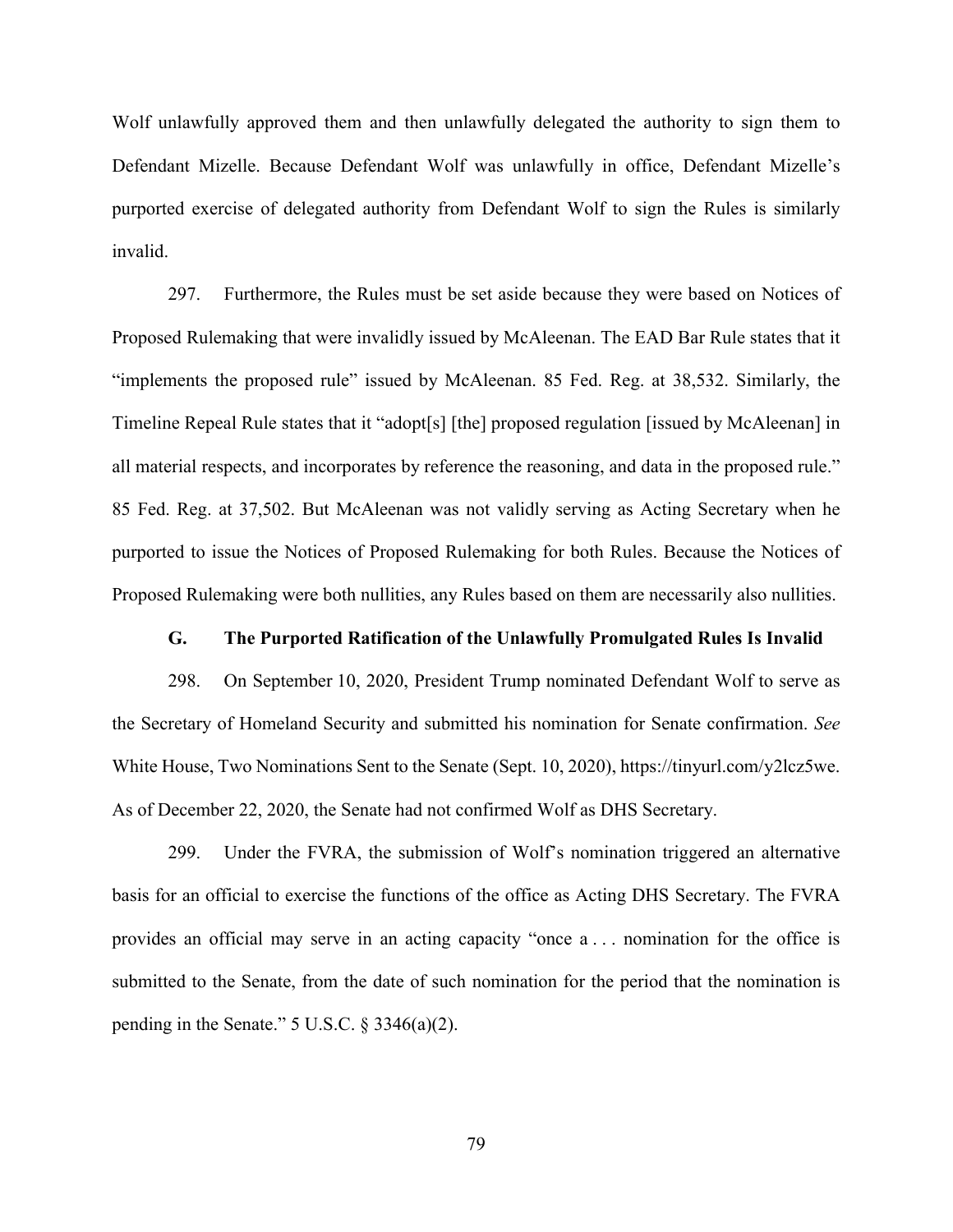300. Thus, under the April Delegation and E.O. 13,753, Peter Gaynor, the FEMA Administrator, became Acting DHS Secretary on September 10, 2020 by operation of law, as the first Presidentially-appointed and Senate-confirmed officer in the line of succession provided by E.O.  $13.753^{15}$ 

301. That same day—but apparently before Wolf's nomination was submitted to the Senate—purported Acting Secretary Gaynor issued a memo entitled "Order Designating the Order of Succession for Secretary of Homeland Security" ("Original Gaynor Memo"). *See* Letter by DHS, *Batalla Vidal v. Wolf*, No. 16-cv-4756 (NGG) (VMS), Dkt. 341 (E.D.N.Y. Nov. 13, 2020) (addressing sequence of events). In that memo, he purported to exercise authority under 6 U.S.C.  $\S 113(g)(2)$  to ratify or otherwise adopt the same November Delegation that McAleenan had unlawfully issued.

302. On November 14, 2020, Mr. Gaynor reissued the same memo. *See* Peter T. Gaynor, *Order Designating the Order of Succession for the Secretary of Homeland Security* (Nov. 14, 2020). He again purported to exercise "any authority vested in [him] as Acting Secretary" pursuant to the order of succession in place when Secretary Nielsen resigned in April 2019 and to use that authority to re-assign the Acting Secretary role to Defendant Wolf. *Id.*

303. Under both iterations of the Gaynor Memo, Defendant Wolf purportedly became Acting DHS Secretary immediately. But DHS never submitted any notice to Congress that Administrator Gaynor was serving as Acting Secretary, as is required by the FVRA, 5 U.S.C.  $\S$  3349(a)(2). Mr. Gaynor also neither resigned from the office that he purported to accede to Defendant Wolf nor otherwise created a new vacancy in the role of Acting Secretary.

 $\overline{a}$ 

<sup>&</sup>lt;sup>15</sup> At the time, the offices of Deputy Secretary of Homeland Security and Under Secretary for Management were vacant.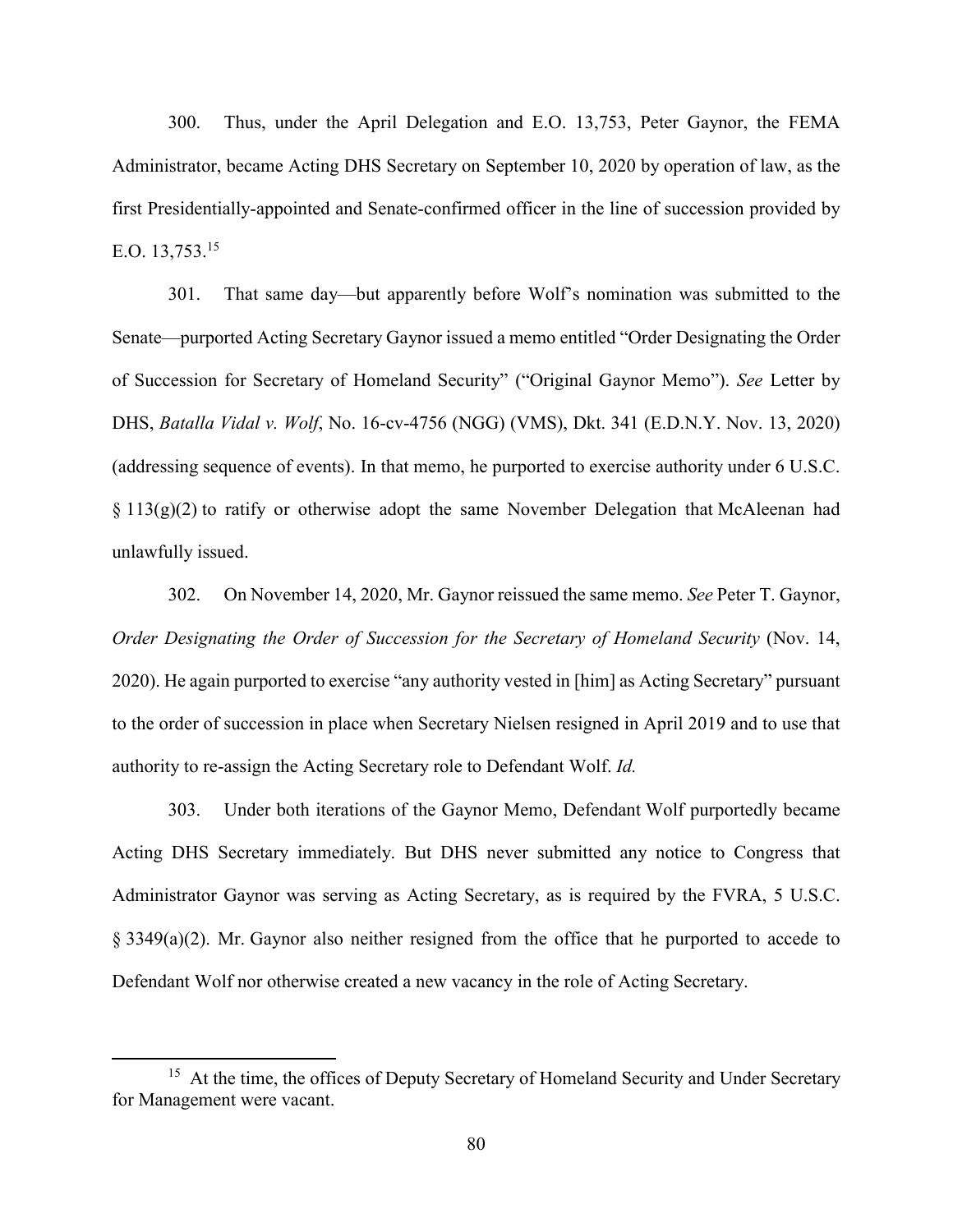304. On September 17, 2020, Defendant Wolf issued a legal memorandum purporting to ratify his unlawful promulgation of the Timeline Repeal Rule and the EAD Bar Rule. This memo was subsequently published in the Federal Register. *See* Ratification of Department Actions, 85 Fed. Reg. 59,651 (Sept. 23, 2020) ("First Ratification Memo").

305. On October 7, 2020 Defendant Wolf issued a second ratification memo that purported to ratify Mr. McAleenan's Notices of Proposed Rulemaking for the Rules, which was also subsequently published in the Federal Register. 85 Fed. Reg. 65,653 (Oct. 16, 2020) ("Second Ratification Memo").

306. On November 16, 2020, Defendant Wolf reissued the Second Ratification Memo, again purporting to ratify McAleenan's Notices of Proposed Rulemaking for the Rules. This memo was subsequently published in the Federal Register. *See* Ratification of Department Actions, 85 Fed. Reg. 75,223 (Nov. 25, 2020) ("Third Ratification Memo" and together with the First and Second Ratification Memos, the "Ratification Memos").

307. The Ratification Memos do not address either rule—indeed, the First Ratification Memo does not even mention the Rules. In purporting to ratify the Rules and the Notices of Proposed Rulemaking, Defendant Wolf did not take into account or even reference any relevant changes in circumstances in the time since the promulgation of the Rules. Defendant Wolf's Ratification Memos are without legal effect for at least two reasons.

308. *First*, Defendant Wolf's nomination and the Gaynor Memos did not cure Defendant Wolf's unlawful succession, so Defendant Wolf had no authority to issue the Ratification Memos.

309. *Second*, even had Defendant Wolf validly assumed office, his Ratification Memos were still invalid because they cannot be ratified. *See* 5 U.S.C. § 3348(d)(2) ("An action that has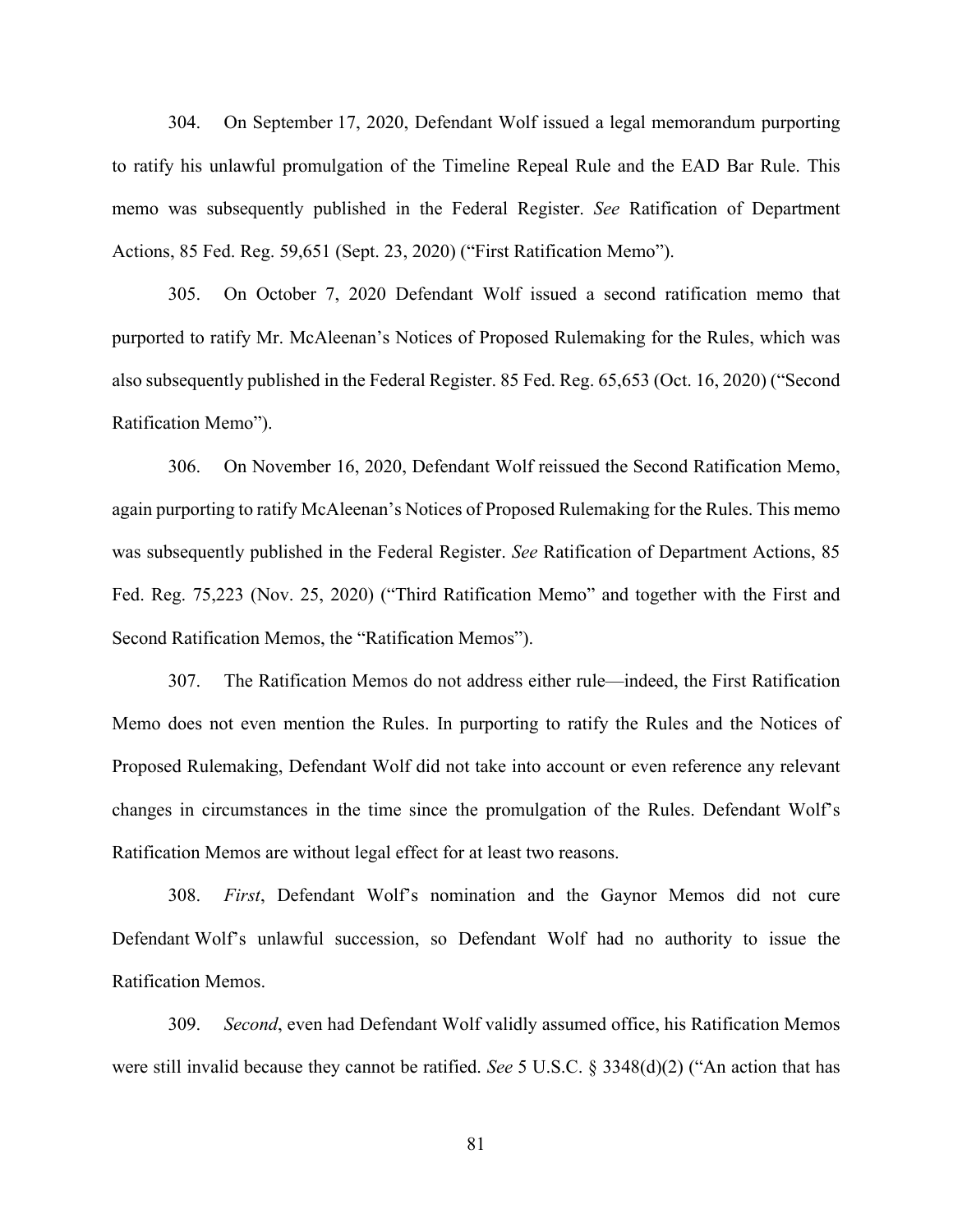no force or effect . . . may not be ratified."); S. Rep. No. 105-250, at 19 (1998) ("A lawfully serving acting officer cannot ratify the actions of a temporary officer whose service does not comply with the Vacancies Reform Act.").

#### **H. Gaynor's Memos Did Not Cure Wolf's Unlawful Succession**

310. The Gaynor Memos did not cure Defendant Wolf's unlawful succession for at least five independent and additional reasons.

311. *First*, the Gaynor Memos did not cure Defendant Wolf's unlawful succession because, as Acting DHS Secretary, Mr. Gaynor had no authority to amend the line of succession. Plaintiffs repeat and incorporate by reference their pleading in section V.B.2 that only the Presidentially-nominated and Senate-confirmed DHS Secretary—not the Acting DHS Secretary can amend the order of succession under 6 U.S.C.  $\S 113(g)(2)$ . Defendant Wolf's Ratification Memos were nullities because he never validly assumed office as Acting DHS Secretary.

312. *Second*, section 3348(d)(2) of the FVRA prohibits Gaynor from ratifying McAleenan's unlawful November Delegation. The Gaynor Memos are in substance a ratification of the November Delegation. Plaintiffs repeat and incorporate by reference their pleading that McAleenan was not lawfully performing the functions and duties of Acting DHS Secretary when he issued the November Delegation. The authority to change the order of succession for Acting DHS Secretary also falls squarely within a "function or duty" under the FVRA because 6 U.S.C.  $\S 113(g)(2)$  exclusively authorizes the office of the DHS Secretary to establish the further order of succession. *See* 5 U.S.C. § 3348(a)(2) (defining "function or duty" as "established by statute . . . to be performed by the applicable officer (and only that officer)"). Thus, the FVRA's enforcement provision prohibited Mr. Gaynor from ratifying the November Delegation.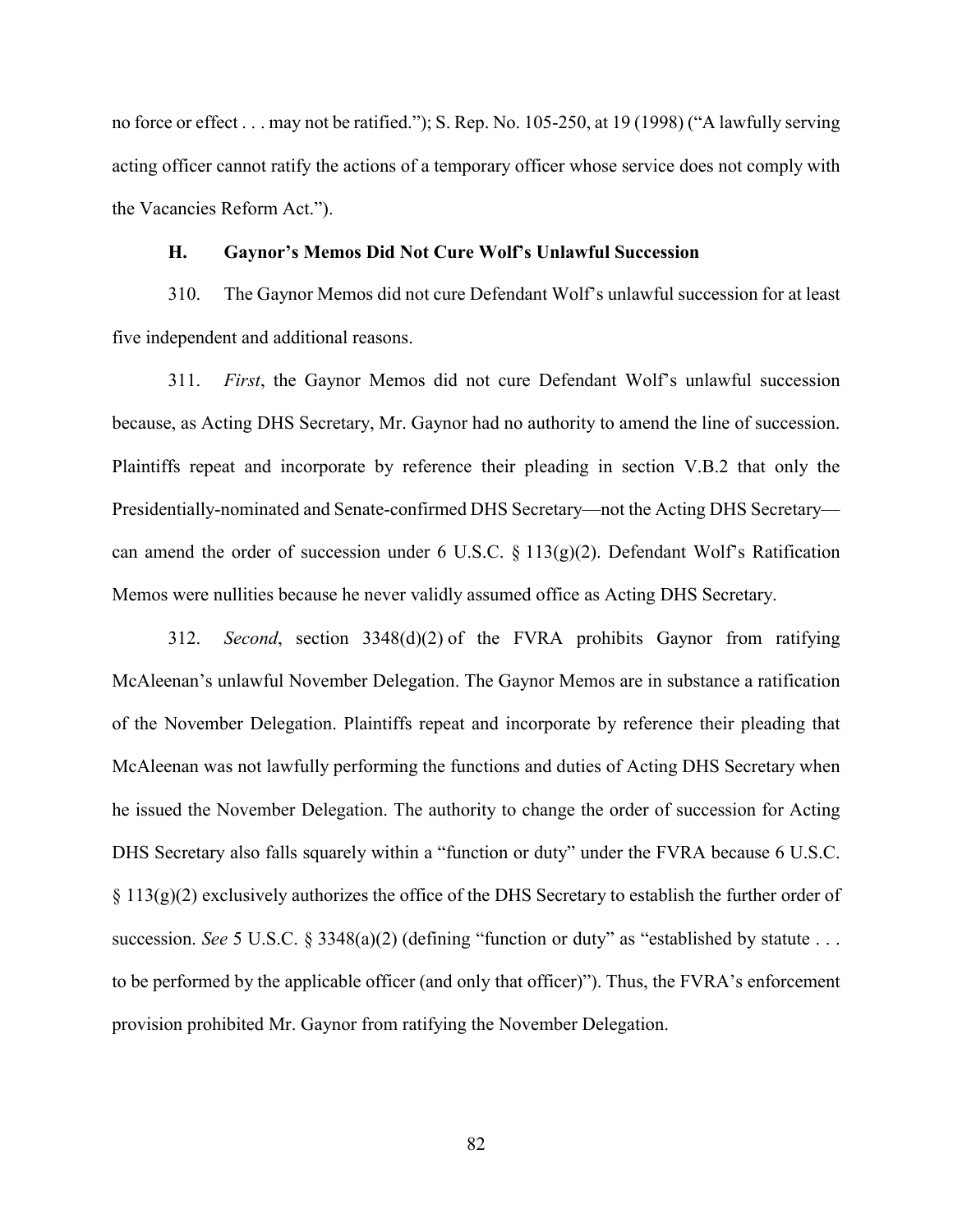313. *Third*, the Gaynor Memos did not cure Defendant Wolf's unlawful succession because DHS never provided notice to Congress that Gaynor is currently serving as Acting DHS Secretary. DHS's failure to provide notice violated the FVRA, which requires "[t]he head of each Executive agency" to notify Congress of "the name of any person serving in an acting capacity and the date such service began *immediately* upon the designation." *Id.* § 3349(a)(2) (emphasis added). Indeed, the only purpose for which DHS appears to recognize Gaynor's authority is "for the sham purpose of abdicating his authority to DHS's preferred choice," namely Defendant Wolf. *Batalla Vidal v. Wolf*, 2020 WL 6695076, at \*9 (E.D.N.Y. Nov. 14, 2020). Because DHS failed to provide the required notice to Congress, Gaynor was not validly serving as Acting DHS Secretary when he issued the Gaynor Memos, and the Gaynor Memos are of no "force or effect." 5 U.S.C.  $§$  3348(d)(1).

314. *Fourth*, Gaynor had no authority to issue the memos because he issued the Original Gaynor Memo before the President submitted Defendant Wolf's nomination to the Senate. The Original Gaynor Memo was thus a nullity because Gaynor could only validly serve in an acting capacity "once a . . . nomination for the office is submitted to the Senate"—not before. 5 U.S.C. § 3346(a)(2). While Gaynor did purport to reissue the Original Gaynor Memo following Defendant Wolf's nomination, it is in substance a ratification of the original memo. Because Gaynor was not validly serving when he issued the original memo, the FVRA's enforcement provision prohibited him from ratifying that memo.  $5 \text{ U.S.C. } § 3348(d)(2)$ .

315. *Fifth*, Congress and DHS, via the FVRA and HSA, have provided detailed contingency plans to ensure that somebody is accountable for the Department's mission. That purpose would be significantly undermined if DHS allowed two different people—Defendant Wolf and Administrator Gaynor—to simultaneously exercise the Secretary's power.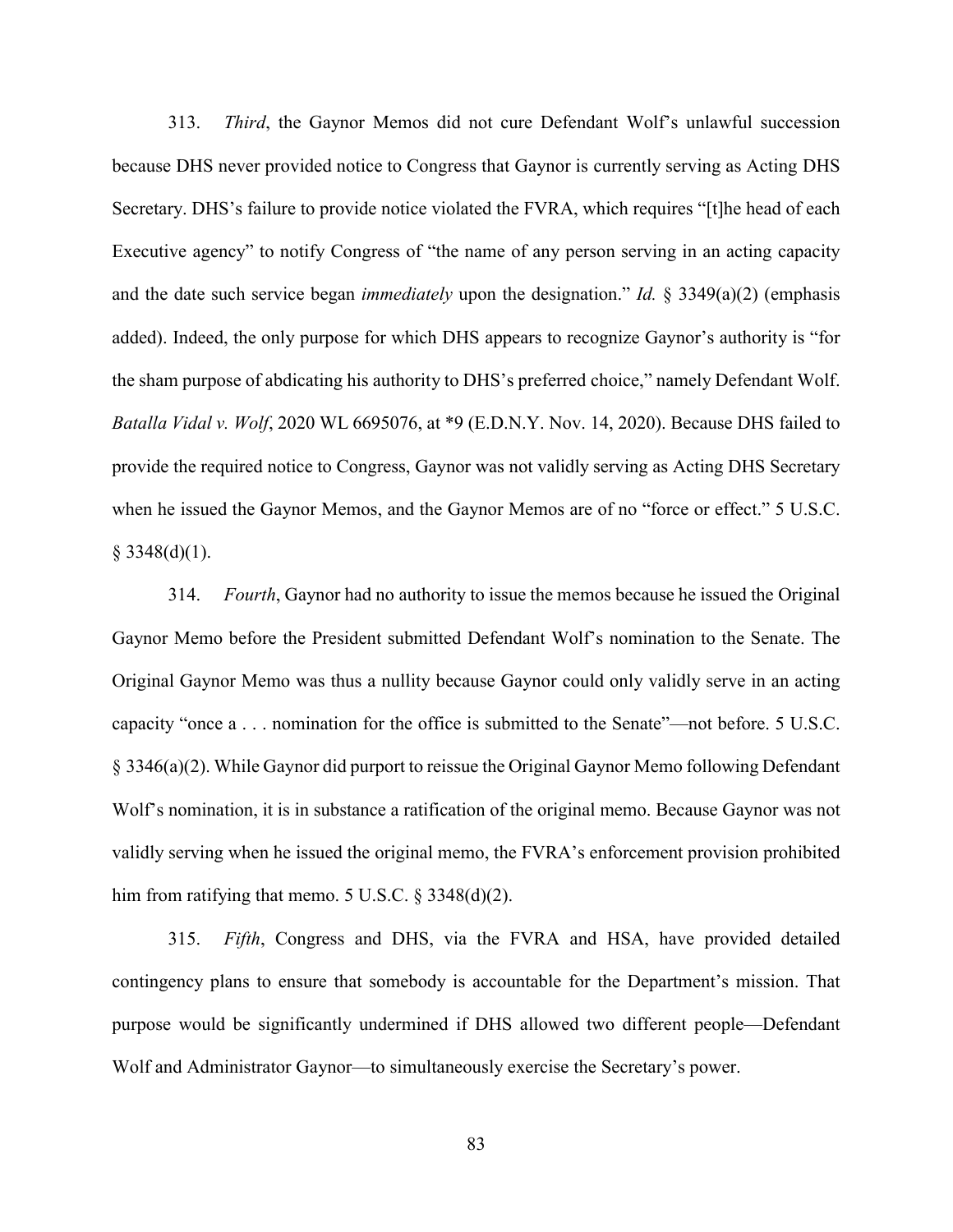### **I. Wolf's Ratifications of the Rules Were Invalid**

316. Even assuming that Defendant Wolf's nomination as DHS Secretary and the Gaynor Memos could cure Defendant Wolf's unlawful succession—and they cannot— Defendant Wolf's purported ratifications of the Rules and Notices of Proposed Rulemaking through the Ratification Memos were nonetheless invalid for at least four independent and additional reasons.

317. *First*, Defendant Wolf's ratifications were invalid because they contravened the FVRA's prohibition of ratification of actions taken by an official unlawfully in office. Section 3348(d)(2) of the FVRA provides that "[a]n action that has no force or effect under [section 3348(d)(1)] may not be ratified." 5 U.S.C. § 3348(d)(2). Plaintiffs repeat and incorporate by reference their pleadings in section V.F that the Rules are "of no force and effect" under section 3348(d)(1) of the FVRA because Defendant Wolf was both unlawfully in office and exercising a "function or duty" of the vacant office of DHS Secretary when he purported to issue them. Thus, section  $3348(d)(2)$  renders Defendant Wolf's purported ratifications of the Rules invalid.

318. *Second*, even if Gaynor's reissuance of the Original Gaynor Memo on November 14, 2020 was valid, Defendant Wolf's ratification of the Rules is invalid because it predated the reissuance of the Original Gaynor Memo. Defendant Wolf purported to ratify the Rules on September 17, 2020—nearly two months before Gaynor reissued the Original Gaynor Memo. Defendant Wolf never purported to reratify the Rules following the reissuance of the Original Gaynor Memo on November 14, 2020.

319. *Third*, Defendant Wolf's ratifications of the Notices of Proposed Rulemaking and the Rules are incapable of rendering the errors in the initial promulgation of the Notices of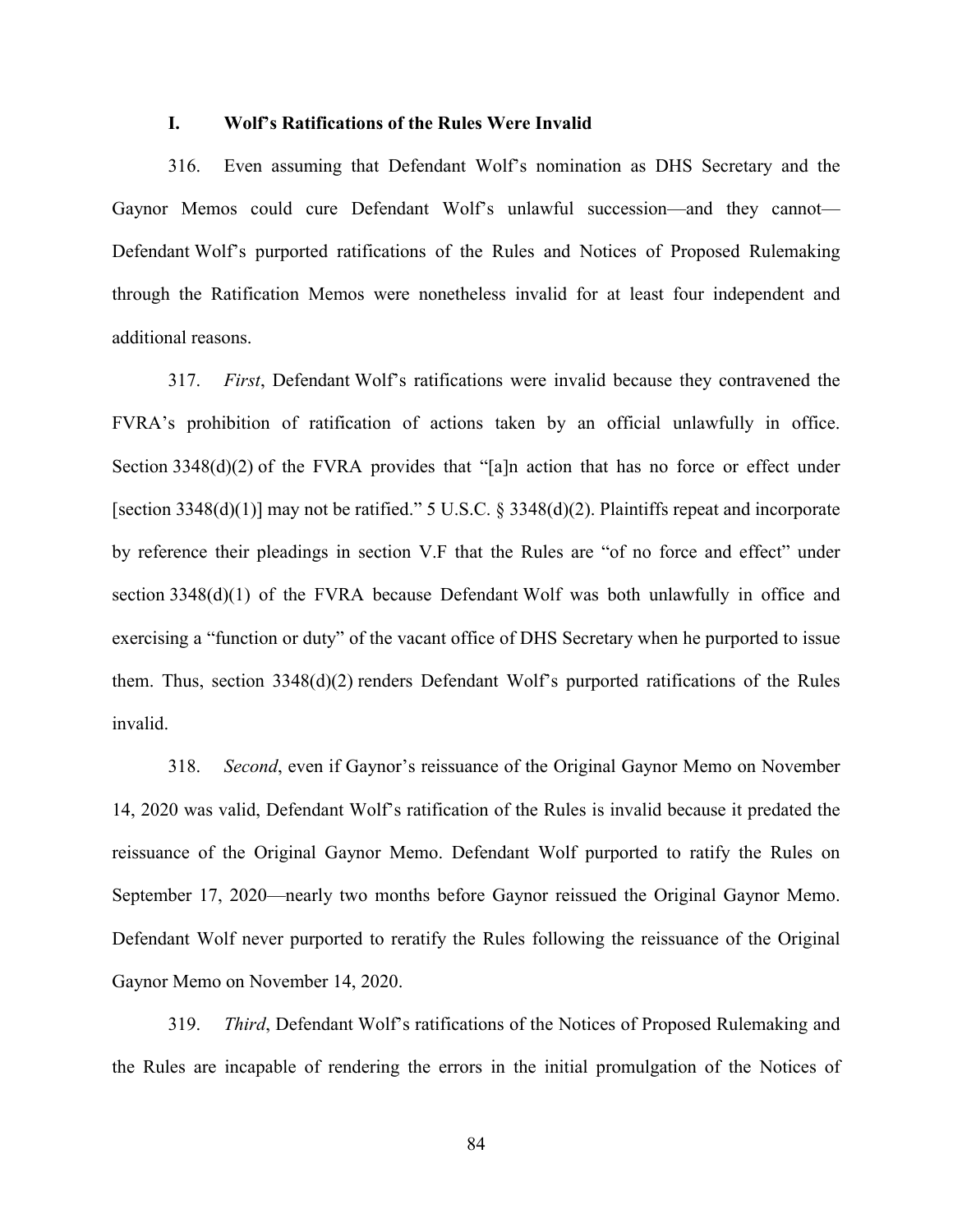Proposed Rulemaking and the Rules harmless. The Appointments Clause is a "significant structural safeguard[] of the constitutional scheme" explicitly designed "to promote a judicious choice of persons" for filling important positions. *Edmond v. United States*, 520 U.S. 651, 659 (1997). Congress enacted the FVRA to "recla[i]m[]" its "Appointments Clause power." *Sw. Gen., Inc. v. NLRB*, 796 F.3d 67, 70 (D.C. Cir. 2015), *aff'd*, 137 S. Ct. 929 (2017). Since the very purpose of the Appointments Clause (and, by extension, the FVRA) is to ensure that only appropriate persons are exercising the powers of Officers of the United States, the court cannot assume that the Notices of Proposed Rulemaking and Rules would have come out the same way if they had been promulgated by a properly-serving official.

320. *Fourth*, Defendant Wolf's ratifications of the Rules and Notices of Proposed Rulemaking should be set aside as arbitrary, capricious, and an abuse of discretion. 5 U.S.C. § 706(2)(A). He did not even mention the Rules in the First Ratification Memo and did no more than list off the Notices of Proposed Rulemaking in the Second and Third Ratification Memos. He also did not even purport to re-familiarize himself with the rulemaking record or reevaluate those materials. Nor did he purport to consider any evidence about the effects of the operation of the Rules that may have emerged in the months since he originally purported to promulgate them. Defendant Wolf thus failed to provide any reasoned explanation for why the Department's original justifications for the Rules would remain valid. His purported ratifications failed to follow a rational process, grapple with the evidence, and consider the advantages and disadvantages of the Rules. They must be set aside.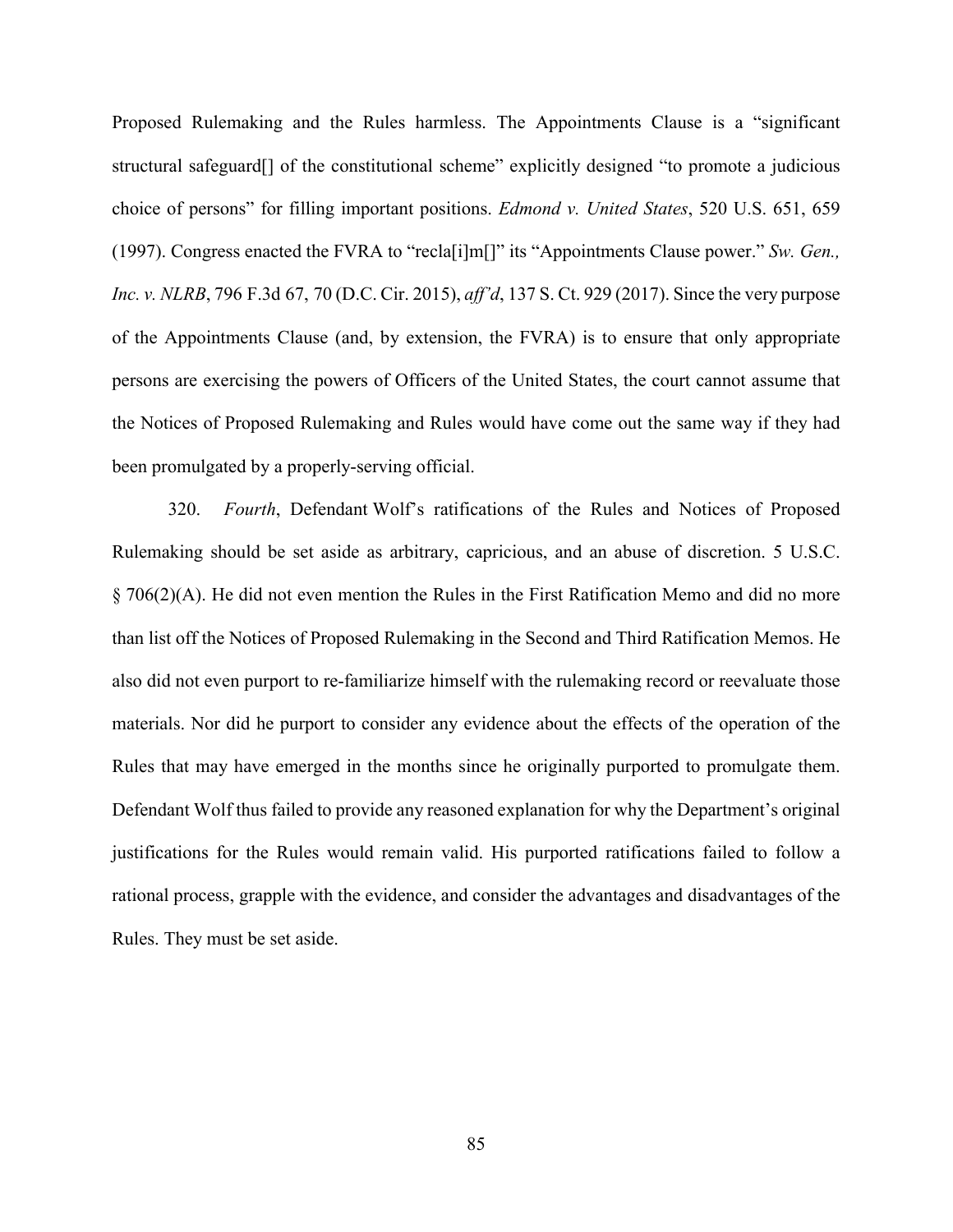#### **CLAIMS FOR RELIEF**

## **FIRST CLAIM FOR RELIEF (Violation of the APA, 5 U.S.C.§ 706(2)(A))**

321. Plaintiffs repeat and incorporate by reference each allegation contained in the preceding paragraphs as if fully set forth within.

322. The APA provides that a "reviewing court shall—hold unlawful and set aside agency action, findings, and conclusions found to be . . . not in accordance with law." 5 U.S.C. § 706(2)(a). The Rules are not in accordance with the asylum statute, 8 U.S.C. § 1158. In addition to violating the requirement that regulatory changes impacting asylum be "consistent with" Section 1158, *see* Section 1158(b)(2)(C):

- a. The provision creating a 365-day wait for seeking working authorization violates Section 1158(d)(2);
- b. The provision barring work permits for those who enter without inspection violates Section 1158(a)(1);
- c. The provision barring work permits for those who apply for asylum more than a year after their entry violates Section  $1158(a)(2)(B)$  and (D); and
- d. The provision barring work permits based on certain criminal convictions and even unconvicted conduct violates Section  $1158(b)(2)(A)(ii)$  and (iii).

323. The section barring work authorization during the pendency of a federal appeal violates 8 U.S.C. § 1252(a)(2)(B)(ii), the provision allowing for judicial review of asylum claims.

324. The Rules are contrary to law, so they are unlawful under the APA.

# **SECOND CLAIM FOR RELIEF (Violation of the APA, 5 U.S.C.§ 706(2)(A))**

325. Plaintiffs repeat and incorporate by reference each allegation contained in the preceding paragraphs as if fully set forth within.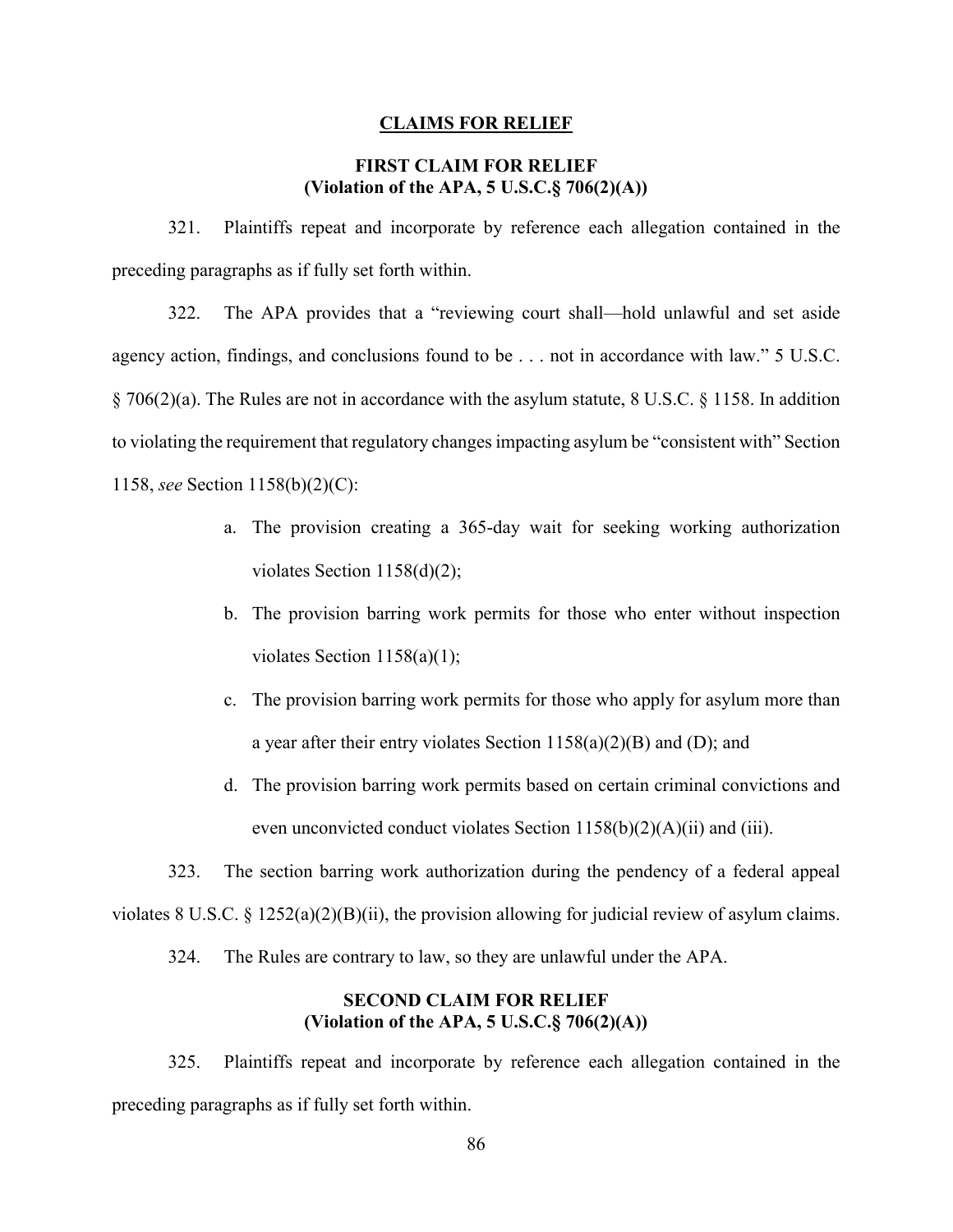326. The APA provides that a "reviewing court shall—hold unlawful and set aside agency action, findings, and conclusions found to be . . . arbitrary, capricious, [or] an abuse of discretion." 5 U.S.C. § 706(2)(a). DHS failed to adequately justify the Rules.

327. The Rules purportedly seek to discourage fraudulent applications without any indication that fraudulent asylum applications pose a significant problem, without considering alternative less restrictive methods to address this purported problems, and without considering whether other, existing provisions would curtail this purported problem.

328. The Rules also purport to seek to improve operational efficiency when the Rules will actually make the EAD application system less efficient by imposing a duplicative biometrics requirement, by requiring more frequent renewals, by denying EADs to individuals who have been recommended for a grant of asylum, and by making of the merits-based determinations for asylum cases part of the EAD adjudication process.

329. DHS failed to consider the effect of closely related and contemporaneous proposed rules and deprived the public of an opportunity to comment on the interrelated impact of the Rules, each an independent APA violation that requires vacatur of the Rules.

330. Finally, DHS failed to adequately consider the devastating impact of the EAD Bar Rule on asylum seekers. Without access to an EAD, many asylum seekers will be forced to forego their claims because they will be unable to support themselves while they are seeking asylum. Even for those who are able to pursue their claims, the Rules will impose untold suffering. Yet DHS hardly accounted for the effect of the Rules on asylum seekers themselves.

331. Indeed, when considered in the context of other DHS rulemaking addressing asylum, the agency's true motive becomes clear: To deter migrants from seeking asylum by any means necessary. That explains the mismatch between the ends the Rules are purportedly designed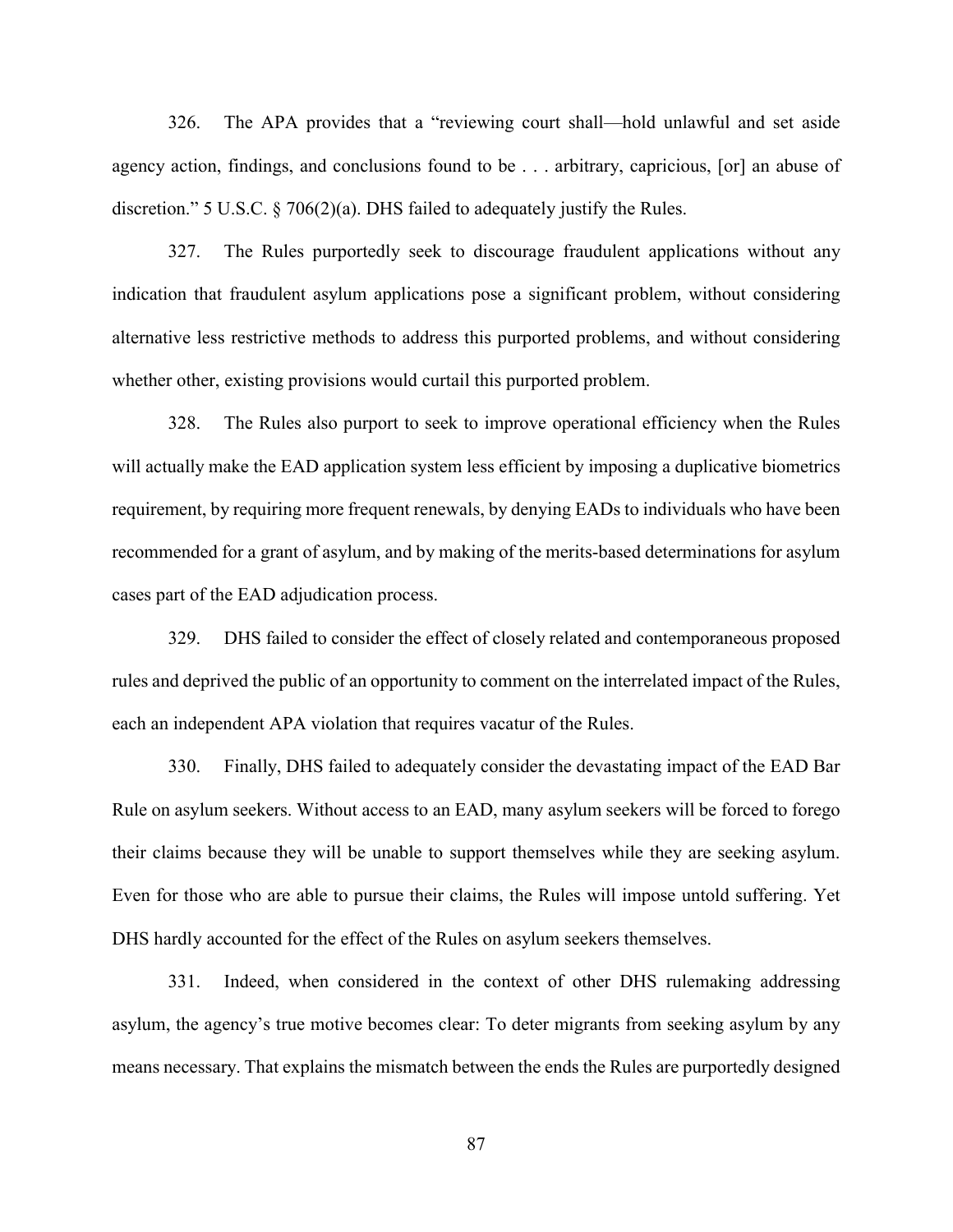to serve and the means Defendants chose to pursue those ends. But that same disconnect between means and ends renders the Rules arbitrary and capricious.

332. Every provision of the Rules, both individually and in the aggregate, is arbitrary and capricious.

333. Because the Rules are arbitrary and capricious, they are unlawful under the APA.

# **THIRD CLAIM FOR RELIEF (Violation of the HSA, 6 U.S.C. § 113(g)(2), the FVRA, 5 U.S.C. § 3347(a), and the APA, 5 U.S.C. § 706(2)(A) & (C))**

334. Plaintiffs repeat and incorporate by reference each allegation contained in the preceding paragraphs as if fully set forth within.

335. The Secretary of Homeland Security must be appointed by the President with the advice and consent of the Senate. 6 U.S.C.  $\S 112(a)(1)$ .

336. The FVRA is the "exclusive means" for authorizing an acting official, unless an alternative statutory provision "expressly" authorizes certain other mechanisms to fill positions in an acting capacity temporarily. 5 U.S.C. § 3347(a).

337. The HSA authorizes that "the Secretary may designate such other officers of the Department in further order of succession to serve as Acting Secretary." 6 U.S.C. § 113(g)(2).

338. The HSA distinguishes between the roles of the "Secretary" and an "Acting Secretary." Only an individual nominated by the President for the office of Secretary and confirmed by the Senate is authorized under  $\S 113(g)(2)$  to establish or modify the further order of succession to serve as acting Secretary. 6 U.S.C.  $\S 112(a)(1)$ .

339. Secretary Nielsen's April Delegation did not place Mr. McAleenan next in line for succession upon her resignation because the April Delegation only impacted vacancies occurring in the case of an emergency. Mr. McAleenan and subsequently Defendant Wolf both improperly assumed the position of Acting Secretary in violation of the order of succession as it existed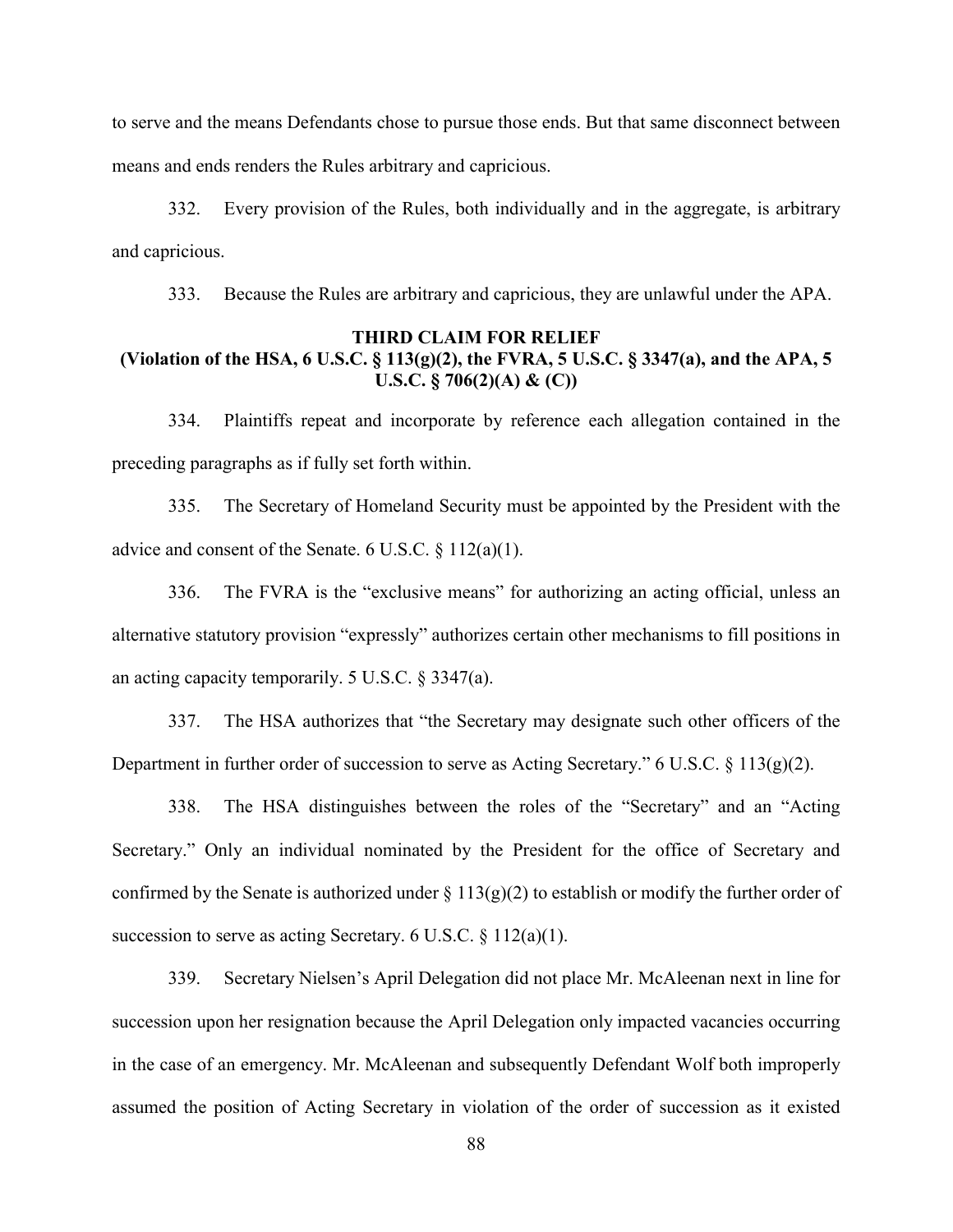following Nielsen's resignation. Neither Mr. McAleenan nor Defendant Wolf had legal authority to perform the functions of Acting DHS Secretary. Accordingly, Mr. McAleenan's purported promulgation of Notices of Proposed Rulemaking for the Rules were nullities.

340. Additionally, even if Mr. McAleenan did validly assume the office of Acting DHS Secretary, he did not have authority under the HSA,  $6 \text{ U.S.C.} \& 113(g)(2)$ , to issue the November Delegation because the HSA reserves the authority to change the succession order to Secretaries and not to Acting Secretaries. Accordingly, the November Delegation under which Defendant Wolf purportedly assumed the role of Acting Secretary was invalid. For this additional and independent reason, Defendant Wolf did not have legal authority to perform the functions of Acting DHS Secretary.

341. Accordingly, Defendant Wolf's purported issuance of the Rules and delegation of authority to Defendant Mizelle to sign the Rules on June 22 and 26, 2020, were unlawful and must be set aside as "not in accordance with law" and "in excess of … authority" under the APA. 5 U.S.C.  $\S 706(2)$ (A) & (C).

# **FOURTH CLAIM FOR RELIEF (Violation of the FVRA and the APA, 5 U.S.C. § 706(2)(A) & (C))**

342. Plaintiffs repeat and incorporate by reference each allegation contained in the preceding paragraphs as if fully set forth within.

343. The Secretary of Homeland Security and the DHS General Counsel must be appointed by the President with the advice and consent of the Senate. 6 U.S.C.  $\S$ § 112(a)(1) &  $113(a)(1)(J)$ .

344. Congress enacted the FVRA to "reclaim[]" its "Appointments Clause power" and reassert its authority over temporary appointments. *See Sw. Gen.,* 796 F.3d at 70. Under the FVRA,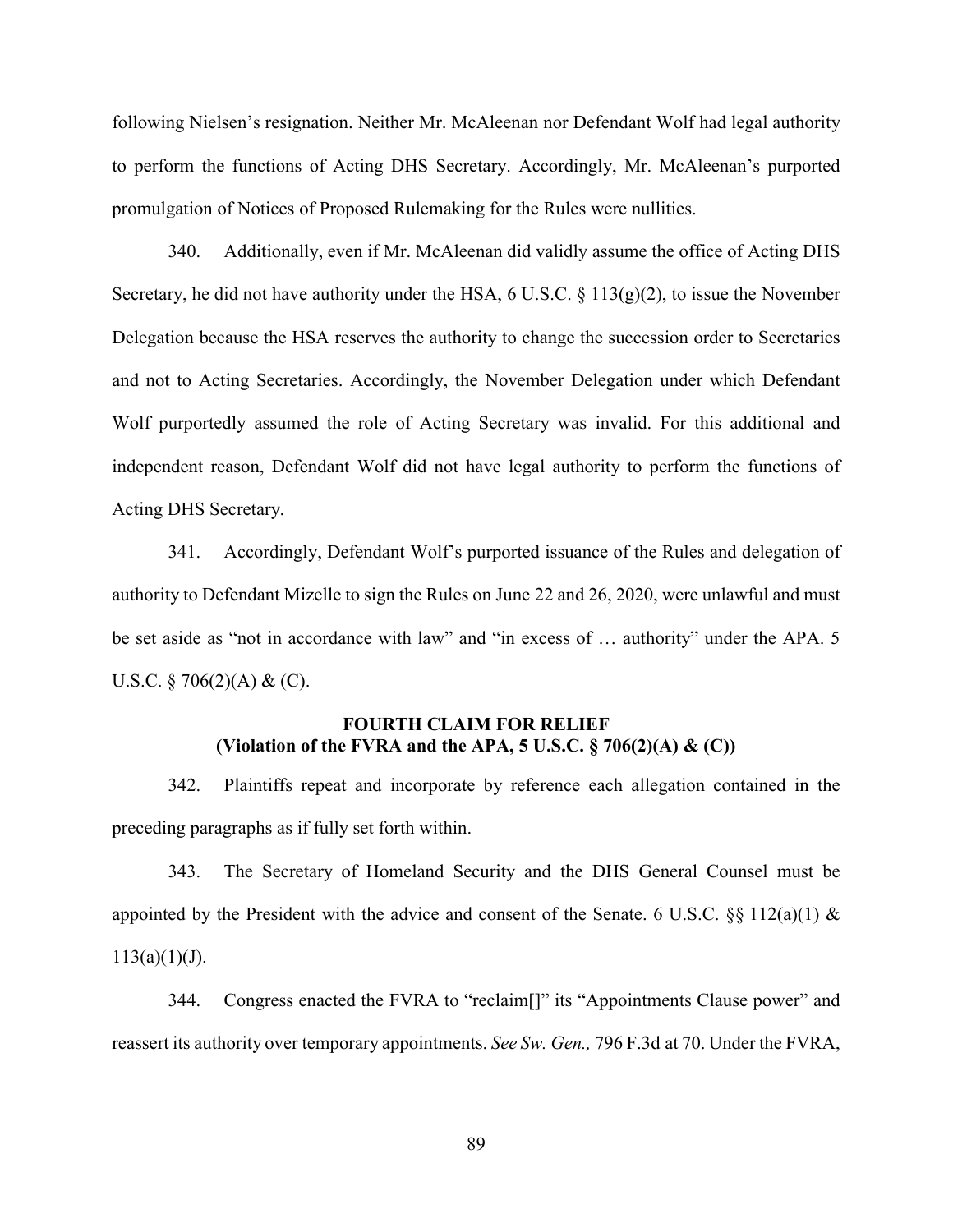an office can only be filled by an official in an acting capacity for a maximum of 210 days from the date the vacancy occurs. 5 U.S.C.  $\S 3346(a)(1)$ .

345. The FVRA creates a default rule that a vacancy shall be filled by the "first assistant" to the office. 5 U.S.C.  $\S 3345(a)(1)$ .

346. The FVRA is the "exclusive means" for authorizing an acting official, unless an alternative statutory provision "expressly" authorizes certain other mechanisms to fill positions in an acting capacity temporarily. 5 U.S.C. § 3347(a).

347. The HSA determines who shall serve as the "first assistant" performing the functions and duties of the office of DHS Secretary in the event of a vacancy, but otherwise adheres to and does not displace the FVRA requirements, including the 210-day limit on interim service. 6 U.S.C. §§ 113(a), (g).

348. Under the HSA, the Deputy Secretary and the Under Secretary for Management are first and second in line to temporarily fill a vacancy in the office of the DHS Secretary. 6 U.S.C.  $\S\S 113(a)(1)(A)$  & (F), (g)(1). The HSA designates both officers as "first assistant" for purposes of incorporating the FVRA and its 210-day rule and other limitations into the HSA succession scheme. Given the absence of any other time restrictions within the HSA as well as the HSA's express references to the FVRA, both officers are subject to the FVRA's maximum, aggregate limit of 210-days for an acting DHS Secretary. *See* 6 U.S.C. §§ 113(a)(1)(A) & (F); 5 U.S.C.  $\S$ § 3345(a)(1), 3346(a)(1).

349. The HSA further authorizes the Secretary to designate a "further order of succession" to follow after the Deputy Secretary and the Under Secretary for Management. 6 U.S.C.  $\S 113(g)(2)$ . The textual reference to a "further order" of succession and the context and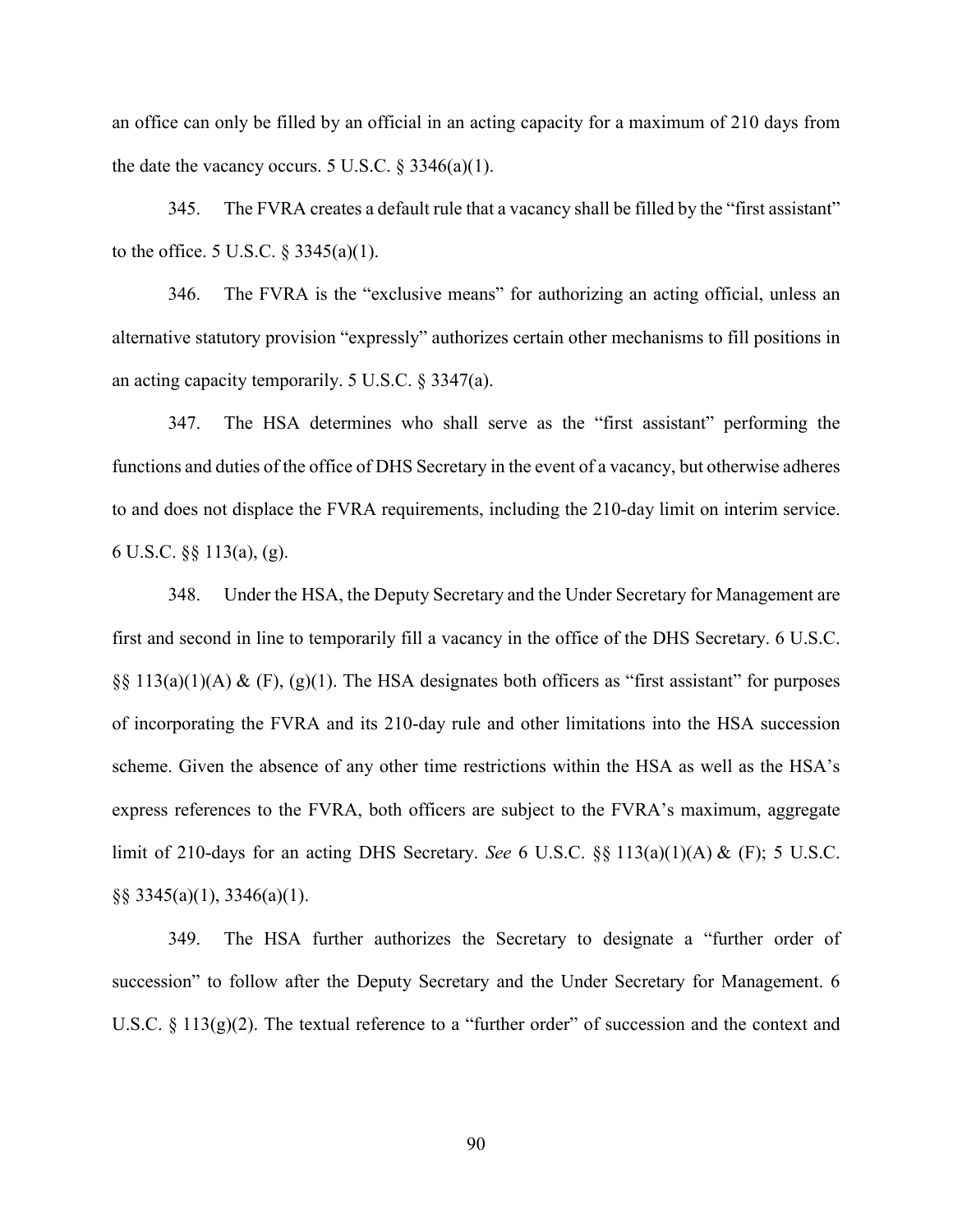purpose of the HSA and FVRA indicate that any "further" Acting Secretary would serve under the same constraints as any preceding Acting Secretary.

350. The office of DHS Secretary became vacant upon Secretary Nielsen's resignation on April 10, 2019 at the latest. Pursuant to the April Delegation and E.O. 13753, as to which the FVRA is incorporated by reference, an Acting Secretary could serve only for the maximum 210 days permitted by the FVRA (*i.e.*, until November 6, 2019). From that date onwards, no person could validly serve as Acting DHS Secretary until the President submitted a nomination for the office of DHS Secretary to the Senate. *See* 5 U.S.C. § 3346(a)(2).

351. President Trump did not nominate Defendant Wolf to serve as DHS Secretary until September 10, 2020. Thus no person could have validly served as Acting Secretary between the expiration of the 210-day period on November 6, 2019 and the nomination of Defendant Wolf on September 10, 2020.

352. Similarly, the office of DHS General Counsel became vacant on September 17, 2019, when Mr. Mitnick was terminated. An Acting General Counsel could serve only for the maximum 210 days permitted by the FVRA (*i.e.* until April 14, 2020). From that date onward, no person could validly serve as Acting DHS General counsel until the President submitted a nomination for the office of DHS General Counsel to the Senate. *See* 5 U.S.C. § 3346(a)(2). President Trump has not nominated Defendant Mizelle or anyone else to serve as DHS General Counsel. Thus, no person could have validly served as Acting DHS General Counsel from the expiration of the 210-day period on April 14, 2020 onward.

353. Defendant Wolf was exercising functions that Congress had assigned to the DHS Secretary under the INA and the HSA when he issued the Rules.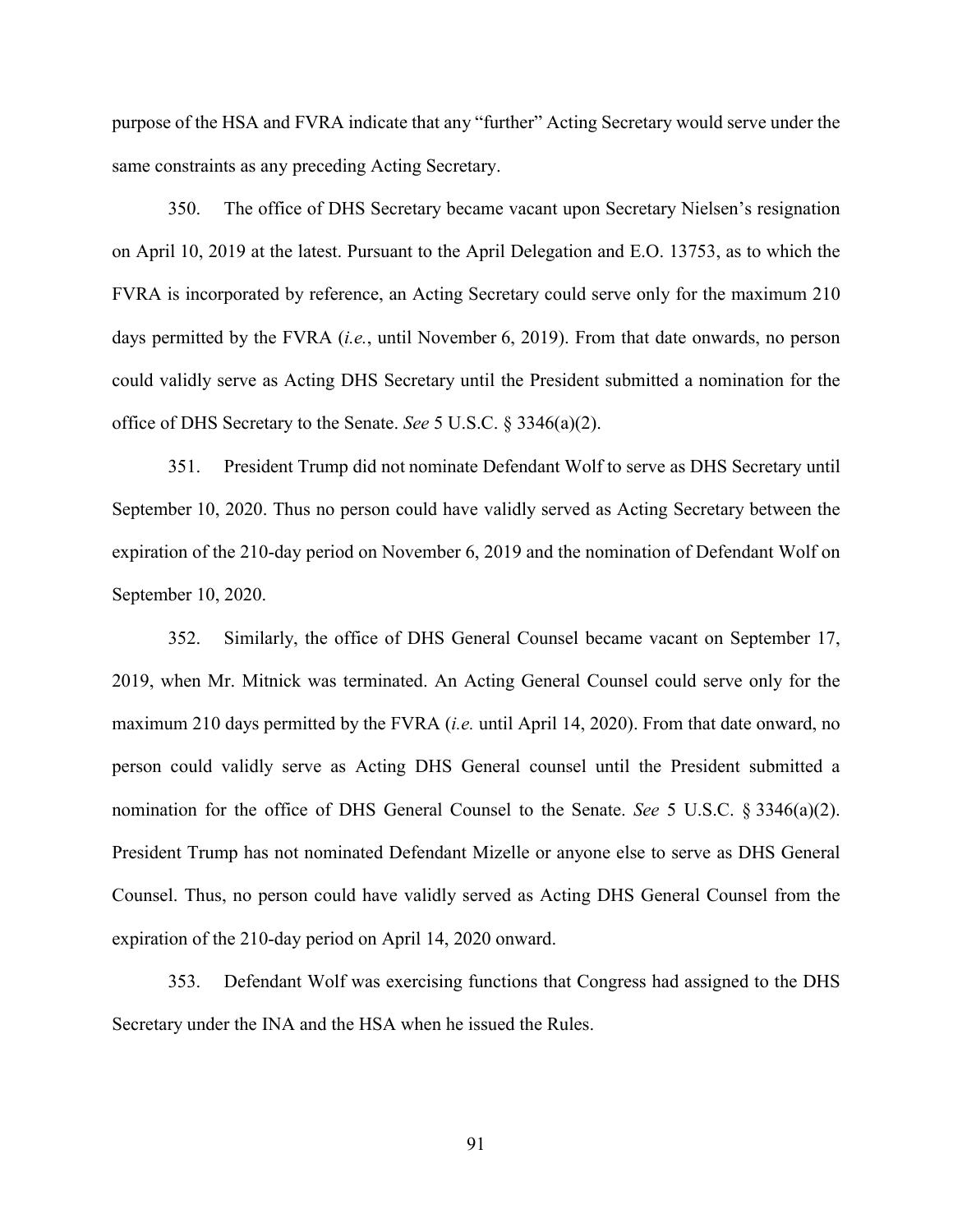354. Because Mr. McAleenan's November Delegation was issued on November 9, 2019—after the 210 days permitted by the FVRA—it had no "force or effect" and could not be "ratified" to elevate Defendant Wolf to acting Secretary either in November 2019, when Mr. McAleenan tried to do so, or in September and November 2020, when Mr. Gaynor tried to do so. 5 U.S.C. § 3348(d)(1), (2).

355. Accordingly, Defendant Wolf's purported promulgation of the Rules in June 2020 and subsequent ratification of those Rules on September 17, 2020, were unlawful and must be set aside as "not in accordance with law" and "in excess of … authority" under the APA. 5 U.S.C. §§ 706(2)(A), (C).

356. Defendant Wolf's purported promulgation of the Rules in June 2020 was a nullity. Defendant Wolf promulgated those Rules long after the 210 day period expired and nearly three months before the President nominated him to serve as DHS Secretary. The FVRA prohibited him from exercising authority as Acting DHS Secretary during this period.

357. Similarly, Defendant Mizelle's purported signature of the Rules in June 2020 was a nullity. Defendant Mizelle purported to sign the Rules in the capacity of Acting DHS General Counsel long after the 210 day period expired. The FVRA prohibited him from exercising authority as Acting DHS General Counsel during this period.

358. The Rules must therefore be declared "of no force or effect" under the FVRA, § 3348(1)(d), and set aside as "not in accordance with law" and "in excess of … authority" under the APA. 5 U.S.C.  $\S$  706(2)(A), (C).

# **FIFTH CLAIM FOR RELIEF (Violation of the HSA, 6 U.S.C. § 113(g)(2), FVRA, 5 U.S.C. § 3348(d)(2) and the APA, 5 U.S.C. § 706(2)(A) & (C))**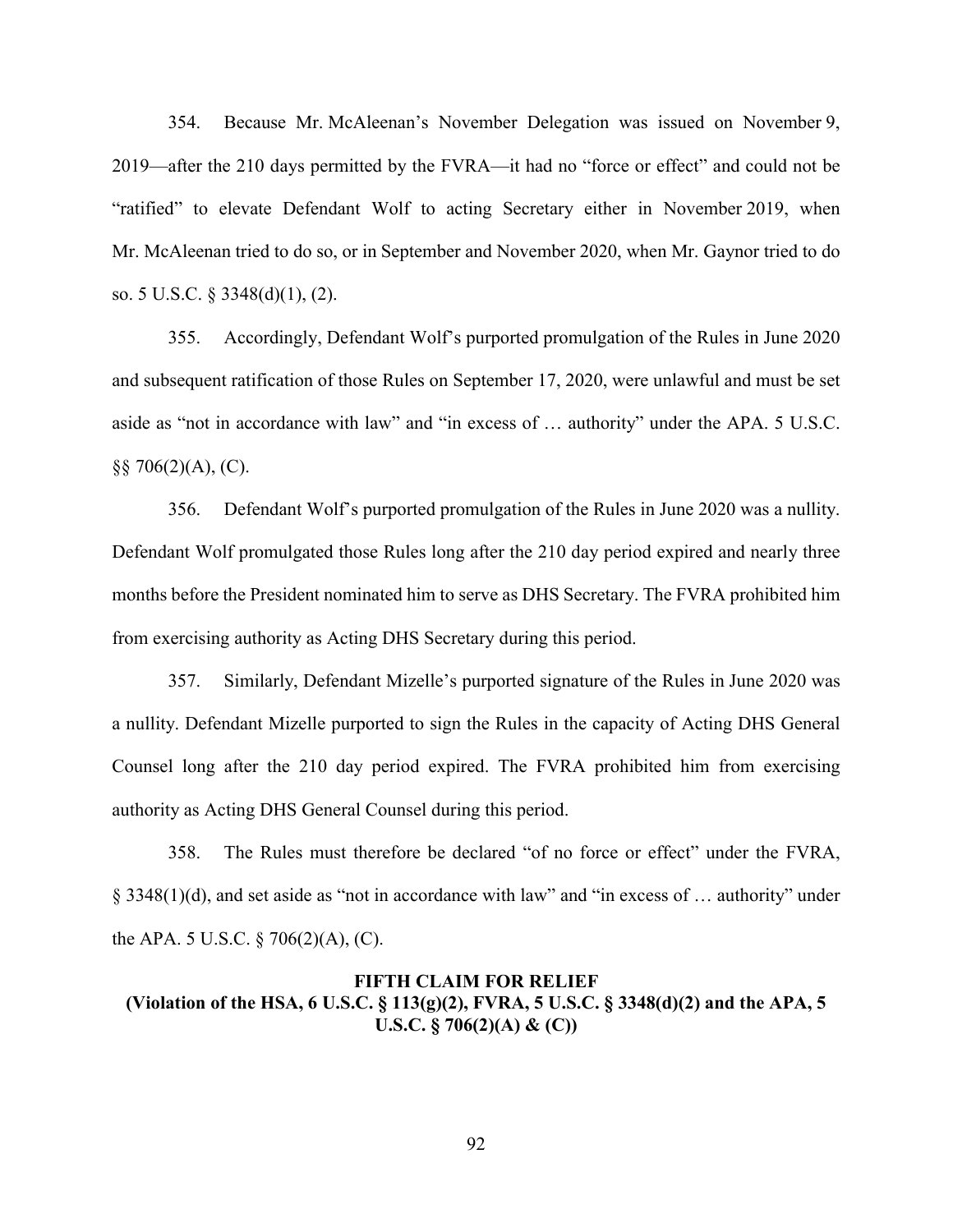359. Plaintiffs repeat and incorporate by reference each allegation contained in the preceding paragraphs as if fully set forth within.

360. On September 10, 2020, President Trump nominated Defendant Wolf to serve as DHS Secretary. On that same date, Acting DHS Secretary Peter Gaynor issued a memo purporting to amend DHS Delegation No. 106 so that Defendant Wolf would assume the office of Acting DHS Secretary effective immediately.

361. On November 14, 2020, Mr. Gaynor reissued that same memo.

362. On September 17, 2020, Defendant Wolf published a legal memorandum in the Federal Register, which purported to make a blanket ratification of "any and all actions taken by me since November 13, 2019." 85 Fed. Reg. 59,651. On October 7, 2020, Defendant Wolf issued a second ratification memo that purported to ratify Mr. McAleenan's Notices of Proposed Rulemaking for the Rules. 85 Fed. Reg. 65,653. On November 16, 2020, Defendant Wolf issued a third ratification memo that reissued the second ratification memo.

363. Defendant Wolf's purported ratifications are final agency actions.

364. Defendant Wolf's purported ratifications of the Notices of Proposed Rulemaking and the Rules were invalid because Defendant Wolf never validly assumed office as Acting Secretary. Plaintiffs repeat their allegations in Counts 3 and 4 that Defendant Wolf never validly assumed office under the HSA or the FVRA. The Gaynor Memos did not and could not cure Defendant Wolf's unlawful succession because, as Acting Secretary, Mr. Gaynor had no authority to amend the order of succession under the HSA. 6 U.S.C.  $\S 113(g)(2)$ . Only a Presidentially nominated and Senate confirmed DHS "Secretary" is capable of exercising this power. *Id.* Furthermore, Section 3348(d)(2) of the FVRA prohibits Mr. Gaynor from ratifying Mr. McAleenan's unlawful November Delegation. Additionally, Mr. Gaynor had no authority to issue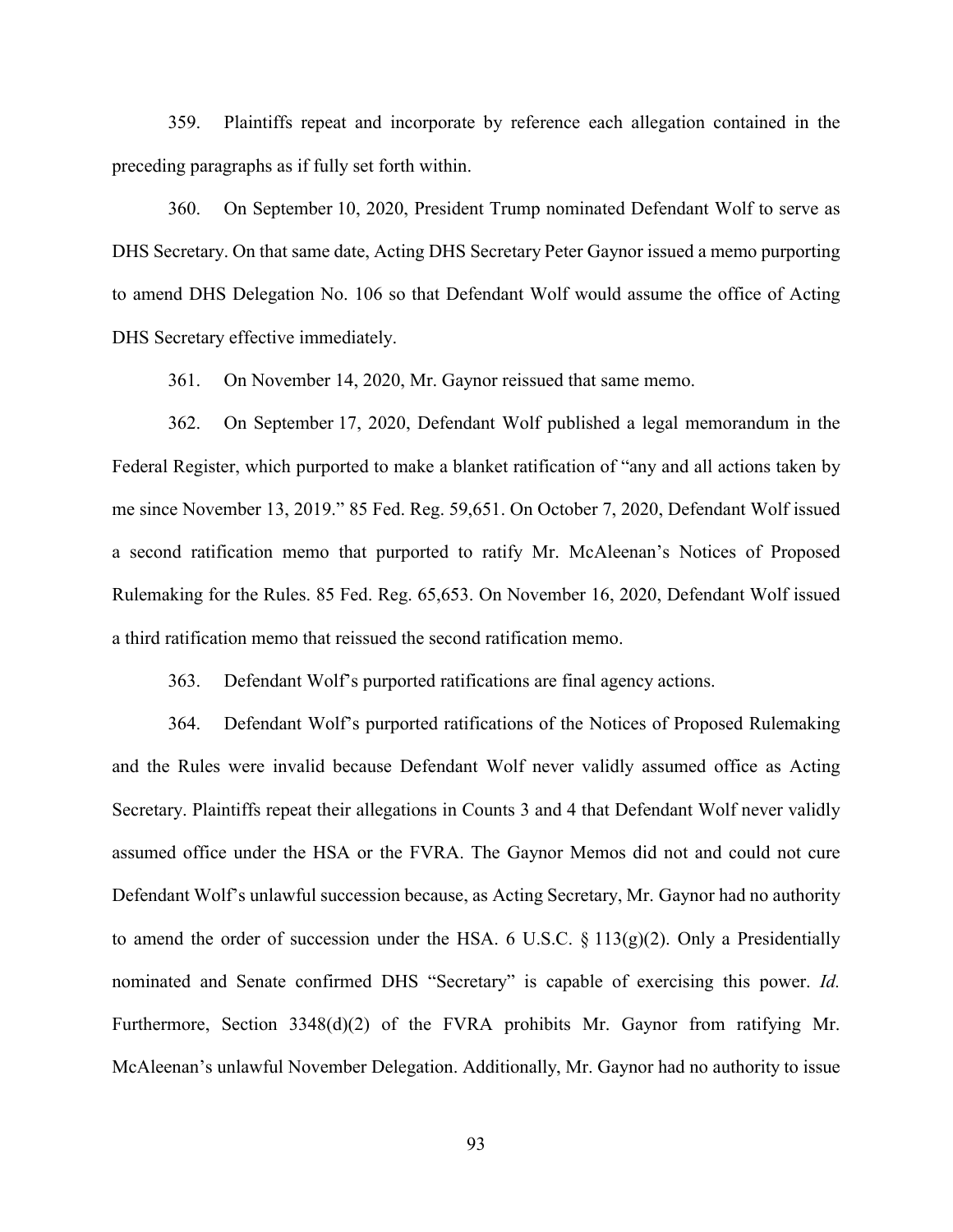his original memo because it preceded Defendant Wolf's nomination, and Section 3348(d)(2) of the FVRA prohibits him from ratifying it by reissuing it. The Gaynor Memos were thus nullities and did not remedy the situation of illegality that prevailed prior to their issuance.

365. Accordingly, Defendant Wolf's September 17, 2020 purported ratification of his unlawful promulgation of the Rules and his subsequent additional ratification memos were also unlawful and must be set aside as "not in accordance with law" and "in excess of … authority" under the APA. 5 U.S.C. § 706(2)(A) & (C). Even if Mr. Gaynor's reissuance of the Original Gaynor Memo on November 14, 2020 was valid, Defendant Wolf's purported ratification of the Rules remains unlawful because it predated Mr. Gaynor's reissuance of the Original Gaynor Memo.

366. Additionally, Defendant Wolf's purported ratifications are invalid because they contravened the prohibition on ratification of actions taken by an official unlawfully in office under § 3348(d)(2) of the FVRA. Plaintiffs repeat their pleading that the Notices of Proposed Rulemaking and Rules are "of no force and effect" under  $\S$  3348(d)(1) of the FVRA because Mr. McAleenan and Defendant Wolf were both unlawfully in office and exercising a "function or duty" of the vacant office of DHS Secretary when they purported to issue them. Accordingly, § 3348(d)(2) of the FVRA provides that the Rules "may not be ratified." Defendant Wolf's purported ratifications contravene this prohibition on ratification and are thus a nullity.

367. Moreover, Defendant Wolf's ratifications of the Notices of Proposed Rulemaking and the Rules are incapable of rendering the errors in the initial promulgation of the Notices of Proposed Rulemaking and Rules harmless. Plaintiffs repeat their pleading that the very purpose of the Appointments Clause and the FVRA is to ensure that only appropriate persons are exercising the powers of Officers of the United States. Accordingly, it cannot be assumed that the Notices of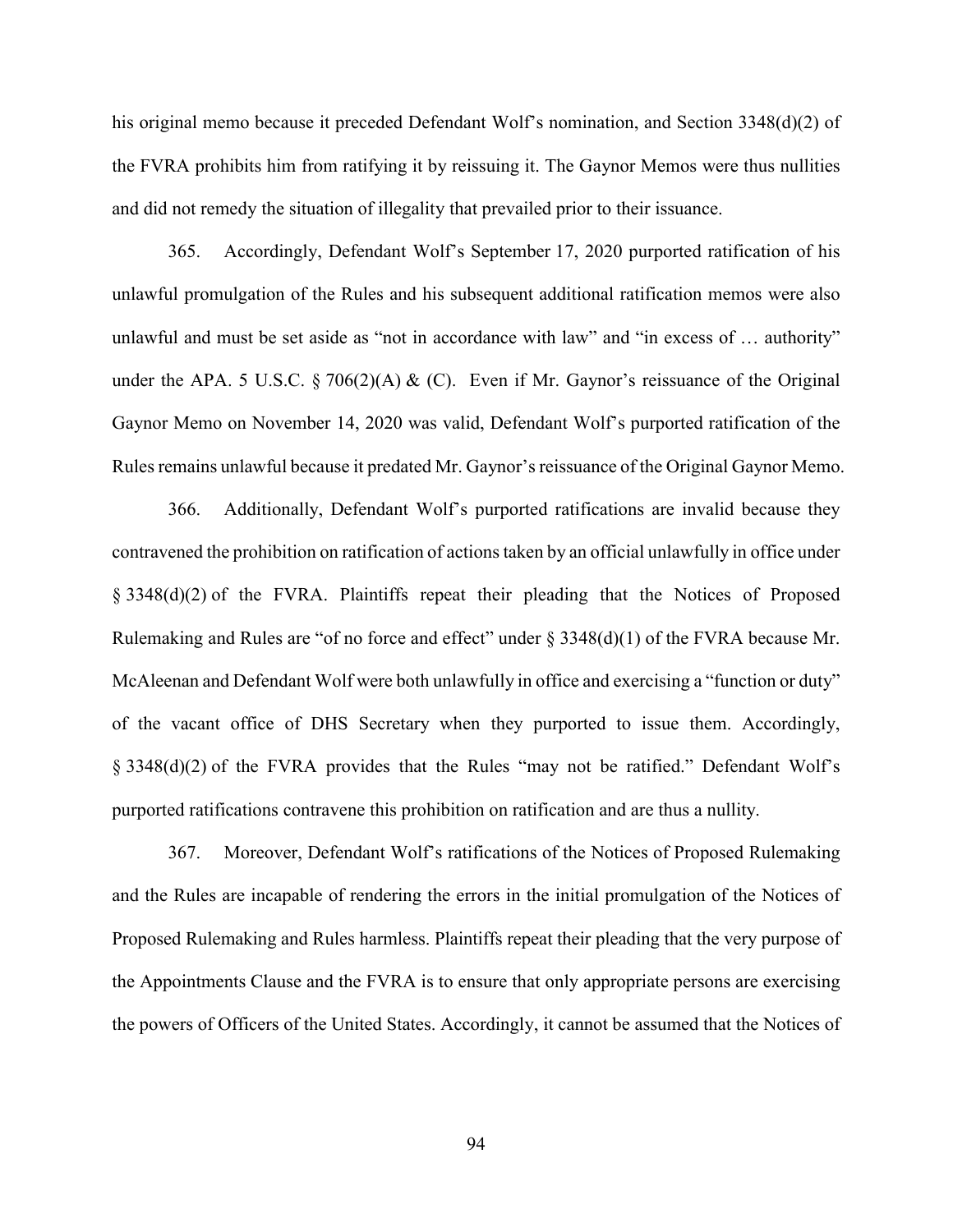Proposed Rulemaking and Rules would have come out the same way if they had been promulgated by a properly-serving official instead of by an official who unlawfully assumed office.

368. Finally, Defendant Wolf's purported ratifications of the Notices of Proposed Rulemaking and the Rules are arbitrary, capricious, and an abuse of discretion. The Ratification Memos are blanket statements. The First Ratification Memo does not mention the Rules that it purports to ratify, and none of the Ratification Memos provide any reasoned explanation for why the Department's original justifications for the proposed rulemakings would remain valid. Nor do the memos indicate whether Defendant Wolf refamiliarized himself with the rulemaking record or considered any new evidence about the effects of the Rules. Accordingly, Defendant Wolf's purported ratification of the Rules must be set aside under the APA. 5 U.S.C. § 706(2)(A).

# **SIXTH CLAIM FOR RELIEF (Violation of the Appointments Clause, U.S. Const. art. II, § 2, cl.2)**

369. In the alternative, if the FVRA does not impose a 210-day limitation where an Acting Secretary is designated under the HSA's "further order of succession," such indefinite service of an Acting DHS Secretary would violate the Appointments Clause of the United States Constitution, and the Acting DHS Secretary's actions must be set aside as contrary to law.

370. The Appointments Clause provides that principal officers of the United States, including heads of executive departments, must be appointed by the President "by and with the Advice and Consent of the Senate." U.S. Const. art. II, § 2, cl. 2.

371. The Supreme Court has held that an acting officer—who is carrying out the functions of a principal officer—is an inferior officer and thus may only serve in that capacity "for a limited time and under special and temporary conditions." *United States v. Eaton*, 169 U.S. 331, 343 (1898).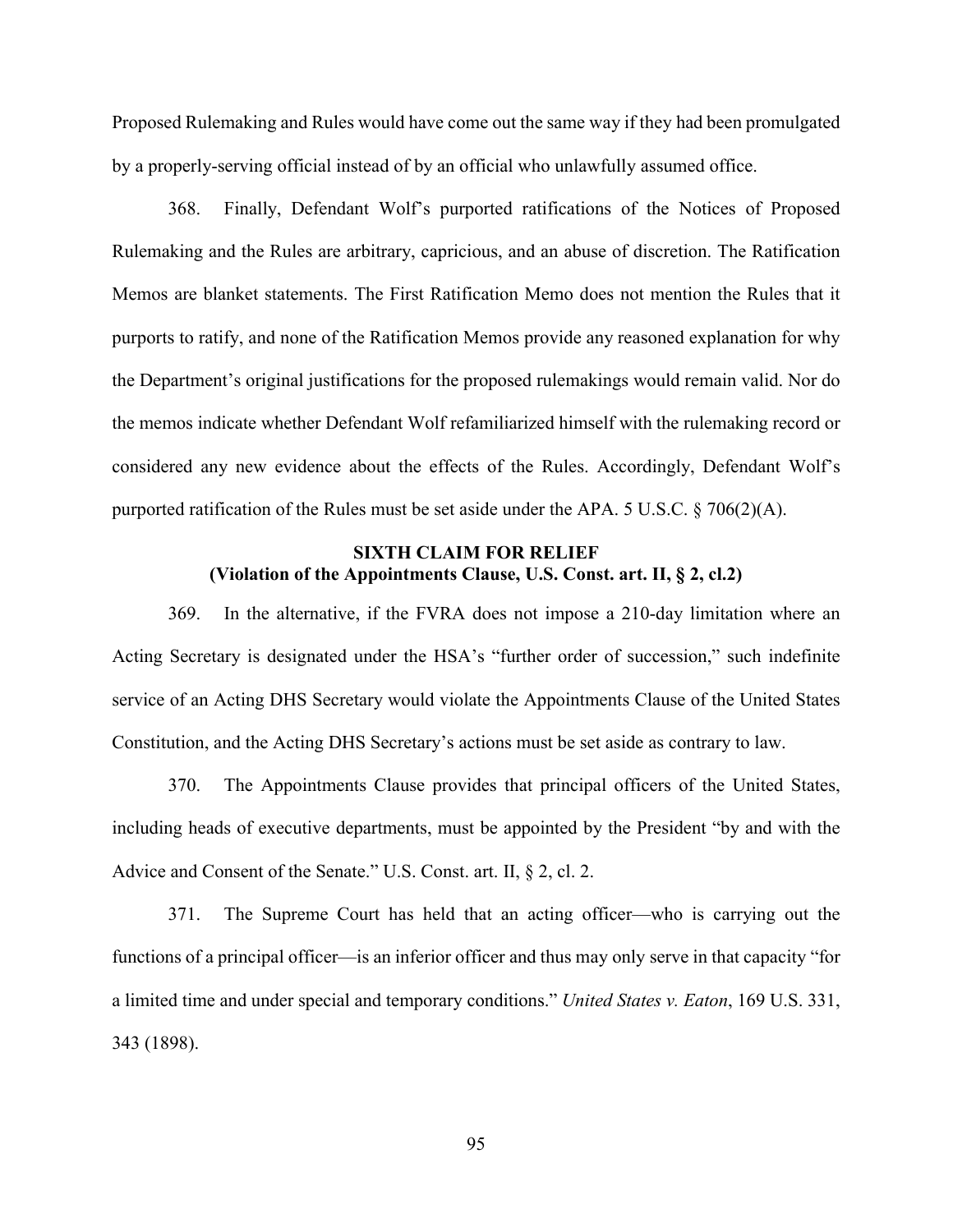372. By purporting to exercise the functions and duties of the office of the Secretary of Homeland Security free from any time limitation, Mr. McAleenan, Defendant Wolf, and Mr. Gaynor have sought to serve as principal officers. Because the power to appoint a principal officer must be vested in the President, all three appointments, which were effectuated by a DHS Secretary (acting or otherwise), violated the Appointments Clause.

373. Similarly, by purporting to exercise the functions and duties of the office of DHS General Counsel free from any time limitation, Defendant Mizelle has sought to serve as a principal officer. Because the power to appoint a principal officer must be vested in the President and is subject to Senate confirmation, Defendant Mizelle's appointment as Acting DHS General Counsel violated the Appointments Clause.

374. On June 22 and 26, 2020, when Defendant Wolf purported to promulgate the Rules and Defendant Mizelle purported to sign them, the offices of the Secretary of Homeland Security and DHS General Counsel had been vacant without a permanent appointee for more than 210 days. Defendants Wolf and Mizelle have since purported to serve as Acting DHS Secretary and Acting DHS General Counsel, respectively, for an additional six months. As of December 22, 2020, the functions and duties of the DHS Secretary and DHS General Counsel have been purported to be fulfilled by an acting official for 622 days and 463 days and counting, respectively.

375. Thus, even if Defendants Wolf and Mizelle's purported service as Acting Secretary of Homeland Security and Acting DHS General Counsel, respectively, were consistent with the HSA and FVRA, their tenure has become indistinguishable from that of a Senate-confirmed DHS Secretary and Senate-confirmed DHS General Counsel and violates the Appointments Clause. Because Defendant Wolf's purported service as Acting DHS Secretary and Defendant Mizelle's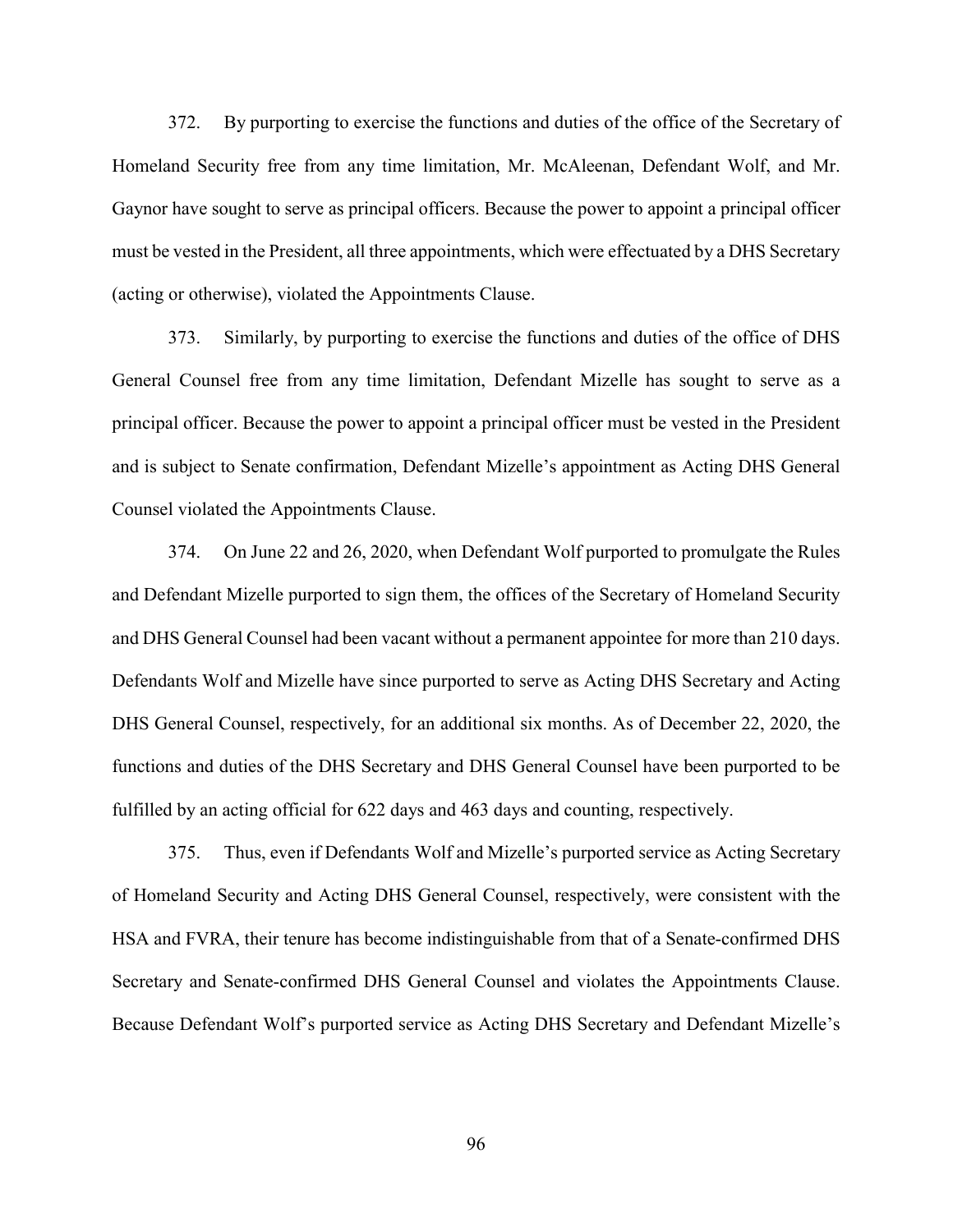purported service as Acting DHS General Counsel violated the Appointments Clause, Defendant Wolf lacked authority to issue the Rules and Defendant Mizelle lacked authority to sign them.

376. For the reasons previously stated, Defendant Wolf's attempts to ratify the Rules were ineffective, and the Rules are therefore invalid and must be vacated.

### **PRAYER FOR RELIEF**

**WHEREFORE**, Plaintiffs respectfully pray for the following relief:

- a. A declaration pursuant to 28 U.S.C. § 2201 that the Rules are contrary to law, arbitrary and capricious, and/or unconstitutional, in violation of the APA;
- b. A declaration pursuant to 28 U.S.C. § 2201 that Defendant Wolf was not lawfully serving as Acting DHS Secretary when the Rules were issued and was also not lawfully serving as Acting DHS Secretary when he ratified the Rules such that the Rules are unlawful and must be set aside as not in accordance with law and in excess of his authority;
- c. A declaration pursuant to 28 U.S.C. § 2201 that Defendant Mizelle was not lawfully serving as Acting DHS General Counsel when the Rules were issued such that the Rules are unlawful and must be set aside as not in accordance with law and in excess of his authority;
- d. Vacatur of the Rules;
- e. An injunction prohibiting Defendants, their officials, agents, employees, assigns, and all persons acting in concert or participating with them from implementing or enforcing the the Rules;
- f. For any Individual Plaintiffs who have been denied an EAD prior to the Court's Order, an order mandating Defendant's to promptly adjudicate their applications under the previously-existing rules;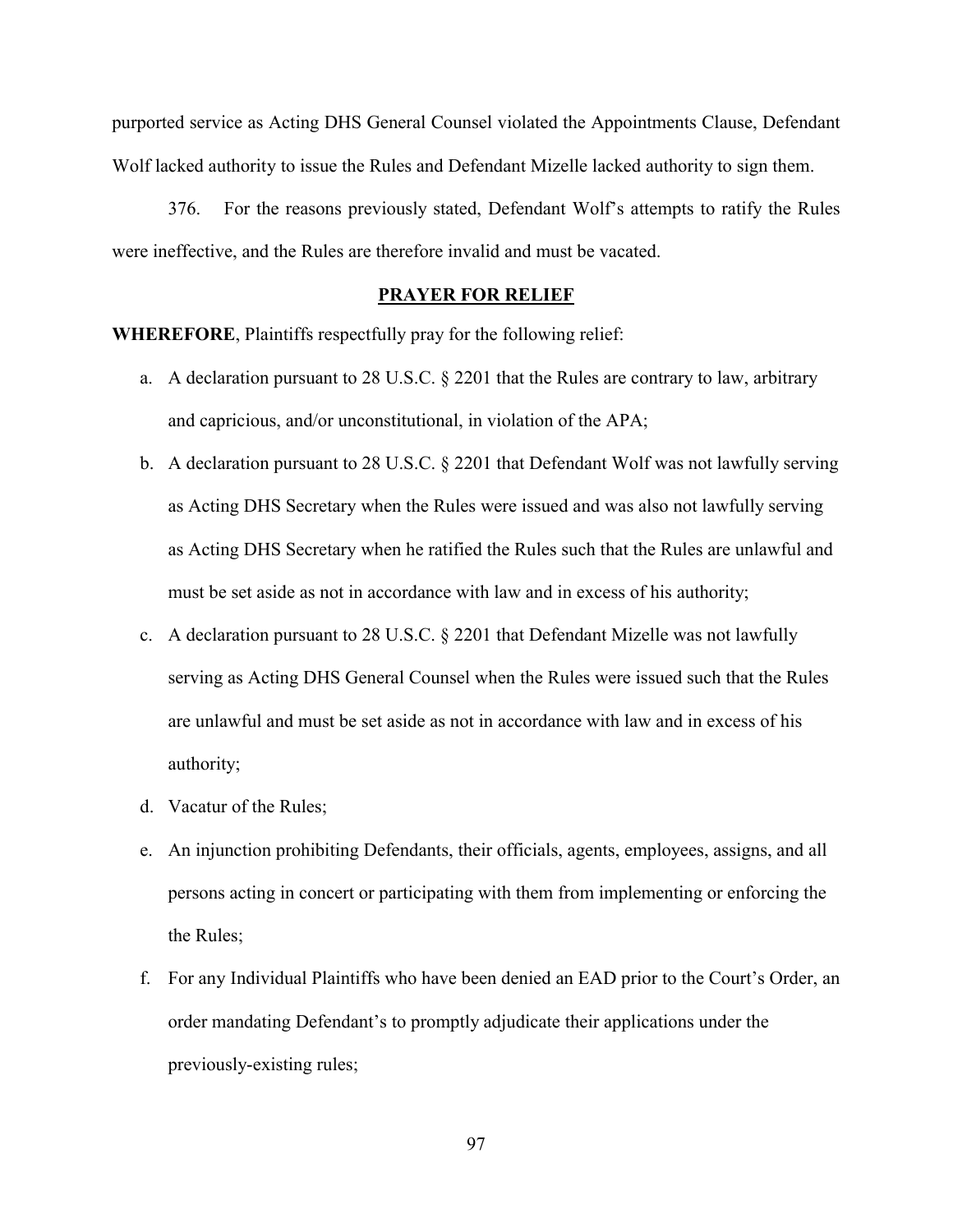- g. An order awarding Plaintiffs costs of suit, and reasonable attorneys' fees and expenses pursuant to any applicable law;
- h. Such other and further relief as the Court deems equitable, just, and proper.